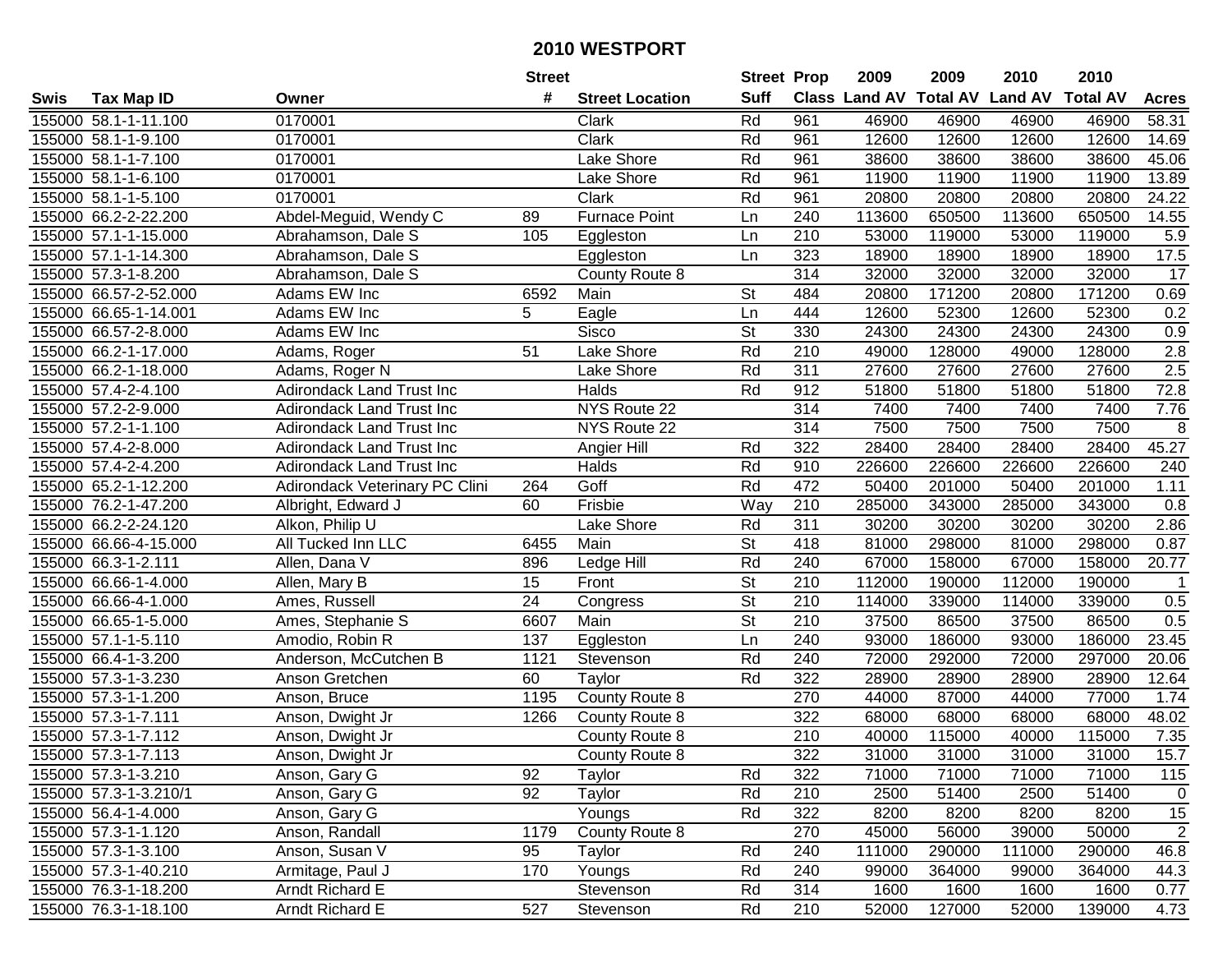| #<br><b>Suff</b><br><b>Total AV</b><br><b>Land AV</b><br>Class Land AV<br><b>Total AV</b><br><b>Tax Map ID</b><br><b>Street Location</b><br><b>Acres</b><br>Swis<br>Owner<br>155000 57.56-4-2.000<br>Arsenault Joanne K<br>786<br>NYS Route 22<br>210<br>25000<br>103000<br>25000<br>103000<br>0.8<br>311<br>0.3<br>155000 66.65-1-19.000<br>13200<br>13200<br>13200<br>13200<br>Arsenault, Clada<br>Eagle<br>Ln<br>Sisco<br><b>St</b><br>75700<br>155000 66.57-1-14.000<br>134600<br>75700<br>134600<br>0.95<br>Arsenault, Clada<br>69<br>210<br>NYS Route 9N<br>312<br>10300<br>17300<br>0.2<br>155000 66.1-1-39.038<br>6911<br>17300<br>10300<br>Arsenault, James<br>NYS Route 9N<br>$\overline{37}$<br>155000 66.1-1-36.000<br>322<br>50300<br>50300<br>50300<br>50300<br>Arsenault, James R<br>0.6<br>155000 66.57-4-5.000<br>6637<br>Main<br>St<br>210<br>44000<br>99000<br>44000<br>99000<br>Arsenault, James R<br>155000 66.57-4-6.000<br>Main<br>St<br>210<br>22300<br>92000<br>0.3<br>Arsenault, James R<br>6633<br>92000<br>22300<br>0.2<br>155000 66.57-2-25.000<br><b>Sisco</b><br>$\overline{\mathsf{St}}$<br>$\overline{210}$<br>75000<br>Arsenault, Nancy<br>82<br>14500<br>80200<br>14500<br>Rd<br>311<br>16700<br>155000 56.4-1-18.099<br>16700<br>16700<br>16700<br>8.25<br>Arsenault, Philip<br><b>Boyle</b><br>27<br><b>Harbour View</b><br>210<br>155000 66.57-2-28.000<br>Ter<br>21900<br>113300<br>21900<br>113300<br>0.3<br>Arsenault, Philip<br>210<br>30100<br>155000 66.65-1-20.000<br>Arsenault, Philip<br>19<br>80000<br>30100<br>78000<br>0.4<br>Eagle<br>Ln<br>0.2<br>155000 66.50-1-9.000<br>95<br>Champlain<br>230<br>21500<br>126000<br>21500<br>126000<br>Arsenault, Philip<br>Ave<br>240<br>NYS Route 9N<br>134000<br>134000<br>227000<br>90.48<br>155000 66.1-1-1.000<br>Arste, Vitolds D<br>7176<br>221000<br>220<br>155000 66.58-2-27.000<br>Arthaud & Patterson LLC<br>24<br>29500<br>128000<br>29500<br>128000<br>0.38<br>Champlain<br>Ave<br>831<br>96469<br>155000 76.2-1-61.000/3<br>Rd<br>96469<br>96469<br>96469<br>$\mathbf 0$<br><b>AT&amp;T Communications Inc</b><br>Napper<br>836<br>155000 650.-9999-601.700/1881<br><b>Outside Plant</b><br>293301<br>246638<br>$\mathbf 0$<br><b>AT&amp;T Communications Inc</b><br>0<br>0<br>314<br>0.58<br>155000 57.4-1-6.200<br>Rd<br>1300<br>1300<br>1300<br>1300<br>Atwell, Randall<br>Decker<br>0.2<br>155000 66.65-1-22.000<br>13<br>Eagle<br>210<br>14500<br>89000<br>89000<br>Atwell, Randall<br>Ln<br>14500<br>0.2<br>321<br>155000 66.65-1-21.000<br>Eagle<br>11600<br>11600<br>11600<br>11600<br>Atwell, Randall<br>Ln<br>155000 57.3-1-25.200<br>Rd<br>311<br>1600<br>1600<br>1600<br>1600<br>0.5<br>Atwell, Randall<br>Decker<br>Rd<br>0.45<br>210<br>28800<br>28800<br>149000<br>155000 57.4-1-5.100<br>172<br>Decker<br>149000<br>Atwell, Randall A<br>Rd<br>322<br>12<br>155000 66.2-1-6.000<br>Sherman<br>41800<br>71800<br>55000<br>55000<br>Atwell, Richard<br>210<br>7.01<br>155000 66.2-1-7.200<br>Atwell, Richard A<br>NYS Route 22<br>61000<br>266000<br>61000<br>266000<br>155000 76.1-1-21.000<br>Rd<br>210<br>49000<br>142000<br>49000<br>142000<br>2.5<br>863<br>Stevenson<br>Atwell, Terry T<br>Ter<br>$\overline{210}$<br>0.3<br>11<br>81000<br>270000<br>270000<br>155000 66.66-2-18.000<br>Atz, Marc D<br>Orchard<br>81000<br>$\overline{311}$<br>155000 66.2-1-29.111<br>NYS Route 22<br>39100<br>41900<br>2.97<br>Audino Jacqueline C<br>42000<br>42000<br>372000<br>109000<br>109000<br>372000<br>31.51<br>155000 66.2-1-28.003<br>Audino Jacqueline C<br>107<br>Way<br>280<br>Homeport<br>Rock Harbor<br>210<br>563000<br>1101000<br>563000<br>155000 67.1-1-14.000<br>Bacot, Carter J<br>518<br>1101000<br>Way<br>7.8<br>$\overline{311}$<br>7.7<br>Lake Shore<br>Rd<br>474900<br>474900<br>474900<br>474900<br>155000 67.1-1-11.001<br>Bacot, Carter J<br>322<br>155000 58.3-1-13.200<br>Bacot, J Carter<br>Rock Harbor<br>Way<br>309000<br>309000<br>260000<br>260000<br>110.27<br>322<br>65100<br>65100<br>65100<br>65100<br>55.94<br>155000 58.3-1-13.300<br>Bacot, J Carter<br>Rock Harbor<br>Way<br>489100<br>155000 66.66-6-12.000<br>421<br>249500<br>489100<br>249500<br><b>Baflynn Corp</b><br>44<br>Old Arsenal<br>Rd<br>1.25<br>210<br>155000 57.55-1-26.000<br>751<br>NYS Route 22<br>26000<br>110000<br>26000<br>119000<br>0.85<br><b>Bailey Nicholas B</b><br>Rd<br>311<br>155000 66.56-1-31.000<br>12300<br>12300<br>12300<br>12300<br>0.3<br>Baker, Allen W<br>Ledge Hill<br>155000 66.2-2-30.000<br>Bakes, Matthew L<br>59<br>Cove<br>Way<br>260<br>39200<br>149000<br>39200<br>149000<br>0.83<br>Ball, Jennifer E<br>757<br>NYS Route 22<br>481<br>106000<br>106000<br>1.3<br>155000 57.55-1-27.000<br>18400<br>18400<br>331<br>155000 66.66-6-9.210<br><b>Ballard Park Foundation</b><br>6466<br>Main<br>St<br>410000<br>412000<br>410000<br>412000<br>5.31<br>Rd<br>155000 66.2-1-5.000<br>31<br>Sherman<br>210<br>41000<br>0.92<br>Band, Betty S<br>99000<br>41000<br>99000<br>155000 66.66-4-5.000<br><b>Baptist Church</b><br>6459<br>Main<br>St<br>620<br>40800<br>220800<br>40800<br>220800<br>0.8<br>720<br>155000 76.3-1-29.000<br>40<br>85000<br>166000<br>85000<br>186000<br>53.1<br><b>Barber Erwin</b><br>Delaney<br>Ln<br>155000 76.2-1-18.111<br><b>Barber Homestead Trust</b><br><b>Barksdale</b><br>Rd<br>105<br>43300<br>43300<br>43300<br>43300<br>44.57<br>71<br>155000 76.2-1-31.000<br>582<br>369000<br>590000<br>91.6<br><b>Barber Homestead Trust</b><br>369000<br>590000<br><b>Barber</b><br>Ln |  | <b>Street</b> | <b>Street Prop</b> | 2009 | 2009 | 2010 | 2010 |  |
|--------------------------------------------------------------------------------------------------------------------------------------------------------------------------------------------------------------------------------------------------------------------------------------------------------------------------------------------------------------------------------------------------------------------------------------------------------------------------------------------------------------------------------------------------------------------------------------------------------------------------------------------------------------------------------------------------------------------------------------------------------------------------------------------------------------------------------------------------------------------------------------------------------------------------------------------------------------------------------------------------------------------------------------------------------------------------------------------------------------------------------------------------------------------------------------------------------------------------------------------------------------------------------------------------------------------------------------------------------------------------------------------------------------------------------------------------------------------------------------------------------------------------------------------------------------------------------------------------------------------------------------------------------------------------------------------------------------------------------------------------------------------------------------------------------------------------------------------------------------------------------------------------------------------------------------------------------------------------------------------------------------------------------------------------------------------------------------------------------------------------------------------------------------------------------------------------------------------------------------------------------------------------------------------------------------------------------------------------------------------------------------------------------------------------------------------------------------------------------------------------------------------------------------------------------------------------------------------------------------------------------------------------------------------------------------------------------------------------------------------------------------------------------------------------------------------------------------------------------------------------------------------------------------------------------------------------------------------------------------------------------------------------------------------------------------------------------------------------------------------------------------------------------------------------------------------------------------------------------------------------------------------------------------------------------------------------------------------------------------------------------------------------------------------------------------------------------------------------------------------------------------------------------------------------------------------------------------------------------------------------------------------------------------------------------------------------------------------------------------------------------------------------------------------------------------------------------------------------------------------------------------------------------------------------------------------------------------------------------------------------------------------------------------------------------------------------------------------------------------------------------------------------------------------------------------------------------------------------------------------------------------------------------------------------------------------------------------------------------------------------------------------------------------------------------------------------------------------------------------------------------------------------------------------------------------------------------------------------------------------------------------------------------------------------------------------------------------------------------------------------------------------------------------------------------------------------------------------------------------------------------------------------------------------------------------------------------------------------------------------------------------------------------------------------------------------------------------------------------------------------------------------------------------------------------------------------------------------------------------------------------------------------------------------------------------------------------------------------------------------------------------------------------------------------------------------------------------------------------------------------------------------------------------------------------------------------|--|---------------|--------------------|------|------|------|------|--|
|                                                                                                                                                                                                                                                                                                                                                                                                                                                                                                                                                                                                                                                                                                                                                                                                                                                                                                                                                                                                                                                                                                                                                                                                                                                                                                                                                                                                                                                                                                                                                                                                                                                                                                                                                                                                                                                                                                                                                                                                                                                                                                                                                                                                                                                                                                                                                                                                                                                                                                                                                                                                                                                                                                                                                                                                                                                                                                                                                                                                                                                                                                                                                                                                                                                                                                                                                                                                                                                                                                                                                                                                                                                                                                                                                                                                                                                                                                                                                                                                                                                                                                                                                                                                                                                                                                                                                                                                                                                                                                                                                                                                                                                                                                                                                                                                                                                                                                                                                                                                                                                                                                                                                                                                                                                                                                                                                                                                                                                                                                                                                                          |  |               |                    |      |      |      |      |  |
|                                                                                                                                                                                                                                                                                                                                                                                                                                                                                                                                                                                                                                                                                                                                                                                                                                                                                                                                                                                                                                                                                                                                                                                                                                                                                                                                                                                                                                                                                                                                                                                                                                                                                                                                                                                                                                                                                                                                                                                                                                                                                                                                                                                                                                                                                                                                                                                                                                                                                                                                                                                                                                                                                                                                                                                                                                                                                                                                                                                                                                                                                                                                                                                                                                                                                                                                                                                                                                                                                                                                                                                                                                                                                                                                                                                                                                                                                                                                                                                                                                                                                                                                                                                                                                                                                                                                                                                                                                                                                                                                                                                                                                                                                                                                                                                                                                                                                                                                                                                                                                                                                                                                                                                                                                                                                                                                                                                                                                                                                                                                                                          |  |               |                    |      |      |      |      |  |
|                                                                                                                                                                                                                                                                                                                                                                                                                                                                                                                                                                                                                                                                                                                                                                                                                                                                                                                                                                                                                                                                                                                                                                                                                                                                                                                                                                                                                                                                                                                                                                                                                                                                                                                                                                                                                                                                                                                                                                                                                                                                                                                                                                                                                                                                                                                                                                                                                                                                                                                                                                                                                                                                                                                                                                                                                                                                                                                                                                                                                                                                                                                                                                                                                                                                                                                                                                                                                                                                                                                                                                                                                                                                                                                                                                                                                                                                                                                                                                                                                                                                                                                                                                                                                                                                                                                                                                                                                                                                                                                                                                                                                                                                                                                                                                                                                                                                                                                                                                                                                                                                                                                                                                                                                                                                                                                                                                                                                                                                                                                                                                          |  |               |                    |      |      |      |      |  |
|                                                                                                                                                                                                                                                                                                                                                                                                                                                                                                                                                                                                                                                                                                                                                                                                                                                                                                                                                                                                                                                                                                                                                                                                                                                                                                                                                                                                                                                                                                                                                                                                                                                                                                                                                                                                                                                                                                                                                                                                                                                                                                                                                                                                                                                                                                                                                                                                                                                                                                                                                                                                                                                                                                                                                                                                                                                                                                                                                                                                                                                                                                                                                                                                                                                                                                                                                                                                                                                                                                                                                                                                                                                                                                                                                                                                                                                                                                                                                                                                                                                                                                                                                                                                                                                                                                                                                                                                                                                                                                                                                                                                                                                                                                                                                                                                                                                                                                                                                                                                                                                                                                                                                                                                                                                                                                                                                                                                                                                                                                                                                                          |  |               |                    |      |      |      |      |  |
|                                                                                                                                                                                                                                                                                                                                                                                                                                                                                                                                                                                                                                                                                                                                                                                                                                                                                                                                                                                                                                                                                                                                                                                                                                                                                                                                                                                                                                                                                                                                                                                                                                                                                                                                                                                                                                                                                                                                                                                                                                                                                                                                                                                                                                                                                                                                                                                                                                                                                                                                                                                                                                                                                                                                                                                                                                                                                                                                                                                                                                                                                                                                                                                                                                                                                                                                                                                                                                                                                                                                                                                                                                                                                                                                                                                                                                                                                                                                                                                                                                                                                                                                                                                                                                                                                                                                                                                                                                                                                                                                                                                                                                                                                                                                                                                                                                                                                                                                                                                                                                                                                                                                                                                                                                                                                                                                                                                                                                                                                                                                                                          |  |               |                    |      |      |      |      |  |
|                                                                                                                                                                                                                                                                                                                                                                                                                                                                                                                                                                                                                                                                                                                                                                                                                                                                                                                                                                                                                                                                                                                                                                                                                                                                                                                                                                                                                                                                                                                                                                                                                                                                                                                                                                                                                                                                                                                                                                                                                                                                                                                                                                                                                                                                                                                                                                                                                                                                                                                                                                                                                                                                                                                                                                                                                                                                                                                                                                                                                                                                                                                                                                                                                                                                                                                                                                                                                                                                                                                                                                                                                                                                                                                                                                                                                                                                                                                                                                                                                                                                                                                                                                                                                                                                                                                                                                                                                                                                                                                                                                                                                                                                                                                                                                                                                                                                                                                                                                                                                                                                                                                                                                                                                                                                                                                                                                                                                                                                                                                                                                          |  |               |                    |      |      |      |      |  |
|                                                                                                                                                                                                                                                                                                                                                                                                                                                                                                                                                                                                                                                                                                                                                                                                                                                                                                                                                                                                                                                                                                                                                                                                                                                                                                                                                                                                                                                                                                                                                                                                                                                                                                                                                                                                                                                                                                                                                                                                                                                                                                                                                                                                                                                                                                                                                                                                                                                                                                                                                                                                                                                                                                                                                                                                                                                                                                                                                                                                                                                                                                                                                                                                                                                                                                                                                                                                                                                                                                                                                                                                                                                                                                                                                                                                                                                                                                                                                                                                                                                                                                                                                                                                                                                                                                                                                                                                                                                                                                                                                                                                                                                                                                                                                                                                                                                                                                                                                                                                                                                                                                                                                                                                                                                                                                                                                                                                                                                                                                                                                                          |  |               |                    |      |      |      |      |  |
|                                                                                                                                                                                                                                                                                                                                                                                                                                                                                                                                                                                                                                                                                                                                                                                                                                                                                                                                                                                                                                                                                                                                                                                                                                                                                                                                                                                                                                                                                                                                                                                                                                                                                                                                                                                                                                                                                                                                                                                                                                                                                                                                                                                                                                                                                                                                                                                                                                                                                                                                                                                                                                                                                                                                                                                                                                                                                                                                                                                                                                                                                                                                                                                                                                                                                                                                                                                                                                                                                                                                                                                                                                                                                                                                                                                                                                                                                                                                                                                                                                                                                                                                                                                                                                                                                                                                                                                                                                                                                                                                                                                                                                                                                                                                                                                                                                                                                                                                                                                                                                                                                                                                                                                                                                                                                                                                                                                                                                                                                                                                                                          |  |               |                    |      |      |      |      |  |
|                                                                                                                                                                                                                                                                                                                                                                                                                                                                                                                                                                                                                                                                                                                                                                                                                                                                                                                                                                                                                                                                                                                                                                                                                                                                                                                                                                                                                                                                                                                                                                                                                                                                                                                                                                                                                                                                                                                                                                                                                                                                                                                                                                                                                                                                                                                                                                                                                                                                                                                                                                                                                                                                                                                                                                                                                                                                                                                                                                                                                                                                                                                                                                                                                                                                                                                                                                                                                                                                                                                                                                                                                                                                                                                                                                                                                                                                                                                                                                                                                                                                                                                                                                                                                                                                                                                                                                                                                                                                                                                                                                                                                                                                                                                                                                                                                                                                                                                                                                                                                                                                                                                                                                                                                                                                                                                                                                                                                                                                                                                                                                          |  |               |                    |      |      |      |      |  |
|                                                                                                                                                                                                                                                                                                                                                                                                                                                                                                                                                                                                                                                                                                                                                                                                                                                                                                                                                                                                                                                                                                                                                                                                                                                                                                                                                                                                                                                                                                                                                                                                                                                                                                                                                                                                                                                                                                                                                                                                                                                                                                                                                                                                                                                                                                                                                                                                                                                                                                                                                                                                                                                                                                                                                                                                                                                                                                                                                                                                                                                                                                                                                                                                                                                                                                                                                                                                                                                                                                                                                                                                                                                                                                                                                                                                                                                                                                                                                                                                                                                                                                                                                                                                                                                                                                                                                                                                                                                                                                                                                                                                                                                                                                                                                                                                                                                                                                                                                                                                                                                                                                                                                                                                                                                                                                                                                                                                                                                                                                                                                                          |  |               |                    |      |      |      |      |  |
|                                                                                                                                                                                                                                                                                                                                                                                                                                                                                                                                                                                                                                                                                                                                                                                                                                                                                                                                                                                                                                                                                                                                                                                                                                                                                                                                                                                                                                                                                                                                                                                                                                                                                                                                                                                                                                                                                                                                                                                                                                                                                                                                                                                                                                                                                                                                                                                                                                                                                                                                                                                                                                                                                                                                                                                                                                                                                                                                                                                                                                                                                                                                                                                                                                                                                                                                                                                                                                                                                                                                                                                                                                                                                                                                                                                                                                                                                                                                                                                                                                                                                                                                                                                                                                                                                                                                                                                                                                                                                                                                                                                                                                                                                                                                                                                                                                                                                                                                                                                                                                                                                                                                                                                                                                                                                                                                                                                                                                                                                                                                                                          |  |               |                    |      |      |      |      |  |
|                                                                                                                                                                                                                                                                                                                                                                                                                                                                                                                                                                                                                                                                                                                                                                                                                                                                                                                                                                                                                                                                                                                                                                                                                                                                                                                                                                                                                                                                                                                                                                                                                                                                                                                                                                                                                                                                                                                                                                                                                                                                                                                                                                                                                                                                                                                                                                                                                                                                                                                                                                                                                                                                                                                                                                                                                                                                                                                                                                                                                                                                                                                                                                                                                                                                                                                                                                                                                                                                                                                                                                                                                                                                                                                                                                                                                                                                                                                                                                                                                                                                                                                                                                                                                                                                                                                                                                                                                                                                                                                                                                                                                                                                                                                                                                                                                                                                                                                                                                                                                                                                                                                                                                                                                                                                                                                                                                                                                                                                                                                                                                          |  |               |                    |      |      |      |      |  |
|                                                                                                                                                                                                                                                                                                                                                                                                                                                                                                                                                                                                                                                                                                                                                                                                                                                                                                                                                                                                                                                                                                                                                                                                                                                                                                                                                                                                                                                                                                                                                                                                                                                                                                                                                                                                                                                                                                                                                                                                                                                                                                                                                                                                                                                                                                                                                                                                                                                                                                                                                                                                                                                                                                                                                                                                                                                                                                                                                                                                                                                                                                                                                                                                                                                                                                                                                                                                                                                                                                                                                                                                                                                                                                                                                                                                                                                                                                                                                                                                                                                                                                                                                                                                                                                                                                                                                                                                                                                                                                                                                                                                                                                                                                                                                                                                                                                                                                                                                                                                                                                                                                                                                                                                                                                                                                                                                                                                                                                                                                                                                                          |  |               |                    |      |      |      |      |  |
|                                                                                                                                                                                                                                                                                                                                                                                                                                                                                                                                                                                                                                                                                                                                                                                                                                                                                                                                                                                                                                                                                                                                                                                                                                                                                                                                                                                                                                                                                                                                                                                                                                                                                                                                                                                                                                                                                                                                                                                                                                                                                                                                                                                                                                                                                                                                                                                                                                                                                                                                                                                                                                                                                                                                                                                                                                                                                                                                                                                                                                                                                                                                                                                                                                                                                                                                                                                                                                                                                                                                                                                                                                                                                                                                                                                                                                                                                                                                                                                                                                                                                                                                                                                                                                                                                                                                                                                                                                                                                                                                                                                                                                                                                                                                                                                                                                                                                                                                                                                                                                                                                                                                                                                                                                                                                                                                                                                                                                                                                                                                                                          |  |               |                    |      |      |      |      |  |
|                                                                                                                                                                                                                                                                                                                                                                                                                                                                                                                                                                                                                                                                                                                                                                                                                                                                                                                                                                                                                                                                                                                                                                                                                                                                                                                                                                                                                                                                                                                                                                                                                                                                                                                                                                                                                                                                                                                                                                                                                                                                                                                                                                                                                                                                                                                                                                                                                                                                                                                                                                                                                                                                                                                                                                                                                                                                                                                                                                                                                                                                                                                                                                                                                                                                                                                                                                                                                                                                                                                                                                                                                                                                                                                                                                                                                                                                                                                                                                                                                                                                                                                                                                                                                                                                                                                                                                                                                                                                                                                                                                                                                                                                                                                                                                                                                                                                                                                                                                                                                                                                                                                                                                                                                                                                                                                                                                                                                                                                                                                                                                          |  |               |                    |      |      |      |      |  |
|                                                                                                                                                                                                                                                                                                                                                                                                                                                                                                                                                                                                                                                                                                                                                                                                                                                                                                                                                                                                                                                                                                                                                                                                                                                                                                                                                                                                                                                                                                                                                                                                                                                                                                                                                                                                                                                                                                                                                                                                                                                                                                                                                                                                                                                                                                                                                                                                                                                                                                                                                                                                                                                                                                                                                                                                                                                                                                                                                                                                                                                                                                                                                                                                                                                                                                                                                                                                                                                                                                                                                                                                                                                                                                                                                                                                                                                                                                                                                                                                                                                                                                                                                                                                                                                                                                                                                                                                                                                                                                                                                                                                                                                                                                                                                                                                                                                                                                                                                                                                                                                                                                                                                                                                                                                                                                                                                                                                                                                                                                                                                                          |  |               |                    |      |      |      |      |  |
|                                                                                                                                                                                                                                                                                                                                                                                                                                                                                                                                                                                                                                                                                                                                                                                                                                                                                                                                                                                                                                                                                                                                                                                                                                                                                                                                                                                                                                                                                                                                                                                                                                                                                                                                                                                                                                                                                                                                                                                                                                                                                                                                                                                                                                                                                                                                                                                                                                                                                                                                                                                                                                                                                                                                                                                                                                                                                                                                                                                                                                                                                                                                                                                                                                                                                                                                                                                                                                                                                                                                                                                                                                                                                                                                                                                                                                                                                                                                                                                                                                                                                                                                                                                                                                                                                                                                                                                                                                                                                                                                                                                                                                                                                                                                                                                                                                                                                                                                                                                                                                                                                                                                                                                                                                                                                                                                                                                                                                                                                                                                                                          |  |               |                    |      |      |      |      |  |
|                                                                                                                                                                                                                                                                                                                                                                                                                                                                                                                                                                                                                                                                                                                                                                                                                                                                                                                                                                                                                                                                                                                                                                                                                                                                                                                                                                                                                                                                                                                                                                                                                                                                                                                                                                                                                                                                                                                                                                                                                                                                                                                                                                                                                                                                                                                                                                                                                                                                                                                                                                                                                                                                                                                                                                                                                                                                                                                                                                                                                                                                                                                                                                                                                                                                                                                                                                                                                                                                                                                                                                                                                                                                                                                                                                                                                                                                                                                                                                                                                                                                                                                                                                                                                                                                                                                                                                                                                                                                                                                                                                                                                                                                                                                                                                                                                                                                                                                                                                                                                                                                                                                                                                                                                                                                                                                                                                                                                                                                                                                                                                          |  |               |                    |      |      |      |      |  |
|                                                                                                                                                                                                                                                                                                                                                                                                                                                                                                                                                                                                                                                                                                                                                                                                                                                                                                                                                                                                                                                                                                                                                                                                                                                                                                                                                                                                                                                                                                                                                                                                                                                                                                                                                                                                                                                                                                                                                                                                                                                                                                                                                                                                                                                                                                                                                                                                                                                                                                                                                                                                                                                                                                                                                                                                                                                                                                                                                                                                                                                                                                                                                                                                                                                                                                                                                                                                                                                                                                                                                                                                                                                                                                                                                                                                                                                                                                                                                                                                                                                                                                                                                                                                                                                                                                                                                                                                                                                                                                                                                                                                                                                                                                                                                                                                                                                                                                                                                                                                                                                                                                                                                                                                                                                                                                                                                                                                                                                                                                                                                                          |  |               |                    |      |      |      |      |  |
|                                                                                                                                                                                                                                                                                                                                                                                                                                                                                                                                                                                                                                                                                                                                                                                                                                                                                                                                                                                                                                                                                                                                                                                                                                                                                                                                                                                                                                                                                                                                                                                                                                                                                                                                                                                                                                                                                                                                                                                                                                                                                                                                                                                                                                                                                                                                                                                                                                                                                                                                                                                                                                                                                                                                                                                                                                                                                                                                                                                                                                                                                                                                                                                                                                                                                                                                                                                                                                                                                                                                                                                                                                                                                                                                                                                                                                                                                                                                                                                                                                                                                                                                                                                                                                                                                                                                                                                                                                                                                                                                                                                                                                                                                                                                                                                                                                                                                                                                                                                                                                                                                                                                                                                                                                                                                                                                                                                                                                                                                                                                                                          |  |               |                    |      |      |      |      |  |
|                                                                                                                                                                                                                                                                                                                                                                                                                                                                                                                                                                                                                                                                                                                                                                                                                                                                                                                                                                                                                                                                                                                                                                                                                                                                                                                                                                                                                                                                                                                                                                                                                                                                                                                                                                                                                                                                                                                                                                                                                                                                                                                                                                                                                                                                                                                                                                                                                                                                                                                                                                                                                                                                                                                                                                                                                                                                                                                                                                                                                                                                                                                                                                                                                                                                                                                                                                                                                                                                                                                                                                                                                                                                                                                                                                                                                                                                                                                                                                                                                                                                                                                                                                                                                                                                                                                                                                                                                                                                                                                                                                                                                                                                                                                                                                                                                                                                                                                                                                                                                                                                                                                                                                                                                                                                                                                                                                                                                                                                                                                                                                          |  |               |                    |      |      |      |      |  |
|                                                                                                                                                                                                                                                                                                                                                                                                                                                                                                                                                                                                                                                                                                                                                                                                                                                                                                                                                                                                                                                                                                                                                                                                                                                                                                                                                                                                                                                                                                                                                                                                                                                                                                                                                                                                                                                                                                                                                                                                                                                                                                                                                                                                                                                                                                                                                                                                                                                                                                                                                                                                                                                                                                                                                                                                                                                                                                                                                                                                                                                                                                                                                                                                                                                                                                                                                                                                                                                                                                                                                                                                                                                                                                                                                                                                                                                                                                                                                                                                                                                                                                                                                                                                                                                                                                                                                                                                                                                                                                                                                                                                                                                                                                                                                                                                                                                                                                                                                                                                                                                                                                                                                                                                                                                                                                                                                                                                                                                                                                                                                                          |  |               |                    |      |      |      |      |  |
|                                                                                                                                                                                                                                                                                                                                                                                                                                                                                                                                                                                                                                                                                                                                                                                                                                                                                                                                                                                                                                                                                                                                                                                                                                                                                                                                                                                                                                                                                                                                                                                                                                                                                                                                                                                                                                                                                                                                                                                                                                                                                                                                                                                                                                                                                                                                                                                                                                                                                                                                                                                                                                                                                                                                                                                                                                                                                                                                                                                                                                                                                                                                                                                                                                                                                                                                                                                                                                                                                                                                                                                                                                                                                                                                                                                                                                                                                                                                                                                                                                                                                                                                                                                                                                                                                                                                                                                                                                                                                                                                                                                                                                                                                                                                                                                                                                                                                                                                                                                                                                                                                                                                                                                                                                                                                                                                                                                                                                                                                                                                                                          |  |               |                    |      |      |      |      |  |
|                                                                                                                                                                                                                                                                                                                                                                                                                                                                                                                                                                                                                                                                                                                                                                                                                                                                                                                                                                                                                                                                                                                                                                                                                                                                                                                                                                                                                                                                                                                                                                                                                                                                                                                                                                                                                                                                                                                                                                                                                                                                                                                                                                                                                                                                                                                                                                                                                                                                                                                                                                                                                                                                                                                                                                                                                                                                                                                                                                                                                                                                                                                                                                                                                                                                                                                                                                                                                                                                                                                                                                                                                                                                                                                                                                                                                                                                                                                                                                                                                                                                                                                                                                                                                                                                                                                                                                                                                                                                                                                                                                                                                                                                                                                                                                                                                                                                                                                                                                                                                                                                                                                                                                                                                                                                                                                                                                                                                                                                                                                                                                          |  |               |                    |      |      |      |      |  |
|                                                                                                                                                                                                                                                                                                                                                                                                                                                                                                                                                                                                                                                                                                                                                                                                                                                                                                                                                                                                                                                                                                                                                                                                                                                                                                                                                                                                                                                                                                                                                                                                                                                                                                                                                                                                                                                                                                                                                                                                                                                                                                                                                                                                                                                                                                                                                                                                                                                                                                                                                                                                                                                                                                                                                                                                                                                                                                                                                                                                                                                                                                                                                                                                                                                                                                                                                                                                                                                                                                                                                                                                                                                                                                                                                                                                                                                                                                                                                                                                                                                                                                                                                                                                                                                                                                                                                                                                                                                                                                                                                                                                                                                                                                                                                                                                                                                                                                                                                                                                                                                                                                                                                                                                                                                                                                                                                                                                                                                                                                                                                                          |  |               |                    |      |      |      |      |  |
|                                                                                                                                                                                                                                                                                                                                                                                                                                                                                                                                                                                                                                                                                                                                                                                                                                                                                                                                                                                                                                                                                                                                                                                                                                                                                                                                                                                                                                                                                                                                                                                                                                                                                                                                                                                                                                                                                                                                                                                                                                                                                                                                                                                                                                                                                                                                                                                                                                                                                                                                                                                                                                                                                                                                                                                                                                                                                                                                                                                                                                                                                                                                                                                                                                                                                                                                                                                                                                                                                                                                                                                                                                                                                                                                                                                                                                                                                                                                                                                                                                                                                                                                                                                                                                                                                                                                                                                                                                                                                                                                                                                                                                                                                                                                                                                                                                                                                                                                                                                                                                                                                                                                                                                                                                                                                                                                                                                                                                                                                                                                                                          |  |               |                    |      |      |      |      |  |
|                                                                                                                                                                                                                                                                                                                                                                                                                                                                                                                                                                                                                                                                                                                                                                                                                                                                                                                                                                                                                                                                                                                                                                                                                                                                                                                                                                                                                                                                                                                                                                                                                                                                                                                                                                                                                                                                                                                                                                                                                                                                                                                                                                                                                                                                                                                                                                                                                                                                                                                                                                                                                                                                                                                                                                                                                                                                                                                                                                                                                                                                                                                                                                                                                                                                                                                                                                                                                                                                                                                                                                                                                                                                                                                                                                                                                                                                                                                                                                                                                                                                                                                                                                                                                                                                                                                                                                                                                                                                                                                                                                                                                                                                                                                                                                                                                                                                                                                                                                                                                                                                                                                                                                                                                                                                                                                                                                                                                                                                                                                                                                          |  |               |                    |      |      |      |      |  |
|                                                                                                                                                                                                                                                                                                                                                                                                                                                                                                                                                                                                                                                                                                                                                                                                                                                                                                                                                                                                                                                                                                                                                                                                                                                                                                                                                                                                                                                                                                                                                                                                                                                                                                                                                                                                                                                                                                                                                                                                                                                                                                                                                                                                                                                                                                                                                                                                                                                                                                                                                                                                                                                                                                                                                                                                                                                                                                                                                                                                                                                                                                                                                                                                                                                                                                                                                                                                                                                                                                                                                                                                                                                                                                                                                                                                                                                                                                                                                                                                                                                                                                                                                                                                                                                                                                                                                                                                                                                                                                                                                                                                                                                                                                                                                                                                                                                                                                                                                                                                                                                                                                                                                                                                                                                                                                                                                                                                                                                                                                                                                                          |  |               |                    |      |      |      |      |  |
|                                                                                                                                                                                                                                                                                                                                                                                                                                                                                                                                                                                                                                                                                                                                                                                                                                                                                                                                                                                                                                                                                                                                                                                                                                                                                                                                                                                                                                                                                                                                                                                                                                                                                                                                                                                                                                                                                                                                                                                                                                                                                                                                                                                                                                                                                                                                                                                                                                                                                                                                                                                                                                                                                                                                                                                                                                                                                                                                                                                                                                                                                                                                                                                                                                                                                                                                                                                                                                                                                                                                                                                                                                                                                                                                                                                                                                                                                                                                                                                                                                                                                                                                                                                                                                                                                                                                                                                                                                                                                                                                                                                                                                                                                                                                                                                                                                                                                                                                                                                                                                                                                                                                                                                                                                                                                                                                                                                                                                                                                                                                                                          |  |               |                    |      |      |      |      |  |
|                                                                                                                                                                                                                                                                                                                                                                                                                                                                                                                                                                                                                                                                                                                                                                                                                                                                                                                                                                                                                                                                                                                                                                                                                                                                                                                                                                                                                                                                                                                                                                                                                                                                                                                                                                                                                                                                                                                                                                                                                                                                                                                                                                                                                                                                                                                                                                                                                                                                                                                                                                                                                                                                                                                                                                                                                                                                                                                                                                                                                                                                                                                                                                                                                                                                                                                                                                                                                                                                                                                                                                                                                                                                                                                                                                                                                                                                                                                                                                                                                                                                                                                                                                                                                                                                                                                                                                                                                                                                                                                                                                                                                                                                                                                                                                                                                                                                                                                                                                                                                                                                                                                                                                                                                                                                                                                                                                                                                                                                                                                                                                          |  |               |                    |      |      |      |      |  |
|                                                                                                                                                                                                                                                                                                                                                                                                                                                                                                                                                                                                                                                                                                                                                                                                                                                                                                                                                                                                                                                                                                                                                                                                                                                                                                                                                                                                                                                                                                                                                                                                                                                                                                                                                                                                                                                                                                                                                                                                                                                                                                                                                                                                                                                                                                                                                                                                                                                                                                                                                                                                                                                                                                                                                                                                                                                                                                                                                                                                                                                                                                                                                                                                                                                                                                                                                                                                                                                                                                                                                                                                                                                                                                                                                                                                                                                                                                                                                                                                                                                                                                                                                                                                                                                                                                                                                                                                                                                                                                                                                                                                                                                                                                                                                                                                                                                                                                                                                                                                                                                                                                                                                                                                                                                                                                                                                                                                                                                                                                                                                                          |  |               |                    |      |      |      |      |  |
|                                                                                                                                                                                                                                                                                                                                                                                                                                                                                                                                                                                                                                                                                                                                                                                                                                                                                                                                                                                                                                                                                                                                                                                                                                                                                                                                                                                                                                                                                                                                                                                                                                                                                                                                                                                                                                                                                                                                                                                                                                                                                                                                                                                                                                                                                                                                                                                                                                                                                                                                                                                                                                                                                                                                                                                                                                                                                                                                                                                                                                                                                                                                                                                                                                                                                                                                                                                                                                                                                                                                                                                                                                                                                                                                                                                                                                                                                                                                                                                                                                                                                                                                                                                                                                                                                                                                                                                                                                                                                                                                                                                                                                                                                                                                                                                                                                                                                                                                                                                                                                                                                                                                                                                                                                                                                                                                                                                                                                                                                                                                                                          |  |               |                    |      |      |      |      |  |
|                                                                                                                                                                                                                                                                                                                                                                                                                                                                                                                                                                                                                                                                                                                                                                                                                                                                                                                                                                                                                                                                                                                                                                                                                                                                                                                                                                                                                                                                                                                                                                                                                                                                                                                                                                                                                                                                                                                                                                                                                                                                                                                                                                                                                                                                                                                                                                                                                                                                                                                                                                                                                                                                                                                                                                                                                                                                                                                                                                                                                                                                                                                                                                                                                                                                                                                                                                                                                                                                                                                                                                                                                                                                                                                                                                                                                                                                                                                                                                                                                                                                                                                                                                                                                                                                                                                                                                                                                                                                                                                                                                                                                                                                                                                                                                                                                                                                                                                                                                                                                                                                                                                                                                                                                                                                                                                                                                                                                                                                                                                                                                          |  |               |                    |      |      |      |      |  |
|                                                                                                                                                                                                                                                                                                                                                                                                                                                                                                                                                                                                                                                                                                                                                                                                                                                                                                                                                                                                                                                                                                                                                                                                                                                                                                                                                                                                                                                                                                                                                                                                                                                                                                                                                                                                                                                                                                                                                                                                                                                                                                                                                                                                                                                                                                                                                                                                                                                                                                                                                                                                                                                                                                                                                                                                                                                                                                                                                                                                                                                                                                                                                                                                                                                                                                                                                                                                                                                                                                                                                                                                                                                                                                                                                                                                                                                                                                                                                                                                                                                                                                                                                                                                                                                                                                                                                                                                                                                                                                                                                                                                                                                                                                                                                                                                                                                                                                                                                                                                                                                                                                                                                                                                                                                                                                                                                                                                                                                                                                                                                                          |  |               |                    |      |      |      |      |  |
|                                                                                                                                                                                                                                                                                                                                                                                                                                                                                                                                                                                                                                                                                                                                                                                                                                                                                                                                                                                                                                                                                                                                                                                                                                                                                                                                                                                                                                                                                                                                                                                                                                                                                                                                                                                                                                                                                                                                                                                                                                                                                                                                                                                                                                                                                                                                                                                                                                                                                                                                                                                                                                                                                                                                                                                                                                                                                                                                                                                                                                                                                                                                                                                                                                                                                                                                                                                                                                                                                                                                                                                                                                                                                                                                                                                                                                                                                                                                                                                                                                                                                                                                                                                                                                                                                                                                                                                                                                                                                                                                                                                                                                                                                                                                                                                                                                                                                                                                                                                                                                                                                                                                                                                                                                                                                                                                                                                                                                                                                                                                                                          |  |               |                    |      |      |      |      |  |
|                                                                                                                                                                                                                                                                                                                                                                                                                                                                                                                                                                                                                                                                                                                                                                                                                                                                                                                                                                                                                                                                                                                                                                                                                                                                                                                                                                                                                                                                                                                                                                                                                                                                                                                                                                                                                                                                                                                                                                                                                                                                                                                                                                                                                                                                                                                                                                                                                                                                                                                                                                                                                                                                                                                                                                                                                                                                                                                                                                                                                                                                                                                                                                                                                                                                                                                                                                                                                                                                                                                                                                                                                                                                                                                                                                                                                                                                                                                                                                                                                                                                                                                                                                                                                                                                                                                                                                                                                                                                                                                                                                                                                                                                                                                                                                                                                                                                                                                                                                                                                                                                                                                                                                                                                                                                                                                                                                                                                                                                                                                                                                          |  |               |                    |      |      |      |      |  |
|                                                                                                                                                                                                                                                                                                                                                                                                                                                                                                                                                                                                                                                                                                                                                                                                                                                                                                                                                                                                                                                                                                                                                                                                                                                                                                                                                                                                                                                                                                                                                                                                                                                                                                                                                                                                                                                                                                                                                                                                                                                                                                                                                                                                                                                                                                                                                                                                                                                                                                                                                                                                                                                                                                                                                                                                                                                                                                                                                                                                                                                                                                                                                                                                                                                                                                                                                                                                                                                                                                                                                                                                                                                                                                                                                                                                                                                                                                                                                                                                                                                                                                                                                                                                                                                                                                                                                                                                                                                                                                                                                                                                                                                                                                                                                                                                                                                                                                                                                                                                                                                                                                                                                                                                                                                                                                                                                                                                                                                                                                                                                                          |  |               |                    |      |      |      |      |  |
|                                                                                                                                                                                                                                                                                                                                                                                                                                                                                                                                                                                                                                                                                                                                                                                                                                                                                                                                                                                                                                                                                                                                                                                                                                                                                                                                                                                                                                                                                                                                                                                                                                                                                                                                                                                                                                                                                                                                                                                                                                                                                                                                                                                                                                                                                                                                                                                                                                                                                                                                                                                                                                                                                                                                                                                                                                                                                                                                                                                                                                                                                                                                                                                                                                                                                                                                                                                                                                                                                                                                                                                                                                                                                                                                                                                                                                                                                                                                                                                                                                                                                                                                                                                                                                                                                                                                                                                                                                                                                                                                                                                                                                                                                                                                                                                                                                                                                                                                                                                                                                                                                                                                                                                                                                                                                                                                                                                                                                                                                                                                                                          |  |               |                    |      |      |      |      |  |
|                                                                                                                                                                                                                                                                                                                                                                                                                                                                                                                                                                                                                                                                                                                                                                                                                                                                                                                                                                                                                                                                                                                                                                                                                                                                                                                                                                                                                                                                                                                                                                                                                                                                                                                                                                                                                                                                                                                                                                                                                                                                                                                                                                                                                                                                                                                                                                                                                                                                                                                                                                                                                                                                                                                                                                                                                                                                                                                                                                                                                                                                                                                                                                                                                                                                                                                                                                                                                                                                                                                                                                                                                                                                                                                                                                                                                                                                                                                                                                                                                                                                                                                                                                                                                                                                                                                                                                                                                                                                                                                                                                                                                                                                                                                                                                                                                                                                                                                                                                                                                                                                                                                                                                                                                                                                                                                                                                                                                                                                                                                                                                          |  |               |                    |      |      |      |      |  |
|                                                                                                                                                                                                                                                                                                                                                                                                                                                                                                                                                                                                                                                                                                                                                                                                                                                                                                                                                                                                                                                                                                                                                                                                                                                                                                                                                                                                                                                                                                                                                                                                                                                                                                                                                                                                                                                                                                                                                                                                                                                                                                                                                                                                                                                                                                                                                                                                                                                                                                                                                                                                                                                                                                                                                                                                                                                                                                                                                                                                                                                                                                                                                                                                                                                                                                                                                                                                                                                                                                                                                                                                                                                                                                                                                                                                                                                                                                                                                                                                                                                                                                                                                                                                                                                                                                                                                                                                                                                                                                                                                                                                                                                                                                                                                                                                                                                                                                                                                                                                                                                                                                                                                                                                                                                                                                                                                                                                                                                                                                                                                                          |  |               |                    |      |      |      |      |  |
|                                                                                                                                                                                                                                                                                                                                                                                                                                                                                                                                                                                                                                                                                                                                                                                                                                                                                                                                                                                                                                                                                                                                                                                                                                                                                                                                                                                                                                                                                                                                                                                                                                                                                                                                                                                                                                                                                                                                                                                                                                                                                                                                                                                                                                                                                                                                                                                                                                                                                                                                                                                                                                                                                                                                                                                                                                                                                                                                                                                                                                                                                                                                                                                                                                                                                                                                                                                                                                                                                                                                                                                                                                                                                                                                                                                                                                                                                                                                                                                                                                                                                                                                                                                                                                                                                                                                                                                                                                                                                                                                                                                                                                                                                                                                                                                                                                                                                                                                                                                                                                                                                                                                                                                                                                                                                                                                                                                                                                                                                                                                                                          |  |               |                    |      |      |      |      |  |
|                                                                                                                                                                                                                                                                                                                                                                                                                                                                                                                                                                                                                                                                                                                                                                                                                                                                                                                                                                                                                                                                                                                                                                                                                                                                                                                                                                                                                                                                                                                                                                                                                                                                                                                                                                                                                                                                                                                                                                                                                                                                                                                                                                                                                                                                                                                                                                                                                                                                                                                                                                                                                                                                                                                                                                                                                                                                                                                                                                                                                                                                                                                                                                                                                                                                                                                                                                                                                                                                                                                                                                                                                                                                                                                                                                                                                                                                                                                                                                                                                                                                                                                                                                                                                                                                                                                                                                                                                                                                                                                                                                                                                                                                                                                                                                                                                                                                                                                                                                                                                                                                                                                                                                                                                                                                                                                                                                                                                                                                                                                                                                          |  |               |                    |      |      |      |      |  |
|                                                                                                                                                                                                                                                                                                                                                                                                                                                                                                                                                                                                                                                                                                                                                                                                                                                                                                                                                                                                                                                                                                                                                                                                                                                                                                                                                                                                                                                                                                                                                                                                                                                                                                                                                                                                                                                                                                                                                                                                                                                                                                                                                                                                                                                                                                                                                                                                                                                                                                                                                                                                                                                                                                                                                                                                                                                                                                                                                                                                                                                                                                                                                                                                                                                                                                                                                                                                                                                                                                                                                                                                                                                                                                                                                                                                                                                                                                                                                                                                                                                                                                                                                                                                                                                                                                                                                                                                                                                                                                                                                                                                                                                                                                                                                                                                                                                                                                                                                                                                                                                                                                                                                                                                                                                                                                                                                                                                                                                                                                                                                                          |  |               |                    |      |      |      |      |  |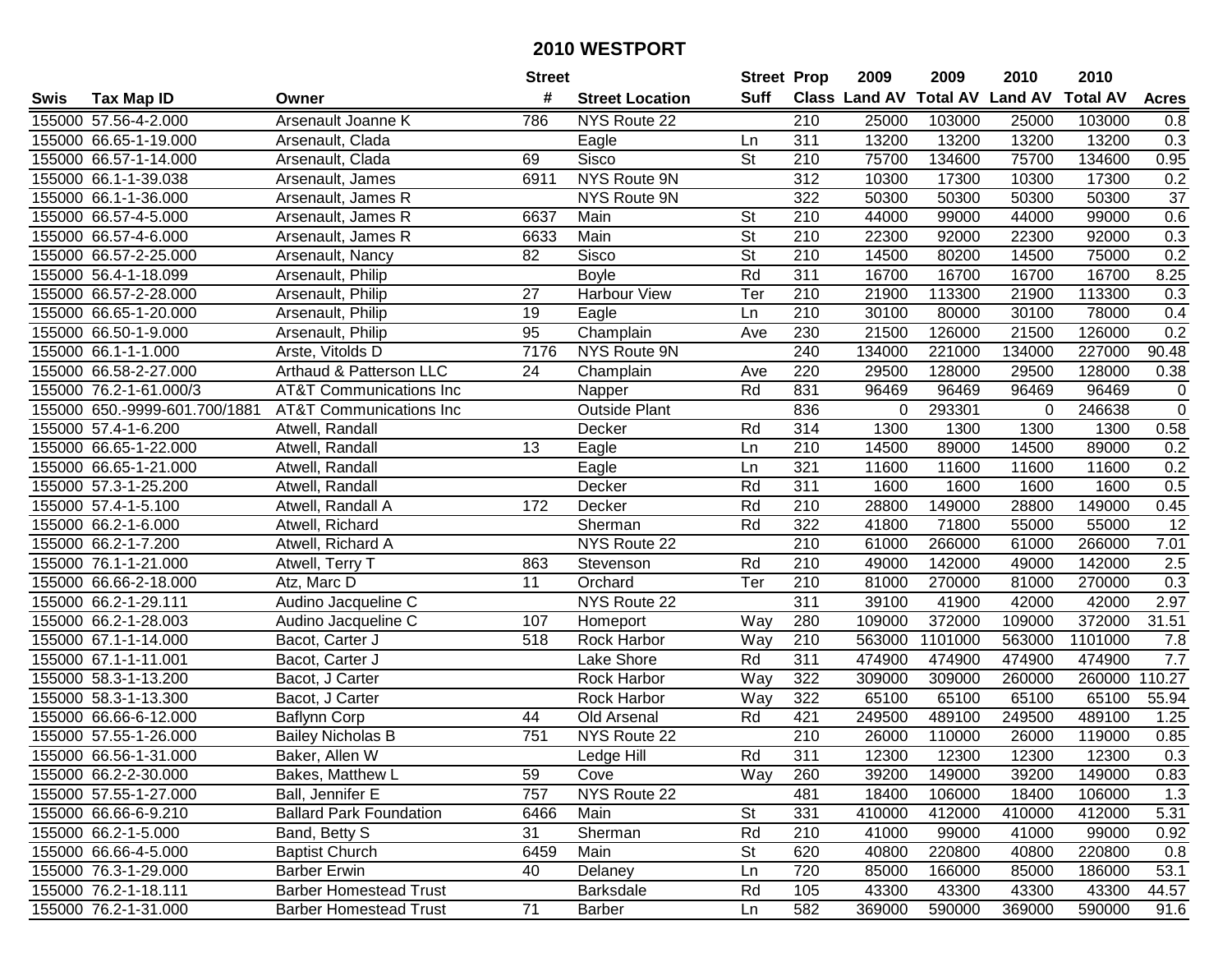|      |                               |                               | <b>Street</b>  |                        | <b>Street Prop</b>       |                  | 2009          | 2009            | 2010           | 2010            |                |
|------|-------------------------------|-------------------------------|----------------|------------------------|--------------------------|------------------|---------------|-----------------|----------------|-----------------|----------------|
| Swis | <b>Tax Map ID</b>             | Owner                         | #              | <b>Street Location</b> | <b>Suff</b>              |                  | Class Land AV | <b>Total AV</b> | <b>Land AV</b> | <b>Total AV</b> | <b>Acres</b>   |
|      | 155000 76.2-1-13.000          | Barber, Earl H                | 317            | Dudley                 | Rd                       | 113              | 103000        | 194000          | 103000         | 194000          | 61.7           |
|      | 155000 76.3-1-11.000          | Barber, Erwin                 |                | Stevenson              | Rd                       | 910              | 37400         | 37400           | 37400          | 37400           | 44             |
|      | 155000 66.74-2-3.000          | Barnett, Timothy L            | 20             | Old Arsenal            | Rd                       | 210              | 328000        | 395000          | 328000         | 395000          | 1.3            |
|      | 155000 66.56-1-11.200         | Barton, Judy A                | $\overline{4}$ | Pheasant               | Way                      | 210              | 76400         | 143100          | 76400          | 143100          | 1.8            |
|      | 155000 66.3-1-8.111           | Basu, DiPanker                | 1029           | Ledge Hill             | Rd                       | 240              | 117000        | 738000          | 117000         | 738000          | 68.11          |
|      | 155000 66.66-4-16.000         | Batten, Steven M              | 16             | Congress               | St                       | 210              | 46000         | 111000          | 46000          | 111000          | 0.13           |
|      | 155000 66.2-1-29.300          | Baxter, Lewis D               |                | Bessboro               | Ln                       | 322              | 16200         | 16200           | 16200          | 16200           | 17.26          |
|      | 155000 650.-9999-713.000/1881 | <b>BCE Nexxia Corporation</b> |                | 888888 Outside Plant   |                          | 836              | 0             | 269930          | 0              | 255831          | $\mathbf 0$    |
|      | 155000 58.3-1-14.000          | <b>Beach Properties Inc</b>   |                | Lake Shore             | Rd                       | 554              | 210000        | 210000          | 210000         | 210000          | 6.3            |
|      | 155000 66.66-3-4.000          | Beal, Allan                   | 1212           | Stevenson              | Rd                       | 210              | 175000        | 451000          | 175000         | 451000          | 1.1            |
|      | 155000 66.66-6-8.000          | Beal, Donna M                 | 14             | Washington             | St                       | 210              | 87000         | 310000          | 87000          | 310000          | 0.23           |
|      | 155000 66.58-1-4.000          | Beal, Mary                    | 116            | Sisco                  | St                       | 210              | 45000         | 144000          | 45000          | 153000          | 0.6            |
|      | 155000 76.2-1-17.100          | Beane, Linda M                | 68             | <b>Cold Spring</b>     | Way                      | 240              | 710000        | 902000          | 710000         | 902000          | 16.3           |
|      | 155000 57.4-2-6.000           | Beauvais, Michael             | 287            | Halds                  | Rd                       | 912              | 88000         | 248800          | 88000          | 248800          | 74.18          |
|      | 155000 57.4-2-22.000          | Beauvais, Thomas F            | 222            | Sherman                | Rd                       | 240              | 97000         | 414000          | 97000          | 414000          | 39.5           |
|      | 155000 66.57-4-7.000          | Bell, James                   | 6631           | Main                   | St                       | 210              | 22200         | 89800           | 22200          | 89800           | 0.3            |
|      | 155000 57.4-1-1.100           | Bennett, Patrick              | 63             | Decker                 | Rd                       | 112              | 148000        | 329100          | 148000         | 329100          | 107.5          |
|      | 155000 87.7-1-16.000          | Bennett, Ralph W              | 128            | <b>Presbury Point</b>  | Way                      | 260              | 340000        | 427000          | 340000         | 427000          | 0.6            |
|      | 155000 66.1-1-5.000           | Bertsche, Thearon C           | 7052           | NYS Route 9N           |                          | 240              | 49000         | 176000          | 49000          | 176000          | 14.14          |
|      | 155000 66.2-3-1.000           | <b>Bessboro Builders Inc</b>  | 252            | NYS Route 22           |                          | 449              | 45800         | 235600          | 45800          | 235600          | 7.42           |
|      | 155000 76.1-1-25.100          | Bessboro Farm LLC             |                | Stevenson              | Rd                       | 105              | 13900         | 13900           | 13900          | 13900           | 11.02          |
|      | 155000 76.1-1-25.400          | <b>Bessboro Farm LLC</b>      |                | Stevenson              | Rd                       | 105              | 15600         | 15600           | 15600          | 15600           | 14.51          |
|      | 155000 76.1-1-33.000          | <b>Bessboro Farm LLC</b>      |                | <b>Mountain Spring</b> | Rd                       | 260              | 134000        | 165000          | 134000         | 165000          | 81.3           |
|      | 155000 76.2-1-14.100          | <b>Bessboro Farm LLC</b>      | 431            | Dudley                 | Rd                       | 120              | 423600        | 448400          | 423600         | 448400          | 306.61         |
|      | 155000 76.2-1-2.000           | <b>Bessboro Farm LLC</b>      |                | NYS Route 9N           |                          | 105              | 100700        | 100700          | 100700         | 100700          | 71.1           |
|      | 155000 76.2-1-3.000           | <b>Bessboro Farm LLC</b>      |                | NYS Route 9N           |                          | 322              | 25300         | 25300           | 25300          | 25300           | 25.6           |
|      | 155000 76.1-1-24.000          | <b>Bessboro Farm LLC</b>      |                | Stevenson              | Rd                       | 105              | 26600         | 26600           | 26600          | 26600           | 18.8           |
|      | 155000 76.2-1-1.000           | <b>Bessboro Farm LLC</b>      |                | Stevenson              | Rd                       | 105              | 291700        | 291700          | 291700         | 291700          | 206            |
|      | 155000 76.2-1-59.100          | <b>Bessboro Farm LLC</b>      |                | NYS Route 9N           |                          | 105              | 290300        | 290300          | 290300         | 290300          | 248.3          |
|      | 155000 76.2-1-60.000          | <b>Bessboro Farm LLC</b>      |                | Napper                 | Rd                       | 105              | 165800        | 165800          | 165800         | 165800          | 122.5          |
|      | 155000 76.1-1-19.112          | <b>Bessboro Farm LLC</b>      |                | Stevenson              | Rd                       | 105              | 27600         | 27600           | 27600          | 27600           | 19.4           |
|      | 155000 76.2-1-57.000          | <b>Bessboro Farm LLC</b>      | 5893           | NYS Route 9N           |                          | 120              | 168900        | 321400          | 168900         | 321400          | 50.02          |
|      | 155000 76.27-2-2.000          | <b>Bessboro Farm LLC</b>      |                | NYS Route 9N           |                          | 322              | 66100         | 66100           | 66100          | 66100           | 14.8           |
|      | 155000 66.83-1-1.000          | <b>Bessboro Farm LLC</b>      | 6307           | Main                   | $\overline{\mathsf{St}}$ | $\overline{210}$ | 173000        | 344000          | 173000         | 344000          | 1.2            |
|      | 155000 66.4-1-4.001           | Bessboro Farm LLC             | 6309           | Main                   | St                       | 210              | 163000        | 331000          | 163000         | 331000          | 0.87           |
|      | 155000 66.4-1-5.022           | Bessboro Farm LLC             | 6309           | Main                   | <b>St</b>                | 311              | 26600         | 26600           | 26600          | 26600           | 1.74           |
|      | 155000 66.83-2-2.000          | Bessboro Farm LLC             | 6241           | NYS Route 9N           |                          | 439              | 47000         | 151000          | 47000          | 151000          | 0.56           |
|      | 155000 66.4-1-6.000           | <b>Bessboro Farm LLC</b>      | 107            | Stone House            | Cir                      | 117              | 302000        | 908000          | 302000         | 908000 166.81   |                |
|      | 155000 66.83-3-2.100          | <b>Bessboro Farm LLC</b>      | 72             | Maple                  | Way                      | 250              | 2090000       | 2590000         | 2090000        | 2590000         | 61.1           |
|      | 155000 66.65-1-24.000         | Bessette, Melissa A           | $\overline{7}$ | Eagle                  | Ln                       | 210              | 14700         | 82200           | 14700          | 82200           | 0.2            |
|      | 155000 66.57-2-38.000         | Bezon Anna H                  | 6554           | Main                   | St                       | 210              | 55800         | 117400          | 55800          | 117400          | 0.74           |
|      | 155000 57.55-1-7.200          | Bigelow, Gordon H Jr          |                | County Route 10        |                          | 311              | 1000          | 1000            | 1000           | 1000            | $\overline{1}$ |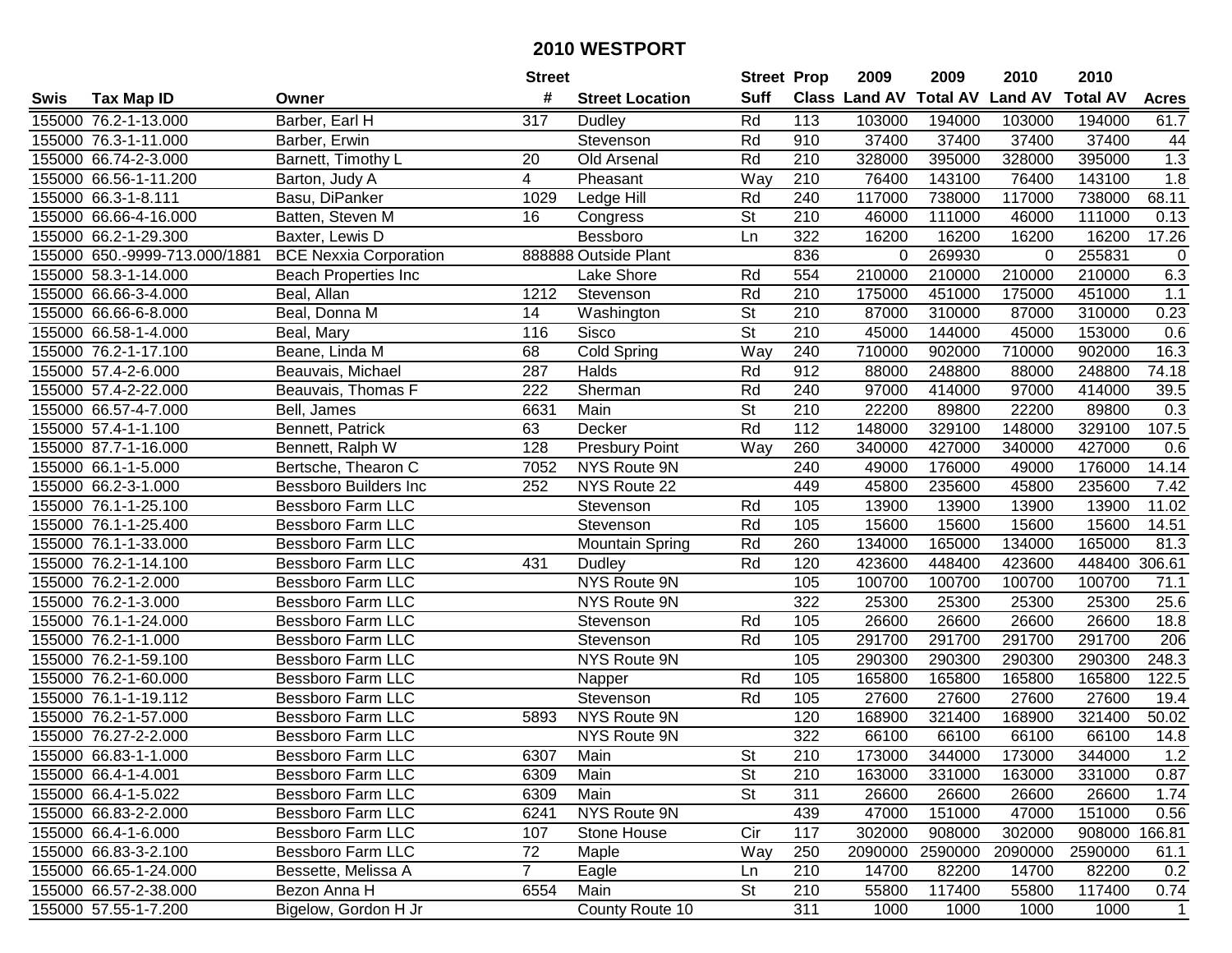|      |                       |                             | <b>Street</b>  |                        | <b>Street Prop</b> |                  | 2009   | 2009   | 2010                           | 2010            |              |
|------|-----------------------|-----------------------------|----------------|------------------------|--------------------|------------------|--------|--------|--------------------------------|-----------------|--------------|
| Swis | <b>Tax Map ID</b>     | Owner                       | #              | <b>Street Location</b> | Suff               |                  |        |        | Class Land AV Total AV Land AV | <b>Total AV</b> | <b>Acres</b> |
|      | 155000 57.56-1-4.000  | Bigelow, Krista             |                | County Route 10        |                    | 312              | 4100   | 16100  | 4100                           | 16100           | 0.19         |
|      | 155000 57.56-1-3.000  | Bigelow, Krista             | 2553           | County Route 10        |                    | 210              | 31000  | 98000  | 31000                          | 98000           | 2.6          |
|      | 155000 57.55-1-5.000  | Bigelow, Linda              | 2546           | County Route 10        |                    | 210              | 30000  | 96000  | 30000                          | 94000           | 1.9          |
|      | 155000 57.55-1-8.200  | Bigelow, Roger              |                | County Route 10        |                    | 312              | 4300   | 12800  | 4300                           | 12800           | 0.08         |
|      | 155000 65.2-1-19.200  | Bigelow, Roger              | 7315           | NYS Route 9N           |                    | 210              | 45000  | 75000  | 38000                          | 103000          | 2.67         |
|      | 155000 57.55-1-3.000  | Bigelow, Roger              | 1485           | County Route 8         |                    | $\overline{312}$ | 27800  | 36000  | 27800                          | 36000           | 2.05         |
|      | 155000 65.2-1-20.000  | Bigelow, Roger              | 7311           | NYS Route 9N           |                    | 322              | 20400  | 20400  | 20400                          | 20400           | 28.67        |
|      | 155000 65.2-1-19.100  | Bigelow, Roger              |                | NYS Route 9N           |                    | 322              | 19000  | 19000  | 19000                          | 19000           | 28.43        |
|      | 155000 57.55-1-7.100  | Bigelow, Roger L            | 2566           | County Route 10        |                    | $\overline{210}$ | 29000  | 130000 | 29000                          | 130000          | 1.73         |
|      | 155000 65.2-1-8.000   | <b>Black River Cemetery</b> | 7570           | NYS Route 9N           |                    | 695              | 12800  | 12800  | 12800                          | 12800           | 4.5          |
|      | 155000 76.4-1-31.000  | Blanchard, John P           | 40             | Ryan                   | Way                | 260              | 216000 | 268000 | 216000                         | 268000          | 0.8          |
|      | 155000 66.3-1-8.120   | Blum, Shirley N             |                | Ledge Hill             | Rd                 | 311              | 28100  | 28100  | 28100                          | 28100           | 38.03        |
|      | 155000 66.58-1-7.000  | Bodie, Doris S              | 29             | Champlain              | Ave                | 210              | 48000  | 195000 | 48000                          | 195000          | 0.65         |
|      | 155000 57.3-1-39.200  | Bodnar, James               | 208            | Youngs                 | Rd                 | 240              | 114000 | 220000 | 114000                         | 220000          | 72.32        |
|      | 155000 66.2-1-30.200  | Bonavist, Ralph             | 71             | Bessboro               | Ln                 | 240              | 60000  | 158000 | 60000                          | 158000          | 10.1         |
|      | 155000 66.2-2-25.000  | Borden Jr, Alan             | 124            | Lake Shore             | Rd                 | 270              | 11100  | 16500  | 11100                          | 16500           | 0.2          |
|      | 155000 76.2-1-58.000  | Borden, Brian               | 6000           | NYS Route 9N           |                    | 210              | 28700  | 71000  | 28700                          | 67000           | 0.5          |
|      | 155000 66.57-4-9.000  | Borden, Irving              | 6625           | Main                   | <b>St</b>          | 210              | 27600  | 44300  | 27600                          | 44300           | 0.73         |
|      | 155000 76.1-1-23.000  | Borden, Sheila A            | 841            | Stevenson              | Rd                 | 210              | 58000  | 146000 | 58000                          | 146000          | 8.7          |
|      | 155000 57.3-1-7.200   | Bosley, Matthew W           | 17             | Taylor                 | Rd                 | 240              | 61000  | 180000 | 61000                          | 180000          | 12.29        |
|      | 155000 66.66-6-22.000 | Boucher, David N Jr         | 6430           | Main                   | <b>St</b>          | 210              | 58000  | 65000  | 44000                          | 51000           | 0.47         |
|      | 155000 66.57-2-40.000 | Boushie, R Scott            | 6560           | Main                   | <b>St</b>          | 220              | 52200  | 110000 | 52200                          | 132000          | 0.7          |
|      | 155000 56.4-1-12.000  | Bramich-Brack, Kathleen A   | 97             | <b>Boyle</b>           | Rd                 | 240              | 67000  | 196000 | 67000                          | 196000          | 18.4         |
|      | 155000 57.3-1-41.000  | Bramich, Thomas E           | 506            | Youngs                 | Rd                 | 210              | 34700  | 148000 | 34700                          | 148000          | 0.6          |
|      | 155000 65.2-1-14.200  | Bramich, Thomas E           |                | <b>Boyle</b>           | Rd                 | 314              | 31500  | 31500  | 31500                          | 31500           | 3.27         |
|      | 155000 65.2-1-14.400  | Bramich, Thomas E           |                | <b>Boyle</b>           | Rd                 | 314              | 31500  | 31500  | 31500                          | 31500           | 5.26         |
|      | 155000 65.2-1-14.100  | Bramich, Thomas E           | 45             | <b>Boyle</b>           | Rd                 | 240              | 53000  | 145000 | 53000                          | 145000          | 23.89        |
|      | 155000 65.2-1-14.300  | Bramich, Thomas E           |                | <b>Boyle</b>           | Rd                 | 314              | 31500  | 31500  | 31500                          | 31500           | 3.63         |
|      | 155000 58.1-1-4.120   | Brandolino, Gina M          | 141            | Clark                  | Rd                 | 210              | 57000  | 150000 | 57000                          | 160000          | $7.5$        |
|      | 155000 56.4-1-15.000  | Brankman, Peter C           |                | <b>Boyle</b>           | Rd                 | 322              | 8800   | 8800   | 8800                           | 8800            | 16           |
|      | 155000 58.3-1-10.000  | Brankman, Thomas A          |                | Lake Shore             | Rd                 | 311              | 1700   | 1700   | 1700                           | 1700            | 0.5          |
|      | 155000 66.2-2-24.110  | Brankman, Thomas A          | 162            | Lake Shore             | Rd                 | 240              | 60000  | 98000  | 60000                          | 98000           | 15.9         |
|      | 155000 57.3-1-33.300  | Brant, Brandon              |                | NYS Route 22           |                    | 105              | 29500  | 29500  | 29500                          | 29500           | 29.86        |
|      | 155000 57.1-1-13.000  | Brant, Brandon              |                | County Route 10        |                    | 105              | 20800  | 20800  | 20800                          | 20800           | 34           |
|      | 155000 57.2-1-3.200   | Brant, Brandon M            | 11             | Morrison               | Rd                 | 210              | 52000  | 159000 | 52000                          | 159000          | 4.5          |
|      | 155000 57.1-1-10.000  | Brant, Ellis E Jr           | 991            | NYS Route 22           |                    | 113              | 126100 | 153500 | 126100                         | 153500          | 141.9        |
|      | 155000 66.2-1-35.000  | Brant, John                 | 314            | NYS Route 22           |                    | 120              | 53400  | 81700  | 53400                          | 81700           | 47           |
|      | 155000 66.1-1-17.000  | Brant, John                 |                | NYS Route 22           |                    | 314              | 10400  | 10400  | 10400                          | 10400           | 19           |
|      | 155000 66.58-2-6.000  | Brennan, Bernadette         | 3              | Fire Fly               | Ln                 | 210              | 29700  | 119700 | 29700                          | 125000          | 0.4          |
|      | 155000 66.66-2-6.000  | Breski, Jean                | $\overline{2}$ | <b>Bridge View</b>     | Ln                 | 210              | 37000  | 127000 | 37000                          | 127000          | 0.1          |
|      | 155000 57.4-2-7.100   | Broderick, Thomas F         | 159            | Angier Hill            | Rd                 | 912              | 162300 | 278800 | 162300                         | 278800          | 183          |
|      | 155000 87.2-2-4.002   | Broome, Douglas P           | 51             | Fox Run                | Way                | 260              | 551000 | 628000 | 551000                         | 628000          | 17.7         |
|      |                       |                             |                |                        |                    |                  |        |        |                                |                 |              |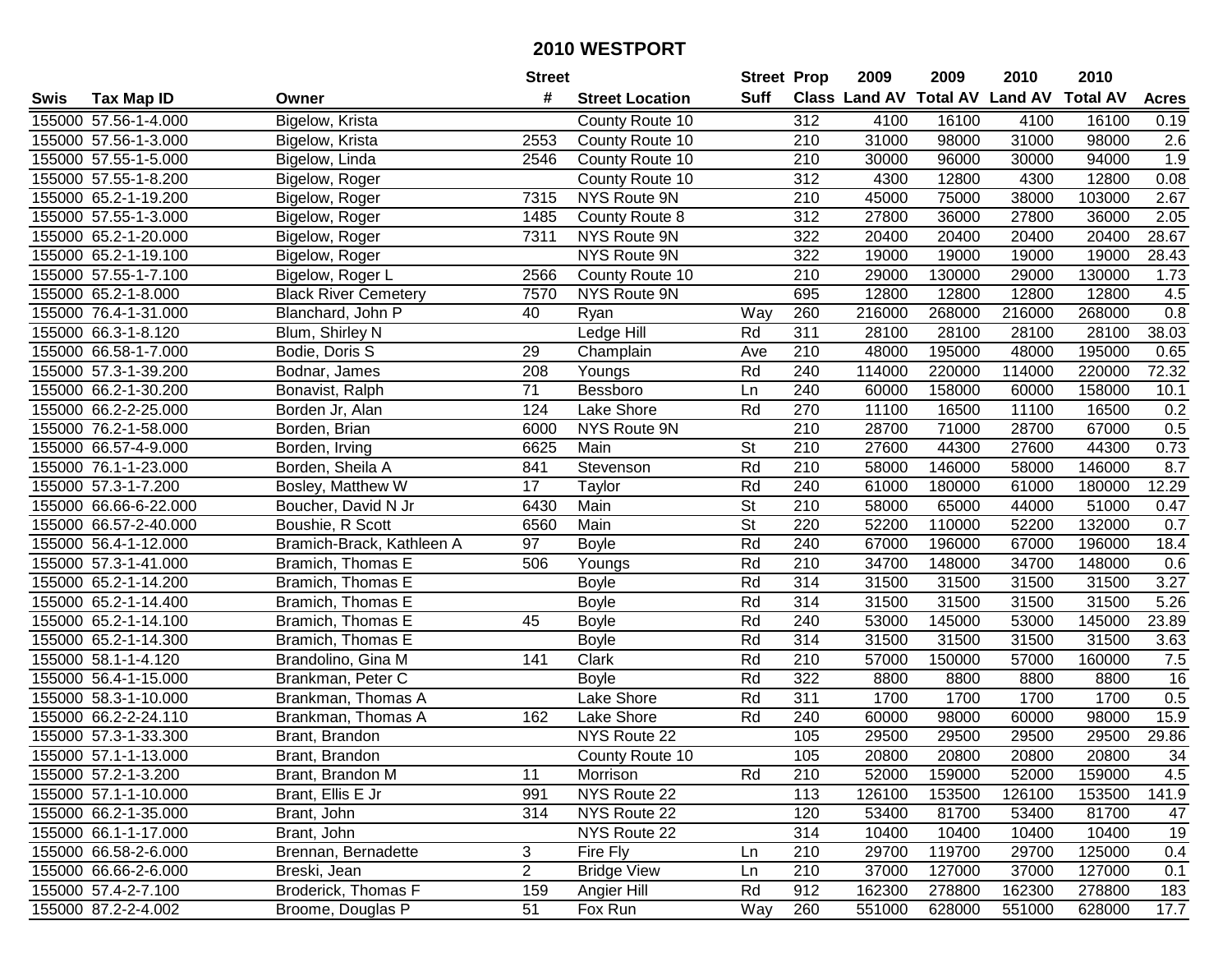|      |                       |                      | <b>Street</b>   |                        | <b>Street Prop</b>       |                  | 2009    | 2009           | 2010                                    | 2010    |                  |
|------|-----------------------|----------------------|-----------------|------------------------|--------------------------|------------------|---------|----------------|-----------------------------------------|---------|------------------|
| Swis | <b>Tax Map ID</b>     | Owner                | #               | <b>Street Location</b> | <b>Suff</b>              |                  |         |                | Class Land AV Total AV Land AV Total AV |         | <b>Acres</b>     |
|      | 155000 57.3-1-39.100  | Brown, Alan C        | 217             | Youngs                 | Rd                       | 240              | 69000   | 151000         | 69000                                   | 151000  | 34.28            |
|      | 155000 57.2-2-6.000   | Brown, David D       | 234             | Merriam Forge          | Rd                       | 240              | 56000   | 152000         | 56000                                   | 152000  | 12.09            |
|      | 155000 66.66-2-16.000 | Brown, Jean T        | 5               | Orchard                | Ter                      | 210              | 71000   | 175000         | 71000                                   | 179000  | 0.2              |
|      | 155000 66.66-6-31.000 | Brown, Sarah H       | 6480            | Main                   | St                       | 483              | 7900    | 104200         | 7900                                    | 104200  | 0.1              |
|      | 155000 66.58-2-3.000  | Brown, Sarah H       | 52              | Champlain              | Ave                      | $\overline{210}$ | 29800   | 109000         | 29800                                   | 109000  | 0.4              |
|      | 155000 66.58-2-4.120  | Brown, Sarah H       |                 | Sisco                  | $\overline{\mathsf{St}}$ | 312              | 143200  | 143600         | 143200                                  | 143600  | 0.33             |
|      | 155000 57.55-1-28.000 | Bruce, Sandra M      | 1480            | County Route 8         |                          | 210              | 30000   | 99000          | 30000                                   | 99000   | 1.91             |
|      | 155000 76.2-1-43.000  | Brust, John          |                 | <b>Barber</b>          | Ln                       | 311              | 584100  | 584100         | 584100                                  | 584100  | 8                |
|      | 155000 76.2-1-42.000  | Brust, John CM       | 122             | <b>Barber</b>          | Ln                       | $\overline{210}$ | 399000  | 591000         | 399000                                  | 591000  | $\overline{2}$   |
|      | 155000 76.4-1-29.000  | Bryant, William C    | 43              | Ryan                   | Way                      | 260              | 300000  | 330000         | 300000                                  | 330000  | 1.1              |
|      | 155000 67.1-1-3.002   | Buchanan, Peter T    | 458             | Rock Harbor            | Way                      | 240              | 1102000 | 1661000        | 1102000                                 | 1661000 | 13.2             |
|      | 155000 57.3-1-24.100  | Budwick, Julianne    | 23              | Cedar Mill             | Ln                       | 120              | 34700   | 164000         | 34700                                   | 164000  | $\boldsymbol{9}$ |
|      | 155000 66.66-1-3.000  | Bullard, James R     | 19              | Front                  | St                       | 210              | 139000  | 267000         | 139000                                  | 267000  | $0.7\,$          |
|      | 155000 65.4-2-18.000  | Burke, Corey S       | 637             | Ledge Hill             | Rd                       | 312              | 23000   | 28800          | 23000                                   | 28800   | $\,6$            |
|      | 155000 76.1-1-22.000  | Burke, Ella L        |                 | Stevenson              | Rd                       | 314              | 1500    | 1500           | 1500                                    | 1500    | 0.4              |
|      | 155000 66.57-4-8.000  | Burke, Herbert T     | 6627            | Main                   | $\overline{\mathsf{St}}$ | 210              | 25100   | 44500          | 25100                                   | 43000   | 0.5              |
|      | 155000 67.1-1-13.200  | Burley, Robert A     | 356             | Rock Harbor            | Way                      | 240              | 638000  | 928000         | 638000                                  | 928000  | 11.1             |
|      | 155000 66.74-1-1.191  | Bush, Scott          | 27              | <b>Morning Hill</b>    | Way                      | 210              | 213000  | 285000         | 213000                                  | 285000  | 4.7              |
|      | 155000 66.65-2-1.000  | Buttimer, John T     | 1184            | Stevenson              | Rd                       | 210              | 183000  | 402000         | 183000                                  | 402000  | 1.76             |
|      | 155000 66.4-1-3.311   | Button, John E       | 1037            | Stevenson              | Rd                       | 240              | 196000  | 279000         | 196000                                  | 279000  | 160              |
|      | 155000 76.4-1-12.000  | Camp Dudley YMCA Inc |                 | Dudley                 | Rd                       | 210              | 436000  | 532000         | 436000                                  | 532000  | 3.1              |
|      | 155000 76.2-1-56.000  | Camp Dudley YMCA Inc | 167             | <b>Dudley</b>          | Rd                       | 581              | 134300  | 974500         | 134300                                  | 974500  | 42.9             |
|      | 155000 76.2-1-53.000  | Camp Dudley YMCA Inc | 126             | Dudley                 | Rd                       | 581              | 2260000 | 4350000        | 2260000                                 | 4350000 | 58.5             |
|      | 155000 76.4-1-16.000  | Camp Dudley YMCA Inc | 46              | Dudley                 | Rd                       | 581              | 228800  | 229300         | 228800                                  | 229300  | 9.1              |
|      | 155000 76.4-1-17.000  | Camp Dudley YMCA Inc | 16              | Dudley                 | Rd                       | 581              | 233500  | 233500         | 233500                                  | 233500  | 14.2             |
|      | 155000 76.2-1-55.120  | Camp Dudley YMCA Inc |                 | Dudley                 | Rd                       | 105              | 64000   | 64000          | 64000                                   | 64000   | 46               |
|      | 155000 76.4-1-11.000  | Camp Dudley YMCA Inc |                 | Dudley                 | Rd                       | 581              | 50600   | 309400         | 50600                                   | 309400  | 4.7              |
|      | 155000 76.4-1-13.000  | Camp Dudley YMCA Inc |                 | Dudley                 | Rd                       | 581              | 99000   | 154500         | 99000                                   | 154500  | 1.3              |
|      | 155000 76.4-1-9.000   | Camp Dudley YMCA Inc |                 | NYS Route 9N           |                          | 314              | 31900   | 31900          | 31900                                   | 31900   | 1.9              |
|      | 155000 76.2-1-62.000  | Camp Dudley YMCA Inc |                 | Napper                 | Rd                       | 322              | 38400   | 38400          | 55000                                   | 55000   | 28.6             |
|      | 155000 76.1-1-27.000  | Camp Dudley YMCA Inc | 763             | Stevenson              | Rd                       | 312              | 84300   | 113500         | 84300                                   | 113500  | 101.5            |
|      | 155000 76.1-1-32.000  | Camp Dudley YMCA Inc | 706             | Stevenson              | Rd                       | 322              | 152700  | 247300         | 248000                                  | 248000  | 192.26           |
|      | 155000 57.3-1-19.000  | Canning, Regis       | $\overline{33}$ | Church                 | Ln                       | 210              | 11700   | 38000          | 13900                                   | 120000  | 0.4              |
|      | 155000 87.2-2-3.120   | Carlisle, James      |                 | NYS Route 9N           |                          | 322              | 51700   | 51700          | 51700                                   | 51700   | 25.85            |
|      | 155000 87.2-2-9.000   | Carlisle, James      | 42              | <b>Presbury Point</b>  | Way                      | 240              |         | 984000 1124000 | 984000                                  | 1124000 | 27.6             |
|      | 155000 87.7-1-20.000  | Carlisle, James      |                 | NYS Route 9N           |                          | 311              | 13900   | 13900          | 13900                                   | 13900   | 0.39             |
|      | 155000 87.2-2-3.200   | Carlisle, James      |                 | NYS Route 9N           |                          | 322              | 37600   | 37600          | 37600                                   | 37600   | 15               |
|      | 155000 66.1-1-37.000  | Carlson, John H      | 6905            | NYS Route 9N           |                          | 210              | 24800   | 85000          | 24800                                   | 82000   | 0.3              |
|      | 155000 66.2-2-6.000   | Carlsson, Loretta    |                 | Lake Shore             | Rd                       | 312              | 26100   | 45000          | 35000                                   | 61000   | 16.2             |
|      | 155000 66.57-1-10.000 | Carpenter, Arthur    | 91              | Sisco                  | St                       | 210              | 12700   | 106800         | 15000                                   | 106800  | 0.2              |
|      | 155000 65.2-1-15.100  | Carpenter, Gwen J    | 184             | Goff                   | Rd                       | 210              | 51000   | 133000         | 51000                                   | 133000  | 6.05             |
|      | 155000 65.2-1-15.200  | Carpenter, Gwen J    |                 | Goff                   | Rd                       | 311              | 36500   | 36500          | 36500                                   | 36500   | 10               |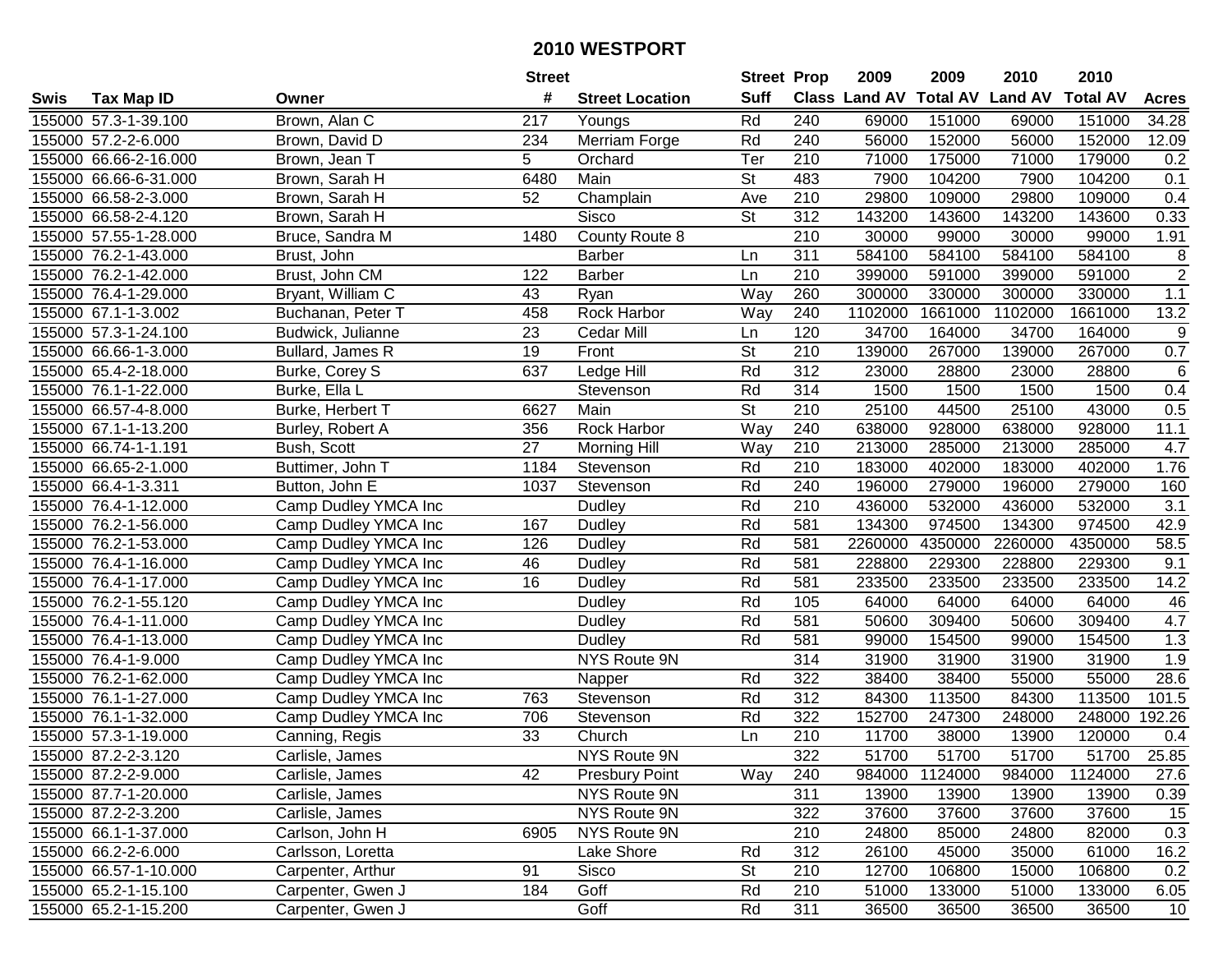| #<br><b>Suff</b><br><b>Total AV</b><br><b>Class Land AV</b><br><b>Land AV</b><br><b>Total AV</b><br><b>Tax Map ID</b><br><b>Street Location</b><br><b>Acres</b><br>Swis<br>Owner<br>Rd<br>155000 76.1-1-20.000<br>Carpenter, Mark<br>879<br>210<br>55000<br>155000<br>55000<br>155000<br>Stevenson<br>5.6<br>St<br>0.7<br>155000 66.83-1-3.000<br>Main<br>210<br>151000<br>278000<br>151000<br>278000<br>Carr Scott L<br>6291<br>155000 66.66-6-7.000<br>Carroll, Dr Robert E<br>St<br>570<br>234000<br>650000<br>234000<br>650000<br>0.67<br>20<br>Washington<br>56<br>St<br>315<br>155000 66.66-8-1.000<br>Carroll, Dr Robert E<br>59000<br>59000<br>59000<br>59000<br>$\overline{1}$<br>Washington<br>155000 66.66-6-11.000<br>Carroll, Ginene G<br>Rd<br>210<br>161000<br>939000<br>939000<br>0.96<br>46<br>Old Arsenal<br>161000<br>Ledge Hill<br>Rd<br>322<br>57600<br>57600<br>57600<br>57600<br>57.95<br>155000 66.3-1-1.000<br>Carroll, Lawrence D<br><b>St</b><br>151000<br>151000<br>0.44<br>155000 66.58-2-12.000<br>Carroll, Lawrence D<br>6506<br>Main<br>432<br>17300<br>17300<br>Way<br>240<br>71000<br>11.1<br>155000 66.3-1-9.200<br>22<br>425000<br>71000<br>425000<br>Carroll, Lawrence D<br>Overlook<br>$\overline{\mathsf{St}}$<br>311<br>155000 66.66-6-3.200<br>Carroll, Robert E<br>Main<br>8600<br>8600<br>8600<br>8600<br>0.07<br>210<br>821000<br>155000 67.1-1-10.000<br><b>Rock Harbor</b><br>Way<br>699000<br>821000<br>699000<br>9.7<br>Carroll, Robert E<br>490<br>72<br>Cir<br>311<br>155000 66.75-1-9.200<br>Cerf, Charles E<br>31000<br>31000<br>31000<br>31000<br>1.5<br>Windward<br>155000 66.75-1-9.300<br>54<br>Cir<br>312<br>246000<br>262000<br>246000<br>262000<br>1.23<br>Cerf, Charles E<br>Windward<br>82<br>Cir<br>312<br>47000<br>115000<br>2.27<br>155000 66.75-1-9.100<br>Windward<br>115000<br>47000<br>Cerf, Charles E<br>Cir<br>5<br>250<br>540000<br>1265000<br>540000<br>1265000<br>8<br>155000 66.75-1-11.000<br>Cerf, Charles E<br>Windward<br>Cir<br>311<br>1.4<br>155000 66.75-1-10.000<br>186800<br>186800<br>186800<br>Cerf, Charles E<br>Windward<br>186800<br>St<br>155000 66.56-1-22.002<br>443<br>215000<br>215000<br>0.65<br>6679<br>Main<br>64000<br>64000<br>Champ Mills Inc<br>$\overline{St}$<br>461<br>0.2<br>155000 66.66-6-30.000<br>Main<br>29400<br>341300<br>29400<br>341300<br>Champlain National Bank<br>6478<br>Rd<br>155000 65.2-1-29.000<br>270<br>80000<br>96000<br>70.5<br>Chand, Julieta R<br>131<br>Fitzgerald<br>96000<br>80000<br>1.2<br>155000 65.2-1-6.000<br>7555<br>NYS Route 9N<br>270<br>35900<br>47000<br>35900<br>47000<br>Chandler, Benjamin<br>3<br><b>St</b><br>210<br>73000<br>181000<br>73000<br>181000<br>0.21<br>155000 66.66-4-11.000<br>Chang, Wen-Long<br>Liberty<br>Rd<br>155000 57.4-2-5.000<br>243<br>260<br>67000<br>30<br>Charland, Bruce<br>Halds<br>106000<br>67000<br>106000<br>155000 76.2-1-4.069<br>Chase, Marilyn<br>3<br>Cerf<br>Way<br>260<br>36300<br>36300<br>80000<br>0.6<br>88000<br>884<br>155000 650.-9999-608.900/1884<br>Chazy & Westport Tel Corp<br><b>Outside Plant</b><br>24898<br>21846<br>$\mathbf 0$<br>$\mathbf 0$<br>0<br>155000 650.-9999-608.900/1883<br>Chazy & Westport Tel Corp<br>884<br>0<br>4927<br>0<br>4323<br>$\mathbf 0$<br><b>Outside Plant</b><br>$\overline{0}$<br>155000 650.-9999-608.900/1881<br>884<br>$\pmb{0}$<br>204055<br>$\mathbf 0$<br>179047<br>Chazy & Westport Tel Corp<br><b>Outside Plant</b><br>$\mathbf 0$<br>$\mathbf 0$<br>$\mathbf 0$<br>155000 650.-9999-608.900/1882<br>Chazy & Westport Tel Corp<br><b>Outside Plant</b><br>884<br>28200<br>24744<br>155000 66.58-2-20.100<br>St<br>0.12<br>Chazy & Westport Tel Corp<br>Main<br>330<br>4700<br>4700<br>4700<br>4700<br>11901<br>11901<br>155000 57.55-1-18.200<br>Chazy & Westport Tel Corp<br>Church<br>Ln<br>831<br>10500<br>10500<br>11<br>0.14<br>6<br>831<br>17200<br>375000<br>17200<br>375000<br>155000 66.58-2-17.000<br>Chazy & Westport Tel Corp<br>Champlain<br>Ave<br>0.3<br>Rd<br>$\overline{210}$<br>155000 65.2-1-27.000<br>Christian, James E<br>151<br>37200<br>110000<br>37200<br>110000<br>Fitzgerald<br>$\mathbf 1$<br>Rd<br>311<br>4.3<br>155000 66.2-2-22.122<br>Ciocca, Maurizio<br>Lake Shore<br>393200<br>393200<br>393200<br>393200<br>155000 66.2-2-17.000<br>Way<br>210<br>667000<br>2.1<br>Clark, Jamie P<br>123<br>Field<br>601000<br>601000<br>667000<br><b>Lake Shore</b><br>$\overline{210}$<br>6.9<br>155000 66.2-2-29.000<br>222<br>Rd<br>76000<br>461000<br>76000<br>461000<br>Clark, Jamie P<br>$\overline{\mathsf{St}}$<br>6<br>$\overline{210}$<br>0.12<br>155000 66.66-4-12.000<br>43000<br>110000<br>115000<br>Clark, Jamie Paul<br>Congress<br>43000<br>155000 56.4-1-8.100<br>Clausen, Ronald<br>Youngs<br>Rd<br>330<br>16200<br>16200<br>16200<br>16200<br>1<br>Rd<br>314<br>155000 65.2-2-4.000<br>Clausen, Ronald<br>Youngs<br>21300<br>21300<br>21300<br>21300<br>3.4<br>35<br>Rd<br>415<br>42300<br>42300<br>154800<br>155000 56.4-1-8.200<br>Clausen, Ronald<br>Youngs<br>154800<br>9.25<br>322<br>155000 56.4-1-9.000<br>Youngs<br>Rd<br>24100<br>24100<br>24100<br>19.25<br>Clausen, Ronald<br>24100<br>837<br>155000 56.4-1-8.200/1<br>Clausen, Ronald<br>Youngs<br>Rd<br>25200<br>$\mathbf 0$<br>0<br>NYS Route 9N<br>210<br>44000<br>1.3<br>155000 65.2-1-5.000<br>Cockett, Gladys E<br>7575<br>90000<br>44000<br>90000<br>NYS Route 9N<br>155000 76.2-1-9.000/2010<br>Cole, Ellen<br>6060<br>210<br>31400<br>76000<br>155000 76.2-1-9.000<br>NYS Route 9N<br>210<br>Cole, Ellen<br>31400<br>31400<br>76000<br>0.6<br>6060<br>76000 |  | <b>Street</b> | <b>Street Prop</b> | 2009 | 2009 | 2010 | 2010 |  |
|--------------------------------------------------------------------------------------------------------------------------------------------------------------------------------------------------------------------------------------------------------------------------------------------------------------------------------------------------------------------------------------------------------------------------------------------------------------------------------------------------------------------------------------------------------------------------------------------------------------------------------------------------------------------------------------------------------------------------------------------------------------------------------------------------------------------------------------------------------------------------------------------------------------------------------------------------------------------------------------------------------------------------------------------------------------------------------------------------------------------------------------------------------------------------------------------------------------------------------------------------------------------------------------------------------------------------------------------------------------------------------------------------------------------------------------------------------------------------------------------------------------------------------------------------------------------------------------------------------------------------------------------------------------------------------------------------------------------------------------------------------------------------------------------------------------------------------------------------------------------------------------------------------------------------------------------------------------------------------------------------------------------------------------------------------------------------------------------------------------------------------------------------------------------------------------------------------------------------------------------------------------------------------------------------------------------------------------------------------------------------------------------------------------------------------------------------------------------------------------------------------------------------------------------------------------------------------------------------------------------------------------------------------------------------------------------------------------------------------------------------------------------------------------------------------------------------------------------------------------------------------------------------------------------------------------------------------------------------------------------------------------------------------------------------------------------------------------------------------------------------------------------------------------------------------------------------------------------------------------------------------------------------------------------------------------------------------------------------------------------------------------------------------------------------------------------------------------------------------------------------------------------------------------------------------------------------------------------------------------------------------------------------------------------------------------------------------------------------------------------------------------------------------------------------------------------------------------------------------------------------------------------------------------------------------------------------------------------------------------------------------------------------------------------------------------------------------------------------------------------------------------------------------------------------------------------------------------------------------------------------------------------------------------------------------------------------------------------------------------------------------------------------------------------------------------------------------------------------------------------------------------------------------------------------------------------------------------------------------------------------------------------------------------------------------------------------------------------------------------------------------------------------------------------------------------------------------------------------------------------------------------------------------------------------------------------------------------------------------------------------------------------------------------------------------------------------------------------------------------------------------------------------------------------------------------------------------------------------------------------------------------------------------------------------------------------------------------------------------------------------------------------------------------------------------------------------------------------------------------------------------------------------------------------------------------------------------------------------------------------------|--|---------------|--------------------|------|------|------|------|--|
|                                                                                                                                                                                                                                                                                                                                                                                                                                                                                                                                                                                                                                                                                                                                                                                                                                                                                                                                                                                                                                                                                                                                                                                                                                                                                                                                                                                                                                                                                                                                                                                                                                                                                                                                                                                                                                                                                                                                                                                                                                                                                                                                                                                                                                                                                                                                                                                                                                                                                                                                                                                                                                                                                                                                                                                                                                                                                                                                                                                                                                                                                                                                                                                                                                                                                                                                                                                                                                                                                                                                                                                                                                                                                                                                                                                                                                                                                                                                                                                                                                                                                                                                                                                                                                                                                                                                                                                                                                                                                                                                                                                                                                                                                                                                                                                                                                                                                                                                                                                                                                                                                                                                                                                                                                                                                                                                                                                                                                                                                                                                                                                                                          |  |               |                    |      |      |      |      |  |
|                                                                                                                                                                                                                                                                                                                                                                                                                                                                                                                                                                                                                                                                                                                                                                                                                                                                                                                                                                                                                                                                                                                                                                                                                                                                                                                                                                                                                                                                                                                                                                                                                                                                                                                                                                                                                                                                                                                                                                                                                                                                                                                                                                                                                                                                                                                                                                                                                                                                                                                                                                                                                                                                                                                                                                                                                                                                                                                                                                                                                                                                                                                                                                                                                                                                                                                                                                                                                                                                                                                                                                                                                                                                                                                                                                                                                                                                                                                                                                                                                                                                                                                                                                                                                                                                                                                                                                                                                                                                                                                                                                                                                                                                                                                                                                                                                                                                                                                                                                                                                                                                                                                                                                                                                                                                                                                                                                                                                                                                                                                                                                                                                          |  |               |                    |      |      |      |      |  |
|                                                                                                                                                                                                                                                                                                                                                                                                                                                                                                                                                                                                                                                                                                                                                                                                                                                                                                                                                                                                                                                                                                                                                                                                                                                                                                                                                                                                                                                                                                                                                                                                                                                                                                                                                                                                                                                                                                                                                                                                                                                                                                                                                                                                                                                                                                                                                                                                                                                                                                                                                                                                                                                                                                                                                                                                                                                                                                                                                                                                                                                                                                                                                                                                                                                                                                                                                                                                                                                                                                                                                                                                                                                                                                                                                                                                                                                                                                                                                                                                                                                                                                                                                                                                                                                                                                                                                                                                                                                                                                                                                                                                                                                                                                                                                                                                                                                                                                                                                                                                                                                                                                                                                                                                                                                                                                                                                                                                                                                                                                                                                                                                                          |  |               |                    |      |      |      |      |  |
|                                                                                                                                                                                                                                                                                                                                                                                                                                                                                                                                                                                                                                                                                                                                                                                                                                                                                                                                                                                                                                                                                                                                                                                                                                                                                                                                                                                                                                                                                                                                                                                                                                                                                                                                                                                                                                                                                                                                                                                                                                                                                                                                                                                                                                                                                                                                                                                                                                                                                                                                                                                                                                                                                                                                                                                                                                                                                                                                                                                                                                                                                                                                                                                                                                                                                                                                                                                                                                                                                                                                                                                                                                                                                                                                                                                                                                                                                                                                                                                                                                                                                                                                                                                                                                                                                                                                                                                                                                                                                                                                                                                                                                                                                                                                                                                                                                                                                                                                                                                                                                                                                                                                                                                                                                                                                                                                                                                                                                                                                                                                                                                                                          |  |               |                    |      |      |      |      |  |
|                                                                                                                                                                                                                                                                                                                                                                                                                                                                                                                                                                                                                                                                                                                                                                                                                                                                                                                                                                                                                                                                                                                                                                                                                                                                                                                                                                                                                                                                                                                                                                                                                                                                                                                                                                                                                                                                                                                                                                                                                                                                                                                                                                                                                                                                                                                                                                                                                                                                                                                                                                                                                                                                                                                                                                                                                                                                                                                                                                                                                                                                                                                                                                                                                                                                                                                                                                                                                                                                                                                                                                                                                                                                                                                                                                                                                                                                                                                                                                                                                                                                                                                                                                                                                                                                                                                                                                                                                                                                                                                                                                                                                                                                                                                                                                                                                                                                                                                                                                                                                                                                                                                                                                                                                                                                                                                                                                                                                                                                                                                                                                                                                          |  |               |                    |      |      |      |      |  |
|                                                                                                                                                                                                                                                                                                                                                                                                                                                                                                                                                                                                                                                                                                                                                                                                                                                                                                                                                                                                                                                                                                                                                                                                                                                                                                                                                                                                                                                                                                                                                                                                                                                                                                                                                                                                                                                                                                                                                                                                                                                                                                                                                                                                                                                                                                                                                                                                                                                                                                                                                                                                                                                                                                                                                                                                                                                                                                                                                                                                                                                                                                                                                                                                                                                                                                                                                                                                                                                                                                                                                                                                                                                                                                                                                                                                                                                                                                                                                                                                                                                                                                                                                                                                                                                                                                                                                                                                                                                                                                                                                                                                                                                                                                                                                                                                                                                                                                                                                                                                                                                                                                                                                                                                                                                                                                                                                                                                                                                                                                                                                                                                                          |  |               |                    |      |      |      |      |  |
|                                                                                                                                                                                                                                                                                                                                                                                                                                                                                                                                                                                                                                                                                                                                                                                                                                                                                                                                                                                                                                                                                                                                                                                                                                                                                                                                                                                                                                                                                                                                                                                                                                                                                                                                                                                                                                                                                                                                                                                                                                                                                                                                                                                                                                                                                                                                                                                                                                                                                                                                                                                                                                                                                                                                                                                                                                                                                                                                                                                                                                                                                                                                                                                                                                                                                                                                                                                                                                                                                                                                                                                                                                                                                                                                                                                                                                                                                                                                                                                                                                                                                                                                                                                                                                                                                                                                                                                                                                                                                                                                                                                                                                                                                                                                                                                                                                                                                                                                                                                                                                                                                                                                                                                                                                                                                                                                                                                                                                                                                                                                                                                                                          |  |               |                    |      |      |      |      |  |
|                                                                                                                                                                                                                                                                                                                                                                                                                                                                                                                                                                                                                                                                                                                                                                                                                                                                                                                                                                                                                                                                                                                                                                                                                                                                                                                                                                                                                                                                                                                                                                                                                                                                                                                                                                                                                                                                                                                                                                                                                                                                                                                                                                                                                                                                                                                                                                                                                                                                                                                                                                                                                                                                                                                                                                                                                                                                                                                                                                                                                                                                                                                                                                                                                                                                                                                                                                                                                                                                                                                                                                                                                                                                                                                                                                                                                                                                                                                                                                                                                                                                                                                                                                                                                                                                                                                                                                                                                                                                                                                                                                                                                                                                                                                                                                                                                                                                                                                                                                                                                                                                                                                                                                                                                                                                                                                                                                                                                                                                                                                                                                                                                          |  |               |                    |      |      |      |      |  |
|                                                                                                                                                                                                                                                                                                                                                                                                                                                                                                                                                                                                                                                                                                                                                                                                                                                                                                                                                                                                                                                                                                                                                                                                                                                                                                                                                                                                                                                                                                                                                                                                                                                                                                                                                                                                                                                                                                                                                                                                                                                                                                                                                                                                                                                                                                                                                                                                                                                                                                                                                                                                                                                                                                                                                                                                                                                                                                                                                                                                                                                                                                                                                                                                                                                                                                                                                                                                                                                                                                                                                                                                                                                                                                                                                                                                                                                                                                                                                                                                                                                                                                                                                                                                                                                                                                                                                                                                                                                                                                                                                                                                                                                                                                                                                                                                                                                                                                                                                                                                                                                                                                                                                                                                                                                                                                                                                                                                                                                                                                                                                                                                                          |  |               |                    |      |      |      |      |  |
|                                                                                                                                                                                                                                                                                                                                                                                                                                                                                                                                                                                                                                                                                                                                                                                                                                                                                                                                                                                                                                                                                                                                                                                                                                                                                                                                                                                                                                                                                                                                                                                                                                                                                                                                                                                                                                                                                                                                                                                                                                                                                                                                                                                                                                                                                                                                                                                                                                                                                                                                                                                                                                                                                                                                                                                                                                                                                                                                                                                                                                                                                                                                                                                                                                                                                                                                                                                                                                                                                                                                                                                                                                                                                                                                                                                                                                                                                                                                                                                                                                                                                                                                                                                                                                                                                                                                                                                                                                                                                                                                                                                                                                                                                                                                                                                                                                                                                                                                                                                                                                                                                                                                                                                                                                                                                                                                                                                                                                                                                                                                                                                                                          |  |               |                    |      |      |      |      |  |
|                                                                                                                                                                                                                                                                                                                                                                                                                                                                                                                                                                                                                                                                                                                                                                                                                                                                                                                                                                                                                                                                                                                                                                                                                                                                                                                                                                                                                                                                                                                                                                                                                                                                                                                                                                                                                                                                                                                                                                                                                                                                                                                                                                                                                                                                                                                                                                                                                                                                                                                                                                                                                                                                                                                                                                                                                                                                                                                                                                                                                                                                                                                                                                                                                                                                                                                                                                                                                                                                                                                                                                                                                                                                                                                                                                                                                                                                                                                                                                                                                                                                                                                                                                                                                                                                                                                                                                                                                                                                                                                                                                                                                                                                                                                                                                                                                                                                                                                                                                                                                                                                                                                                                                                                                                                                                                                                                                                                                                                                                                                                                                                                                          |  |               |                    |      |      |      |      |  |
|                                                                                                                                                                                                                                                                                                                                                                                                                                                                                                                                                                                                                                                                                                                                                                                                                                                                                                                                                                                                                                                                                                                                                                                                                                                                                                                                                                                                                                                                                                                                                                                                                                                                                                                                                                                                                                                                                                                                                                                                                                                                                                                                                                                                                                                                                                                                                                                                                                                                                                                                                                                                                                                                                                                                                                                                                                                                                                                                                                                                                                                                                                                                                                                                                                                                                                                                                                                                                                                                                                                                                                                                                                                                                                                                                                                                                                                                                                                                                                                                                                                                                                                                                                                                                                                                                                                                                                                                                                                                                                                                                                                                                                                                                                                                                                                                                                                                                                                                                                                                                                                                                                                                                                                                                                                                                                                                                                                                                                                                                                                                                                                                                          |  |               |                    |      |      |      |      |  |
|                                                                                                                                                                                                                                                                                                                                                                                                                                                                                                                                                                                                                                                                                                                                                                                                                                                                                                                                                                                                                                                                                                                                                                                                                                                                                                                                                                                                                                                                                                                                                                                                                                                                                                                                                                                                                                                                                                                                                                                                                                                                                                                                                                                                                                                                                                                                                                                                                                                                                                                                                                                                                                                                                                                                                                                                                                                                                                                                                                                                                                                                                                                                                                                                                                                                                                                                                                                                                                                                                                                                                                                                                                                                                                                                                                                                                                                                                                                                                                                                                                                                                                                                                                                                                                                                                                                                                                                                                                                                                                                                                                                                                                                                                                                                                                                                                                                                                                                                                                                                                                                                                                                                                                                                                                                                                                                                                                                                                                                                                                                                                                                                                          |  |               |                    |      |      |      |      |  |
|                                                                                                                                                                                                                                                                                                                                                                                                                                                                                                                                                                                                                                                                                                                                                                                                                                                                                                                                                                                                                                                                                                                                                                                                                                                                                                                                                                                                                                                                                                                                                                                                                                                                                                                                                                                                                                                                                                                                                                                                                                                                                                                                                                                                                                                                                                                                                                                                                                                                                                                                                                                                                                                                                                                                                                                                                                                                                                                                                                                                                                                                                                                                                                                                                                                                                                                                                                                                                                                                                                                                                                                                                                                                                                                                                                                                                                                                                                                                                                                                                                                                                                                                                                                                                                                                                                                                                                                                                                                                                                                                                                                                                                                                                                                                                                                                                                                                                                                                                                                                                                                                                                                                                                                                                                                                                                                                                                                                                                                                                                                                                                                                                          |  |               |                    |      |      |      |      |  |
|                                                                                                                                                                                                                                                                                                                                                                                                                                                                                                                                                                                                                                                                                                                                                                                                                                                                                                                                                                                                                                                                                                                                                                                                                                                                                                                                                                                                                                                                                                                                                                                                                                                                                                                                                                                                                                                                                                                                                                                                                                                                                                                                                                                                                                                                                                                                                                                                                                                                                                                                                                                                                                                                                                                                                                                                                                                                                                                                                                                                                                                                                                                                                                                                                                                                                                                                                                                                                                                                                                                                                                                                                                                                                                                                                                                                                                                                                                                                                                                                                                                                                                                                                                                                                                                                                                                                                                                                                                                                                                                                                                                                                                                                                                                                                                                                                                                                                                                                                                                                                                                                                                                                                                                                                                                                                                                                                                                                                                                                                                                                                                                                                          |  |               |                    |      |      |      |      |  |
|                                                                                                                                                                                                                                                                                                                                                                                                                                                                                                                                                                                                                                                                                                                                                                                                                                                                                                                                                                                                                                                                                                                                                                                                                                                                                                                                                                                                                                                                                                                                                                                                                                                                                                                                                                                                                                                                                                                                                                                                                                                                                                                                                                                                                                                                                                                                                                                                                                                                                                                                                                                                                                                                                                                                                                                                                                                                                                                                                                                                                                                                                                                                                                                                                                                                                                                                                                                                                                                                                                                                                                                                                                                                                                                                                                                                                                                                                                                                                                                                                                                                                                                                                                                                                                                                                                                                                                                                                                                                                                                                                                                                                                                                                                                                                                                                                                                                                                                                                                                                                                                                                                                                                                                                                                                                                                                                                                                                                                                                                                                                                                                                                          |  |               |                    |      |      |      |      |  |
|                                                                                                                                                                                                                                                                                                                                                                                                                                                                                                                                                                                                                                                                                                                                                                                                                                                                                                                                                                                                                                                                                                                                                                                                                                                                                                                                                                                                                                                                                                                                                                                                                                                                                                                                                                                                                                                                                                                                                                                                                                                                                                                                                                                                                                                                                                                                                                                                                                                                                                                                                                                                                                                                                                                                                                                                                                                                                                                                                                                                                                                                                                                                                                                                                                                                                                                                                                                                                                                                                                                                                                                                                                                                                                                                                                                                                                                                                                                                                                                                                                                                                                                                                                                                                                                                                                                                                                                                                                                                                                                                                                                                                                                                                                                                                                                                                                                                                                                                                                                                                                                                                                                                                                                                                                                                                                                                                                                                                                                                                                                                                                                                                          |  |               |                    |      |      |      |      |  |
|                                                                                                                                                                                                                                                                                                                                                                                                                                                                                                                                                                                                                                                                                                                                                                                                                                                                                                                                                                                                                                                                                                                                                                                                                                                                                                                                                                                                                                                                                                                                                                                                                                                                                                                                                                                                                                                                                                                                                                                                                                                                                                                                                                                                                                                                                                                                                                                                                                                                                                                                                                                                                                                                                                                                                                                                                                                                                                                                                                                                                                                                                                                                                                                                                                                                                                                                                                                                                                                                                                                                                                                                                                                                                                                                                                                                                                                                                                                                                                                                                                                                                                                                                                                                                                                                                                                                                                                                                                                                                                                                                                                                                                                                                                                                                                                                                                                                                                                                                                                                                                                                                                                                                                                                                                                                                                                                                                                                                                                                                                                                                                                                                          |  |               |                    |      |      |      |      |  |
|                                                                                                                                                                                                                                                                                                                                                                                                                                                                                                                                                                                                                                                                                                                                                                                                                                                                                                                                                                                                                                                                                                                                                                                                                                                                                                                                                                                                                                                                                                                                                                                                                                                                                                                                                                                                                                                                                                                                                                                                                                                                                                                                                                                                                                                                                                                                                                                                                                                                                                                                                                                                                                                                                                                                                                                                                                                                                                                                                                                                                                                                                                                                                                                                                                                                                                                                                                                                                                                                                                                                                                                                                                                                                                                                                                                                                                                                                                                                                                                                                                                                                                                                                                                                                                                                                                                                                                                                                                                                                                                                                                                                                                                                                                                                                                                                                                                                                                                                                                                                                                                                                                                                                                                                                                                                                                                                                                                                                                                                                                                                                                                                                          |  |               |                    |      |      |      |      |  |
|                                                                                                                                                                                                                                                                                                                                                                                                                                                                                                                                                                                                                                                                                                                                                                                                                                                                                                                                                                                                                                                                                                                                                                                                                                                                                                                                                                                                                                                                                                                                                                                                                                                                                                                                                                                                                                                                                                                                                                                                                                                                                                                                                                                                                                                                                                                                                                                                                                                                                                                                                                                                                                                                                                                                                                                                                                                                                                                                                                                                                                                                                                                                                                                                                                                                                                                                                                                                                                                                                                                                                                                                                                                                                                                                                                                                                                                                                                                                                                                                                                                                                                                                                                                                                                                                                                                                                                                                                                                                                                                                                                                                                                                                                                                                                                                                                                                                                                                                                                                                                                                                                                                                                                                                                                                                                                                                                                                                                                                                                                                                                                                                                          |  |               |                    |      |      |      |      |  |
|                                                                                                                                                                                                                                                                                                                                                                                                                                                                                                                                                                                                                                                                                                                                                                                                                                                                                                                                                                                                                                                                                                                                                                                                                                                                                                                                                                                                                                                                                                                                                                                                                                                                                                                                                                                                                                                                                                                                                                                                                                                                                                                                                                                                                                                                                                                                                                                                                                                                                                                                                                                                                                                                                                                                                                                                                                                                                                                                                                                                                                                                                                                                                                                                                                                                                                                                                                                                                                                                                                                                                                                                                                                                                                                                                                                                                                                                                                                                                                                                                                                                                                                                                                                                                                                                                                                                                                                                                                                                                                                                                                                                                                                                                                                                                                                                                                                                                                                                                                                                                                                                                                                                                                                                                                                                                                                                                                                                                                                                                                                                                                                                                          |  |               |                    |      |      |      |      |  |
|                                                                                                                                                                                                                                                                                                                                                                                                                                                                                                                                                                                                                                                                                                                                                                                                                                                                                                                                                                                                                                                                                                                                                                                                                                                                                                                                                                                                                                                                                                                                                                                                                                                                                                                                                                                                                                                                                                                                                                                                                                                                                                                                                                                                                                                                                                                                                                                                                                                                                                                                                                                                                                                                                                                                                                                                                                                                                                                                                                                                                                                                                                                                                                                                                                                                                                                                                                                                                                                                                                                                                                                                                                                                                                                                                                                                                                                                                                                                                                                                                                                                                                                                                                                                                                                                                                                                                                                                                                                                                                                                                                                                                                                                                                                                                                                                                                                                                                                                                                                                                                                                                                                                                                                                                                                                                                                                                                                                                                                                                                                                                                                                                          |  |               |                    |      |      |      |      |  |
|                                                                                                                                                                                                                                                                                                                                                                                                                                                                                                                                                                                                                                                                                                                                                                                                                                                                                                                                                                                                                                                                                                                                                                                                                                                                                                                                                                                                                                                                                                                                                                                                                                                                                                                                                                                                                                                                                                                                                                                                                                                                                                                                                                                                                                                                                                                                                                                                                                                                                                                                                                                                                                                                                                                                                                                                                                                                                                                                                                                                                                                                                                                                                                                                                                                                                                                                                                                                                                                                                                                                                                                                                                                                                                                                                                                                                                                                                                                                                                                                                                                                                                                                                                                                                                                                                                                                                                                                                                                                                                                                                                                                                                                                                                                                                                                                                                                                                                                                                                                                                                                                                                                                                                                                                                                                                                                                                                                                                                                                                                                                                                                                                          |  |               |                    |      |      |      |      |  |
|                                                                                                                                                                                                                                                                                                                                                                                                                                                                                                                                                                                                                                                                                                                                                                                                                                                                                                                                                                                                                                                                                                                                                                                                                                                                                                                                                                                                                                                                                                                                                                                                                                                                                                                                                                                                                                                                                                                                                                                                                                                                                                                                                                                                                                                                                                                                                                                                                                                                                                                                                                                                                                                                                                                                                                                                                                                                                                                                                                                                                                                                                                                                                                                                                                                                                                                                                                                                                                                                                                                                                                                                                                                                                                                                                                                                                                                                                                                                                                                                                                                                                                                                                                                                                                                                                                                                                                                                                                                                                                                                                                                                                                                                                                                                                                                                                                                                                                                                                                                                                                                                                                                                                                                                                                                                                                                                                                                                                                                                                                                                                                                                                          |  |               |                    |      |      |      |      |  |
|                                                                                                                                                                                                                                                                                                                                                                                                                                                                                                                                                                                                                                                                                                                                                                                                                                                                                                                                                                                                                                                                                                                                                                                                                                                                                                                                                                                                                                                                                                                                                                                                                                                                                                                                                                                                                                                                                                                                                                                                                                                                                                                                                                                                                                                                                                                                                                                                                                                                                                                                                                                                                                                                                                                                                                                                                                                                                                                                                                                                                                                                                                                                                                                                                                                                                                                                                                                                                                                                                                                                                                                                                                                                                                                                                                                                                                                                                                                                                                                                                                                                                                                                                                                                                                                                                                                                                                                                                                                                                                                                                                                                                                                                                                                                                                                                                                                                                                                                                                                                                                                                                                                                                                                                                                                                                                                                                                                                                                                                                                                                                                                                                          |  |               |                    |      |      |      |      |  |
|                                                                                                                                                                                                                                                                                                                                                                                                                                                                                                                                                                                                                                                                                                                                                                                                                                                                                                                                                                                                                                                                                                                                                                                                                                                                                                                                                                                                                                                                                                                                                                                                                                                                                                                                                                                                                                                                                                                                                                                                                                                                                                                                                                                                                                                                                                                                                                                                                                                                                                                                                                                                                                                                                                                                                                                                                                                                                                                                                                                                                                                                                                                                                                                                                                                                                                                                                                                                                                                                                                                                                                                                                                                                                                                                                                                                                                                                                                                                                                                                                                                                                                                                                                                                                                                                                                                                                                                                                                                                                                                                                                                                                                                                                                                                                                                                                                                                                                                                                                                                                                                                                                                                                                                                                                                                                                                                                                                                                                                                                                                                                                                                                          |  |               |                    |      |      |      |      |  |
|                                                                                                                                                                                                                                                                                                                                                                                                                                                                                                                                                                                                                                                                                                                                                                                                                                                                                                                                                                                                                                                                                                                                                                                                                                                                                                                                                                                                                                                                                                                                                                                                                                                                                                                                                                                                                                                                                                                                                                                                                                                                                                                                                                                                                                                                                                                                                                                                                                                                                                                                                                                                                                                                                                                                                                                                                                                                                                                                                                                                                                                                                                                                                                                                                                                                                                                                                                                                                                                                                                                                                                                                                                                                                                                                                                                                                                                                                                                                                                                                                                                                                                                                                                                                                                                                                                                                                                                                                                                                                                                                                                                                                                                                                                                                                                                                                                                                                                                                                                                                                                                                                                                                                                                                                                                                                                                                                                                                                                                                                                                                                                                                                          |  |               |                    |      |      |      |      |  |
|                                                                                                                                                                                                                                                                                                                                                                                                                                                                                                                                                                                                                                                                                                                                                                                                                                                                                                                                                                                                                                                                                                                                                                                                                                                                                                                                                                                                                                                                                                                                                                                                                                                                                                                                                                                                                                                                                                                                                                                                                                                                                                                                                                                                                                                                                                                                                                                                                                                                                                                                                                                                                                                                                                                                                                                                                                                                                                                                                                                                                                                                                                                                                                                                                                                                                                                                                                                                                                                                                                                                                                                                                                                                                                                                                                                                                                                                                                                                                                                                                                                                                                                                                                                                                                                                                                                                                                                                                                                                                                                                                                                                                                                                                                                                                                                                                                                                                                                                                                                                                                                                                                                                                                                                                                                                                                                                                                                                                                                                                                                                                                                                                          |  |               |                    |      |      |      |      |  |
|                                                                                                                                                                                                                                                                                                                                                                                                                                                                                                                                                                                                                                                                                                                                                                                                                                                                                                                                                                                                                                                                                                                                                                                                                                                                                                                                                                                                                                                                                                                                                                                                                                                                                                                                                                                                                                                                                                                                                                                                                                                                                                                                                                                                                                                                                                                                                                                                                                                                                                                                                                                                                                                                                                                                                                                                                                                                                                                                                                                                                                                                                                                                                                                                                                                                                                                                                                                                                                                                                                                                                                                                                                                                                                                                                                                                                                                                                                                                                                                                                                                                                                                                                                                                                                                                                                                                                                                                                                                                                                                                                                                                                                                                                                                                                                                                                                                                                                                                                                                                                                                                                                                                                                                                                                                                                                                                                                                                                                                                                                                                                                                                                          |  |               |                    |      |      |      |      |  |
|                                                                                                                                                                                                                                                                                                                                                                                                                                                                                                                                                                                                                                                                                                                                                                                                                                                                                                                                                                                                                                                                                                                                                                                                                                                                                                                                                                                                                                                                                                                                                                                                                                                                                                                                                                                                                                                                                                                                                                                                                                                                                                                                                                                                                                                                                                                                                                                                                                                                                                                                                                                                                                                                                                                                                                                                                                                                                                                                                                                                                                                                                                                                                                                                                                                                                                                                                                                                                                                                                                                                                                                                                                                                                                                                                                                                                                                                                                                                                                                                                                                                                                                                                                                                                                                                                                                                                                                                                                                                                                                                                                                                                                                                                                                                                                                                                                                                                                                                                                                                                                                                                                                                                                                                                                                                                                                                                                                                                                                                                                                                                                                                                          |  |               |                    |      |      |      |      |  |
|                                                                                                                                                                                                                                                                                                                                                                                                                                                                                                                                                                                                                                                                                                                                                                                                                                                                                                                                                                                                                                                                                                                                                                                                                                                                                                                                                                                                                                                                                                                                                                                                                                                                                                                                                                                                                                                                                                                                                                                                                                                                                                                                                                                                                                                                                                                                                                                                                                                                                                                                                                                                                                                                                                                                                                                                                                                                                                                                                                                                                                                                                                                                                                                                                                                                                                                                                                                                                                                                                                                                                                                                                                                                                                                                                                                                                                                                                                                                                                                                                                                                                                                                                                                                                                                                                                                                                                                                                                                                                                                                                                                                                                                                                                                                                                                                                                                                                                                                                                                                                                                                                                                                                                                                                                                                                                                                                                                                                                                                                                                                                                                                                          |  |               |                    |      |      |      |      |  |
|                                                                                                                                                                                                                                                                                                                                                                                                                                                                                                                                                                                                                                                                                                                                                                                                                                                                                                                                                                                                                                                                                                                                                                                                                                                                                                                                                                                                                                                                                                                                                                                                                                                                                                                                                                                                                                                                                                                                                                                                                                                                                                                                                                                                                                                                                                                                                                                                                                                                                                                                                                                                                                                                                                                                                                                                                                                                                                                                                                                                                                                                                                                                                                                                                                                                                                                                                                                                                                                                                                                                                                                                                                                                                                                                                                                                                                                                                                                                                                                                                                                                                                                                                                                                                                                                                                                                                                                                                                                                                                                                                                                                                                                                                                                                                                                                                                                                                                                                                                                                                                                                                                                                                                                                                                                                                                                                                                                                                                                                                                                                                                                                                          |  |               |                    |      |      |      |      |  |
|                                                                                                                                                                                                                                                                                                                                                                                                                                                                                                                                                                                                                                                                                                                                                                                                                                                                                                                                                                                                                                                                                                                                                                                                                                                                                                                                                                                                                                                                                                                                                                                                                                                                                                                                                                                                                                                                                                                                                                                                                                                                                                                                                                                                                                                                                                                                                                                                                                                                                                                                                                                                                                                                                                                                                                                                                                                                                                                                                                                                                                                                                                                                                                                                                                                                                                                                                                                                                                                                                                                                                                                                                                                                                                                                                                                                                                                                                                                                                                                                                                                                                                                                                                                                                                                                                                                                                                                                                                                                                                                                                                                                                                                                                                                                                                                                                                                                                                                                                                                                                                                                                                                                                                                                                                                                                                                                                                                                                                                                                                                                                                                                                          |  |               |                    |      |      |      |      |  |
|                                                                                                                                                                                                                                                                                                                                                                                                                                                                                                                                                                                                                                                                                                                                                                                                                                                                                                                                                                                                                                                                                                                                                                                                                                                                                                                                                                                                                                                                                                                                                                                                                                                                                                                                                                                                                                                                                                                                                                                                                                                                                                                                                                                                                                                                                                                                                                                                                                                                                                                                                                                                                                                                                                                                                                                                                                                                                                                                                                                                                                                                                                                                                                                                                                                                                                                                                                                                                                                                                                                                                                                                                                                                                                                                                                                                                                                                                                                                                                                                                                                                                                                                                                                                                                                                                                                                                                                                                                                                                                                                                                                                                                                                                                                                                                                                                                                                                                                                                                                                                                                                                                                                                                                                                                                                                                                                                                                                                                                                                                                                                                                                                          |  |               |                    |      |      |      |      |  |
|                                                                                                                                                                                                                                                                                                                                                                                                                                                                                                                                                                                                                                                                                                                                                                                                                                                                                                                                                                                                                                                                                                                                                                                                                                                                                                                                                                                                                                                                                                                                                                                                                                                                                                                                                                                                                                                                                                                                                                                                                                                                                                                                                                                                                                                                                                                                                                                                                                                                                                                                                                                                                                                                                                                                                                                                                                                                                                                                                                                                                                                                                                                                                                                                                                                                                                                                                                                                                                                                                                                                                                                                                                                                                                                                                                                                                                                                                                                                                                                                                                                                                                                                                                                                                                                                                                                                                                                                                                                                                                                                                                                                                                                                                                                                                                                                                                                                                                                                                                                                                                                                                                                                                                                                                                                                                                                                                                                                                                                                                                                                                                                                                          |  |               |                    |      |      |      |      |  |
|                                                                                                                                                                                                                                                                                                                                                                                                                                                                                                                                                                                                                                                                                                                                                                                                                                                                                                                                                                                                                                                                                                                                                                                                                                                                                                                                                                                                                                                                                                                                                                                                                                                                                                                                                                                                                                                                                                                                                                                                                                                                                                                                                                                                                                                                                                                                                                                                                                                                                                                                                                                                                                                                                                                                                                                                                                                                                                                                                                                                                                                                                                                                                                                                                                                                                                                                                                                                                                                                                                                                                                                                                                                                                                                                                                                                                                                                                                                                                                                                                                                                                                                                                                                                                                                                                                                                                                                                                                                                                                                                                                                                                                                                                                                                                                                                                                                                                                                                                                                                                                                                                                                                                                                                                                                                                                                                                                                                                                                                                                                                                                                                                          |  |               |                    |      |      |      |      |  |
|                                                                                                                                                                                                                                                                                                                                                                                                                                                                                                                                                                                                                                                                                                                                                                                                                                                                                                                                                                                                                                                                                                                                                                                                                                                                                                                                                                                                                                                                                                                                                                                                                                                                                                                                                                                                                                                                                                                                                                                                                                                                                                                                                                                                                                                                                                                                                                                                                                                                                                                                                                                                                                                                                                                                                                                                                                                                                                                                                                                                                                                                                                                                                                                                                                                                                                                                                                                                                                                                                                                                                                                                                                                                                                                                                                                                                                                                                                                                                                                                                                                                                                                                                                                                                                                                                                                                                                                                                                                                                                                                                                                                                                                                                                                                                                                                                                                                                                                                                                                                                                                                                                                                                                                                                                                                                                                                                                                                                                                                                                                                                                                                                          |  |               |                    |      |      |      |      |  |
|                                                                                                                                                                                                                                                                                                                                                                                                                                                                                                                                                                                                                                                                                                                                                                                                                                                                                                                                                                                                                                                                                                                                                                                                                                                                                                                                                                                                                                                                                                                                                                                                                                                                                                                                                                                                                                                                                                                                                                                                                                                                                                                                                                                                                                                                                                                                                                                                                                                                                                                                                                                                                                                                                                                                                                                                                                                                                                                                                                                                                                                                                                                                                                                                                                                                                                                                                                                                                                                                                                                                                                                                                                                                                                                                                                                                                                                                                                                                                                                                                                                                                                                                                                                                                                                                                                                                                                                                                                                                                                                                                                                                                                                                                                                                                                                                                                                                                                                                                                                                                                                                                                                                                                                                                                                                                                                                                                                                                                                                                                                                                                                                                          |  |               |                    |      |      |      |      |  |
|                                                                                                                                                                                                                                                                                                                                                                                                                                                                                                                                                                                                                                                                                                                                                                                                                                                                                                                                                                                                                                                                                                                                                                                                                                                                                                                                                                                                                                                                                                                                                                                                                                                                                                                                                                                                                                                                                                                                                                                                                                                                                                                                                                                                                                                                                                                                                                                                                                                                                                                                                                                                                                                                                                                                                                                                                                                                                                                                                                                                                                                                                                                                                                                                                                                                                                                                                                                                                                                                                                                                                                                                                                                                                                                                                                                                                                                                                                                                                                                                                                                                                                                                                                                                                                                                                                                                                                                                                                                                                                                                                                                                                                                                                                                                                                                                                                                                                                                                                                                                                                                                                                                                                                                                                                                                                                                                                                                                                                                                                                                                                                                                                          |  |               |                    |      |      |      |      |  |
|                                                                                                                                                                                                                                                                                                                                                                                                                                                                                                                                                                                                                                                                                                                                                                                                                                                                                                                                                                                                                                                                                                                                                                                                                                                                                                                                                                                                                                                                                                                                                                                                                                                                                                                                                                                                                                                                                                                                                                                                                                                                                                                                                                                                                                                                                                                                                                                                                                                                                                                                                                                                                                                                                                                                                                                                                                                                                                                                                                                                                                                                                                                                                                                                                                                                                                                                                                                                                                                                                                                                                                                                                                                                                                                                                                                                                                                                                                                                                                                                                                                                                                                                                                                                                                                                                                                                                                                                                                                                                                                                                                                                                                                                                                                                                                                                                                                                                                                                                                                                                                                                                                                                                                                                                                                                                                                                                                                                                                                                                                                                                                                                                          |  |               |                    |      |      |      |      |  |
|                                                                                                                                                                                                                                                                                                                                                                                                                                                                                                                                                                                                                                                                                                                                                                                                                                                                                                                                                                                                                                                                                                                                                                                                                                                                                                                                                                                                                                                                                                                                                                                                                                                                                                                                                                                                                                                                                                                                                                                                                                                                                                                                                                                                                                                                                                                                                                                                                                                                                                                                                                                                                                                                                                                                                                                                                                                                                                                                                                                                                                                                                                                                                                                                                                                                                                                                                                                                                                                                                                                                                                                                                                                                                                                                                                                                                                                                                                                                                                                                                                                                                                                                                                                                                                                                                                                                                                                                                                                                                                                                                                                                                                                                                                                                                                                                                                                                                                                                                                                                                                                                                                                                                                                                                                                                                                                                                                                                                                                                                                                                                                                                                          |  |               |                    |      |      |      |      |  |
|                                                                                                                                                                                                                                                                                                                                                                                                                                                                                                                                                                                                                                                                                                                                                                                                                                                                                                                                                                                                                                                                                                                                                                                                                                                                                                                                                                                                                                                                                                                                                                                                                                                                                                                                                                                                                                                                                                                                                                                                                                                                                                                                                                                                                                                                                                                                                                                                                                                                                                                                                                                                                                                                                                                                                                                                                                                                                                                                                                                                                                                                                                                                                                                                                                                                                                                                                                                                                                                                                                                                                                                                                                                                                                                                                                                                                                                                                                                                                                                                                                                                                                                                                                                                                                                                                                                                                                                                                                                                                                                                                                                                                                                                                                                                                                                                                                                                                                                                                                                                                                                                                                                                                                                                                                                                                                                                                                                                                                                                                                                                                                                                                          |  |               |                    |      |      |      |      |  |
|                                                                                                                                                                                                                                                                                                                                                                                                                                                                                                                                                                                                                                                                                                                                                                                                                                                                                                                                                                                                                                                                                                                                                                                                                                                                                                                                                                                                                                                                                                                                                                                                                                                                                                                                                                                                                                                                                                                                                                                                                                                                                                                                                                                                                                                                                                                                                                                                                                                                                                                                                                                                                                                                                                                                                                                                                                                                                                                                                                                                                                                                                                                                                                                                                                                                                                                                                                                                                                                                                                                                                                                                                                                                                                                                                                                                                                                                                                                                                                                                                                                                                                                                                                                                                                                                                                                                                                                                                                                                                                                                                                                                                                                                                                                                                                                                                                                                                                                                                                                                                                                                                                                                                                                                                                                                                                                                                                                                                                                                                                                                                                                                                          |  |               |                    |      |      |      |      |  |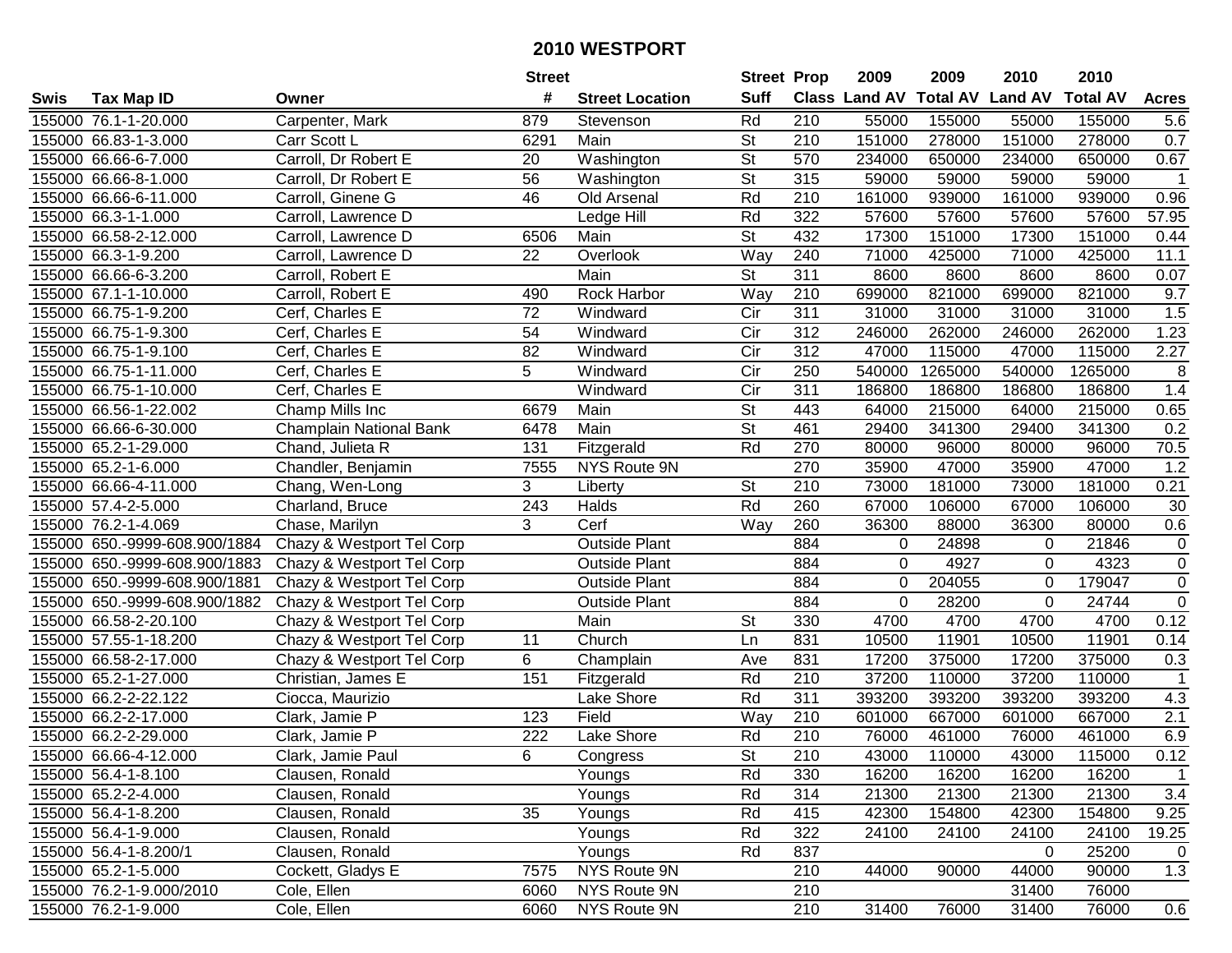|      |                       |                                   | <b>Street</b>   |                        | <b>Street Prop</b> |                  | 2009   | 2009    | 2010                           | 2010            |                |
|------|-----------------------|-----------------------------------|-----------------|------------------------|--------------------|------------------|--------|---------|--------------------------------|-----------------|----------------|
| Swis | <b>Tax Map ID</b>     | Owner                             | #               | <b>Street Location</b> | <b>Suff</b>        |                  |        |         | Class Land AV Total AV Land AV | <b>Total AV</b> | <b>Acres</b>   |
|      | 155000 66.3-1-15.043  | Cole, John R                      |                 | Ledge Hill             | Rd                 | 910              | 70700  | 70700   | 70700                          | 70700           | 83.4           |
|      | 155000 66.57-2-26.000 | Collins, Carl                     | 84              | Sisco                  | <b>St</b>          | 210              | 14400  | 98300   | 14400                          | 98300           | 0.2            |
|      | 155000 66.2-1-34.220  | Collins, Carl E Jr                | 273             | NYS Route 22           |                    | 441              | 40300  | 132500  | 40300                          | 132500          | 6.72           |
|      | 155000 76.3-1-9.000   | Conley, H Patricia                |                 | Stevenson              | Rd                 | 322              | 6800   | 6800    | 6800                           | 6800            | 12.5           |
|      | 155000 76.3-1-10.000  | Conley, H Patricia                | 20              | Delaney                | Ln                 | 260              | 67000  | 125000  | 67000                          | 125000          | 56.1           |
|      | 155000 76.3-1-31.000  | Conley, H Patricia                |                 | Stevenson              | Rd                 | 910              | 62700  | 62700   | 62700                          | 62700           | 97.15          |
|      | 155000 66.1-1-41.000  | Conley, Joseph                    | 7019            | NYS Route 9N           |                    | 210              | 18500  | 62000   | 18500                          | 49000           | 0.2            |
|      | 155000 87.2-2-2.000   | Conley, Kirstan                   |                 | Stevenson              | Rd                 | 105              | 29500  | 29500   | 29500                          | 29500           | 33.1           |
|      | 155000 66.3-1-38.200  | Connally, James J                 | 852             | Ledge Hill             | Rd                 | 311              | 30500  | 30500   | 30500                          | 30500           | 8.1            |
|      | 155000 66.3-1-38.100  | Connally, James J                 | 876             | Ledge Hill             | Rd                 | 314              | 10000  | 10000   | 10000                          | 10000           | 10.37          |
|      | 155000 57.56-4-5.000  | Connell, Daniel W                 | 798             | NYS Route 22           |                    | 210              | 21000  | 120000  | 21000                          | 120000          | 0.6            |
|      | 155000 66.66-6-9.221  | Connery, Cliff P                  | 6448            | Main                   | <b>St</b>          | 260              | 161000 | 401000  | 161000                         | 401000          | 0.9            |
|      | 155000 65.2-1-26.000  | Conway, Daniel R                  | 152             | Fitzgerald             | Rd                 | 210              | 44000  | 97000   | 42000                          | 95000           | $\overline{1}$ |
|      | 155000 56.2-1-10.000  | <b>Cornwright George E</b>        |                 | <b>Brainards Forge</b> | Rd                 | 321              | 400    | 400     | 400                            | 400             | 0.36           |
|      | 155000 76.2-1-21.200  | Cornwright, Martha                | 168             | <b>Barksdale</b>       | Rd                 | 210              | 26300  | 38000   | 26300                          | 38000           | 3.5            |
|      | 155000 57.3-1-21.002  | Costin, Gordon P Jr               | 14              | <b>Wadhams Heights</b> | Ln                 | 240              | 49000  | 95000   | 49000                          | 95000           | 14.47          |
|      | 155000 57.3-1-1.114   | Costin, Scott M                   | 1142            | County Route 8         |                    | 270              | 54000  | 74000   | 54000                          | 74000           | 27.1           |
|      | 155000 66.3-1-37.000  | Cottrell-Cawley, Louise           | 868             | Ledge Hill             | Rd                 | 210              | 45000  | 70000   | 45000                          | 70000           | 1.3            |
|      | 155000 66.65-1-9.000  | Cousino, Travys L                 | 10              | Eagle                  | Ln                 | 210              | 8500   | 63600   | 11000                          | 60000           | 0.12           |
|      | 155000 66.65-1-10.000 | Cousino, Travys L                 | 12              | Eagle                  | Ln                 | 210              | 22000  | 40200   | 22000                          | 40200           | 0.29           |
|      | 155000 66.66-3-3.000  | Cox, Henry F                      | 1206            | Stevenson              | Rd                 | 210              | 126000 | 257000  | 126000                         | 257000          | 0.6            |
|      | 155000 76.4-1-18.100  | Cramer, John G Jr                 | 5841            | NYS Route 9N           |                    | 210              | 70000  | 254000  | 70000                          | 243000          | 7.08           |
|      | 155000 65.2-1-3.200   | Crandall, Jeffrey A               | 117             | Goff                   | Rd                 | 220              | 58000  | 215000  | 54000                          | 133000          | 9.02           |
|      | 155000 57.56-4-8.100  | Crandall, John                    | 24              | Decker                 | Rd                 | 210              | 29000  | 98000   | 29000                          | 98000           | 3.89           |
|      | 155000 76.2-1-30.000  | Cross, Alphonso                   | $\overline{14}$ | <b>Barksdale</b>       | Rd                 | 210              | 53000  | 177000  | 53000                          | 182000          | 4.2            |
|      | 155000 66.56-1-30.000 | Cross, Gifford S                  |                 | Ledge Hill             | Rd                 | 311              | 1800   | 1800    | 1800                           | 1800            | 0.89           |
|      | 155000 66.4-1-12.200  | <b>Crosshore's Properties LLC</b> | 41              | Polo Club              | Way                | 322              |        |         | 85000                          | 85000           | 42.58          |
|      | 155000 66.57-2-36.000 | Curran, Francis                   | 6546            | Main                   | St                 | 210              | 19700  | 137000  | 20000                          | 143000          | 0.27           |
|      | 155000 87.2-2-8.000   | Curran, Jerome J III              | 61              | <b>Presbury Point</b>  | Way                | $\overline{314}$ | 31300  | 31300   | 31300                          | 31300           | 4.4            |
|      | 155000 87.7-1-21.002  | Curran, Jerome J Jr               | 60              | <b>Presbury Point</b>  | Way                | 210              | 279000 | 490000  | 279000                         | 490000          | 2.65           |
|      | 155000 76.4-1-15.000  | Cushman, Mary A                   |                 | Dudley                 | Rd                 | $\overline{311}$ | 3100   | 3100    | 3100                           | 3100            | 1.5            |
|      | 155000 76.4-1-14.000  | Cushman, Mary A                   | 62              | Dudley                 | Rd                 | 210              | 764000 | 861000  | 764000                         | 861000          | 5.7            |
|      | 155000 76.4-1-10.000  | Cushman, Mary A                   |                 | Dudley                 | Rd                 | 311              | 31600  | 31600   | 31600                          | 31600           | 4.5            |
|      | 155000 66.3-1-9.120   | Daniels, William                  | $\overline{38}$ | Overlook               | $\overline{W}$ ay  | $\overline{210}$ | 46000  | 167000  | 66000                          | 249000          | 8.5            |
|      | 155000 76.1-1-19.111  | Danzeisen, Kathryn                | 897             | Stevenson              | Rd                 | 312              | 39000  | 48400   | 39000                          | 48400           | 6.4            |
|      | 155000 66.74-1-15.000 | Danzeisen, Kathryn C              | 6333            | Main                   | <b>St</b>          | 250              | 237000 | 1082000 | 237000                         | 1082000         | 29.2           |
|      | 155000 66.66-6-24.000 | Darlin Realty Co                  | 6434            | Main                   | <b>St</b>          | 210              | 72000  | 165000  | 72000                          | 165000          | 0.25           |
|      | 155000 76.3-1-20.110  | Davenport, Robert W               | 415             | Stevenson              | Rd                 | 416              | 48800  | 156600  | 48800                          | 156600          | 6.56           |
|      | 155000 76.1-1-25.200  | Davis, Carl L                     |                 | Stevenson              | Rd                 | 312              | 6900   | 32900   | 6900                           | 29900           | 2.8            |
|      | 155000 76.1-1-25.300  | Davis, Carl L                     | 778             | Stevenson              | Rd                 | 210              | 57000  | 212000  | 57000                          | 212000          | 4.56           |
|      | 155000 65.2-3-3.200   | Davis, David D                    |                 | Youngs                 | Rd                 | 910              | 20200  | 20200   | 20200                          | 20200           | 16.2           |
|      | 155000 65.4-2-29.000  | Davis, E Chapin                   | 787             | Ledge Hill             | Rd                 | 210              | 26100  | 117000  | 26100                          | 117000          | 0.35           |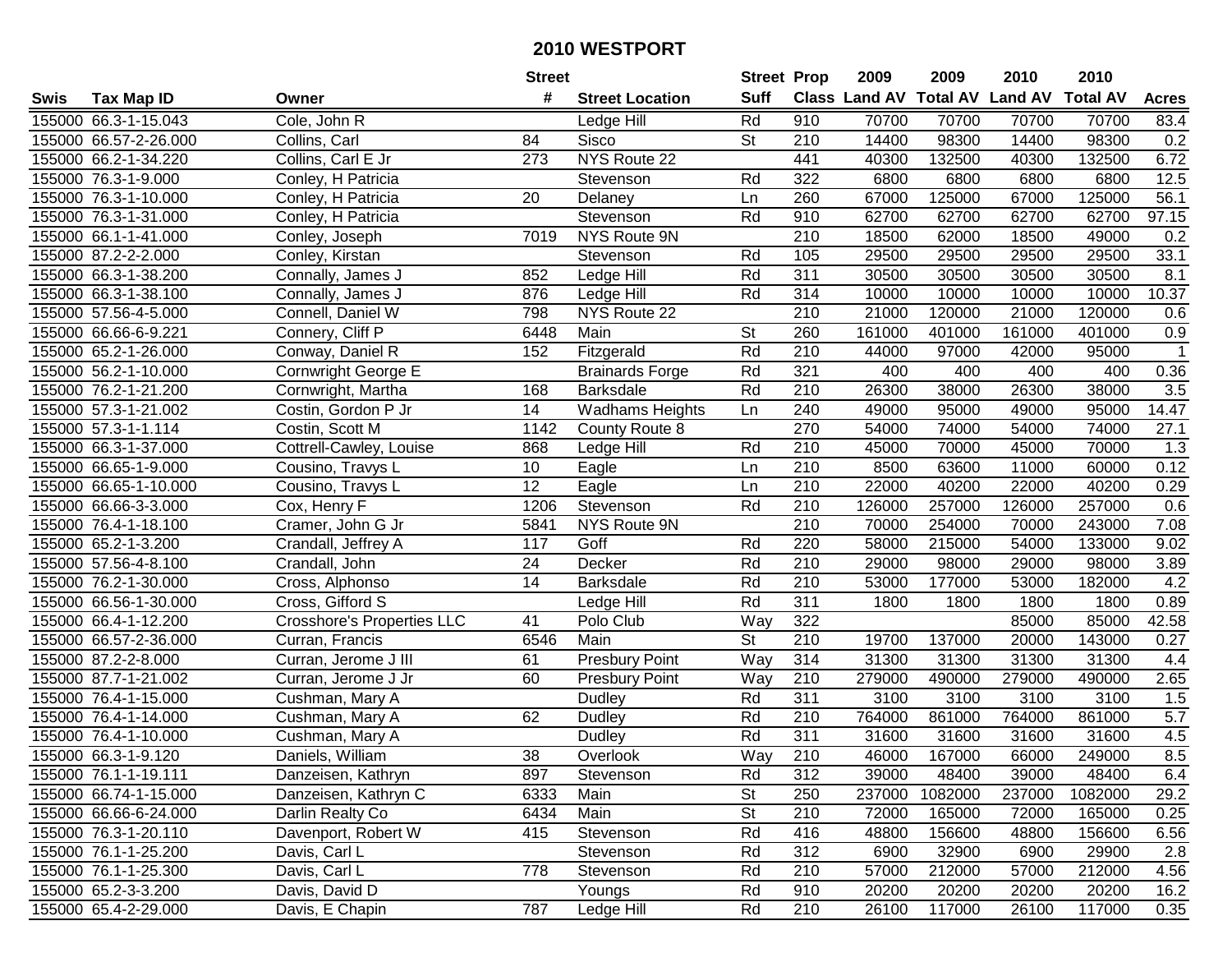|      |                       |                     | <b>Street</b> |                        |                          | <b>Street Prop</b> | 2009          | 2009            | 2010           | 2010            |                |
|------|-----------------------|---------------------|---------------|------------------------|--------------------------|--------------------|---------------|-----------------|----------------|-----------------|----------------|
| Swis | <b>Tax Map ID</b>     | Owner               | #             | <b>Street Location</b> | <b>Suff</b>              |                    | Class Land AV | <b>Total AV</b> | <b>Land AV</b> | <b>Total AV</b> | <b>Acres</b>   |
|      | 155000 66.83-3-1.200  | Davis, Evan         | 6306          | Main                   | <b>St</b>                | 210                | 331000        | 822000          | 331000         | 822000          | 1.9            |
|      | 155000 67.1-1-2.000   | Davis, Gordon G     | 332           | Rock Harbor            | Way                      | 210                | 59000         | 256000          | 59000          | 290000          | 4.33           |
|      | 155000 56.2-1-5.100   | Davis, Harry A      | 114           | <b>Wadhams Heights</b> | Ln                       | 240                | 72000         | 290000          | 72000          | 290000          | 27.61          |
|      | 155000 57.4-2-10.000  | Davis, John R       | 41            | Angier Hill            | Rd                       | 260                | 76000         | 104000          | 76000          | 104000          | 45.1           |
|      | 155000 57.4-2-9.000   | Davis, John R       |               | Angier Hill            | Rd                       | 321                | 18600         | 18600           | 18600          | 18600           | 9.1            |
|      | 155000 58.3-1-6.100   | Davis, Robert M     | 735           | Lake Shore             | Rd                       | 240                | 152000        | 232000          | 152000         | 232000          | 58.5           |
|      | 155000 57.3-1-7.300   | Davis, Ruth         |               | County Route 8         |                          | 314                | 1200          | 1200            | 1200           | 1200            | 0.32           |
|      | 155000 57.4-2-23.000  | Dayton, Jesse W     | 170           | Sherman                | Rd                       | 240                | 100000        | 265000          | 100000         | 265000          | 63.5           |
|      | 155000 66.3-1-22.000  | Decker, David       | 1248          | Ledge Hill             | Rd                       | 270                | 54000         | 99000           | 54000          | 99000           | 8.5            |
|      | 155000 66.3-1-17.300  | Decker, David       | 1247          | Ledge Hill             | Rd                       | 270                | 45000         | 49000           | 38000          | 49000           | 1.3            |
|      | 155000 66.56-1-3.000  | Decker, David       | 6786          | Main                   | St                       | 210                | 30100         | 46600           | 30100          | 46600           | 0.4            |
|      | 155000 66.75-1-8.000  | Decker, Gordon      | 62            | Worman                 | Ln                       | 210                | 313000        | 482000          | 313000         | 482000          |                |
|      | 155000 66.74-2-6.001  | Decker, Gordon      |               | Main                   | $\overline{\mathsf{St}}$ | $\overline{311}$   | 2400          | 2400            | 2400           | 2400            | 0.93           |
|      | 155000 65.2-2-2.000   | Decker, James C     | 38            | Youngs                 | Rd                       | 210                | 45000         | 100000          | 46000          | 100000          | 2.1            |
|      | 155000 76.3-1-25.000  | Decker, Michael E   | 272           | Stevenson              | Rd                       | 210                | 54000         | 127000          | 54000          | 127000          | 5.7            |
|      | 155000 76.4-1-38.000  | Decker, Michael E   |               | NYS Route 9N           |                          | 105                | 37000         | 37000           | 37000          | 37000           | 42.4           |
|      | 155000 76.3-1-27.000  | Decker, Michael E   |               | Stevenson              | Rd                       | 322                | 37000         | 37000           | 37000          | 37000           | 53.97          |
|      | 155000 66.3-1-23.000  | Decker, Ray A       | 1242          | Ledge Hill             | Rd                       | 210                | 31600         | 78000           | 31600          | 78000           | 0.6            |
|      | 155000 66.3-1-8.112   | DeGroff, Chris R    | 1023          | Ledge Hill             | Rd                       | 240                | 78000         | 181000          | 78000          | 181000          | 30.22          |
|      | 155000 66.65-1-15.003 | DeGroff, Ian        | 22            | Eagle                  | Ln                       | 210                | 75000         | 222000          | 75000          | 230000          | 1.1            |
|      | 155000 76.27-2-1.000  | DeGroff, Kurt       | 6226          | NYS Route 9N           |                          | $\overline{210}$   | 172000        | 267000          | 172000         | 267000          | 1.3            |
|      | 155000 57.4-2-30.111  | DeGroff, Lawrence   |               | Halds                  | Rd                       | 322                | 27300         | 34000           | 34000          | 34000           | 31.75          |
|      | 155000 57.4-2-30.200  | DeGroff, Lawrence W | 370           | Sherman                | Rd                       | 210                | 58000         | 212000          | 58000          | 212000          | 5.3            |
|      | 155000 66.57-2-34.000 | DeGroff, Mary E     | 3             | <b>Harbour View</b>    | Ter                      | 210                | 19200         | 77600           | 19200          | 77600           | 0.26           |
|      | 155000 66.66-6-25.000 | DeLaChapelle, Anne  | 6438          | Main                   | $\overline{\mathsf{St}}$ | $\overline{210}$   | 78000         | 249000          | 78000          | 249000          | 0.27           |
|      | 155000 57.3-1-1.112   | DeMoura, Daniel     | 9             | <b>Wadhams Heights</b> | Ln                       | 210                | 49000         | 99000           | 49000          | 99000           | 3.92           |
|      | 155000 76.4-1-26.000  | Denton, Albert O    | 53            | Loch Hame              | Way                      | 260                | 341000        | 379000          | 341000         | 379000          | 0.8            |
|      | 155000 66.50-2-8.000  | DesWert, Doris M    |               | NYS Route 22           |                          | 311                | 15100         | 15100           | 15100          | 15100           | 0.5            |
|      | 155000 66.50-2-7.000  | DesWert, Doris M    | 80            | Champlain              | Ave                      | 415                | 95000         | 180000          | 95000          | 180000          | 1.4            |
|      | 155000 66.66-6-10.000 | DesWert, Wayne E    |               | Main                   | $\overline{\mathsf{St}}$ | $\overline{311}$   | 23100         | 23100           | 23100          | 23100           | 0.68           |
|      | 155000 66.56-1-25.000 | Deswert, Wayne E    | 6691          | Main                   | $\overline{\mathsf{St}}$ | 418                | 22500         | 246200          | 22500          | 246200          | 0.9            |
|      | 155000 66.66-6-9.130  | DesWert, Wayne E    |               | Main                   | $\overline{\mathsf{St}}$ | 311                | 91800         | 91800           | 91800          | 91800           | 0.45           |
|      | 155000 66.66-4-7.000  | DesWert, Wayne E    | 6447          | Main                   | $\overline{\mathsf{St}}$ | $\overline{210}$   | 110000        | 327000          | 110000         | 327000          | 0.45           |
|      | 155000 87.2-2-5.000   | DeVarenne, Remy     | 49            | Fox Run                | Way                      | 260                | 349400        | 411500          | 349400         | 411500          | $\overline{2}$ |
|      | 155000 58.3-1-11.000  | Dickerson, Anne B   |               | Lake Shore             | Rd                       | 311                | 26500         | 26500           | 26500          | 26500           | $\mathbf{2}$   |
|      | 155000 66.65-2-5.000  | Dickinson, Donald C | 7             | Second                 | Ln                       | 210                | 111000        | 205000          | 111000         | 205000          | 0.5            |
|      | 155000 66.4-1-3.312   | Dieterich, Sem      | 1000          | Stevenson              | Rd                       | 322                | 33000         | 33000           | 33000          | 33000           | 25             |
|      | 155000 57.55-1-29.000 | Dinapoli, Joseph P  | 536           | Youngs                 | Rd                       | 210                | 27000         | 142000          | 27000          | 142000          | 1.51           |
|      | 155000 66.1-1-44.100  | Dodd, William H     | 6948          | NYS Route 9N           |                          | 210                | 53000         | 118000          | 53000          | 118000          | 8.58           |
|      | 155000 66.1-1-44.200  | Dodd, William H     | 6916          | NYS Route 9N           |                          | 240                | 82000         | 353000          | 82000          | 353000          | 24.52          |
|      | 155000 76.1-1-26.200  | Dodge, Arthur       |               | Stevenson              | Rd                       | 910                | 36100         | 36100           | 36100          | 36100           | 54.8           |
|      | 155000 76.1-1-26.120  | Dodge, Arthur       |               | Stevenson              | Rd                       | 322                | 35100         | 35100           | 35100          | 35100           | 13             |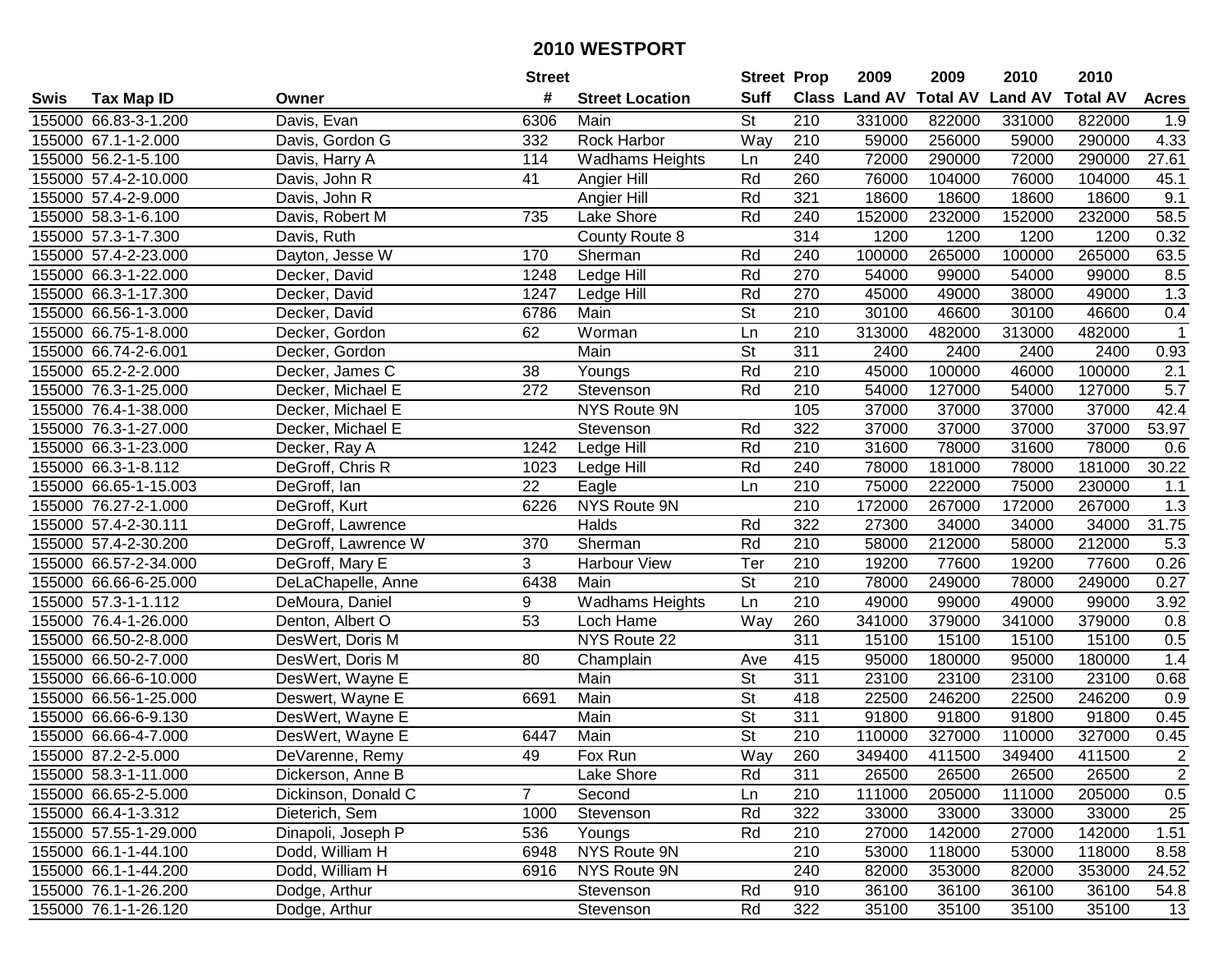|      |                           |                                    | <b>Street</b>   |                        | <b>Street Prop</b>       |                  | 2009                          | 2009   | 2010           | 2010            |                |
|------|---------------------------|------------------------------------|-----------------|------------------------|--------------------------|------------------|-------------------------------|--------|----------------|-----------------|----------------|
| Swis | <b>Tax Map ID</b>         | Owner                              | #               | <b>Street Location</b> | <b>Suff</b>              |                  | <b>Class Land AV Total AV</b> |        | <b>Land AV</b> | <b>Total AV</b> | <b>Acres</b>   |
|      | 155000 66.74-2-9.100      | Dodge, Arthur L                    |                 | Sunny Side             | Way                      | 311              | 282400                        | 282400 | 282400         | 282400          | 2.4            |
|      | 155000 66.66-2-7.200      | Dodge, Arthur L                    | 30              | Harris                 | Ln                       | 210              | 142000                        | 364000 | 142000         | 364000          | 0.7            |
|      | 155000 66.2-1-9.100       | Donaldson, Shirley J               | 109             | Lake Shore             | Rd                       | 210              | 49000                         | 69000  | 49000          | 69000           | 2.5            |
|      | 155000 76.1-1-17.200      | Dorsey, Stephen P                  |                 | Mountain Spring        | Rd                       | 314              | 2700                          | 2700   | 2700           | 2700            | 1.2            |
|      | 155000 76.1-1-17.100      | Dorsey, Stephen P                  | 1501            | <b>Mountain Spring</b> | Rd                       | 210              | 51000                         | 165000 | 51000          | 171000          | 3.2            |
|      | 155000 66.57-2-5.000      | Downs, Michael E                   | 6614            | Main                   | $\overline{\mathsf{St}}$ | 210              | 37300                         | 121400 | 37300          | 121400          | 0.5            |
|      | 155000 57.4-1-1.300       | Doyle, John H                      | 48              | Meadow                 | Way                      | 240              | 114000                        | 431000 | 114000         | 431000          | 46.39          |
|      | 155000 57.3-1-13.120      | Doyle, John H                      |                 | County Route 8         |                          | 105              | 48300                         | 48300  | 48300          | 48300           | 40             |
|      | 155000 57.3-1-6.000       | Drummond, Brenda P                 | $\overline{71}$ | Taylor                 | Rd                       | 210              | 58000                         | 170000 | 58000          | 170000          | 8              |
|      | 155000 65.2-1-11.200      | Duell, Stacey                      | 7467            | NYS Route 9N           |                          | 314              | 31200                         | 31200  | 31200          | 31200           | $\overline{9}$ |
|      | 155000 66.74-2-12.100     | Duhigg, James                      | 5               | Worman                 | Ln                       | 210              | 168000                        | 250000 | 168000         | 250000          | 1.04           |
|      | 155000 66.2-2-39.000      | Duncan, Lynda B                    | 98              | Cove                   | Way                      | 210              | 435000                        | 775000 | 435000         | 775000          | 1.4            |
|      | 155000 76.3-1-14.000      | Dunlop, Adrian                     | 107             | Fish & Game            | Way                      | 240              | 89000                         | 128000 | 89000          | 128000          | 40.46          |
|      | 155000 76.3-1-8.000       | Dunlop, Adrian                     |                 | Stevenson              | Rd                       | 314              | 4200                          | 4200   | 4200           | 4200            | 5              |
|      | 155000 66.3-1-8.200       | Dunning, Bruce                     | 1037            | Ledge Hill             | Rd                       | 210              | 61000                         | 275000 | 61000          | 275000          | 5.6            |
|      | 155000 66.83-2-1.000      | Duntley, Russell C                 | 6247            | Main                   | St                       | 210              | 177000                        | 271000 | 177000         | 271000          | 1.7            |
|      | 155000 65.4-2-3.000       | Durand, Gail                       | 468             | Ledge Hill             | Rd                       | $\overline{210}$ | 55000                         | 100000 | 55000          | 122000          | 9.95           |
|      | 155000 65.4-2-6.000       | Durand, Gail                       |                 | Ledge Hill             | Rd                       | 311              | 22500                         | 22500  | 22500          | 22500           | 0.9            |
|      | 155000 66.57-3-10.012     | Ecker, Kelly L                     | 4               | <b>Harbour View</b>    | Ter                      | 210              | 21900                         | 112000 | 21900          | 112000          | 0.3            |
|      | 155000 58.1-1-14.001      | <b>Eddy Foundation</b>             |                 | Lake Shore             | Rd                       | 321              | 59700                         | 59700  | 59700          | 59700           | 54.2           |
|      | 155000 57.4-2-17.000      | <b>Eddy Foundation</b>             |                 | Halds                  | Rd                       | 910              | 31900                         | 31900  | 31900          | 31900           | 45.55          |
|      | 155000 57.4-2-2.200       | <b>Eddy Foundation</b>             |                 | Merriam Forge          | Rd                       | 322              | 19500                         | 19500  | 19500          | 19500           | 27             |
|      | 155000 58.3-1-7.000       | <b>Eddy Foundation</b>             |                 | Lake Shore             | Rd                       | 321              | 30500                         | 30500  | 30500          | 30500           | 32.3           |
|      | 155000 58.3-1-9.300       | <b>Eddy Foundation</b>             |                 | Lake Shore             | Rd                       | 314              | 1800                          | 1800   | 1800           | 1800            | 0.7            |
|      | 155000 67.1-1-5.000       | Eddy, Elizabeth                    |                 | Lake Shore             | Rd                       | 314              | 378100                        | 378100 | 378100         | 378100          | 7.9            |
|      | 155000 58.3-1-4.000       | Eddy, Elizabeth                    |                 | Lake Shore             | Rd                       | 322              | 27300                         | 27300  | 27300          | 27300           | 11.5           |
|      | 155000 76.2-1-5.004       | Elizabethtown Comm Hospital In     | 6097            | NYS Route 9N           |                          | 642              | 36900                         | 199800 | 36900          | 199800          | 3.01           |
|      | 155000 76.2-1-45.000      | Ellenwood, Judson L                | 82              | Frisbie                | Way                      | 260              | 134000                        | 192000 | 134000         | 192000          | 1.1            |
|      | 155000 66.58-2-28.000     | Else, Bradford C                   | $\overline{28}$ | Champlain              | Ave                      | 220              | 19600                         | 130000 | 19600          | 130000          | 0.27           |
|      | 155000 58.1-1-1.100       | Esposito, Patrick A                |                 | Angier Hill            | Rd                       | 105              | 84600                         | 84600  | 84600          | 84600           | 59.62          |
|      | 155000 57.2-2-1.000       | Esposito, Patrick A                |                 | Merriam Forge          | Rd                       | 105              | 306700                        | 306700 | 306700         | 306700          | 465.4          |
|      | 155000 66.66-1-2.000      | Essex Co ARC Facilities Inc        | 4               | First                  | Ln                       | 210              | 113000                        | 253000 | 113000         | 253000          | 0.5            |
|      | 155000 66.2-1-23.000      | <b>Essex Co ARC Facilities Inc</b> | 50              | Bessboro               | Ln                       | $\overline{210}$ | 50000                         | 179000 | 50000          | 179000          | 2.6            |
|      | 155000 66.1-1-6.200       | Essex Co ARC Facilities Inc        | 6994            | NYS Route 9N           |                          | $\overline{210}$ | 50000                         | 181000 | 50000          | 181000          | 1.68           |
|      | 155000 66.65-1-2.000      | <b>Essex County</b>                |                 | Main                   | St                       | 311              | 3000                          | 3000   | 3000           | 3000            | 0.2            |
|      | 155000 57.3-1-1.115       | <b>Essex County</b>                | 1205            | County Route 8         |                          | 695              | 24000                         | 24000  | 24000          | 24000           | 8.36           |
|      | 155000 66.57-1-4.000      | <b>Essex County</b>                |                 | Sisco                  | <b>St</b>                | 330              | 46000                         | 46000  | 46000          | 46000           | 24.8           |
|      | 155000 66.50-1-2.000      | <b>Essex County</b>                | 121             | Champlain              | Ave                      | 210              | 27900                         | 105000 | 27900          | 105000          | 0.4            |
|      | 155000 66.57-1-3.000      | <b>Essex County</b>                | 3               | Sisco                  | <b>St</b>                | 531              | 214000                        | 790000 | 214000         | 790000          | 38.9           |
|      | 155000 66.50-1-2.000/2010 | <b>Essex County</b>                | 121             | Champlain              | Ave                      | 210              |                               |        | 27900          | 105000          |                |
|      | 155000 66.65-1-2.000/2010 | <b>Essex County</b>                |                 | Main                   | <b>St</b>                | 311              |                               |        | 3000           | 3000            |                |
|      | 155000 66.2-1-24.000      | <b>Essex County Facilities Inc</b> | 55              | Bessboro               | Ln                       | 210              | 53000                         | 180000 | 53000          | 180000          | 3.91           |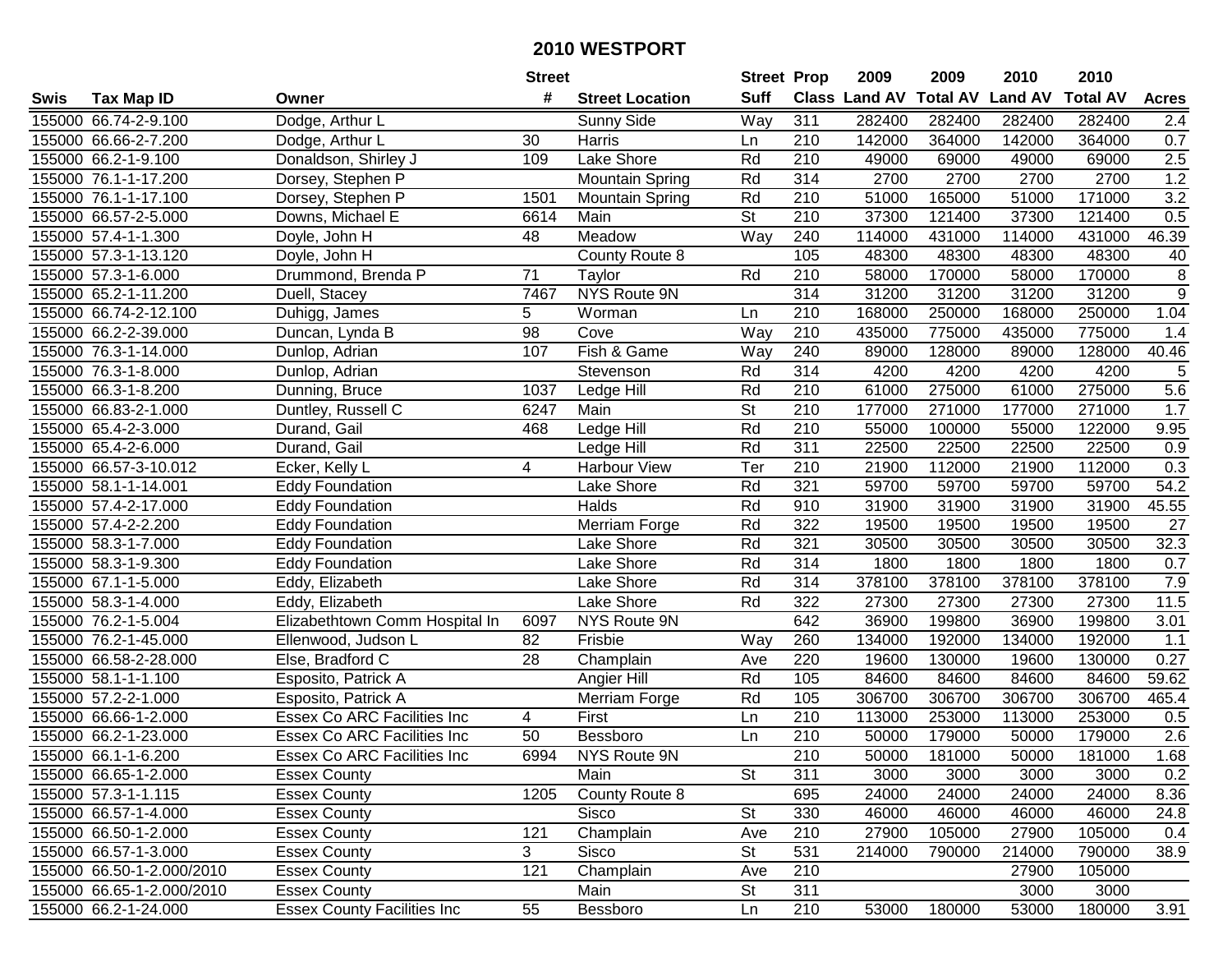| <b>Suff</b><br><b>Class Land AV Total AV</b><br>#<br><b>Land AV</b><br><b>Total AV</b><br><b>Tax Map ID</b><br><b>Street Location</b><br><b>Acres</b><br>Swis<br>Owner<br>155000 66.57-3-1.000<br>Estus, Glenn<br>24<br><b>Harbour View</b><br>Ter<br>210<br>22100<br>93900<br>22100<br>89000<br>0.3<br><b>St</b><br>101500<br>101500<br>155000 66.56-1-16.000<br>6657<br>Main<br>210<br>29600<br>29600<br>0.4<br>Estus, Homer<br>155000 58.3-2-4.000<br>Rd<br>210<br>36000<br>110000<br>36000<br>110000<br>0.92<br>Evens, Mark<br>182<br>Angier Hill<br>Rd<br>210<br>41000<br>7.65<br>155000 58.3-2-2.200<br>Evens, Mark<br>180<br>Angier Hill<br>41000<br>36000<br>42000<br>155000 58.1-1-4.110<br>Evens, Ralph<br>Clark<br>Rd<br>105<br>29900<br>29900<br>29900<br>29900<br>24.5<br>1.5<br>155000 58.1-1-2.300<br>49<br>Valley<br>Way<br>210<br>44000<br>85000<br>44000<br>85000<br>Evens, Ralph<br>$\overline{24}$<br>155000 58.1-1-4.200<br>Clark<br>Rd<br>105<br>29900<br>29900<br>Evens, Ralph<br>29900<br>29900<br>459.5<br>257<br>Rd<br>105<br>452500<br>512600<br>452500<br>512600<br>155000 58.1-1-2.100<br>Evens, Ralph<br>Angier Hill<br>Rd<br>105<br>76.1<br>155000 58.3-2-2.100<br>Evens, Ralph Jr<br>Angier Hill<br>119000<br>119000<br>119000<br>119000<br>41000<br>155000 58.1-1-2.200<br>Evens, William<br>39<br>Valley<br>Way<br>210<br>82000<br>32000<br>72000<br>0.9<br>483<br>0.2<br>155000 57.55-1-9.000<br>Fair, Karen<br>County Route 10<br>15600<br>69900<br>15600<br>69900<br>2574<br>155000 57.55-1-10.000<br>443<br>8400<br>41900<br>8400<br>41900<br>0.1<br>Fair, Karen<br>2576<br>County Route 10<br>155000 57.4-2-29.000<br>210<br>54000<br>106000<br>106000<br>6.3<br>Fairbanks, Cynthia A<br>188<br>Rd<br>54000<br>Morrison<br>155000 57.3-1-20.001<br>Fallon, Jeanne H M<br>Morrison<br>Rd<br>105<br>24700<br>24700<br>24700<br>24700<br>5.4<br>1.2<br>Rd<br>321<br>1600<br>155000 57.4-2-27.000<br>Fallon, Jeanne H M<br>Sherman<br>1600<br>1600<br>1600<br>219000<br>155000 57.4-2-28.000<br>Sherman<br>Rd<br>240<br>100000<br>219000<br>39.5<br>Fallon, Jeanne H M<br>369<br>100000<br>210<br>4.73<br>155000 87.1-1-13.000<br>16<br>53000<br>140000<br>53000<br>Farnsworth, Anita<br>McConley<br>Ln<br>140000<br>Rd<br>2.7<br>155000 66.2-2-31.000<br>182<br>Lake Shore<br>210<br>51000<br>165000<br>Farnsworth, Michael M<br>51000<br>165000<br>Rd<br>311<br>0.3<br>155000 66.2-2-13.000<br>Lake Shore<br>83500<br>83500<br>83500<br>83500<br>Farnsworth, Peter B<br>155000 66.2-2-14.000<br>Lake Shore<br>Rd<br>311<br>194900<br>194900<br>194900<br>194900<br>0.5<br>Farnsworth, Peter B<br>Rd<br>2.5<br>155000 66.2-2-16.000<br>311<br>5200<br>5200<br>5200<br>Farnsworth, Peter B<br>Lake Shore<br>5200<br>155000 66.2-2-15.000<br>Farnsworth, Peter B<br>107<br>Field<br>Way<br>260<br>196000<br>280000<br>196000<br>280000<br>0.4<br>240<br>15.34<br>155000 66.2-1-8.000<br>Farnsworth, Robert S<br>184<br>64000<br>152000<br>152000<br>Champlain<br>Ave<br>64000<br>312<br>155000 65.2-3-2.000<br>7222<br>NYS Route 9N<br>65000<br>70100<br>65000<br>70100<br>43.9<br>Fedigan, Michael F<br>155000 66.2-1-16.000<br>61<br>Rd<br>210<br>52000<br>223000<br>52000<br>223000<br>1.19<br>Lake Shore<br>Fee, Marian<br>Feldman, Lowell P<br>39<br>260<br>328000<br>477000<br>155000 66.75-1-2.000<br>Worman<br>328000<br>523000<br>1.29<br>Ln<br>$\overline{312}$<br>155000 76.4-1-22.200<br>Fellema, Peter<br>5794<br>NYS Route 9N<br>40700<br>103900<br>40700<br>103900<br>10.28<br>13<br>71000<br>155000 66.66-4-8.000<br>St<br>210<br>186000<br>71000<br>186000<br>Ferenz, Adalbert<br>Liberty<br>0.2<br>Rd<br>743<br>270<br>86000<br>144000<br>144000<br>40<br>155000 65.4-2-25.000<br>Fielder, Mary M<br>Ledge Hill<br>86000<br>Rd<br>322<br>155000 65.2-1-25.000<br>36500<br>36500<br>36500<br>36500<br>38.6<br>Fielder, Mary M<br>Fitzgerald<br>$\overline{24}$<br>Rd<br>$\overline{210}$<br>157000<br>157000<br>155000 65.2-1-45.000<br>Fields, Dan J<br>Goff<br>58000<br>58000<br>8.1<br>$\overline{7}$<br>Goff<br>155000 65.2-1-2.000<br>Rd<br>270<br>89000<br>109000<br>99000<br>41.9<br>Fields, Daniel<br>81000<br>210<br>155000 65.2-1-18.000<br>7325<br>NYS Route 9N<br>$\overline{3.3}$<br>56000<br>210000<br>56000<br>205000<br>Fields, Raymond<br>$\overline{210}$<br>0.3<br>155000 65.2-2-5.000<br>7336<br>NYS Route 9N<br>23700<br>63000<br>23700<br>Fields, Richard<br>61000<br>155000 57.3-1-10.000<br>Fields, Richard<br>1272<br>County Route 8<br>210<br>18100<br>55000<br>18100<br>44000<br>0.2<br>155000 65.2-1-46.000<br>Fields, Richard<br>NYS Route 9N<br>314<br>29200<br>29200<br>29200<br>29200<br>7.88<br>177000<br>177000<br>155000 66.65-2-3.220<br>Fink, Nancy C<br>14<br>Second<br>210<br>399000<br>399000<br>1.14<br>Ln<br>Rd<br>312<br>155000 65.4-2-2.000<br>420<br>20200<br>24700<br>20200<br>24700<br>3<br>Fish, Marshall<br>Ledge Hill<br>Fish, Marshall<br>0.2<br>155000 66.50-1-6.001<br>87<br>Champlain<br>210<br>18500<br>115000<br>18500<br>115000<br>Ave<br>Fitzgerald, Mary L<br>99.75<br>155000 66.1-1-42.000<br>250<br>Fitzgerald<br>Rd<br>240<br>165000<br>229000<br>165000<br>229000<br>6582<br>16800<br>155000 66.57-2-47.000<br>Fleury, Christopher J<br>Main<br>St<br>210<br>51300<br>16800<br>48000<br>0.29<br>NYS Route 9N<br>155000 76.2-1-10.000<br>312<br>Fleury, Kathryn<br>18500<br>21800<br>21800<br>0.8<br>18500 |  | <b>Street</b> | <b>Street Prop</b> | 2009 | 2009 | 2010 | 2010 |  |
|-----------------------------------------------------------------------------------------------------------------------------------------------------------------------------------------------------------------------------------------------------------------------------------------------------------------------------------------------------------------------------------------------------------------------------------------------------------------------------------------------------------------------------------------------------------------------------------------------------------------------------------------------------------------------------------------------------------------------------------------------------------------------------------------------------------------------------------------------------------------------------------------------------------------------------------------------------------------------------------------------------------------------------------------------------------------------------------------------------------------------------------------------------------------------------------------------------------------------------------------------------------------------------------------------------------------------------------------------------------------------------------------------------------------------------------------------------------------------------------------------------------------------------------------------------------------------------------------------------------------------------------------------------------------------------------------------------------------------------------------------------------------------------------------------------------------------------------------------------------------------------------------------------------------------------------------------------------------------------------------------------------------------------------------------------------------------------------------------------------------------------------------------------------------------------------------------------------------------------------------------------------------------------------------------------------------------------------------------------------------------------------------------------------------------------------------------------------------------------------------------------------------------------------------------------------------------------------------------------------------------------------------------------------------------------------------------------------------------------------------------------------------------------------------------------------------------------------------------------------------------------------------------------------------------------------------------------------------------------------------------------------------------------------------------------------------------------------------------------------------------------------------------------------------------------------------------------------------------------------------------------------------------------------------------------------------------------------------------------------------------------------------------------------------------------------------------------------------------------------------------------------------------------------------------------------------------------------------------------------------------------------------------------------------------------------------------------------------------------------------------------------------------------------------------------------------------------------------------------------------------------------------------------------------------------------------------------------------------------------------------------------------------------------------------------------------------------------------------------------------------------------------------------------------------------------------------------------------------------------------------------------------------------------------------------------------------------------------------------------------------------------------------------------------------------------------------------------------------------------------------------------------------------------------------------------------------------------------------------------------------------------------------------------------------------------------------------------------------------------------------------------------------------------------------------------------------------------------------------------------------------------------------------------------------------------------------------------------------------------------------------------------------------------------------------------------------------------------------------------------------------------------------------------------------------------------------------------------------------------------------------------------------------------------------------------------------------------------------------------------------------------------------------------------------------|--|---------------|--------------------|------|------|------|------|--|
|                                                                                                                                                                                                                                                                                                                                                                                                                                                                                                                                                                                                                                                                                                                                                                                                                                                                                                                                                                                                                                                                                                                                                                                                                                                                                                                                                                                                                                                                                                                                                                                                                                                                                                                                                                                                                                                                                                                                                                                                                                                                                                                                                                                                                                                                                                                                                                                                                                                                                                                                                                                                                                                                                                                                                                                                                                                                                                                                                                                                                                                                                                                                                                                                                                                                                                                                                                                                                                                                                                                                                                                                                                                                                                                                                                                                                                                                                                                                                                                                                                                                                                                                                                                                                                                                                                                                                                                                                                                                                                                                                                                                                                                                                                                                                                                                                                                                                                                                                                                                                                                                                                                                                                                                                                                                                                                                                                                                                             |  |               |                    |      |      |      |      |  |
|                                                                                                                                                                                                                                                                                                                                                                                                                                                                                                                                                                                                                                                                                                                                                                                                                                                                                                                                                                                                                                                                                                                                                                                                                                                                                                                                                                                                                                                                                                                                                                                                                                                                                                                                                                                                                                                                                                                                                                                                                                                                                                                                                                                                                                                                                                                                                                                                                                                                                                                                                                                                                                                                                                                                                                                                                                                                                                                                                                                                                                                                                                                                                                                                                                                                                                                                                                                                                                                                                                                                                                                                                                                                                                                                                                                                                                                                                                                                                                                                                                                                                                                                                                                                                                                                                                                                                                                                                                                                                                                                                                                                                                                                                                                                                                                                                                                                                                                                                                                                                                                                                                                                                                                                                                                                                                                                                                                                                             |  |               |                    |      |      |      |      |  |
|                                                                                                                                                                                                                                                                                                                                                                                                                                                                                                                                                                                                                                                                                                                                                                                                                                                                                                                                                                                                                                                                                                                                                                                                                                                                                                                                                                                                                                                                                                                                                                                                                                                                                                                                                                                                                                                                                                                                                                                                                                                                                                                                                                                                                                                                                                                                                                                                                                                                                                                                                                                                                                                                                                                                                                                                                                                                                                                                                                                                                                                                                                                                                                                                                                                                                                                                                                                                                                                                                                                                                                                                                                                                                                                                                                                                                                                                                                                                                                                                                                                                                                                                                                                                                                                                                                                                                                                                                                                                                                                                                                                                                                                                                                                                                                                                                                                                                                                                                                                                                                                                                                                                                                                                                                                                                                                                                                                                                             |  |               |                    |      |      |      |      |  |
|                                                                                                                                                                                                                                                                                                                                                                                                                                                                                                                                                                                                                                                                                                                                                                                                                                                                                                                                                                                                                                                                                                                                                                                                                                                                                                                                                                                                                                                                                                                                                                                                                                                                                                                                                                                                                                                                                                                                                                                                                                                                                                                                                                                                                                                                                                                                                                                                                                                                                                                                                                                                                                                                                                                                                                                                                                                                                                                                                                                                                                                                                                                                                                                                                                                                                                                                                                                                                                                                                                                                                                                                                                                                                                                                                                                                                                                                                                                                                                                                                                                                                                                                                                                                                                                                                                                                                                                                                                                                                                                                                                                                                                                                                                                                                                                                                                                                                                                                                                                                                                                                                                                                                                                                                                                                                                                                                                                                                             |  |               |                    |      |      |      |      |  |
|                                                                                                                                                                                                                                                                                                                                                                                                                                                                                                                                                                                                                                                                                                                                                                                                                                                                                                                                                                                                                                                                                                                                                                                                                                                                                                                                                                                                                                                                                                                                                                                                                                                                                                                                                                                                                                                                                                                                                                                                                                                                                                                                                                                                                                                                                                                                                                                                                                                                                                                                                                                                                                                                                                                                                                                                                                                                                                                                                                                                                                                                                                                                                                                                                                                                                                                                                                                                                                                                                                                                                                                                                                                                                                                                                                                                                                                                                                                                                                                                                                                                                                                                                                                                                                                                                                                                                                                                                                                                                                                                                                                                                                                                                                                                                                                                                                                                                                                                                                                                                                                                                                                                                                                                                                                                                                                                                                                                                             |  |               |                    |      |      |      |      |  |
|                                                                                                                                                                                                                                                                                                                                                                                                                                                                                                                                                                                                                                                                                                                                                                                                                                                                                                                                                                                                                                                                                                                                                                                                                                                                                                                                                                                                                                                                                                                                                                                                                                                                                                                                                                                                                                                                                                                                                                                                                                                                                                                                                                                                                                                                                                                                                                                                                                                                                                                                                                                                                                                                                                                                                                                                                                                                                                                                                                                                                                                                                                                                                                                                                                                                                                                                                                                                                                                                                                                                                                                                                                                                                                                                                                                                                                                                                                                                                                                                                                                                                                                                                                                                                                                                                                                                                                                                                                                                                                                                                                                                                                                                                                                                                                                                                                                                                                                                                                                                                                                                                                                                                                                                                                                                                                                                                                                                                             |  |               |                    |      |      |      |      |  |
|                                                                                                                                                                                                                                                                                                                                                                                                                                                                                                                                                                                                                                                                                                                                                                                                                                                                                                                                                                                                                                                                                                                                                                                                                                                                                                                                                                                                                                                                                                                                                                                                                                                                                                                                                                                                                                                                                                                                                                                                                                                                                                                                                                                                                                                                                                                                                                                                                                                                                                                                                                                                                                                                                                                                                                                                                                                                                                                                                                                                                                                                                                                                                                                                                                                                                                                                                                                                                                                                                                                                                                                                                                                                                                                                                                                                                                                                                                                                                                                                                                                                                                                                                                                                                                                                                                                                                                                                                                                                                                                                                                                                                                                                                                                                                                                                                                                                                                                                                                                                                                                                                                                                                                                                                                                                                                                                                                                                                             |  |               |                    |      |      |      |      |  |
|                                                                                                                                                                                                                                                                                                                                                                                                                                                                                                                                                                                                                                                                                                                                                                                                                                                                                                                                                                                                                                                                                                                                                                                                                                                                                                                                                                                                                                                                                                                                                                                                                                                                                                                                                                                                                                                                                                                                                                                                                                                                                                                                                                                                                                                                                                                                                                                                                                                                                                                                                                                                                                                                                                                                                                                                                                                                                                                                                                                                                                                                                                                                                                                                                                                                                                                                                                                                                                                                                                                                                                                                                                                                                                                                                                                                                                                                                                                                                                                                                                                                                                                                                                                                                                                                                                                                                                                                                                                                                                                                                                                                                                                                                                                                                                                                                                                                                                                                                                                                                                                                                                                                                                                                                                                                                                                                                                                                                             |  |               |                    |      |      |      |      |  |
|                                                                                                                                                                                                                                                                                                                                                                                                                                                                                                                                                                                                                                                                                                                                                                                                                                                                                                                                                                                                                                                                                                                                                                                                                                                                                                                                                                                                                                                                                                                                                                                                                                                                                                                                                                                                                                                                                                                                                                                                                                                                                                                                                                                                                                                                                                                                                                                                                                                                                                                                                                                                                                                                                                                                                                                                                                                                                                                                                                                                                                                                                                                                                                                                                                                                                                                                                                                                                                                                                                                                                                                                                                                                                                                                                                                                                                                                                                                                                                                                                                                                                                                                                                                                                                                                                                                                                                                                                                                                                                                                                                                                                                                                                                                                                                                                                                                                                                                                                                                                                                                                                                                                                                                                                                                                                                                                                                                                                             |  |               |                    |      |      |      |      |  |
|                                                                                                                                                                                                                                                                                                                                                                                                                                                                                                                                                                                                                                                                                                                                                                                                                                                                                                                                                                                                                                                                                                                                                                                                                                                                                                                                                                                                                                                                                                                                                                                                                                                                                                                                                                                                                                                                                                                                                                                                                                                                                                                                                                                                                                                                                                                                                                                                                                                                                                                                                                                                                                                                                                                                                                                                                                                                                                                                                                                                                                                                                                                                                                                                                                                                                                                                                                                                                                                                                                                                                                                                                                                                                                                                                                                                                                                                                                                                                                                                                                                                                                                                                                                                                                                                                                                                                                                                                                                                                                                                                                                                                                                                                                                                                                                                                                                                                                                                                                                                                                                                                                                                                                                                                                                                                                                                                                                                                             |  |               |                    |      |      |      |      |  |
|                                                                                                                                                                                                                                                                                                                                                                                                                                                                                                                                                                                                                                                                                                                                                                                                                                                                                                                                                                                                                                                                                                                                                                                                                                                                                                                                                                                                                                                                                                                                                                                                                                                                                                                                                                                                                                                                                                                                                                                                                                                                                                                                                                                                                                                                                                                                                                                                                                                                                                                                                                                                                                                                                                                                                                                                                                                                                                                                                                                                                                                                                                                                                                                                                                                                                                                                                                                                                                                                                                                                                                                                                                                                                                                                                                                                                                                                                                                                                                                                                                                                                                                                                                                                                                                                                                                                                                                                                                                                                                                                                                                                                                                                                                                                                                                                                                                                                                                                                                                                                                                                                                                                                                                                                                                                                                                                                                                                                             |  |               |                    |      |      |      |      |  |
|                                                                                                                                                                                                                                                                                                                                                                                                                                                                                                                                                                                                                                                                                                                                                                                                                                                                                                                                                                                                                                                                                                                                                                                                                                                                                                                                                                                                                                                                                                                                                                                                                                                                                                                                                                                                                                                                                                                                                                                                                                                                                                                                                                                                                                                                                                                                                                                                                                                                                                                                                                                                                                                                                                                                                                                                                                                                                                                                                                                                                                                                                                                                                                                                                                                                                                                                                                                                                                                                                                                                                                                                                                                                                                                                                                                                                                                                                                                                                                                                                                                                                                                                                                                                                                                                                                                                                                                                                                                                                                                                                                                                                                                                                                                                                                                                                                                                                                                                                                                                                                                                                                                                                                                                                                                                                                                                                                                                                             |  |               |                    |      |      |      |      |  |
|                                                                                                                                                                                                                                                                                                                                                                                                                                                                                                                                                                                                                                                                                                                                                                                                                                                                                                                                                                                                                                                                                                                                                                                                                                                                                                                                                                                                                                                                                                                                                                                                                                                                                                                                                                                                                                                                                                                                                                                                                                                                                                                                                                                                                                                                                                                                                                                                                                                                                                                                                                                                                                                                                                                                                                                                                                                                                                                                                                                                                                                                                                                                                                                                                                                                                                                                                                                                                                                                                                                                                                                                                                                                                                                                                                                                                                                                                                                                                                                                                                                                                                                                                                                                                                                                                                                                                                                                                                                                                                                                                                                                                                                                                                                                                                                                                                                                                                                                                                                                                                                                                                                                                                                                                                                                                                                                                                                                                             |  |               |                    |      |      |      |      |  |
|                                                                                                                                                                                                                                                                                                                                                                                                                                                                                                                                                                                                                                                                                                                                                                                                                                                                                                                                                                                                                                                                                                                                                                                                                                                                                                                                                                                                                                                                                                                                                                                                                                                                                                                                                                                                                                                                                                                                                                                                                                                                                                                                                                                                                                                                                                                                                                                                                                                                                                                                                                                                                                                                                                                                                                                                                                                                                                                                                                                                                                                                                                                                                                                                                                                                                                                                                                                                                                                                                                                                                                                                                                                                                                                                                                                                                                                                                                                                                                                                                                                                                                                                                                                                                                                                                                                                                                                                                                                                                                                                                                                                                                                                                                                                                                                                                                                                                                                                                                                                                                                                                                                                                                                                                                                                                                                                                                                                                             |  |               |                    |      |      |      |      |  |
|                                                                                                                                                                                                                                                                                                                                                                                                                                                                                                                                                                                                                                                                                                                                                                                                                                                                                                                                                                                                                                                                                                                                                                                                                                                                                                                                                                                                                                                                                                                                                                                                                                                                                                                                                                                                                                                                                                                                                                                                                                                                                                                                                                                                                                                                                                                                                                                                                                                                                                                                                                                                                                                                                                                                                                                                                                                                                                                                                                                                                                                                                                                                                                                                                                                                                                                                                                                                                                                                                                                                                                                                                                                                                                                                                                                                                                                                                                                                                                                                                                                                                                                                                                                                                                                                                                                                                                                                                                                                                                                                                                                                                                                                                                                                                                                                                                                                                                                                                                                                                                                                                                                                                                                                                                                                                                                                                                                                                             |  |               |                    |      |      |      |      |  |
|                                                                                                                                                                                                                                                                                                                                                                                                                                                                                                                                                                                                                                                                                                                                                                                                                                                                                                                                                                                                                                                                                                                                                                                                                                                                                                                                                                                                                                                                                                                                                                                                                                                                                                                                                                                                                                                                                                                                                                                                                                                                                                                                                                                                                                                                                                                                                                                                                                                                                                                                                                                                                                                                                                                                                                                                                                                                                                                                                                                                                                                                                                                                                                                                                                                                                                                                                                                                                                                                                                                                                                                                                                                                                                                                                                                                                                                                                                                                                                                                                                                                                                                                                                                                                                                                                                                                                                                                                                                                                                                                                                                                                                                                                                                                                                                                                                                                                                                                                                                                                                                                                                                                                                                                                                                                                                                                                                                                                             |  |               |                    |      |      |      |      |  |
|                                                                                                                                                                                                                                                                                                                                                                                                                                                                                                                                                                                                                                                                                                                                                                                                                                                                                                                                                                                                                                                                                                                                                                                                                                                                                                                                                                                                                                                                                                                                                                                                                                                                                                                                                                                                                                                                                                                                                                                                                                                                                                                                                                                                                                                                                                                                                                                                                                                                                                                                                                                                                                                                                                                                                                                                                                                                                                                                                                                                                                                                                                                                                                                                                                                                                                                                                                                                                                                                                                                                                                                                                                                                                                                                                                                                                                                                                                                                                                                                                                                                                                                                                                                                                                                                                                                                                                                                                                                                                                                                                                                                                                                                                                                                                                                                                                                                                                                                                                                                                                                                                                                                                                                                                                                                                                                                                                                                                             |  |               |                    |      |      |      |      |  |
|                                                                                                                                                                                                                                                                                                                                                                                                                                                                                                                                                                                                                                                                                                                                                                                                                                                                                                                                                                                                                                                                                                                                                                                                                                                                                                                                                                                                                                                                                                                                                                                                                                                                                                                                                                                                                                                                                                                                                                                                                                                                                                                                                                                                                                                                                                                                                                                                                                                                                                                                                                                                                                                                                                                                                                                                                                                                                                                                                                                                                                                                                                                                                                                                                                                                                                                                                                                                                                                                                                                                                                                                                                                                                                                                                                                                                                                                                                                                                                                                                                                                                                                                                                                                                                                                                                                                                                                                                                                                                                                                                                                                                                                                                                                                                                                                                                                                                                                                                                                                                                                                                                                                                                                                                                                                                                                                                                                                                             |  |               |                    |      |      |      |      |  |
|                                                                                                                                                                                                                                                                                                                                                                                                                                                                                                                                                                                                                                                                                                                                                                                                                                                                                                                                                                                                                                                                                                                                                                                                                                                                                                                                                                                                                                                                                                                                                                                                                                                                                                                                                                                                                                                                                                                                                                                                                                                                                                                                                                                                                                                                                                                                                                                                                                                                                                                                                                                                                                                                                                                                                                                                                                                                                                                                                                                                                                                                                                                                                                                                                                                                                                                                                                                                                                                                                                                                                                                                                                                                                                                                                                                                                                                                                                                                                                                                                                                                                                                                                                                                                                                                                                                                                                                                                                                                                                                                                                                                                                                                                                                                                                                                                                                                                                                                                                                                                                                                                                                                                                                                                                                                                                                                                                                                                             |  |               |                    |      |      |      |      |  |
|                                                                                                                                                                                                                                                                                                                                                                                                                                                                                                                                                                                                                                                                                                                                                                                                                                                                                                                                                                                                                                                                                                                                                                                                                                                                                                                                                                                                                                                                                                                                                                                                                                                                                                                                                                                                                                                                                                                                                                                                                                                                                                                                                                                                                                                                                                                                                                                                                                                                                                                                                                                                                                                                                                                                                                                                                                                                                                                                                                                                                                                                                                                                                                                                                                                                                                                                                                                                                                                                                                                                                                                                                                                                                                                                                                                                                                                                                                                                                                                                                                                                                                                                                                                                                                                                                                                                                                                                                                                                                                                                                                                                                                                                                                                                                                                                                                                                                                                                                                                                                                                                                                                                                                                                                                                                                                                                                                                                                             |  |               |                    |      |      |      |      |  |
|                                                                                                                                                                                                                                                                                                                                                                                                                                                                                                                                                                                                                                                                                                                                                                                                                                                                                                                                                                                                                                                                                                                                                                                                                                                                                                                                                                                                                                                                                                                                                                                                                                                                                                                                                                                                                                                                                                                                                                                                                                                                                                                                                                                                                                                                                                                                                                                                                                                                                                                                                                                                                                                                                                                                                                                                                                                                                                                                                                                                                                                                                                                                                                                                                                                                                                                                                                                                                                                                                                                                                                                                                                                                                                                                                                                                                                                                                                                                                                                                                                                                                                                                                                                                                                                                                                                                                                                                                                                                                                                                                                                                                                                                                                                                                                                                                                                                                                                                                                                                                                                                                                                                                                                                                                                                                                                                                                                                                             |  |               |                    |      |      |      |      |  |
|                                                                                                                                                                                                                                                                                                                                                                                                                                                                                                                                                                                                                                                                                                                                                                                                                                                                                                                                                                                                                                                                                                                                                                                                                                                                                                                                                                                                                                                                                                                                                                                                                                                                                                                                                                                                                                                                                                                                                                                                                                                                                                                                                                                                                                                                                                                                                                                                                                                                                                                                                                                                                                                                                                                                                                                                                                                                                                                                                                                                                                                                                                                                                                                                                                                                                                                                                                                                                                                                                                                                                                                                                                                                                                                                                                                                                                                                                                                                                                                                                                                                                                                                                                                                                                                                                                                                                                                                                                                                                                                                                                                                                                                                                                                                                                                                                                                                                                                                                                                                                                                                                                                                                                                                                                                                                                                                                                                                                             |  |               |                    |      |      |      |      |  |
|                                                                                                                                                                                                                                                                                                                                                                                                                                                                                                                                                                                                                                                                                                                                                                                                                                                                                                                                                                                                                                                                                                                                                                                                                                                                                                                                                                                                                                                                                                                                                                                                                                                                                                                                                                                                                                                                                                                                                                                                                                                                                                                                                                                                                                                                                                                                                                                                                                                                                                                                                                                                                                                                                                                                                                                                                                                                                                                                                                                                                                                                                                                                                                                                                                                                                                                                                                                                                                                                                                                                                                                                                                                                                                                                                                                                                                                                                                                                                                                                                                                                                                                                                                                                                                                                                                                                                                                                                                                                                                                                                                                                                                                                                                                                                                                                                                                                                                                                                                                                                                                                                                                                                                                                                                                                                                                                                                                                                             |  |               |                    |      |      |      |      |  |
|                                                                                                                                                                                                                                                                                                                                                                                                                                                                                                                                                                                                                                                                                                                                                                                                                                                                                                                                                                                                                                                                                                                                                                                                                                                                                                                                                                                                                                                                                                                                                                                                                                                                                                                                                                                                                                                                                                                                                                                                                                                                                                                                                                                                                                                                                                                                                                                                                                                                                                                                                                                                                                                                                                                                                                                                                                                                                                                                                                                                                                                                                                                                                                                                                                                                                                                                                                                                                                                                                                                                                                                                                                                                                                                                                                                                                                                                                                                                                                                                                                                                                                                                                                                                                                                                                                                                                                                                                                                                                                                                                                                                                                                                                                                                                                                                                                                                                                                                                                                                                                                                                                                                                                                                                                                                                                                                                                                                                             |  |               |                    |      |      |      |      |  |
|                                                                                                                                                                                                                                                                                                                                                                                                                                                                                                                                                                                                                                                                                                                                                                                                                                                                                                                                                                                                                                                                                                                                                                                                                                                                                                                                                                                                                                                                                                                                                                                                                                                                                                                                                                                                                                                                                                                                                                                                                                                                                                                                                                                                                                                                                                                                                                                                                                                                                                                                                                                                                                                                                                                                                                                                                                                                                                                                                                                                                                                                                                                                                                                                                                                                                                                                                                                                                                                                                                                                                                                                                                                                                                                                                                                                                                                                                                                                                                                                                                                                                                                                                                                                                                                                                                                                                                                                                                                                                                                                                                                                                                                                                                                                                                                                                                                                                                                                                                                                                                                                                                                                                                                                                                                                                                                                                                                                                             |  |               |                    |      |      |      |      |  |
|                                                                                                                                                                                                                                                                                                                                                                                                                                                                                                                                                                                                                                                                                                                                                                                                                                                                                                                                                                                                                                                                                                                                                                                                                                                                                                                                                                                                                                                                                                                                                                                                                                                                                                                                                                                                                                                                                                                                                                                                                                                                                                                                                                                                                                                                                                                                                                                                                                                                                                                                                                                                                                                                                                                                                                                                                                                                                                                                                                                                                                                                                                                                                                                                                                                                                                                                                                                                                                                                                                                                                                                                                                                                                                                                                                                                                                                                                                                                                                                                                                                                                                                                                                                                                                                                                                                                                                                                                                                                                                                                                                                                                                                                                                                                                                                                                                                                                                                                                                                                                                                                                                                                                                                                                                                                                                                                                                                                                             |  |               |                    |      |      |      |      |  |
|                                                                                                                                                                                                                                                                                                                                                                                                                                                                                                                                                                                                                                                                                                                                                                                                                                                                                                                                                                                                                                                                                                                                                                                                                                                                                                                                                                                                                                                                                                                                                                                                                                                                                                                                                                                                                                                                                                                                                                                                                                                                                                                                                                                                                                                                                                                                                                                                                                                                                                                                                                                                                                                                                                                                                                                                                                                                                                                                                                                                                                                                                                                                                                                                                                                                                                                                                                                                                                                                                                                                                                                                                                                                                                                                                                                                                                                                                                                                                                                                                                                                                                                                                                                                                                                                                                                                                                                                                                                                                                                                                                                                                                                                                                                                                                                                                                                                                                                                                                                                                                                                                                                                                                                                                                                                                                                                                                                                                             |  |               |                    |      |      |      |      |  |
|                                                                                                                                                                                                                                                                                                                                                                                                                                                                                                                                                                                                                                                                                                                                                                                                                                                                                                                                                                                                                                                                                                                                                                                                                                                                                                                                                                                                                                                                                                                                                                                                                                                                                                                                                                                                                                                                                                                                                                                                                                                                                                                                                                                                                                                                                                                                                                                                                                                                                                                                                                                                                                                                                                                                                                                                                                                                                                                                                                                                                                                                                                                                                                                                                                                                                                                                                                                                                                                                                                                                                                                                                                                                                                                                                                                                                                                                                                                                                                                                                                                                                                                                                                                                                                                                                                                                                                                                                                                                                                                                                                                                                                                                                                                                                                                                                                                                                                                                                                                                                                                                                                                                                                                                                                                                                                                                                                                                                             |  |               |                    |      |      |      |      |  |
|                                                                                                                                                                                                                                                                                                                                                                                                                                                                                                                                                                                                                                                                                                                                                                                                                                                                                                                                                                                                                                                                                                                                                                                                                                                                                                                                                                                                                                                                                                                                                                                                                                                                                                                                                                                                                                                                                                                                                                                                                                                                                                                                                                                                                                                                                                                                                                                                                                                                                                                                                                                                                                                                                                                                                                                                                                                                                                                                                                                                                                                                                                                                                                                                                                                                                                                                                                                                                                                                                                                                                                                                                                                                                                                                                                                                                                                                                                                                                                                                                                                                                                                                                                                                                                                                                                                                                                                                                                                                                                                                                                                                                                                                                                                                                                                                                                                                                                                                                                                                                                                                                                                                                                                                                                                                                                                                                                                                                             |  |               |                    |      |      |      |      |  |
|                                                                                                                                                                                                                                                                                                                                                                                                                                                                                                                                                                                                                                                                                                                                                                                                                                                                                                                                                                                                                                                                                                                                                                                                                                                                                                                                                                                                                                                                                                                                                                                                                                                                                                                                                                                                                                                                                                                                                                                                                                                                                                                                                                                                                                                                                                                                                                                                                                                                                                                                                                                                                                                                                                                                                                                                                                                                                                                                                                                                                                                                                                                                                                                                                                                                                                                                                                                                                                                                                                                                                                                                                                                                                                                                                                                                                                                                                                                                                                                                                                                                                                                                                                                                                                                                                                                                                                                                                                                                                                                                                                                                                                                                                                                                                                                                                                                                                                                                                                                                                                                                                                                                                                                                                                                                                                                                                                                                                             |  |               |                    |      |      |      |      |  |
|                                                                                                                                                                                                                                                                                                                                                                                                                                                                                                                                                                                                                                                                                                                                                                                                                                                                                                                                                                                                                                                                                                                                                                                                                                                                                                                                                                                                                                                                                                                                                                                                                                                                                                                                                                                                                                                                                                                                                                                                                                                                                                                                                                                                                                                                                                                                                                                                                                                                                                                                                                                                                                                                                                                                                                                                                                                                                                                                                                                                                                                                                                                                                                                                                                                                                                                                                                                                                                                                                                                                                                                                                                                                                                                                                                                                                                                                                                                                                                                                                                                                                                                                                                                                                                                                                                                                                                                                                                                                                                                                                                                                                                                                                                                                                                                                                                                                                                                                                                                                                                                                                                                                                                                                                                                                                                                                                                                                                             |  |               |                    |      |      |      |      |  |
|                                                                                                                                                                                                                                                                                                                                                                                                                                                                                                                                                                                                                                                                                                                                                                                                                                                                                                                                                                                                                                                                                                                                                                                                                                                                                                                                                                                                                                                                                                                                                                                                                                                                                                                                                                                                                                                                                                                                                                                                                                                                                                                                                                                                                                                                                                                                                                                                                                                                                                                                                                                                                                                                                                                                                                                                                                                                                                                                                                                                                                                                                                                                                                                                                                                                                                                                                                                                                                                                                                                                                                                                                                                                                                                                                                                                                                                                                                                                                                                                                                                                                                                                                                                                                                                                                                                                                                                                                                                                                                                                                                                                                                                                                                                                                                                                                                                                                                                                                                                                                                                                                                                                                                                                                                                                                                                                                                                                                             |  |               |                    |      |      |      |      |  |
|                                                                                                                                                                                                                                                                                                                                                                                                                                                                                                                                                                                                                                                                                                                                                                                                                                                                                                                                                                                                                                                                                                                                                                                                                                                                                                                                                                                                                                                                                                                                                                                                                                                                                                                                                                                                                                                                                                                                                                                                                                                                                                                                                                                                                                                                                                                                                                                                                                                                                                                                                                                                                                                                                                                                                                                                                                                                                                                                                                                                                                                                                                                                                                                                                                                                                                                                                                                                                                                                                                                                                                                                                                                                                                                                                                                                                                                                                                                                                                                                                                                                                                                                                                                                                                                                                                                                                                                                                                                                                                                                                                                                                                                                                                                                                                                                                                                                                                                                                                                                                                                                                                                                                                                                                                                                                                                                                                                                                             |  |               |                    |      |      |      |      |  |
|                                                                                                                                                                                                                                                                                                                                                                                                                                                                                                                                                                                                                                                                                                                                                                                                                                                                                                                                                                                                                                                                                                                                                                                                                                                                                                                                                                                                                                                                                                                                                                                                                                                                                                                                                                                                                                                                                                                                                                                                                                                                                                                                                                                                                                                                                                                                                                                                                                                                                                                                                                                                                                                                                                                                                                                                                                                                                                                                                                                                                                                                                                                                                                                                                                                                                                                                                                                                                                                                                                                                                                                                                                                                                                                                                                                                                                                                                                                                                                                                                                                                                                                                                                                                                                                                                                                                                                                                                                                                                                                                                                                                                                                                                                                                                                                                                                                                                                                                                                                                                                                                                                                                                                                                                                                                                                                                                                                                                             |  |               |                    |      |      |      |      |  |
|                                                                                                                                                                                                                                                                                                                                                                                                                                                                                                                                                                                                                                                                                                                                                                                                                                                                                                                                                                                                                                                                                                                                                                                                                                                                                                                                                                                                                                                                                                                                                                                                                                                                                                                                                                                                                                                                                                                                                                                                                                                                                                                                                                                                                                                                                                                                                                                                                                                                                                                                                                                                                                                                                                                                                                                                                                                                                                                                                                                                                                                                                                                                                                                                                                                                                                                                                                                                                                                                                                                                                                                                                                                                                                                                                                                                                                                                                                                                                                                                                                                                                                                                                                                                                                                                                                                                                                                                                                                                                                                                                                                                                                                                                                                                                                                                                                                                                                                                                                                                                                                                                                                                                                                                                                                                                                                                                                                                                             |  |               |                    |      |      |      |      |  |
|                                                                                                                                                                                                                                                                                                                                                                                                                                                                                                                                                                                                                                                                                                                                                                                                                                                                                                                                                                                                                                                                                                                                                                                                                                                                                                                                                                                                                                                                                                                                                                                                                                                                                                                                                                                                                                                                                                                                                                                                                                                                                                                                                                                                                                                                                                                                                                                                                                                                                                                                                                                                                                                                                                                                                                                                                                                                                                                                                                                                                                                                                                                                                                                                                                                                                                                                                                                                                                                                                                                                                                                                                                                                                                                                                                                                                                                                                                                                                                                                                                                                                                                                                                                                                                                                                                                                                                                                                                                                                                                                                                                                                                                                                                                                                                                                                                                                                                                                                                                                                                                                                                                                                                                                                                                                                                                                                                                                                             |  |               |                    |      |      |      |      |  |
|                                                                                                                                                                                                                                                                                                                                                                                                                                                                                                                                                                                                                                                                                                                                                                                                                                                                                                                                                                                                                                                                                                                                                                                                                                                                                                                                                                                                                                                                                                                                                                                                                                                                                                                                                                                                                                                                                                                                                                                                                                                                                                                                                                                                                                                                                                                                                                                                                                                                                                                                                                                                                                                                                                                                                                                                                                                                                                                                                                                                                                                                                                                                                                                                                                                                                                                                                                                                                                                                                                                                                                                                                                                                                                                                                                                                                                                                                                                                                                                                                                                                                                                                                                                                                                                                                                                                                                                                                                                                                                                                                                                                                                                                                                                                                                                                                                                                                                                                                                                                                                                                                                                                                                                                                                                                                                                                                                                                                             |  |               |                    |      |      |      |      |  |
|                                                                                                                                                                                                                                                                                                                                                                                                                                                                                                                                                                                                                                                                                                                                                                                                                                                                                                                                                                                                                                                                                                                                                                                                                                                                                                                                                                                                                                                                                                                                                                                                                                                                                                                                                                                                                                                                                                                                                                                                                                                                                                                                                                                                                                                                                                                                                                                                                                                                                                                                                                                                                                                                                                                                                                                                                                                                                                                                                                                                                                                                                                                                                                                                                                                                                                                                                                                                                                                                                                                                                                                                                                                                                                                                                                                                                                                                                                                                                                                                                                                                                                                                                                                                                                                                                                                                                                                                                                                                                                                                                                                                                                                                                                                                                                                                                                                                                                                                                                                                                                                                                                                                                                                                                                                                                                                                                                                                                             |  |               |                    |      |      |      |      |  |
|                                                                                                                                                                                                                                                                                                                                                                                                                                                                                                                                                                                                                                                                                                                                                                                                                                                                                                                                                                                                                                                                                                                                                                                                                                                                                                                                                                                                                                                                                                                                                                                                                                                                                                                                                                                                                                                                                                                                                                                                                                                                                                                                                                                                                                                                                                                                                                                                                                                                                                                                                                                                                                                                                                                                                                                                                                                                                                                                                                                                                                                                                                                                                                                                                                                                                                                                                                                                                                                                                                                                                                                                                                                                                                                                                                                                                                                                                                                                                                                                                                                                                                                                                                                                                                                                                                                                                                                                                                                                                                                                                                                                                                                                                                                                                                                                                                                                                                                                                                                                                                                                                                                                                                                                                                                                                                                                                                                                                             |  |               |                    |      |      |      |      |  |
|                                                                                                                                                                                                                                                                                                                                                                                                                                                                                                                                                                                                                                                                                                                                                                                                                                                                                                                                                                                                                                                                                                                                                                                                                                                                                                                                                                                                                                                                                                                                                                                                                                                                                                                                                                                                                                                                                                                                                                                                                                                                                                                                                                                                                                                                                                                                                                                                                                                                                                                                                                                                                                                                                                                                                                                                                                                                                                                                                                                                                                                                                                                                                                                                                                                                                                                                                                                                                                                                                                                                                                                                                                                                                                                                                                                                                                                                                                                                                                                                                                                                                                                                                                                                                                                                                                                                                                                                                                                                                                                                                                                                                                                                                                                                                                                                                                                                                                                                                                                                                                                                                                                                                                                                                                                                                                                                                                                                                             |  |               |                    |      |      |      |      |  |
|                                                                                                                                                                                                                                                                                                                                                                                                                                                                                                                                                                                                                                                                                                                                                                                                                                                                                                                                                                                                                                                                                                                                                                                                                                                                                                                                                                                                                                                                                                                                                                                                                                                                                                                                                                                                                                                                                                                                                                                                                                                                                                                                                                                                                                                                                                                                                                                                                                                                                                                                                                                                                                                                                                                                                                                                                                                                                                                                                                                                                                                                                                                                                                                                                                                                                                                                                                                                                                                                                                                                                                                                                                                                                                                                                                                                                                                                                                                                                                                                                                                                                                                                                                                                                                                                                                                                                                                                                                                                                                                                                                                                                                                                                                                                                                                                                                                                                                                                                                                                                                                                                                                                                                                                                                                                                                                                                                                                                             |  |               |                    |      |      |      |      |  |
|                                                                                                                                                                                                                                                                                                                                                                                                                                                                                                                                                                                                                                                                                                                                                                                                                                                                                                                                                                                                                                                                                                                                                                                                                                                                                                                                                                                                                                                                                                                                                                                                                                                                                                                                                                                                                                                                                                                                                                                                                                                                                                                                                                                                                                                                                                                                                                                                                                                                                                                                                                                                                                                                                                                                                                                                                                                                                                                                                                                                                                                                                                                                                                                                                                                                                                                                                                                                                                                                                                                                                                                                                                                                                                                                                                                                                                                                                                                                                                                                                                                                                                                                                                                                                                                                                                                                                                                                                                                                                                                                                                                                                                                                                                                                                                                                                                                                                                                                                                                                                                                                                                                                                                                                                                                                                                                                                                                                                             |  |               |                    |      |      |      |      |  |
|                                                                                                                                                                                                                                                                                                                                                                                                                                                                                                                                                                                                                                                                                                                                                                                                                                                                                                                                                                                                                                                                                                                                                                                                                                                                                                                                                                                                                                                                                                                                                                                                                                                                                                                                                                                                                                                                                                                                                                                                                                                                                                                                                                                                                                                                                                                                                                                                                                                                                                                                                                                                                                                                                                                                                                                                                                                                                                                                                                                                                                                                                                                                                                                                                                                                                                                                                                                                                                                                                                                                                                                                                                                                                                                                                                                                                                                                                                                                                                                                                                                                                                                                                                                                                                                                                                                                                                                                                                                                                                                                                                                                                                                                                                                                                                                                                                                                                                                                                                                                                                                                                                                                                                                                                                                                                                                                                                                                                             |  |               |                    |      |      |      |      |  |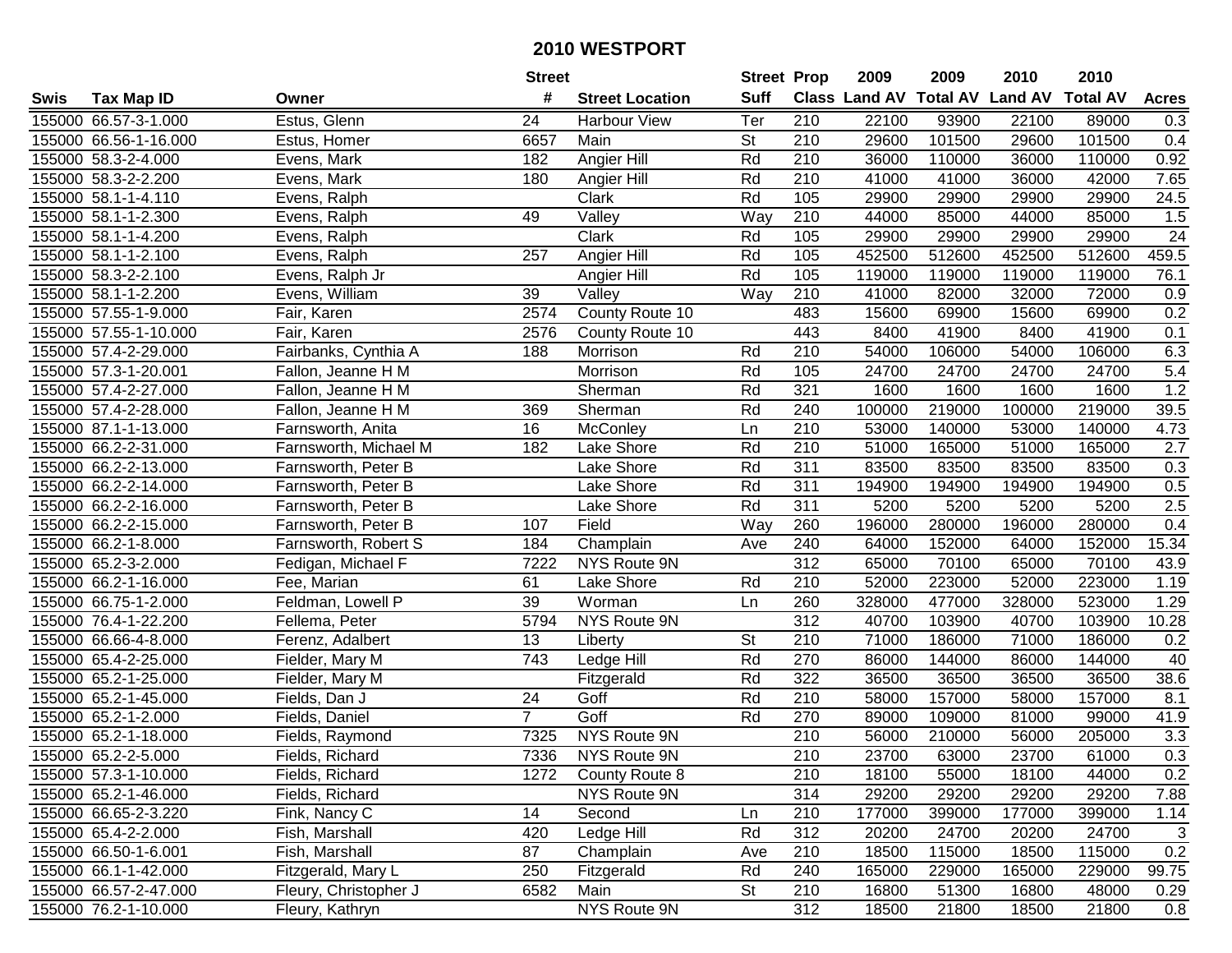|      |                       |                          | <b>Street</b>  |                        | <b>Street Prop</b>       |                  | 2009                 | 2009            | 2010           | 2010            |                  |
|------|-----------------------|--------------------------|----------------|------------------------|--------------------------|------------------|----------------------|-----------------|----------------|-----------------|------------------|
| Swis | <b>Tax Map ID</b>     | Owner                    | #              | <b>Street Location</b> | <b>Suff</b>              |                  | <b>Class Land AV</b> | <b>Total AV</b> | <b>Land AV</b> | <b>Total AV</b> | <b>Acres</b>     |
|      | 155000 66.56-1-18.000 | Floyd, Carl              | 6663           | Main                   | <b>St</b>                | 210              | 37300                | 105500          | 37300          | 105500          | 1.05             |
|      | 155000 66.56-1-17.000 | Floyd, Carl              | 6659           | Main                   | St                       | 210              | 37000                | 155000          | 37000          | 155000          | 0.5              |
|      | 155000 66.57-4-4.000  | Floyd, Harold            | 6639           | Main                   | St                       | 210              | 34600                | 92000           | 34600          | 92000           | $\mathbf{1}$     |
|      | 155000 67.1-1-7.000   | Flynn, James T           | 355            | Rock Harbor            | Way                      | 210              | 255000               | 784000          | 255000         | 784000          | 8.69             |
|      | 155000 57.55-1-24.001 | Foley Matthew W          | 2531           | County Route 10        |                          | 240              | 35000                | 159000          | 35000          | 159000          | 10.7             |
|      | 155000 57.55-1-14.000 | Foley, Matthew W         | 776            | NYS Route 22           |                          | 210              | 13000                | 38000           | 13000          | 35000           | 0.2              |
|      | 155000 57.55-1-15.000 | Foley, Matthew W         |                | Church                 | Ln                       | 311              | 1500                 | 1500            | 1500           | 1500            | 0.1              |
|      | 155000 57.55-1-23.000 | Foley, Matthew W         |                | NYS Route 22           |                          | 311              | 8500                 | 8500            | 8500           | 8500            | 0.3              |
|      | 155000 57.55-1-22.000 | Foley, Matthew W         | 8              | Church                 | Ln                       | 874              | 36600                | 99800           | 36600          | 99800           | $\overline{2.7}$ |
|      | 155000 66.74-2-7.100  | Forcier, Gerald R        | 6398           | Main                   | $\overline{\mathsf{St}}$ | 210              | 325000               | 706000          | 325000         | 706000          | 3.83             |
|      | 155000 66.66-3-9.112  | Forcier, James           | 1192           | Stevenson              | Rd                       | 210              | 228000               | 501000          | 228000         | 501000          | 4.88             |
|      | 155000 66.66-3-9.111  | Forcier, James P         |                | Washington             | St                       | 311              | 30400                | 30400           | 30400          | 30400           | 1                |
|      | 155000 56.4-1-14.000  | Forcier, Joseph          |                | <b>Boyle</b>           | Rd                       | 322              | 54400                | 54400           | 54400          | 54400           | 79.2             |
|      | 155000 66.1-1-2.220   | Ford-Johnston, Cynthia R |                | NYS Route 9N           |                          | 322              | 35000                | 35000           | 35000          | 35000           | 10               |
|      | 155000 66.66-2-14.000 | Fox, Elizabeth           | 1205           | Stevenson              | Rd                       | 210              | 151000               | 308000          | 151000         | 308000          | 0.8              |
|      | 155000 66.65-2-2.000  | Fox, Elizabeth           | 11             | First                  | Ln                       | 210              | 69000                | 118000          | 69000          | 118000          | 0.2              |
|      | 155000 65.2-1-1.200   | Frawley, William M       |                | <b>NYS Route 9N</b>    |                          | $\overline{311}$ | 16800                | 16800           | 16800          | 16800           | 0.66             |
|      | 155000 76.2-1-22.000  | Fredrickson, Elizabeth   | 136            | <b>Barksdale</b>       | Rd                       | 280              | 297000               | 353000          | 297000         | 353000          | 0.93             |
|      | 155000 65.4-2-7.000   | French, Connie           | 561            | Ledge Hill             | Rd                       | 270              | 42000                | 62000           | 42000          | 62000           | $\mathbf 1$      |
|      | 155000 56.4-1-6.000   | Frey, Michael James J    | 97             | Youngs                 | Rd                       | 912              | 69000                | 159000          | 69000          | 159000          | 20.99            |
|      | 155000 65.2-3-1.000   | Frey, Michael James J    |                | Youngs                 | Rd                       | 912              | 65600                | 65600           | 65600          | 65600           | 77.24            |
|      | 155000 57.2-2-2.000   | Frisbie, Richard         |                | Merriam Forge          | Rd                       | 321              | 63900                | 63900           | 63900          | 63900           | 80               |
|      | 155000 57.2-2-4.000   | Frisbie, Richard         | 216            | Merriam Forge          | Rd                       | 240              | 77000                | 394000          | 77000          | 394000          | 18.1             |
|      | 155000 76.2-1-52.000  | Frisbie, Richard R       | 17             | Cerf                   | Way                      | 210              | 212000               | 265000          | 212000         | 265000          | 0.57             |
|      | 155000 76.2-1-57.120  | Frisbie, Ross            | 49             | <b>Dudley</b>          | Rd                       | 240              | 60000                | 173000          | 60000          | 173000          | 11.1             |
|      | 155000 76.2-1-27.000  | Fritz, Richard E         | 94             | <b>Barksdale</b>       | Rd                       | 210              | 409000               | 597000          | 409000         | 597000          | 2.4              |
|      | 155000 76.3-1-22.000  | Frost, Elizabeth R       | 401            | Stevenson              | Rd                       | 210              | 45000                | 120000          | 45000          | 120000          | 1.2              |
|      | 155000 56.2-1-5.300   | Frost, Lisa              |                | <b>Wadhams Heights</b> | Ln                       | 311              | 36000                | 36000           | 36000          | 36000           | 9.6              |
|      | 155000 66.57-2-45.000 | Frost, William W Sr      | 6576           | Main                   | $\overline{\mathsf{St}}$ | 210              | 16900                | 34700           | 26000          | 35000           | 0.65             |
|      | 155000 66.66-3-6.000  | Frum, Elizabeth A        | $\overline{7}$ | Congress               | $\overline{St}$          | $\overline{210}$ | 224000               | 505000          | 224000         | 505000          | 4.5              |
|      | 155000 66.66-4-4.000  | Frum, Elizabeth A        | 6463           | Main                   | $\overline{\mathsf{St}}$ | 481              | 10500                | 80000           | 10500          | 80000           | 0.1              |
|      | 155000 66.66-6-21.000 | Fuerst, Elizabeth        |                | Main                   | $\overline{\mathsf{St}}$ | 312              | 30000                | 30000           | 29900          | 30000           | 0.31             |
|      | 155000 66.66-6-20.000 | Fuerst, Elizabeth M      | 6426           | Main                   | $\overline{\mathsf{St}}$ | $\overline{210}$ | 66000                | 126000          | 66000          | 126000          | 0.19             |
|      | 155000 57.2-1-3.120   | Gage, Lewis              | 59             | Morrison               | Rd                       | 270              | 76500                | 91600           | 76500          | 91600           | 51.79            |
|      | 155000 66.57-2-12.000 | Garand, Maurice          | 50             | Sisco                  | St                       | 210              | 45000                | 114300          | 45000          | 114300          | 0.6              |
|      | 155000 66.57-2-13.200 | Garand, Maurice C        |                | Sisco                  | <b>St</b>                | 311              | 15700                | 15700           | 15700          | 15700           | 0.62             |
|      | 155000 66.57-3-8.000  | Garcia, Julie A          |                | <b>Harbour View</b>    | Ter                      | 311              | 12300                | 12300           | 12300          | 12300           | 0.26             |
|      | 155000 66.57-3-7.000  | Garcia, Julie A          | 18             | Harbour View           | Ter                      | 210              | 27900                | 140000          | 27900          | 150000          | 0.38             |
|      | 155000 66.57-1-13.100 | Garcia, Kevin T          |                | Sisco                  | <b>St</b>                | 311              | 12500                | 12500           | 12500          | 12500           | 0.29             |
|      | 155000 66.57-1-12.000 | Garcia, Kevin T          | 83             | Sisco                  | <b>St</b>                | 210              | 32700                | 104200          | 32700          | 104200          | 0.44             |
|      | 155000 57.4-2-12.002  | Gardner, John            | 12             | Angier Hill            | Rd                       | 210              | 53000                | 135000          | 53000          | 135000          | 6                |
|      | 155000 76.4-1-6.000   | Gately, Brian            |                | NYS Route 9N           |                          | 311              | 100                  | 100             | 100            | 100             | 0.2              |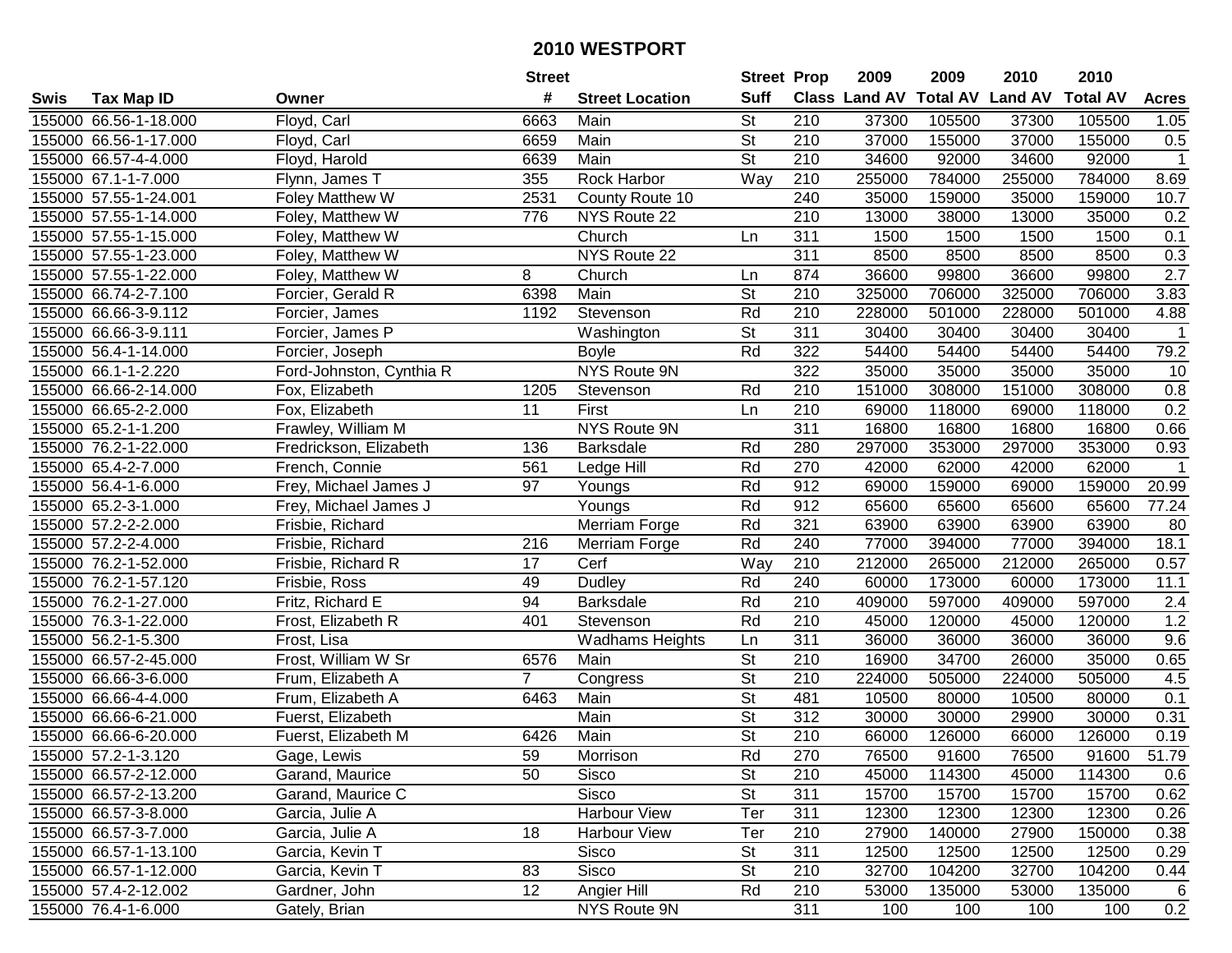|      |                       |                              | <b>Street</b>   |                        | <b>Street Prop</b>       |                  | 2009                          | 2009   | 2010           | 2010            |                  |
|------|-----------------------|------------------------------|-----------------|------------------------|--------------------------|------------------|-------------------------------|--------|----------------|-----------------|------------------|
| Swis | <b>Tax Map ID</b>     | Owner                        | #               | <b>Street Location</b> | <b>Suff</b>              |                  | <b>Class Land AV Total AV</b> |        | <b>Land AV</b> | <b>Total AV</b> | <b>Acres</b>     |
|      | 155000 76.2-1-57.200  | Gately, Brian                |                 | Napper                 | Rd                       | 314              | 11900                         | 11900  | 11900          | 11900           | 5.8              |
|      | 155000 76.4-1-7.000   | Gately, Brian                | 5871            | NYS Route 9N           |                          | 210              | 42000                         | 120000 | 42000          | 116000          | 0.9              |
|      | 155000 66.56-1-5.000  | Gates, Alvin                 | 6756            | Main                   | <b>St</b>                | 210              | 16000                         | 52200  | 22000          | 49000           | 0.59             |
|      | 155000 66.74-2-13.000 | Gay, Eric                    | 38              | Worman                 | Ln                       | 210              | 60000                         | 398000 | 70000          | 398000          | 2.01             |
|      | 155000 76.4-1-8.000   | Gereau, John                 | 5880            | <b>NYS Route 9N</b>    |                          | $\overline{210}$ | 30700                         | 121000 | 30700          | 121000          | 0.5              |
|      | 155000 76.1-1-6.000   | <b>Getman Family Trust</b>   | 1223            | <b>Mountain Spring</b> | Rd                       | 260              | 80000                         | 150000 | 80000          | 150000          | 31.4             |
|      | 155000 76.2-1-44.000  | Giannuzzi, Sandra JM         | 87              | Frisbie                | Way                      | 210              | 346000                        | 430000 | 346000         | 430000          | 1.4              |
|      | 155000 66.66-4-14.000 | Gibbs Lauren P               |                 | Congress               | $\overline{\mathsf{St}}$ | 311              | 34000                         | 34000  | 34000          | 34000           | 0.46             |
|      | 155000 76.3-1-13.000  | Gibbs, Mary M                |                 | Stevenson              | Rd                       | 910              | 21100                         | 21100  | 21100          | 21100           | 27.46            |
|      | 155000 76.3-1-12.100  | Gibbs, Roy                   |                 | Stevenson              | Rd                       | 322              | 18900                         | 18900  | 18900          | 18900           | 23.33            |
|      | 155000 66.3-1-21.000  | Gibbs, Roy A                 | 1258            | Ledge Hill             | Rd                       | 210              | 45000                         | 112000 | 45000          | 112000          | 1.4              |
|      | 155000 66.3-1-20.000  | Gibbs, Roy A                 |                 | Ledge Hill             | Rd                       | 311              | 5700                          | 5700   | 5700           | 5700            | 2.8              |
|      | 155000 76.3-1-12.200  | Gibbs, Scott A               | 547             | Stevenson              | Rd                       | 240              | 80000                         | 155000 | 80000          | 155000          | 28.48            |
|      | 155000 66.2-2-22.132  | Giles, Keith E               | 86              | <b>Furnace Point</b>   | Ln                       | 210              | 338000                        | 740000 | 338000         | 740000          | 3.4              |
|      | 155000 66.57-2-13.120 | Glegg, Susan L               | 56              | Sisco                  | St                       | 210              | 5600                          | 5700   | 9600           | 41000           | 0.32             |
|      | 155000 66.57-2-13.110 | Glegg, Susan L               | 58              | Sisco                  | St                       | 210              | 9600                          | 107300 | 12000          | 110000          | 0.32             |
|      | 155000 66.2-2-7.000   | Goble, Anne F                | 300             | Lake Shore             | Rd                       | $\overline{210}$ | 56000                         | 192000 | 56000          | 199000          | 4.4              |
|      | 155000 65.2-1-37.300  | Goff, Robert R III           |                 | Goff                   | Rd                       | 240              | 60000                         | 136000 | 60000          | 136000          | 12.8             |
|      | 155000 65.2-1-37.200  | Goff, Robert R Jr            | 175             | Goff                   | Rd                       | 210              | 54000                         | 320000 | 54000          | 320000          | 8.5              |
|      | 155000 65.2-1-37.100  | Goff, Robert R Jr            |                 | Goff                   | Rd                       | 322              | 18000                         | 18000  | 18000          | 18000           | $30\,$           |
|      | 155000 57.55-1-2.000  | Gokey, Peter J               | 1479            | County Route 8         |                          | 210              | 43000                         | 100000 | 43000          | 107000          | 1.4              |
|      | 155000 57.4-2-30.112  | Goldwasser, David M          | 41              | Halds                  | Rd                       | 240              | 202000                        | 474000 | 202000         | 474000          | 104.34           |
|      | 155000 66.3-1-19.000  | Golembeck, David             | 1263            | Ledge Hill             | Rd                       | 210              | 32000                         | 88000  | 30000          | 83000           | 0.6              |
|      | 155000 66.3-1-17.200  | Golembeck, David             |                 | Ledge Hill             | Rd                       | 311              | 8100                          | 8100   | 8100           | 8100            | 0.2              |
|      | 155000 76.4-1-3.000   | Golojuch, Carolyn M          | 150             | Napper                 | Rd                       | $\overline{210}$ | 44000                         | 192000 | 44000          | 192000          | 3.5              |
|      | 155000 76.3-1-20.120  | Goodroe, John W              | 434             | Stevenson              | Rd                       | 210              | 47000                         | 109000 | 47000          | 109000          | 2.77             |
|      | 155000 66.66-6-27.000 | Goodroe, John W              | 6470            | Main                   | $\overline{\mathsf{St}}$ | 482              | 18400                         | 177600 | 18400          | 177600          | 0.1              |
|      | 155000 66.2-2-33.000  | Gorham, John P               | 53              | Cove                   | Way                      | 220              | 59000                         | 220000 | 59000          | 220000          | 1.6              |
|      | 155000 66.50-2-3.000  | Gough, Barbara               | $\overline{12}$ | Lake Shore             | Rd                       | $\overline{210}$ | 11800                         | 78000  | 11800          | 73000           | 0.1              |
|      | 155000 57.55-1-18.100 | Gough, Darlene K             | 19              | Church                 | Ln                       | $\overline{210}$ | 29000                         | 125000 | 29000          | 125000          | 2.07             |
|      | 155000 66.50-2-5.000  | Gough, Helen E               | $\overline{4}$  | Lake Shore             | Rd                       | 270              | 296000                        | 315000 | 296000         | 315000          | $\overline{2.3}$ |
|      | 155000 66.57-2-29.000 | Gough, Kelly                 | 23              | Harbour View           | Ter                      | 210              | 22400                         | 76100  | 22400          | 76100           | 0.3              |
|      | 155000 66.57-2-16.200 | Gough, Reginald              |                 | <b>Sisco</b>           | $\overline{\mathsf{St}}$ | 311              | 6700                          | 6700   | 6700           | 6700            | 0.17             |
|      | 155000 66.57-2-16.100 | Gough, Reginald              | 12              | Chestnut               | Way                      | $\overline{210}$ | 12500                         | 62700  | 12500          | 57000           | 0.17             |
|      | 155000 56.4-1-16.000  | Grady, Bruce R               |                 | <b>Boyle</b>           | Rd                       | 322              | 16900                         | 16900  | 16900          | 16900           | 32.89            |
|      | 155000 56.4-1-17.000  | Grady, Bruce R               |                 | <b>Boyle</b>           | Rd                       | 322              | 6300                          | 6300   | 6300           | 6300            | 12.49            |
|      | 155000 56.4-1-1.100   | Grady, Bruce R               |                 | County Route 8         |                          | 105              | 46000                         | 46000  | 46000          | 46000           | 29.76            |
|      | 155000 66.66-1-1.100  | Grant, Christopher R         |                 | Front                  | <b>St</b>                | 312              | 13700                         | 35800  | 13700          | 35800           | 0.25             |
|      | 155000 87.2-1-4.000   | Grant, Michael J             |                 | NYS Route 9N           |                          | 910              | 72500                         | 72500  | 72500          | 72500           | 69.58            |
|      | 155000 66.50-2-6.000  | Greenwald Robin L            | $\overline{c}$  | Lake Shore             | Rd                       | 210              | 326000                        | 647000 | 326000         | 647000          | 1.67             |
|      | 155000 76.4-1-35.000  | <b>Gridley Associates LC</b> | 70              | Wash Board             | Way                      | 240              | 386000                        | 546000 | 386000         | 546000          | 11.9             |
|      | 155000 57.3-1-24.200  | Griffin, Terry A             |                 | Cedar Mill             | Ln                       | 314              | 37400                         | 37400  | 37400          | 37400           | 9.2              |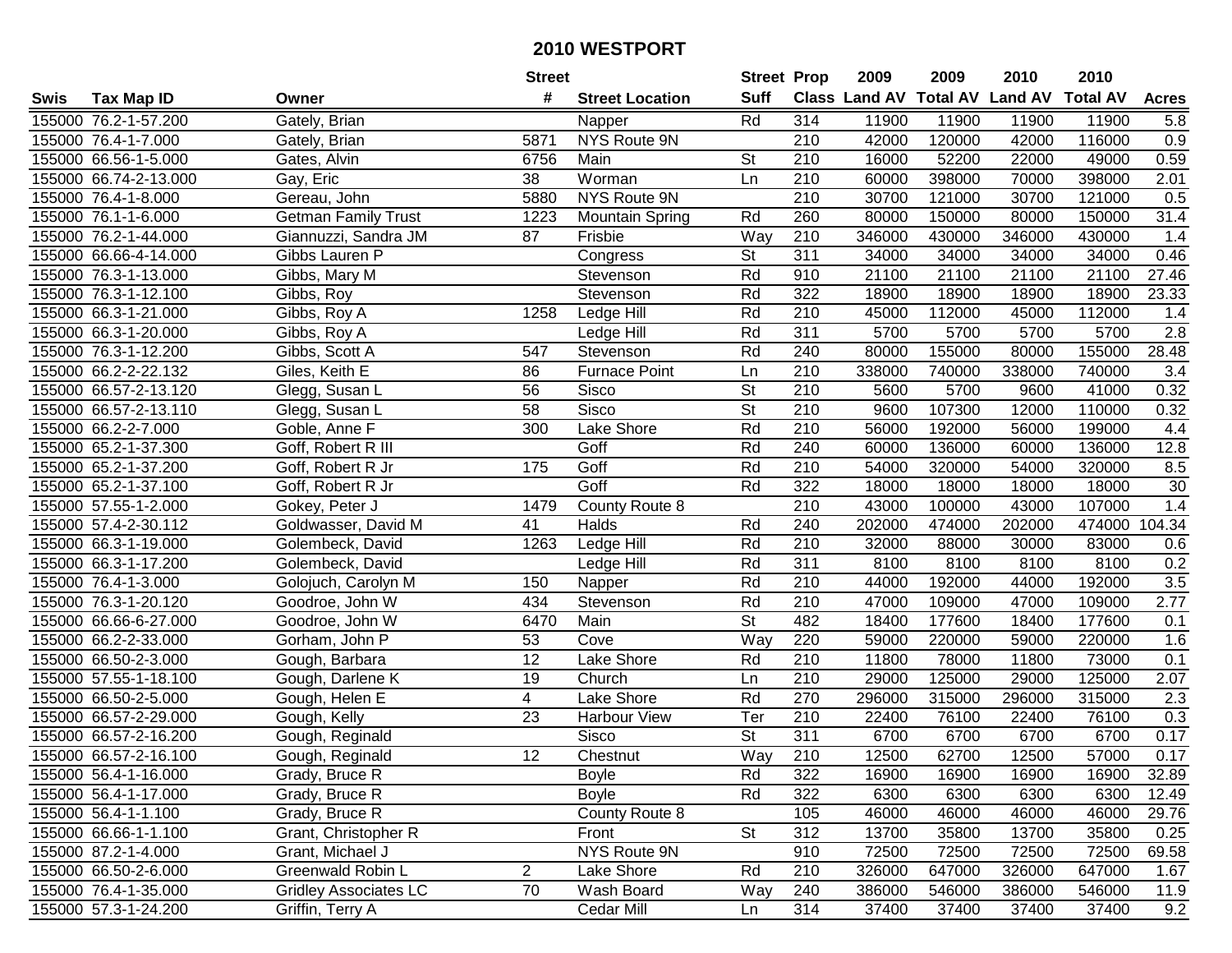|        |                       |                           | <b>Street</b> |                        | <b>Street Prop</b>       |                  | 2009          | 2009            | 2010           | 2010            |                           |
|--------|-----------------------|---------------------------|---------------|------------------------|--------------------------|------------------|---------------|-----------------|----------------|-----------------|---------------------------|
| Swis   | <b>Tax Map ID</b>     | Owner                     | #             | <b>Street Location</b> | <b>Suff</b>              |                  | Class Land AV | <b>Total AV</b> | <b>Land AV</b> | <b>Total AV</b> | <b>Acres</b>              |
|        | 155000 76.2-1-36.000  | Grivakes, Lynn            | 12            | <b>Knotty Pine</b>     | Way                      | 210              | 410000        | 633000          | 410000         | 633000          | 8.3                       |
|        | 155000 66.75-1-1.000  | Gronningsater, Arne H Jr  | 25            | Worman                 | Ln                       | 220              | 414000        | 597000          | 414000         | 597000          | 1.8                       |
|        | 155000 66.2-2-22.121  | Grosse, Bruce M           |               | Lake Shore             | Rd                       | 311              | 363000        | 363000          | 363000         | 363000          | $\ensuremath{\mathsf{3}}$ |
|        | 155000 57.4-2-14.000  | Grosskopf Joann           | 551           | Lake Shore             | Rd                       | 210              | 45000         | 154000          | 45000          | 154000          | $\overline{1}$            |
|        | 155000 76.1-1-28.000  | Gutierrez, Gaynelle       | 685           | Stevenson              | Rd                       | 240              | 86000         | 156000          | 92000          | 156000          | 46.7                      |
|        | 155000 76.1-1-31.000  | Gutierrez, Gaynelle       |               | Stevenson              | Rd                       | 910              | 39000         | 39000           | 39000          | 39000           | 71.3                      |
|        | 155000 66.3-1-18.000  | Guttenberg, Richard       | 1223          | Ledge Hill             | Rd                       | 210              | 46000         | 103000          | 46000          | 83000           | 2.2                       |
|        | 155000 66.66-2-10.000 | Haberle, Albert J         | 1215          | Stevenson              | Rd                       | 210              | 179000        | 479000          | 179000         | 479000          | $\mathbf 1$               |
|        | 155000 66.3-1-26.000  | Hagerty, Roger            |               | <b>Mountain Spring</b> | Rd                       | 322              | 33600         | 33600           | 33600          | 33600           | 13.77                     |
|        | 155000 66.58-2-11.000 | Hainer, George            | 10            | <b>Marks</b>           | Rd                       | 411              | 16100         | 117000          | 16100          | 117000          | 0.3                       |
|        | 155000 66.58-2-19.000 | Hainer, George            | 8             | Champlain              | Ave                      | 210              | 13000         | 32000           | 13000          | 32000           | 0.1                       |
|        | 155000 66.58-1-12.000 | Hainer, George            | 6519          | Main                   | <b>St</b>                | 454              | 16800         | 133000          | 16800          | 133000          | 0.4                       |
|        | 155000 66.66-2-2.000  | Hainer, George F          | 6513          | Main                   | $\overline{\mathsf{St}}$ | 482              | 5700          | 84600           | 5700           | 84600           | 0.1                       |
|        | 155000 76.4-1-22.120  | Hajeck, Karen             |               | NYS Route 9N           |                          | 311              | 37600         | 37600           | 37600          | 37600           | 16.5                      |
|        | 155000 66.66-3-7.000  | Hale, Anne                | 3             | Congress               | <b>St</b>                | 210              | 190000        | 428000          | 190000         | 428000          | 2.4                       |
|        | 155000 57.1-1-3.200   | Haley, Edward WM          | 192           | Eggleston              | Ln                       | 260              | 46000         | 110000          | 46000          | 110000          | 2.2                       |
|        | 155000 66.2-2-10.000  | Hallowell, Daphne E       | 197           | Headlands              | Way                      | 210              | 473000        | 572000          | 473000         | 572000          | $\overline{2.1}$          |
|        | 155000 66.2-2-11.000  | Hallowell, Daphne E       | 201           | Headlands              | Way                      | 210              | 403000        | 449000          | 403000         | 449000          | 1.8                       |
|        | 155000 66.2-2-12.000  | Hallowell, Daphne E       |               | Lake Shore             | Rd                       | 912              | 3100          | 3100            | 3100           | 3100            | 1.5                       |
|        | 155000 66.2-2-8.000   | Hallowell, Daphne E       | 40            | Headlands              | Way                      | 250              | 85000         | 549000          | 85000          | 549000          | 16.2                      |
|        | 155000 66.2-2-9.110   | Hallowell, Daphne E       | 130           | Headlands              | Way                      | 912              | 1317000       | 1335000         | 1317000        | 1335000         | 498                       |
|        | 155000 66.2-2-9.120   | Hallowell, Richard P III  | 147           | Headlands              | Way                      | 210              | 37000         | 227000          | 37000          | 230000          | 0.66                      |
| 155000 | 66.58-2-29.000        | Hamilton Funeral Home Inc | 32            | Champlain              | Ave                      | 471              | 15800         | 144000          | 15800          | 144000          | 0.3                       |
| 155000 | 76.2-1-18.200         | Hamilton, Edith B         |               | <b>Barksdale</b>       | Rd                       | 311              | 28100         | 28100           | 28100          | 28100           | 2.8                       |
|        | 155000 66.57-2-31.000 | Hansen, Gary N            | 17            | <b>Harbour View</b>    | Ter                      | 210              | 21900         | 121000          | 21900          | 121000          | 0.3                       |
|        | 155000 66.56-1-9.000  | Harrington, Andrew K      | 6730          | Main                   | $\overline{\mathsf{St}}$ | 210              | 22400         | 75900           | 22400          | 79000           | 0.28                      |
|        | 155000 66.56-1-36.000 | Harrington, Andrew K      |               | Main                   | $\overline{\mathsf{St}}$ | 311              | 12600         | 12600           | 12600          | 12600           | 0.3                       |
|        | 155000 57.56-4-1.000  | Harris, Alden F           | 784           | NYS Route 22           |                          | 210              | 17000         | 69000           | 17000          | 69000           | 0.3                       |
|        | 155000 57.56-4-3.000  | Harris, Alden F           | 788           | NYS Route 22           |                          | 220              | 18000         | 99000           | 18000          | 99000           | 0.4                       |
|        | 155000 57.56-4-7.000  | Harris, Alden F Sr        | 806           | NYS Route 22           |                          | $\overline{210}$ | 20000         | 95000           | 20000          | 95000           | 0.5                       |
|        | 155000 57.56-4-4.000  | Hart, Daniel K            | 792           | NYS Route 22           |                          | $\overline{210}$ | 28000         | 116000          | 35000          | 121000          | 1.1                       |
|        | 155000 57.3-1-22.001  | Hart, Daniel K            |               | County Route 8         |                          | 311              | 28600         | 28600           | 28600          | 28600           | 12.6                      |
|        | 155000 87.7-1-25.003  | Hartigan, John W          | 88            | <b>Presbury Point</b>  | Way                      | 280              | 526000        | 594000          | 526000         | 594000          | $\overline{2.3}$          |
|        | 155000 66.58-2-21.200 | Hartwell, David G         | 10            | Champlain              | Ave                      | 483              | 11700         | 165200          | 11700          | 165200          | 0.14                      |
|        | 155000 66.1-1-43.200  | Haskins, Jane C           | 231           | Fitzgerald             | Rd                       | 210              | 37500         | 108000          | 37500          | 120000          | 1.07                      |
|        | 155000 66.1-1-29.000  | Hathaway, Raymond A       | 6828          | Main                   | <b>St</b>                | 210              | 54000         | 112000          | 54000          | 112000          | 6                         |
|        | 155000 57.56-1-5.000  | Hayes, Connie             | 2557          | County Route 10        |                          | 220              | 19000         | 141000          | 19000          | 141000          | 0.5                       |
|        | 155000 65.2-1-30.000  | Heald, Frank E            | 119           | Fitzgerald             | Rd                       | 240              | 132000        | 280000          | 132000         | 280000          | 74.5                      |
|        | 155000 66.3-1-25.100  | Hebrink, Leon             | 1134          | Ledge Hill             | Rd                       | 322              | 37800         | 37800           | 37800          | 37800           | 25.84                     |
|        | 155000 66.2-2-28.000  | Heintz, Suzanne O         | 74            | Cove                   | Way                      | 260              | 47000         | 132000          | 47000          | 132000          | 1.8                       |
|        | 155000 66.74-1-12.120 | Heller, Marian            | 10            | Rolling Hill           | Way                      | 210              | 142000        | 259000          | 142000         | 259000          | 1.58                      |
|        | 155000 66.2-2-36.000  | Herbert, Arthur W Jr      | 60            | Cove                   | Way                      | 210              | 33400         | 121000          | 33400          | 121000          | 0.6                       |
|        |                       |                           |               |                        |                          |                  |               |                 |                |                 |                           |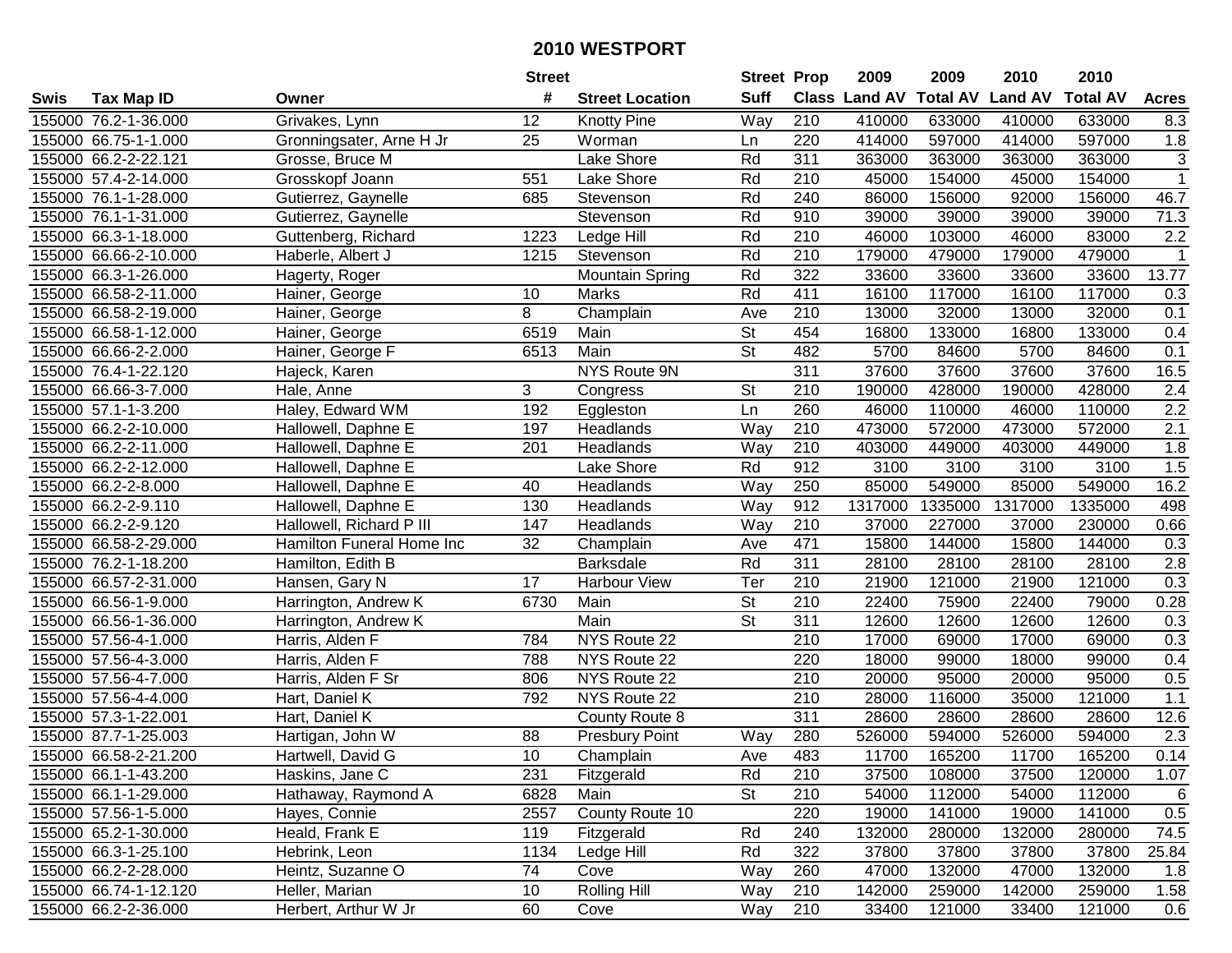| #<br><b>Suff</b><br><b>Total AV</b><br>Class Land AV<br><b>Land AV</b><br><b>Total AV</b><br><b>Tax Map ID</b><br><b>Street Location</b><br><b>Acres</b><br>Owner<br>Herbert, Arthur W Jr<br>Way<br>312<br>155000 66.2-2-34.000<br>51<br>14500<br>23800<br>14500<br>23800<br>Cove<br>0.6<br>Cove<br>2.9<br>155000 66.2-2-35.000<br>Way<br>311<br>289600<br>289600<br>289600<br>289600<br>Herbert, Barbara K<br>155000 66.3-1-29.000<br>322<br>90100<br>90100<br>90100<br>90100<br>155.8<br>Ledge Hill<br>Rd<br>Herrmann, James<br>Rd<br>14400<br>14400<br>17<br>155000 66.3-1-6.000<br>910<br>14400<br>14400<br>Herrmann, James<br>Ledge Hill<br>75.3<br>155000 66.3-1-31.000<br>1014<br>Rd<br>240<br>134000<br>243000<br>134000<br>243000<br>Herrmann, James<br>Ledge Hill<br>Rd<br>322<br>27300<br>27300<br>33.71<br>155000 66.3-1-30.110<br>27300<br>27300<br>Herrmann, James M<br>Ledge Hill<br>47<br>Way<br>35100<br>157000<br>35100<br>157000<br>0.7<br>155000 87.7-1-12.001<br>Hibbard, Alice K<br><b>Presbury Point</b><br>260<br><b>High Peaks Enterprise LLC</b><br>312<br>58.84<br>52000<br>133000<br>155000 66.1-1-2.210<br>7103<br>NYS Route 9N<br>100000<br>52000<br>$\overline{210}$<br>31500<br>155000 66.2-2-40.100<br>39<br>Cove<br>Way<br>85000<br>65000<br>320000<br>6.37<br>Hinge, Matthew J<br>$\overline{\mathsf{St}}$<br>6397<br>Main<br>210<br>91000<br>155000 66.74-1-8.000<br>178000<br>91000<br>178000<br>Hipps, Alan S<br>0.4<br>155000 87.7-1-26.002<br>Hipps, Alan S<br>11<br>Crest<br>Way<br>260<br>240000<br>327000<br>240000<br>327000<br>0.4<br>Rd<br>314<br>500<br>500<br>500<br>500<br>0.4<br>155000 76.1-1-19.200<br>Hitt, Thomas<br><b>Mountain Spring</b><br>Rd<br>210<br>185000<br>377000<br>185000<br>377000<br>0.88<br>155000 66.66-6-9.222<br>Hoffmann, Ulrich V<br>62<br>Old Arsenal<br><b>St</b><br>155000 66.66-6-29.200<br>6474<br>Main<br>485<br>22000<br>95000<br>22000<br>95000<br>0.06<br>Hoffnagle, Keith<br>$\overline{\mathsf{St}}$<br>482<br>214700<br>214700<br>155000 66.66-6-28.000<br>6472<br>Main<br>10700<br>10700<br>0.14<br>Hoffnagle, Keith J<br>Rd<br>Stevenson<br>210<br>76000<br>45000<br>70000<br>155000 66.4-1-11.000<br>Holland, Sarah L<br>1097<br>51000<br>0.4<br>Rd<br>210<br>0.5<br>1211<br>Stevenson<br>76000<br>132000<br>76000<br>155000 66.66-2-13.000<br>128000<br>Holt, Augustus B<br>Rd<br>388<br>240<br>64000<br>145000<br>145000<br>10.3<br>155000 57.3-1-28.000<br>Holzhauer, Ralph<br>Sam Spear<br>64000<br>Rd<br>322<br>22.37<br>155000 57.3-1-29.000<br>23100<br>23100<br>23100<br>23100<br>Holzhauer, Ralph R<br>Sam Spear<br>Rd<br>155000 57.3-1-34.000<br>105<br>50900<br>50900<br>50900<br>50900<br>50.8<br>Holzhauer, Ralph R<br>Sam Spear<br>Rd<br>3.9<br>210<br>52000<br>147000<br>52000<br>159000<br>155000 58.1-1-13.000<br>Hommes, Henry H<br>1128<br>Lake Shore<br>1.42<br>155000 87.7-1-18.002<br>Way<br>210<br>415000<br>446000<br>415000<br>446000<br>Honstein, Jeaninne S<br>116<br><b>Presbury Point</b><br>St<br>210<br>0.3<br>155000 66.56-1-4.039<br>6761<br>Main<br>11300<br>12500<br>Hood, Melvin<br>12500<br>11300<br>17.5<br>155000 76.3-1-7.000<br>Stevenson<br>Rd<br>322<br>14600<br>14600<br>14600<br>Horton, Anna KT<br>14600<br>$\overline{\mathsf{St}}$<br>$\overline{210}$<br>6417<br>Main<br>83000<br>155000 66.74-1-3.000<br>184000<br>83000<br>184000<br>0.24<br>Hoskins, Bruce<br>Rd<br>155000 66.3-1-41.000<br>823<br>Ledge Hill<br>695<br>1800<br>1800<br>1800<br>0.4<br><b>Hossington Cemetery</b><br>1800<br>25<br>Rd<br>63000<br>217000<br>217000<br>155000 66.1-1-38.046<br>Houseal, Brian L<br>240<br>63000<br>10.5<br>Sam Spear<br>Rd<br>57000<br>145000<br>155000 76.1-1-16.000<br>1500<br>240<br>57000<br>145000<br>12.5<br>Howell, Geraldine D<br><b>Mountain Spring</b><br>260<br>584000<br>775000<br>584000<br>775000<br>4.3<br>155000 66.2-2-19.000<br>Hoy, Thomas L<br>95<br><b>Furnace Point</b><br>Ln<br>$\overline{210}$<br>155000 66.65-2-4.000<br>Huchro, Walter P<br>10<br>First<br>97000<br>328000<br>97000<br>328000<br>0.4<br>Ln<br>47<br>$\overline{210}$<br>147000<br>147000<br>155000 66.58-1-2.012<br>Champlain<br>21100<br>21100<br>0.29<br>Hudson, Stephen<br>Ave<br>155000 87.2-1-1.100<br>213<br>Rd<br>210<br>18200<br>65000<br>18200<br>62000<br>0.4<br>Huestis, Robert B<br>Stevenson<br>240<br>155000 56.4-1-1.200<br>12.23<br>953<br>63000<br>212000<br>63000<br>217000<br>Hulahan, Robert J<br>County Route 8<br>$\overline{17}$<br>5.8<br>155000 66.2-1-30.115<br>210<br>47000<br>378000<br>50000<br>390000<br>Ingram, Robert S<br>Bessboro<br>Ln<br>155000 66.66-4-3.000<br>Inn on the Library Lawn LLC<br>1234<br>Stevenson<br>Rd<br>418<br>28800<br>357700<br>28800<br>357700<br>0.11<br><b>St</b><br>484<br>155000 66.57-2-51.000<br>Jade Mountain Inc<br>6588<br>Main<br>17800<br>134800<br>17800<br>134800<br>0.48<br><b>Presbury Point</b><br>210<br>307000<br>403000<br>155000 87.7-1-17.000<br>Jadrossich, Edith L<br>126<br>Way<br>307000<br>403000<br>0.6<br>155000 87.7-1-19.002<br>Presbury Point<br>Way<br>260<br>298000<br>350000<br>0.86<br>Jenkins, Kent E<br>70<br>298000<br>350000<br>Way<br>311<br>155000 66.2-1-41.001<br>Jensen Tree Farm Inc<br>Homeport<br>37500<br>37500<br>37500<br>37500<br>2.92<br>311<br>3<br>155000 66.2-1-27.001<br>Jensen Tree Farm Inc<br>Homeport<br>Way<br>41000<br>41000<br>41000<br>41000<br>155000 76.3-1-17.000<br>Jensen, Richard F<br>Rd<br>314<br>5600<br>5600<br>5600<br>5600<br>2.7<br>Stevenson |      |                      |                   | <b>Street</b> |           | <b>Street Prop</b> |     | 2009  | 2009   | 2010  | 2010   |       |
|------------------------------------------------------------------------------------------------------------------------------------------------------------------------------------------------------------------------------------------------------------------------------------------------------------------------------------------------------------------------------------------------------------------------------------------------------------------------------------------------------------------------------------------------------------------------------------------------------------------------------------------------------------------------------------------------------------------------------------------------------------------------------------------------------------------------------------------------------------------------------------------------------------------------------------------------------------------------------------------------------------------------------------------------------------------------------------------------------------------------------------------------------------------------------------------------------------------------------------------------------------------------------------------------------------------------------------------------------------------------------------------------------------------------------------------------------------------------------------------------------------------------------------------------------------------------------------------------------------------------------------------------------------------------------------------------------------------------------------------------------------------------------------------------------------------------------------------------------------------------------------------------------------------------------------------------------------------------------------------------------------------------------------------------------------------------------------------------------------------------------------------------------------------------------------------------------------------------------------------------------------------------------------------------------------------------------------------------------------------------------------------------------------------------------------------------------------------------------------------------------------------------------------------------------------------------------------------------------------------------------------------------------------------------------------------------------------------------------------------------------------------------------------------------------------------------------------------------------------------------------------------------------------------------------------------------------------------------------------------------------------------------------------------------------------------------------------------------------------------------------------------------------------------------------------------------------------------------------------------------------------------------------------------------------------------------------------------------------------------------------------------------------------------------------------------------------------------------------------------------------------------------------------------------------------------------------------------------------------------------------------------------------------------------------------------------------------------------------------------------------------------------------------------------------------------------------------------------------------------------------------------------------------------------------------------------------------------------------------------------------------------------------------------------------------------------------------------------------------------------------------------------------------------------------------------------------------------------------------------------------------------------------------------------------------------------------------------------------------------------------------------------------------------------------------------------------------------------------------------------------------------------------------------------------------------------------------------------------------------------------------------------------------------------------------------------------------------------------------------------------------------------------------------------------------------------------------------------------------------------------------------------------------------------------------------------------------------------------------------------------------------------------------------------------------------------------------------------------------------------------------------------------------------------------------------------------------------------------------------------------------------------------------------------------------------------------------------------------------------------------------------------------------------------------------------------------------------------------------------------------------------------------|------|----------------------|-------------------|---------------|-----------|--------------------|-----|-------|--------|-------|--------|-------|
|                                                                                                                                                                                                                                                                                                                                                                                                                                                                                                                                                                                                                                                                                                                                                                                                                                                                                                                                                                                                                                                                                                                                                                                                                                                                                                                                                                                                                                                                                                                                                                                                                                                                                                                                                                                                                                                                                                                                                                                                                                                                                                                                                                                                                                                                                                                                                                                                                                                                                                                                                                                                                                                                                                                                                                                                                                                                                                                                                                                                                                                                                                                                                                                                                                                                                                                                                                                                                                                                                                                                                                                                                                                                                                                                                                                                                                                                                                                                                                                                                                                                                                                                                                                                                                                                                                                                                                                                                                                                                                                                                                                                                                                                                                                                                                                                                                                                                                                                                                                                                                                                                                                                                                                                                                                                                                                                                                                                                                                                                                                              | Swis |                      |                   |               |           |                    |     |       |        |       |        |       |
|                                                                                                                                                                                                                                                                                                                                                                                                                                                                                                                                                                                                                                                                                                                                                                                                                                                                                                                                                                                                                                                                                                                                                                                                                                                                                                                                                                                                                                                                                                                                                                                                                                                                                                                                                                                                                                                                                                                                                                                                                                                                                                                                                                                                                                                                                                                                                                                                                                                                                                                                                                                                                                                                                                                                                                                                                                                                                                                                                                                                                                                                                                                                                                                                                                                                                                                                                                                                                                                                                                                                                                                                                                                                                                                                                                                                                                                                                                                                                                                                                                                                                                                                                                                                                                                                                                                                                                                                                                                                                                                                                                                                                                                                                                                                                                                                                                                                                                                                                                                                                                                                                                                                                                                                                                                                                                                                                                                                                                                                                                                              |      |                      |                   |               |           |                    |     |       |        |       |        |       |
|                                                                                                                                                                                                                                                                                                                                                                                                                                                                                                                                                                                                                                                                                                                                                                                                                                                                                                                                                                                                                                                                                                                                                                                                                                                                                                                                                                                                                                                                                                                                                                                                                                                                                                                                                                                                                                                                                                                                                                                                                                                                                                                                                                                                                                                                                                                                                                                                                                                                                                                                                                                                                                                                                                                                                                                                                                                                                                                                                                                                                                                                                                                                                                                                                                                                                                                                                                                                                                                                                                                                                                                                                                                                                                                                                                                                                                                                                                                                                                                                                                                                                                                                                                                                                                                                                                                                                                                                                                                                                                                                                                                                                                                                                                                                                                                                                                                                                                                                                                                                                                                                                                                                                                                                                                                                                                                                                                                                                                                                                                                              |      |                      |                   |               |           |                    |     |       |        |       |        |       |
|                                                                                                                                                                                                                                                                                                                                                                                                                                                                                                                                                                                                                                                                                                                                                                                                                                                                                                                                                                                                                                                                                                                                                                                                                                                                                                                                                                                                                                                                                                                                                                                                                                                                                                                                                                                                                                                                                                                                                                                                                                                                                                                                                                                                                                                                                                                                                                                                                                                                                                                                                                                                                                                                                                                                                                                                                                                                                                                                                                                                                                                                                                                                                                                                                                                                                                                                                                                                                                                                                                                                                                                                                                                                                                                                                                                                                                                                                                                                                                                                                                                                                                                                                                                                                                                                                                                                                                                                                                                                                                                                                                                                                                                                                                                                                                                                                                                                                                                                                                                                                                                                                                                                                                                                                                                                                                                                                                                                                                                                                                                              |      |                      |                   |               |           |                    |     |       |        |       |        |       |
|                                                                                                                                                                                                                                                                                                                                                                                                                                                                                                                                                                                                                                                                                                                                                                                                                                                                                                                                                                                                                                                                                                                                                                                                                                                                                                                                                                                                                                                                                                                                                                                                                                                                                                                                                                                                                                                                                                                                                                                                                                                                                                                                                                                                                                                                                                                                                                                                                                                                                                                                                                                                                                                                                                                                                                                                                                                                                                                                                                                                                                                                                                                                                                                                                                                                                                                                                                                                                                                                                                                                                                                                                                                                                                                                                                                                                                                                                                                                                                                                                                                                                                                                                                                                                                                                                                                                                                                                                                                                                                                                                                                                                                                                                                                                                                                                                                                                                                                                                                                                                                                                                                                                                                                                                                                                                                                                                                                                                                                                                                                              |      |                      |                   |               |           |                    |     |       |        |       |        |       |
|                                                                                                                                                                                                                                                                                                                                                                                                                                                                                                                                                                                                                                                                                                                                                                                                                                                                                                                                                                                                                                                                                                                                                                                                                                                                                                                                                                                                                                                                                                                                                                                                                                                                                                                                                                                                                                                                                                                                                                                                                                                                                                                                                                                                                                                                                                                                                                                                                                                                                                                                                                                                                                                                                                                                                                                                                                                                                                                                                                                                                                                                                                                                                                                                                                                                                                                                                                                                                                                                                                                                                                                                                                                                                                                                                                                                                                                                                                                                                                                                                                                                                                                                                                                                                                                                                                                                                                                                                                                                                                                                                                                                                                                                                                                                                                                                                                                                                                                                                                                                                                                                                                                                                                                                                                                                                                                                                                                                                                                                                                                              |      |                      |                   |               |           |                    |     |       |        |       |        |       |
|                                                                                                                                                                                                                                                                                                                                                                                                                                                                                                                                                                                                                                                                                                                                                                                                                                                                                                                                                                                                                                                                                                                                                                                                                                                                                                                                                                                                                                                                                                                                                                                                                                                                                                                                                                                                                                                                                                                                                                                                                                                                                                                                                                                                                                                                                                                                                                                                                                                                                                                                                                                                                                                                                                                                                                                                                                                                                                                                                                                                                                                                                                                                                                                                                                                                                                                                                                                                                                                                                                                                                                                                                                                                                                                                                                                                                                                                                                                                                                                                                                                                                                                                                                                                                                                                                                                                                                                                                                                                                                                                                                                                                                                                                                                                                                                                                                                                                                                                                                                                                                                                                                                                                                                                                                                                                                                                                                                                                                                                                                                              |      |                      |                   |               |           |                    |     |       |        |       |        |       |
|                                                                                                                                                                                                                                                                                                                                                                                                                                                                                                                                                                                                                                                                                                                                                                                                                                                                                                                                                                                                                                                                                                                                                                                                                                                                                                                                                                                                                                                                                                                                                                                                                                                                                                                                                                                                                                                                                                                                                                                                                                                                                                                                                                                                                                                                                                                                                                                                                                                                                                                                                                                                                                                                                                                                                                                                                                                                                                                                                                                                                                                                                                                                                                                                                                                                                                                                                                                                                                                                                                                                                                                                                                                                                                                                                                                                                                                                                                                                                                                                                                                                                                                                                                                                                                                                                                                                                                                                                                                                                                                                                                                                                                                                                                                                                                                                                                                                                                                                                                                                                                                                                                                                                                                                                                                                                                                                                                                                                                                                                                                              |      |                      |                   |               |           |                    |     |       |        |       |        |       |
|                                                                                                                                                                                                                                                                                                                                                                                                                                                                                                                                                                                                                                                                                                                                                                                                                                                                                                                                                                                                                                                                                                                                                                                                                                                                                                                                                                                                                                                                                                                                                                                                                                                                                                                                                                                                                                                                                                                                                                                                                                                                                                                                                                                                                                                                                                                                                                                                                                                                                                                                                                                                                                                                                                                                                                                                                                                                                                                                                                                                                                                                                                                                                                                                                                                                                                                                                                                                                                                                                                                                                                                                                                                                                                                                                                                                                                                                                                                                                                                                                                                                                                                                                                                                                                                                                                                                                                                                                                                                                                                                                                                                                                                                                                                                                                                                                                                                                                                                                                                                                                                                                                                                                                                                                                                                                                                                                                                                                                                                                                                              |      |                      |                   |               |           |                    |     |       |        |       |        |       |
|                                                                                                                                                                                                                                                                                                                                                                                                                                                                                                                                                                                                                                                                                                                                                                                                                                                                                                                                                                                                                                                                                                                                                                                                                                                                                                                                                                                                                                                                                                                                                                                                                                                                                                                                                                                                                                                                                                                                                                                                                                                                                                                                                                                                                                                                                                                                                                                                                                                                                                                                                                                                                                                                                                                                                                                                                                                                                                                                                                                                                                                                                                                                                                                                                                                                                                                                                                                                                                                                                                                                                                                                                                                                                                                                                                                                                                                                                                                                                                                                                                                                                                                                                                                                                                                                                                                                                                                                                                                                                                                                                                                                                                                                                                                                                                                                                                                                                                                                                                                                                                                                                                                                                                                                                                                                                                                                                                                                                                                                                                                              |      |                      |                   |               |           |                    |     |       |        |       |        |       |
|                                                                                                                                                                                                                                                                                                                                                                                                                                                                                                                                                                                                                                                                                                                                                                                                                                                                                                                                                                                                                                                                                                                                                                                                                                                                                                                                                                                                                                                                                                                                                                                                                                                                                                                                                                                                                                                                                                                                                                                                                                                                                                                                                                                                                                                                                                                                                                                                                                                                                                                                                                                                                                                                                                                                                                                                                                                                                                                                                                                                                                                                                                                                                                                                                                                                                                                                                                                                                                                                                                                                                                                                                                                                                                                                                                                                                                                                                                                                                                                                                                                                                                                                                                                                                                                                                                                                                                                                                                                                                                                                                                                                                                                                                                                                                                                                                                                                                                                                                                                                                                                                                                                                                                                                                                                                                                                                                                                                                                                                                                                              |      |                      |                   |               |           |                    |     |       |        |       |        |       |
|                                                                                                                                                                                                                                                                                                                                                                                                                                                                                                                                                                                                                                                                                                                                                                                                                                                                                                                                                                                                                                                                                                                                                                                                                                                                                                                                                                                                                                                                                                                                                                                                                                                                                                                                                                                                                                                                                                                                                                                                                                                                                                                                                                                                                                                                                                                                                                                                                                                                                                                                                                                                                                                                                                                                                                                                                                                                                                                                                                                                                                                                                                                                                                                                                                                                                                                                                                                                                                                                                                                                                                                                                                                                                                                                                                                                                                                                                                                                                                                                                                                                                                                                                                                                                                                                                                                                                                                                                                                                                                                                                                                                                                                                                                                                                                                                                                                                                                                                                                                                                                                                                                                                                                                                                                                                                                                                                                                                                                                                                                                              |      |                      |                   |               |           |                    |     |       |        |       |        |       |
|                                                                                                                                                                                                                                                                                                                                                                                                                                                                                                                                                                                                                                                                                                                                                                                                                                                                                                                                                                                                                                                                                                                                                                                                                                                                                                                                                                                                                                                                                                                                                                                                                                                                                                                                                                                                                                                                                                                                                                                                                                                                                                                                                                                                                                                                                                                                                                                                                                                                                                                                                                                                                                                                                                                                                                                                                                                                                                                                                                                                                                                                                                                                                                                                                                                                                                                                                                                                                                                                                                                                                                                                                                                                                                                                                                                                                                                                                                                                                                                                                                                                                                                                                                                                                                                                                                                                                                                                                                                                                                                                                                                                                                                                                                                                                                                                                                                                                                                                                                                                                                                                                                                                                                                                                                                                                                                                                                                                                                                                                                                              |      |                      |                   |               |           |                    |     |       |        |       |        |       |
|                                                                                                                                                                                                                                                                                                                                                                                                                                                                                                                                                                                                                                                                                                                                                                                                                                                                                                                                                                                                                                                                                                                                                                                                                                                                                                                                                                                                                                                                                                                                                                                                                                                                                                                                                                                                                                                                                                                                                                                                                                                                                                                                                                                                                                                                                                                                                                                                                                                                                                                                                                                                                                                                                                                                                                                                                                                                                                                                                                                                                                                                                                                                                                                                                                                                                                                                                                                                                                                                                                                                                                                                                                                                                                                                                                                                                                                                                                                                                                                                                                                                                                                                                                                                                                                                                                                                                                                                                                                                                                                                                                                                                                                                                                                                                                                                                                                                                                                                                                                                                                                                                                                                                                                                                                                                                                                                                                                                                                                                                                                              |      |                      |                   |               |           |                    |     |       |        |       |        |       |
|                                                                                                                                                                                                                                                                                                                                                                                                                                                                                                                                                                                                                                                                                                                                                                                                                                                                                                                                                                                                                                                                                                                                                                                                                                                                                                                                                                                                                                                                                                                                                                                                                                                                                                                                                                                                                                                                                                                                                                                                                                                                                                                                                                                                                                                                                                                                                                                                                                                                                                                                                                                                                                                                                                                                                                                                                                                                                                                                                                                                                                                                                                                                                                                                                                                                                                                                                                                                                                                                                                                                                                                                                                                                                                                                                                                                                                                                                                                                                                                                                                                                                                                                                                                                                                                                                                                                                                                                                                                                                                                                                                                                                                                                                                                                                                                                                                                                                                                                                                                                                                                                                                                                                                                                                                                                                                                                                                                                                                                                                                                              |      |                      |                   |               |           |                    |     |       |        |       |        |       |
|                                                                                                                                                                                                                                                                                                                                                                                                                                                                                                                                                                                                                                                                                                                                                                                                                                                                                                                                                                                                                                                                                                                                                                                                                                                                                                                                                                                                                                                                                                                                                                                                                                                                                                                                                                                                                                                                                                                                                                                                                                                                                                                                                                                                                                                                                                                                                                                                                                                                                                                                                                                                                                                                                                                                                                                                                                                                                                                                                                                                                                                                                                                                                                                                                                                                                                                                                                                                                                                                                                                                                                                                                                                                                                                                                                                                                                                                                                                                                                                                                                                                                                                                                                                                                                                                                                                                                                                                                                                                                                                                                                                                                                                                                                                                                                                                                                                                                                                                                                                                                                                                                                                                                                                                                                                                                                                                                                                                                                                                                                                              |      |                      |                   |               |           |                    |     |       |        |       |        |       |
|                                                                                                                                                                                                                                                                                                                                                                                                                                                                                                                                                                                                                                                                                                                                                                                                                                                                                                                                                                                                                                                                                                                                                                                                                                                                                                                                                                                                                                                                                                                                                                                                                                                                                                                                                                                                                                                                                                                                                                                                                                                                                                                                                                                                                                                                                                                                                                                                                                                                                                                                                                                                                                                                                                                                                                                                                                                                                                                                                                                                                                                                                                                                                                                                                                                                                                                                                                                                                                                                                                                                                                                                                                                                                                                                                                                                                                                                                                                                                                                                                                                                                                                                                                                                                                                                                                                                                                                                                                                                                                                                                                                                                                                                                                                                                                                                                                                                                                                                                                                                                                                                                                                                                                                                                                                                                                                                                                                                                                                                                                                              |      |                      |                   |               |           |                    |     |       |        |       |        |       |
|                                                                                                                                                                                                                                                                                                                                                                                                                                                                                                                                                                                                                                                                                                                                                                                                                                                                                                                                                                                                                                                                                                                                                                                                                                                                                                                                                                                                                                                                                                                                                                                                                                                                                                                                                                                                                                                                                                                                                                                                                                                                                                                                                                                                                                                                                                                                                                                                                                                                                                                                                                                                                                                                                                                                                                                                                                                                                                                                                                                                                                                                                                                                                                                                                                                                                                                                                                                                                                                                                                                                                                                                                                                                                                                                                                                                                                                                                                                                                                                                                                                                                                                                                                                                                                                                                                                                                                                                                                                                                                                                                                                                                                                                                                                                                                                                                                                                                                                                                                                                                                                                                                                                                                                                                                                                                                                                                                                                                                                                                                                              |      |                      |                   |               |           |                    |     |       |        |       |        |       |
|                                                                                                                                                                                                                                                                                                                                                                                                                                                                                                                                                                                                                                                                                                                                                                                                                                                                                                                                                                                                                                                                                                                                                                                                                                                                                                                                                                                                                                                                                                                                                                                                                                                                                                                                                                                                                                                                                                                                                                                                                                                                                                                                                                                                                                                                                                                                                                                                                                                                                                                                                                                                                                                                                                                                                                                                                                                                                                                                                                                                                                                                                                                                                                                                                                                                                                                                                                                                                                                                                                                                                                                                                                                                                                                                                                                                                                                                                                                                                                                                                                                                                                                                                                                                                                                                                                                                                                                                                                                                                                                                                                                                                                                                                                                                                                                                                                                                                                                                                                                                                                                                                                                                                                                                                                                                                                                                                                                                                                                                                                                              |      |                      |                   |               |           |                    |     |       |        |       |        |       |
|                                                                                                                                                                                                                                                                                                                                                                                                                                                                                                                                                                                                                                                                                                                                                                                                                                                                                                                                                                                                                                                                                                                                                                                                                                                                                                                                                                                                                                                                                                                                                                                                                                                                                                                                                                                                                                                                                                                                                                                                                                                                                                                                                                                                                                                                                                                                                                                                                                                                                                                                                                                                                                                                                                                                                                                                                                                                                                                                                                                                                                                                                                                                                                                                                                                                                                                                                                                                                                                                                                                                                                                                                                                                                                                                                                                                                                                                                                                                                                                                                                                                                                                                                                                                                                                                                                                                                                                                                                                                                                                                                                                                                                                                                                                                                                                                                                                                                                                                                                                                                                                                                                                                                                                                                                                                                                                                                                                                                                                                                                                              |      |                      |                   |               |           |                    |     |       |        |       |        |       |
|                                                                                                                                                                                                                                                                                                                                                                                                                                                                                                                                                                                                                                                                                                                                                                                                                                                                                                                                                                                                                                                                                                                                                                                                                                                                                                                                                                                                                                                                                                                                                                                                                                                                                                                                                                                                                                                                                                                                                                                                                                                                                                                                                                                                                                                                                                                                                                                                                                                                                                                                                                                                                                                                                                                                                                                                                                                                                                                                                                                                                                                                                                                                                                                                                                                                                                                                                                                                                                                                                                                                                                                                                                                                                                                                                                                                                                                                                                                                                                                                                                                                                                                                                                                                                                                                                                                                                                                                                                                                                                                                                                                                                                                                                                                                                                                                                                                                                                                                                                                                                                                                                                                                                                                                                                                                                                                                                                                                                                                                                                                              |      |                      |                   |               |           |                    |     |       |        |       |        |       |
|                                                                                                                                                                                                                                                                                                                                                                                                                                                                                                                                                                                                                                                                                                                                                                                                                                                                                                                                                                                                                                                                                                                                                                                                                                                                                                                                                                                                                                                                                                                                                                                                                                                                                                                                                                                                                                                                                                                                                                                                                                                                                                                                                                                                                                                                                                                                                                                                                                                                                                                                                                                                                                                                                                                                                                                                                                                                                                                                                                                                                                                                                                                                                                                                                                                                                                                                                                                                                                                                                                                                                                                                                                                                                                                                                                                                                                                                                                                                                                                                                                                                                                                                                                                                                                                                                                                                                                                                                                                                                                                                                                                                                                                                                                                                                                                                                                                                                                                                                                                                                                                                                                                                                                                                                                                                                                                                                                                                                                                                                                                              |      |                      |                   |               |           |                    |     |       |        |       |        |       |
|                                                                                                                                                                                                                                                                                                                                                                                                                                                                                                                                                                                                                                                                                                                                                                                                                                                                                                                                                                                                                                                                                                                                                                                                                                                                                                                                                                                                                                                                                                                                                                                                                                                                                                                                                                                                                                                                                                                                                                                                                                                                                                                                                                                                                                                                                                                                                                                                                                                                                                                                                                                                                                                                                                                                                                                                                                                                                                                                                                                                                                                                                                                                                                                                                                                                                                                                                                                                                                                                                                                                                                                                                                                                                                                                                                                                                                                                                                                                                                                                                                                                                                                                                                                                                                                                                                                                                                                                                                                                                                                                                                                                                                                                                                                                                                                                                                                                                                                                                                                                                                                                                                                                                                                                                                                                                                                                                                                                                                                                                                                              |      |                      |                   |               |           |                    |     |       |        |       |        |       |
|                                                                                                                                                                                                                                                                                                                                                                                                                                                                                                                                                                                                                                                                                                                                                                                                                                                                                                                                                                                                                                                                                                                                                                                                                                                                                                                                                                                                                                                                                                                                                                                                                                                                                                                                                                                                                                                                                                                                                                                                                                                                                                                                                                                                                                                                                                                                                                                                                                                                                                                                                                                                                                                                                                                                                                                                                                                                                                                                                                                                                                                                                                                                                                                                                                                                                                                                                                                                                                                                                                                                                                                                                                                                                                                                                                                                                                                                                                                                                                                                                                                                                                                                                                                                                                                                                                                                                                                                                                                                                                                                                                                                                                                                                                                                                                                                                                                                                                                                                                                                                                                                                                                                                                                                                                                                                                                                                                                                                                                                                                                              |      |                      |                   |               |           |                    |     |       |        |       |        |       |
|                                                                                                                                                                                                                                                                                                                                                                                                                                                                                                                                                                                                                                                                                                                                                                                                                                                                                                                                                                                                                                                                                                                                                                                                                                                                                                                                                                                                                                                                                                                                                                                                                                                                                                                                                                                                                                                                                                                                                                                                                                                                                                                                                                                                                                                                                                                                                                                                                                                                                                                                                                                                                                                                                                                                                                                                                                                                                                                                                                                                                                                                                                                                                                                                                                                                                                                                                                                                                                                                                                                                                                                                                                                                                                                                                                                                                                                                                                                                                                                                                                                                                                                                                                                                                                                                                                                                                                                                                                                                                                                                                                                                                                                                                                                                                                                                                                                                                                                                                                                                                                                                                                                                                                                                                                                                                                                                                                                                                                                                                                                              |      |                      |                   |               |           |                    |     |       |        |       |        |       |
|                                                                                                                                                                                                                                                                                                                                                                                                                                                                                                                                                                                                                                                                                                                                                                                                                                                                                                                                                                                                                                                                                                                                                                                                                                                                                                                                                                                                                                                                                                                                                                                                                                                                                                                                                                                                                                                                                                                                                                                                                                                                                                                                                                                                                                                                                                                                                                                                                                                                                                                                                                                                                                                                                                                                                                                                                                                                                                                                                                                                                                                                                                                                                                                                                                                                                                                                                                                                                                                                                                                                                                                                                                                                                                                                                                                                                                                                                                                                                                                                                                                                                                                                                                                                                                                                                                                                                                                                                                                                                                                                                                                                                                                                                                                                                                                                                                                                                                                                                                                                                                                                                                                                                                                                                                                                                                                                                                                                                                                                                                                              |      |                      |                   |               |           |                    |     |       |        |       |        |       |
|                                                                                                                                                                                                                                                                                                                                                                                                                                                                                                                                                                                                                                                                                                                                                                                                                                                                                                                                                                                                                                                                                                                                                                                                                                                                                                                                                                                                                                                                                                                                                                                                                                                                                                                                                                                                                                                                                                                                                                                                                                                                                                                                                                                                                                                                                                                                                                                                                                                                                                                                                                                                                                                                                                                                                                                                                                                                                                                                                                                                                                                                                                                                                                                                                                                                                                                                                                                                                                                                                                                                                                                                                                                                                                                                                                                                                                                                                                                                                                                                                                                                                                                                                                                                                                                                                                                                                                                                                                                                                                                                                                                                                                                                                                                                                                                                                                                                                                                                                                                                                                                                                                                                                                                                                                                                                                                                                                                                                                                                                                                              |      |                      |                   |               |           |                    |     |       |        |       |        |       |
|                                                                                                                                                                                                                                                                                                                                                                                                                                                                                                                                                                                                                                                                                                                                                                                                                                                                                                                                                                                                                                                                                                                                                                                                                                                                                                                                                                                                                                                                                                                                                                                                                                                                                                                                                                                                                                                                                                                                                                                                                                                                                                                                                                                                                                                                                                                                                                                                                                                                                                                                                                                                                                                                                                                                                                                                                                                                                                                                                                                                                                                                                                                                                                                                                                                                                                                                                                                                                                                                                                                                                                                                                                                                                                                                                                                                                                                                                                                                                                                                                                                                                                                                                                                                                                                                                                                                                                                                                                                                                                                                                                                                                                                                                                                                                                                                                                                                                                                                                                                                                                                                                                                                                                                                                                                                                                                                                                                                                                                                                                                              |      |                      |                   |               |           |                    |     |       |        |       |        |       |
|                                                                                                                                                                                                                                                                                                                                                                                                                                                                                                                                                                                                                                                                                                                                                                                                                                                                                                                                                                                                                                                                                                                                                                                                                                                                                                                                                                                                                                                                                                                                                                                                                                                                                                                                                                                                                                                                                                                                                                                                                                                                                                                                                                                                                                                                                                                                                                                                                                                                                                                                                                                                                                                                                                                                                                                                                                                                                                                                                                                                                                                                                                                                                                                                                                                                                                                                                                                                                                                                                                                                                                                                                                                                                                                                                                                                                                                                                                                                                                                                                                                                                                                                                                                                                                                                                                                                                                                                                                                                                                                                                                                                                                                                                                                                                                                                                                                                                                                                                                                                                                                                                                                                                                                                                                                                                                                                                                                                                                                                                                                              |      |                      |                   |               |           |                    |     |       |        |       |        |       |
|                                                                                                                                                                                                                                                                                                                                                                                                                                                                                                                                                                                                                                                                                                                                                                                                                                                                                                                                                                                                                                                                                                                                                                                                                                                                                                                                                                                                                                                                                                                                                                                                                                                                                                                                                                                                                                                                                                                                                                                                                                                                                                                                                                                                                                                                                                                                                                                                                                                                                                                                                                                                                                                                                                                                                                                                                                                                                                                                                                                                                                                                                                                                                                                                                                                                                                                                                                                                                                                                                                                                                                                                                                                                                                                                                                                                                                                                                                                                                                                                                                                                                                                                                                                                                                                                                                                                                                                                                                                                                                                                                                                                                                                                                                                                                                                                                                                                                                                                                                                                                                                                                                                                                                                                                                                                                                                                                                                                                                                                                                                              |      |                      |                   |               |           |                    |     |       |        |       |        |       |
|                                                                                                                                                                                                                                                                                                                                                                                                                                                                                                                                                                                                                                                                                                                                                                                                                                                                                                                                                                                                                                                                                                                                                                                                                                                                                                                                                                                                                                                                                                                                                                                                                                                                                                                                                                                                                                                                                                                                                                                                                                                                                                                                                                                                                                                                                                                                                                                                                                                                                                                                                                                                                                                                                                                                                                                                                                                                                                                                                                                                                                                                                                                                                                                                                                                                                                                                                                                                                                                                                                                                                                                                                                                                                                                                                                                                                                                                                                                                                                                                                                                                                                                                                                                                                                                                                                                                                                                                                                                                                                                                                                                                                                                                                                                                                                                                                                                                                                                                                                                                                                                                                                                                                                                                                                                                                                                                                                                                                                                                                                                              |      |                      |                   |               |           |                    |     |       |        |       |        |       |
|                                                                                                                                                                                                                                                                                                                                                                                                                                                                                                                                                                                                                                                                                                                                                                                                                                                                                                                                                                                                                                                                                                                                                                                                                                                                                                                                                                                                                                                                                                                                                                                                                                                                                                                                                                                                                                                                                                                                                                                                                                                                                                                                                                                                                                                                                                                                                                                                                                                                                                                                                                                                                                                                                                                                                                                                                                                                                                                                                                                                                                                                                                                                                                                                                                                                                                                                                                                                                                                                                                                                                                                                                                                                                                                                                                                                                                                                                                                                                                                                                                                                                                                                                                                                                                                                                                                                                                                                                                                                                                                                                                                                                                                                                                                                                                                                                                                                                                                                                                                                                                                                                                                                                                                                                                                                                                                                                                                                                                                                                                                              |      |                      |                   |               |           |                    |     |       |        |       |        |       |
|                                                                                                                                                                                                                                                                                                                                                                                                                                                                                                                                                                                                                                                                                                                                                                                                                                                                                                                                                                                                                                                                                                                                                                                                                                                                                                                                                                                                                                                                                                                                                                                                                                                                                                                                                                                                                                                                                                                                                                                                                                                                                                                                                                                                                                                                                                                                                                                                                                                                                                                                                                                                                                                                                                                                                                                                                                                                                                                                                                                                                                                                                                                                                                                                                                                                                                                                                                                                                                                                                                                                                                                                                                                                                                                                                                                                                                                                                                                                                                                                                                                                                                                                                                                                                                                                                                                                                                                                                                                                                                                                                                                                                                                                                                                                                                                                                                                                                                                                                                                                                                                                                                                                                                                                                                                                                                                                                                                                                                                                                                                              |      |                      |                   |               |           |                    |     |       |        |       |        |       |
|                                                                                                                                                                                                                                                                                                                                                                                                                                                                                                                                                                                                                                                                                                                                                                                                                                                                                                                                                                                                                                                                                                                                                                                                                                                                                                                                                                                                                                                                                                                                                                                                                                                                                                                                                                                                                                                                                                                                                                                                                                                                                                                                                                                                                                                                                                                                                                                                                                                                                                                                                                                                                                                                                                                                                                                                                                                                                                                                                                                                                                                                                                                                                                                                                                                                                                                                                                                                                                                                                                                                                                                                                                                                                                                                                                                                                                                                                                                                                                                                                                                                                                                                                                                                                                                                                                                                                                                                                                                                                                                                                                                                                                                                                                                                                                                                                                                                                                                                                                                                                                                                                                                                                                                                                                                                                                                                                                                                                                                                                                                              |      |                      |                   |               |           |                    |     |       |        |       |        |       |
|                                                                                                                                                                                                                                                                                                                                                                                                                                                                                                                                                                                                                                                                                                                                                                                                                                                                                                                                                                                                                                                                                                                                                                                                                                                                                                                                                                                                                                                                                                                                                                                                                                                                                                                                                                                                                                                                                                                                                                                                                                                                                                                                                                                                                                                                                                                                                                                                                                                                                                                                                                                                                                                                                                                                                                                                                                                                                                                                                                                                                                                                                                                                                                                                                                                                                                                                                                                                                                                                                                                                                                                                                                                                                                                                                                                                                                                                                                                                                                                                                                                                                                                                                                                                                                                                                                                                                                                                                                                                                                                                                                                                                                                                                                                                                                                                                                                                                                                                                                                                                                                                                                                                                                                                                                                                                                                                                                                                                                                                                                                              |      |                      |                   |               |           |                    |     |       |        |       |        |       |
|                                                                                                                                                                                                                                                                                                                                                                                                                                                                                                                                                                                                                                                                                                                                                                                                                                                                                                                                                                                                                                                                                                                                                                                                                                                                                                                                                                                                                                                                                                                                                                                                                                                                                                                                                                                                                                                                                                                                                                                                                                                                                                                                                                                                                                                                                                                                                                                                                                                                                                                                                                                                                                                                                                                                                                                                                                                                                                                                                                                                                                                                                                                                                                                                                                                                                                                                                                                                                                                                                                                                                                                                                                                                                                                                                                                                                                                                                                                                                                                                                                                                                                                                                                                                                                                                                                                                                                                                                                                                                                                                                                                                                                                                                                                                                                                                                                                                                                                                                                                                                                                                                                                                                                                                                                                                                                                                                                                                                                                                                                                              |      |                      |                   |               |           |                    |     |       |        |       |        |       |
|                                                                                                                                                                                                                                                                                                                                                                                                                                                                                                                                                                                                                                                                                                                                                                                                                                                                                                                                                                                                                                                                                                                                                                                                                                                                                                                                                                                                                                                                                                                                                                                                                                                                                                                                                                                                                                                                                                                                                                                                                                                                                                                                                                                                                                                                                                                                                                                                                                                                                                                                                                                                                                                                                                                                                                                                                                                                                                                                                                                                                                                                                                                                                                                                                                                                                                                                                                                                                                                                                                                                                                                                                                                                                                                                                                                                                                                                                                                                                                                                                                                                                                                                                                                                                                                                                                                                                                                                                                                                                                                                                                                                                                                                                                                                                                                                                                                                                                                                                                                                                                                                                                                                                                                                                                                                                                                                                                                                                                                                                                                              |      |                      |                   |               |           |                    |     |       |        |       |        |       |
|                                                                                                                                                                                                                                                                                                                                                                                                                                                                                                                                                                                                                                                                                                                                                                                                                                                                                                                                                                                                                                                                                                                                                                                                                                                                                                                                                                                                                                                                                                                                                                                                                                                                                                                                                                                                                                                                                                                                                                                                                                                                                                                                                                                                                                                                                                                                                                                                                                                                                                                                                                                                                                                                                                                                                                                                                                                                                                                                                                                                                                                                                                                                                                                                                                                                                                                                                                                                                                                                                                                                                                                                                                                                                                                                                                                                                                                                                                                                                                                                                                                                                                                                                                                                                                                                                                                                                                                                                                                                                                                                                                                                                                                                                                                                                                                                                                                                                                                                                                                                                                                                                                                                                                                                                                                                                                                                                                                                                                                                                                                              |      |                      |                   |               |           |                    |     |       |        |       |        |       |
|                                                                                                                                                                                                                                                                                                                                                                                                                                                                                                                                                                                                                                                                                                                                                                                                                                                                                                                                                                                                                                                                                                                                                                                                                                                                                                                                                                                                                                                                                                                                                                                                                                                                                                                                                                                                                                                                                                                                                                                                                                                                                                                                                                                                                                                                                                                                                                                                                                                                                                                                                                                                                                                                                                                                                                                                                                                                                                                                                                                                                                                                                                                                                                                                                                                                                                                                                                                                                                                                                                                                                                                                                                                                                                                                                                                                                                                                                                                                                                                                                                                                                                                                                                                                                                                                                                                                                                                                                                                                                                                                                                                                                                                                                                                                                                                                                                                                                                                                                                                                                                                                                                                                                                                                                                                                                                                                                                                                                                                                                                                              |      |                      |                   |               |           |                    |     |       |        |       |        |       |
|                                                                                                                                                                                                                                                                                                                                                                                                                                                                                                                                                                                                                                                                                                                                                                                                                                                                                                                                                                                                                                                                                                                                                                                                                                                                                                                                                                                                                                                                                                                                                                                                                                                                                                                                                                                                                                                                                                                                                                                                                                                                                                                                                                                                                                                                                                                                                                                                                                                                                                                                                                                                                                                                                                                                                                                                                                                                                                                                                                                                                                                                                                                                                                                                                                                                                                                                                                                                                                                                                                                                                                                                                                                                                                                                                                                                                                                                                                                                                                                                                                                                                                                                                                                                                                                                                                                                                                                                                                                                                                                                                                                                                                                                                                                                                                                                                                                                                                                                                                                                                                                                                                                                                                                                                                                                                                                                                                                                                                                                                                                              |      |                      |                   |               |           |                    |     |       |        |       |        |       |
|                                                                                                                                                                                                                                                                                                                                                                                                                                                                                                                                                                                                                                                                                                                                                                                                                                                                                                                                                                                                                                                                                                                                                                                                                                                                                                                                                                                                                                                                                                                                                                                                                                                                                                                                                                                                                                                                                                                                                                                                                                                                                                                                                                                                                                                                                                                                                                                                                                                                                                                                                                                                                                                                                                                                                                                                                                                                                                                                                                                                                                                                                                                                                                                                                                                                                                                                                                                                                                                                                                                                                                                                                                                                                                                                                                                                                                                                                                                                                                                                                                                                                                                                                                                                                                                                                                                                                                                                                                                                                                                                                                                                                                                                                                                                                                                                                                                                                                                                                                                                                                                                                                                                                                                                                                                                                                                                                                                                                                                                                                                              |      |                      |                   |               |           |                    |     |       |        |       |        |       |
|                                                                                                                                                                                                                                                                                                                                                                                                                                                                                                                                                                                                                                                                                                                                                                                                                                                                                                                                                                                                                                                                                                                                                                                                                                                                                                                                                                                                                                                                                                                                                                                                                                                                                                                                                                                                                                                                                                                                                                                                                                                                                                                                                                                                                                                                                                                                                                                                                                                                                                                                                                                                                                                                                                                                                                                                                                                                                                                                                                                                                                                                                                                                                                                                                                                                                                                                                                                                                                                                                                                                                                                                                                                                                                                                                                                                                                                                                                                                                                                                                                                                                                                                                                                                                                                                                                                                                                                                                                                                                                                                                                                                                                                                                                                                                                                                                                                                                                                                                                                                                                                                                                                                                                                                                                                                                                                                                                                                                                                                                                                              |      |                      |                   |               |           |                    |     |       |        |       |        |       |
|                                                                                                                                                                                                                                                                                                                                                                                                                                                                                                                                                                                                                                                                                                                                                                                                                                                                                                                                                                                                                                                                                                                                                                                                                                                                                                                                                                                                                                                                                                                                                                                                                                                                                                                                                                                                                                                                                                                                                                                                                                                                                                                                                                                                                                                                                                                                                                                                                                                                                                                                                                                                                                                                                                                                                                                                                                                                                                                                                                                                                                                                                                                                                                                                                                                                                                                                                                                                                                                                                                                                                                                                                                                                                                                                                                                                                                                                                                                                                                                                                                                                                                                                                                                                                                                                                                                                                                                                                                                                                                                                                                                                                                                                                                                                                                                                                                                                                                                                                                                                                                                                                                                                                                                                                                                                                                                                                                                                                                                                                                                              |      | 155000 76.3-1-16.000 | Jensen, Richard F | 553           | Stevenson | Rd                 | 240 | 98000 | 169000 | 98000 | 169000 | 51.92 |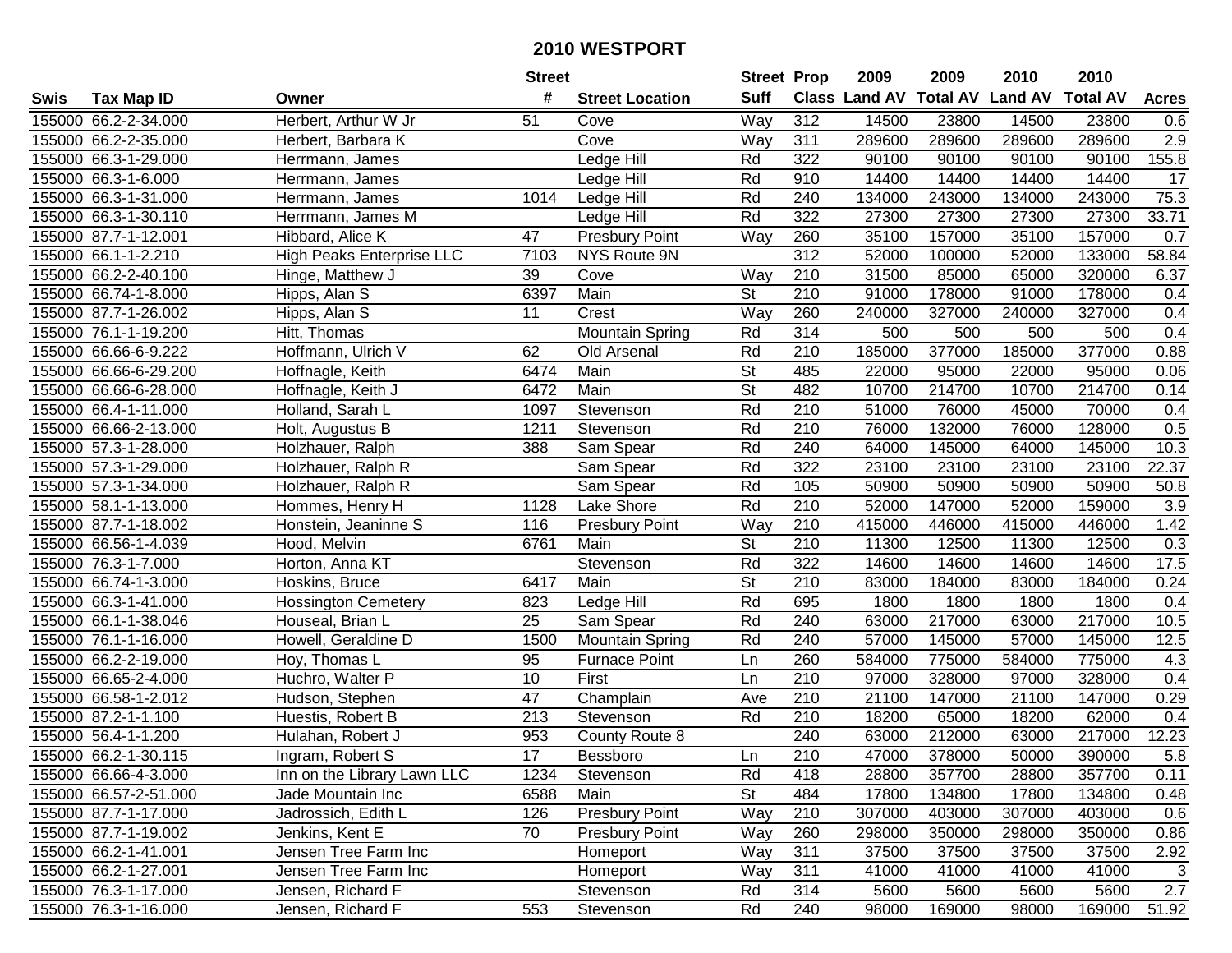|      |                       |                        | <b>Street</b>   |                        | <b>Street Prop</b>       |                  | 2009                          | 2009    | 2010           | 2010            |              |
|------|-----------------------|------------------------|-----------------|------------------------|--------------------------|------------------|-------------------------------|---------|----------------|-----------------|--------------|
| Swis | <b>Tax Map ID</b>     | Owner                  | #               | <b>Street Location</b> | <b>Suff</b>              |                  | <b>Class Land AV Total AV</b> |         | <b>Land AV</b> | <b>Total AV</b> | <b>Acres</b> |
|      | 155000 76.3-1-15.000  | Jensen, Richard F      |                 | Stevenson              | Rd                       | 314              | 5900                          | 5900    | 5900           | 5900            | 2.9          |
|      | 155000 76.2-1-66.000  | Jensen, Richard F      |                 | Stevenson              | Rd                       | 322              | 14200                         | 14200   | 14200          | 14200           | 10           |
|      | 155000 76.2-1-65.000  | Jensen, Richard F      |                 | Napper                 | Rd                       | 330              | 1100                          | 1100    | 1100           | 1100            | 0.2          |
|      | 155000 66.1-1-31.000  | Jensen, Ruth           | 6776            | Main                   | $\overline{\mathsf{St}}$ | 240              | 68000                         | 192000  | 68000          | 192000          | 16.5         |
|      | 155000 66.2-1-29.120  | Jerdo, Laurie A        | 4               | Homeport               | Way                      | 210              | 45000                         | 105000  | 45000          | 105000          | 1.5          |
|      | 155000 57.56-1-12.000 | Jerdo, Louise          | 797             | NYS Route 22           |                          | $\overline{210}$ | 13000                         | 71000   | 13000          | 71000           | 0.2          |
|      | 155000 66.57-2-3.000  | Johnson, Claude P      | 6624            | Main                   | <b>St</b>                | 220              | 21900                         | 107900  | 21900          | 107900          | 0.3          |
|      | 155000 66.1-1-2.230   | Johnston, Gavin D      | 7125            | <b>NYS Route 9N</b>    |                          | 210              | 41000                         | 113000  | 41000          | 220000          | 2.75         |
|      | 155000 57.4-2-2.120   | Johnston, William B    | 171             | Merriam Forge          | Rd                       | 240              | 82000                         | 274000  | 82000          | 274000          | 24           |
|      | 155000 57.4-2-2.110   | Johnston, William B    |                 | Merriam Forge          | Rd                       | 321              | 20400                         | 20400   | 20400          | 20400           | 10           |
|      | 155000 66.66-6-13.000 | Jones, Elizabeth       | 40              | Old Arsenal            | Rd                       | 210              | 308000                        | 913000  | 308000         | 913000          | 1.13         |
|      | 155000 66.66-6-9.110  | Jones, Elizabeth D     |                 | Main                   | <b>St</b>                | 311              | 35800                         | 35800   | 35800          | 35800           | 1.64         |
|      | 155000 66.66-8-2.000  | Jones, Elizabeth D     |                 | Washington             | $\overline{\mathsf{St}}$ | 315              | 5700                          | 5700    | 5700           | 5700            | 0.5          |
|      | 155000 66.66-6-23.000 | Jones, Elizabeth D     |                 | Main                   | $\overline{\mathsf{St}}$ | 311              | 18900                         | 18900   | 18900          | 18900           | 0.5          |
|      | 155000 57.3-1-25.100  | Jones, Ellis           | 116             | Decker                 | Rd                       | 240              | 127000                        | 232000  | 127000         | 232000          | 62.8         |
|      | 155000 76.2-1-16.100  | Jones, Jeremy          | 452             | <b>Dudley</b>          | Rd                       | 250              | 866000                        | 1566000 | 866000         | 1566000         | 25.25        |
|      | 155000 57.1-1-4.000   | Kamrowski, Bruce       |                 | Eggleston              | Ln                       | 312              | 17700                         | 26500   | 17700          | 26500           | 0.7          |
|      | 155000 57.1-1-5.120   | Kamrowski, Bruce       | 172             | Eggleston              | Ln                       | 240              | 92000                         | 164000  | 92000          | 164000          | 35.13        |
|      | 155000 56.4-1-10.000  | Kaperonis, George      |                 | <b>Boyle</b>           | Rd                       | 910              | 35900                         | 35900   | 35900          | 35900           | 37.4         |
|      | 155000 57.1-1-7.220   | Kapper, Frederick P    |                 | County Route 10        |                          | 311              | 1500                          | 1500    | 1500           | 1500            | 0.11         |
|      | 155000 57.1-1-8.000   | Kapper, Frederick P    |                 | County Route 10        |                          | 314              | 200                           | 200     | 200            | 200             | 1.4          |
|      | 155000 57.1-1-9.000   | Kapper, Frederick P    | 2386            | County Route 10        |                          | 240              | 127000                        | 282000  | 127000         | 282000          | 86.4         |
|      | 155000 66.2-2-20.002  | Kasriels, Waldemar     | 96              | <b>Furnace Point</b>   | Ln                       | 581              | 319000                        | 795000  | 319000         | 795000          | 6.2          |
|      | 155000 76.1-1-14.000  | Katnick, Lois          | 1481            | <b>Mountain Spring</b> | Rd                       | 210              | 46000                         | 103000  | 46000          | 103000          | 2.3          |
|      | 155000 66.65-1-13.000 | Keech, Jason A         | 18              | Eagle                  | Ln                       | 210              | 22100                         | 104000  | 22100          | 112000          | 0.3          |
|      | 155000 66.2-1-3.100   | Keech, Robert F        | 65              | Sherman                | Rd                       | 270              | 42000                         | 51000   | 37000          | 44000           | 1.2          |
|      | 155000 66.66-2-12.000 | Keegan, Daniel T       | 10              | Orchard                | Ter                      | 210              | 83000                         | 267000  | 83000          | 275000          | 0.3          |
|      | 155000 66.57-1-17.000 | Keith, Walter R        | 49              | Sisco                  | <b>St</b>                | 210              | 37500                         | 94600   | 37500          | 94600           | 0.5          |
|      | 155000 66.57-2-48.000 | Kelley, William        | 6584            | Main                   | $\overline{St}$          | $\overline{210}$ | 16000                         | 104000  | 16000          | 104000          | 0.22         |
|      | 155000 87.7-1-23.001  | Kelly, Elydia B        | $\overline{77}$ | <b>Presbury Point</b>  | Way                      | $\overline{210}$ | 56000                         | 186000  | 56000          | 186000          | 5.2          |
|      | 155000 66.66-2-19.000 | Kendrick, Stephen G    | 15              | Orchard                | Ter                      | $\overline{210}$ | 95000                         | 251000  | 95000          | 251000          | 0.4          |
|      | 155000 66.66-6-19.000 | Kennedy, Alan          |                 | Main                   | $\overline{\mathsf{St}}$ | 311              | 15600                         | 15600   | 15600          | 15600           | 0.28         |
|      | 155000 66.66-6-18.000 | Kennedy, Alan          | 6420            | Main                   | $\overline{\mathsf{St}}$ | $\overline{210}$ | 128000                        | 222000  | 128000         | 222000          | 0.7          |
|      | 155000 57.55-1-20.000 | King, Cathy            |                 | Church                 | Ln                       | 312              | 16200                         | 18500   | 16200          | 18500           | 0.6          |
|      | 155000 57.1-1-14.120  | King, Col George W     | 44              | Eggleston              | Ln                       | 240              | 224000                        | 466000  | 157000         | 426000          | 101          |
|      | 155000 65.4-2-15.000  | King, Jamie L          | 634             | Ledge Hill             | Rd                       | 210              | 20000                         | 44000   | 20000          | 44000           | 0.5          |
|      | 155000 66.83-2-3.000  | King, Kellie           | 6235            | NYS Route 9N           |                          | 210              | 75000                         | 125000  | 75000          | 130000          | 0.4          |
|      | 155000 66.57-1-6.000  | King, Meredith         | 111             | Sisco                  | <b>St</b>                | 210              | 84800                         | 175300  | 84800          | 175300          | 9.62         |
|      | 155000 66.66-6-2.000  | King, Robert           | 5               | <b>Bridge View</b>     | Ln                       | 210              | 137000                        | 299000  | 137000         | 299000          | 0.68         |
|      | 155000 66.58-2-5.000  | Kirejczyk Family Trust | 4               | Fire Fly               | Ln                       | 210              | 14400                         | 103800  | 14400          | 97000           | 0.2          |
|      | 155000 66.2-2-5.000   | Kissam, William A Jr   | 231             | Lake Shore             | Rd                       | 210              | 51000                         | 180000  | 51000          | 187000          | 2.87         |
|      | 155000 87.7-1-13.000  | Kling, Frederick       | 138             | Presbury Point         | Way                      | 260              | 270000                        | 323000  | 270000         | 323000          | 0.6          |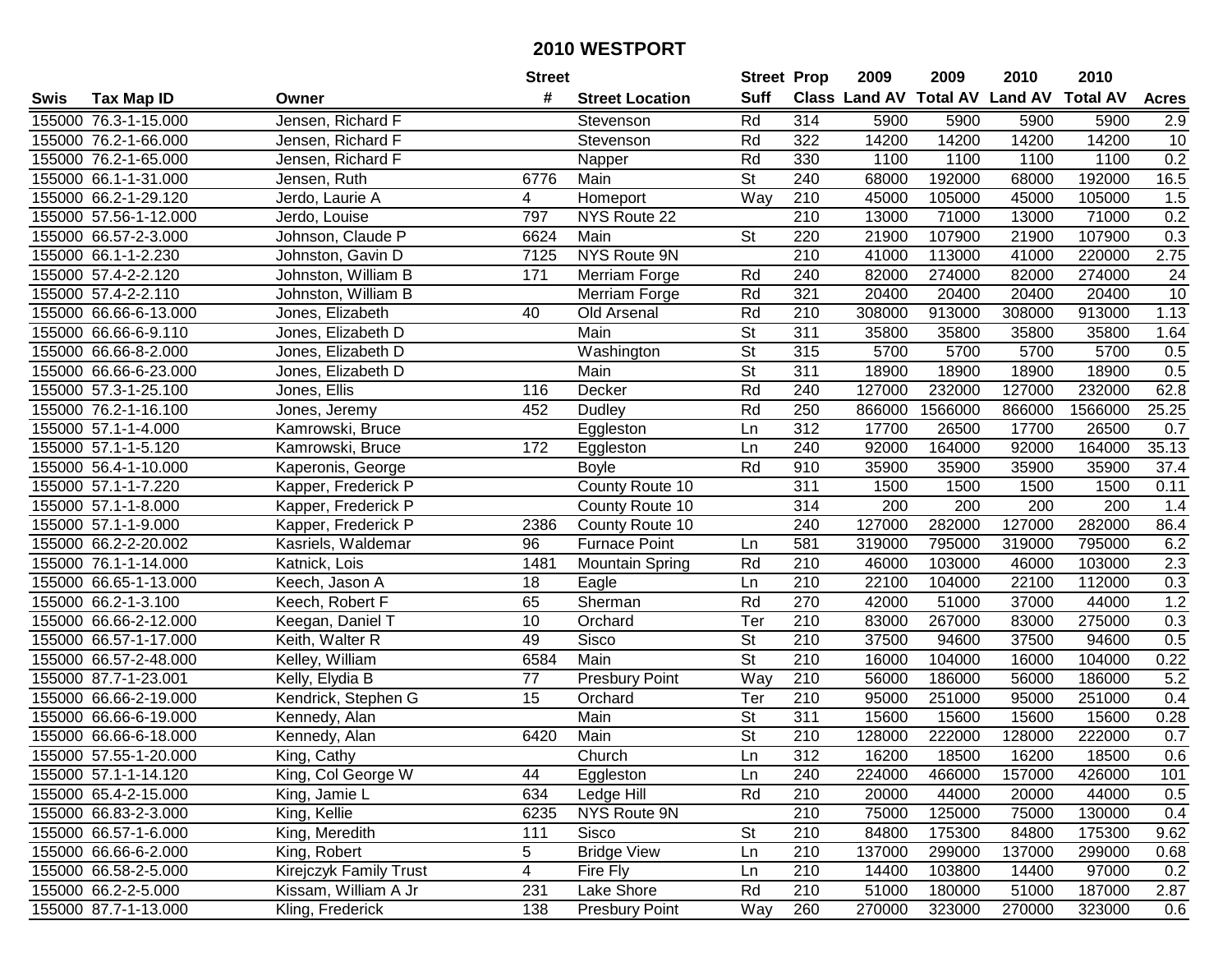|      |                       |                          | <b>Street</b> |                        | <b>Street Prop</b>       |                  | 2009   | 2009   | 2010                           | 2010            |                  |
|------|-----------------------|--------------------------|---------------|------------------------|--------------------------|------------------|--------|--------|--------------------------------|-----------------|------------------|
| Swis | <b>Tax Map ID</b>     | Owner                    | #             | <b>Street Location</b> | <b>Suff</b>              |                  |        |        | Class Land AV Total AV Land AV | <b>Total AV</b> | <b>Acres</b>     |
|      | 155000 87.7-1-5.000   | Kling, Stefan A          | 152           | <b>Presbury Point</b>  | Way                      | 312              | 61000  | 67000  | 61000                          | 67000           | 0.5              |
|      | 155000 87.7-1-6.000   | Kling, Stefan A          |               | NYS Route 9N           |                          | 311              | 68000  | 68000  | 68000                          | 68000           | 0.5              |
|      | 155000 87.7-1-7.000   | Kling, Stefan A          |               | NYS Route 9N           |                          | 311              | 231000 | 231000 | 231000                         | 231000          | $\mathbf{1}$     |
|      | 155000 87.7-1-8.000   | Kling, Stefan A          |               | NYS Route 9N           |                          | 311              | 231000 | 231000 | 231000                         | 231000          | $\mathbf{1}$     |
|      | 155000 66.57-2-53.000 | Klinger, Thomas J        | 6598          | Main                   | St                       | 210              | 17700  | 91400  | 19700                          | 87000           | 0.2              |
|      | 155000 66.65-1-1.028  | Kneller, Phillip         | 6563          | Main                   | $\overline{\mathsf{St}}$ | 210              | 67400  | 164100 | 51000                          | 158000          | 0.9              |
|      | 155000 66.75-1-3.000  | Knowles, Philip D        | 47            | Worman                 | Ln                       | 260              | 306000 | 365000 | 306000                         | 365000          | $\mathbf{1}$     |
|      | 155000 57.56-1-13.000 | Koechel, Debra J         | 801           | NYS Route 22           |                          | 210              | 17000  | 69000  | 17000                          | 69000           | 0.3              |
|      | 155000 57.2-2-8.000   | Koenig, Juliana          |               | Merriam Forge          | Rd                       | 314              | 8500   | 8500   | 8500                           | 8500            | 10               |
|      | 155000 57.2-2-7.000   | Koenig, Juliana          | 240           | Merriam Forge          | Rd                       | 210              | 53000  | 121000 | 53000                          | 121000          | 7.7              |
|      | 155000 57.2-1-4.000   | Koenig, Louis            |               | Merriam Forge          | Rd                       | 311              | 1200   | 1200   | 1200                           | 1200            | 0.5              |
|      | 155000 87.7-1-4.039   | Kohen, Willard J         | 48            | <b>Presbury Point</b>  | Way                      | 260              | 171000 | 230000 | 171000                         | 230000          | 0.22             |
|      | 155000 66.66-2-7.100  | Kohler, Richard E        | 20            | Harris                 | Ln                       | 210              | 174000 | 426000 | 174000                         | 426000          | $\overline{1}$   |
|      | 155000 66.66-6-1.000  | Kohler, Thomas D         | 3             | <b>Bridge View</b>     | Ln                       | 210              | 76000  | 190000 | 76000                          | 190000          | 0.26             |
|      | 155000 66.74-1-11.001 | Kroeplin, Claire         | 13            | <b>Morning Hill</b>    | Way                      | 210              | 83000  | 215000 | 83000                          | 215000          | 4.4              |
|      | 155000 66.2-1-34.210  | Kroeplin, Edward         | 255           | NYS Route 22           |                          | 240              | 55000  | 87000  | 55000                          | 87000           | 14.84            |
|      | 155000 66.58-1-10.200 | Kroeplin, Elizabeth      | 6530          | Main                   | St                       | 312              | 12900  | 52000  | 12900                          | 52000           | 0.69             |
|      | 155000 66.58-1-9.000  | Kroeplin, Elizabeth      | 17            | Champlain              | Ave                      | 280              | 19500  | 140000 | 19500                          | 140000          | 0.3              |
|      | 155000 87.1-1-12.000  | Kulyk, Jan               | 103           | Stevenson              | Rd                       | 210              | 44000  | 74000  | 44000                          | 67000           | $\overline{2}$   |
|      | 155000 66.3-1-36.000  | LaHendro, William        | 884           | Ledge Hill             | Rd                       | 210              | 46000  | 108000 | 46000                          | 108000          | $\overline{2}$   |
|      | 155000 66.3-1-2.112   | LaHendro, William J      |               | Ledge Hill             | Rd                       | 311              | 6300   | 6300   | 6300                           | 6300            | 0.83             |
|      | 155000 66.58-2-1.000  | Lake Champlain Boat Site | 72            | Champlain              | Ave                      | 961              | 436700 | 474700 | 436700                         | 474700          | 3.2              |
|      | 155000 76.27-3-2.000  | LaLanne, Charles         | 106           | Cold Spring            | Way                      | 260              | 109000 | 148000 | 109000                         | 148000          | 0.1              |
|      | 155000 76.2-1-18.112  | LaLanne, Charlie         |               | <b>Barksdale</b>       | Rd                       | 322              | 52000  | 52000  | 52000                          | 52000           | 11.55            |
|      | 155000 66.57-2-20.000 | Lally, John M            | 10            | Vaughan                | Way                      | 210              | 44500  | 87400  | 44500                          | 87400           | 0.59             |
|      | 155000 57.56-1-1.000  | Lambert, Stanley G       | 803           | NYS Route 22           |                          | 210              | 23000  | 62000  | 23000                          | 56000           | 0.6              |
|      | 155000 66.2-1-10.000  | LaMotte, Dwayne          | 113           | Lake Shore             | Rd                       | 210              | 32700  | 121000 | 29000                          | 83000           | 0.7              |
|      | 155000 66.50-2-2.000  | LaMountain, Diane E      | 8             | Lake Shore             | Rd                       | 210              | 22700  | 85000  | 22700                          | 83000           | 0.24             |
|      | 155000 87.2-2-11.000  | Lane, Robert             | 5389          | NYS Route 9N           |                          | 240              | 208000 | 295000 | 208000                         | 295000          | 27.4             |
|      | 155000 66.57-2-37.000 | Lanoye, Craig A          | 6548          | Main                   | $\overline{\mathsf{St}}$ | 210              | 40000  | 162000 | 40000                          | 167000          | 0.54             |
|      | 155000 66.1-1-6.100   | LaPine, Ernest           | 6999          | NYS Route 9N           |                          | 240              | 169000 | 257000 | 169000                         | 257000          | 89.1             |
|      | 155000 66.1-1-40.000  | LaPine, Ernest           |               | NYS Route 9N           |                          | 314              | 4100   | 4100   | 4100                           | 4100            | $\overline{2}$   |
|      | 155000 57.3-1-1.300   | LaRock, Donald           | 1161          | County Route 8         |                          | $\overline{210}$ | 53000  | 194000 | 53000                          | 199000          | $\overline{3.2}$ |
|      | 155000 66.3-1-5.000   | LaRose, Leo              |               | Ledge Hill             | Rd                       | 322              | 22100  | 22100  | 22100                          | 22100           | 23.45            |
|      | 155000 66.57-2-39.000 | LaRose, Leo              | 6556          | Main                   | St                       | 210              | 29800  | 129000 | 29800                          | 129000          | 0.4              |
|      | 155000 65.4-2-8.000   | LaRose, Louis            | 494           | Ledge Hill             | Rd                       | 210              | 50000  | 90000  | 50000                          | 85000           | 4.8              |
|      | 155000 66.57-1-11.000 | LaRose, Muriel           |               | Sisco                  | <b>St</b>                | 311              | 7000   | 7000   | 7000                           | 7000            | 0.18             |
|      | 155000 66.57-1-5.011  | LaRose, Muriel           | 85            | Sisco                  | <b>St</b>                | 240              | 75800  | 103000 | 75800                          | 117000          | 31.73            |
|      | 155000 66.66-2-21.000 | Lartaud, David           | 39            | Harris                 | Ln                       | 210              | 37000  | 98000  | 31000                          | 95000           | 0.1              |
|      | 155000 66.66-2-20.000 | Lartaud, David           |               | Harris                 | Ln                       | 311              | 20200  | 20200  | 20200                          | 20200           | 0.5              |
|      | 155000 65.2-1-44.000  | Lasagne, John T          |               | Goff                   | Rd                       | 910              | 9300   | 9300   | 9300                           | 9300            | 9.85             |
|      | 155000 87.7-1-22.003  | Lasker, Joel M           | 106           | <b>Presbury Point</b>  | Way                      | 260              | 409000 | 519000 | 409000                         | 519000          | 1.5              |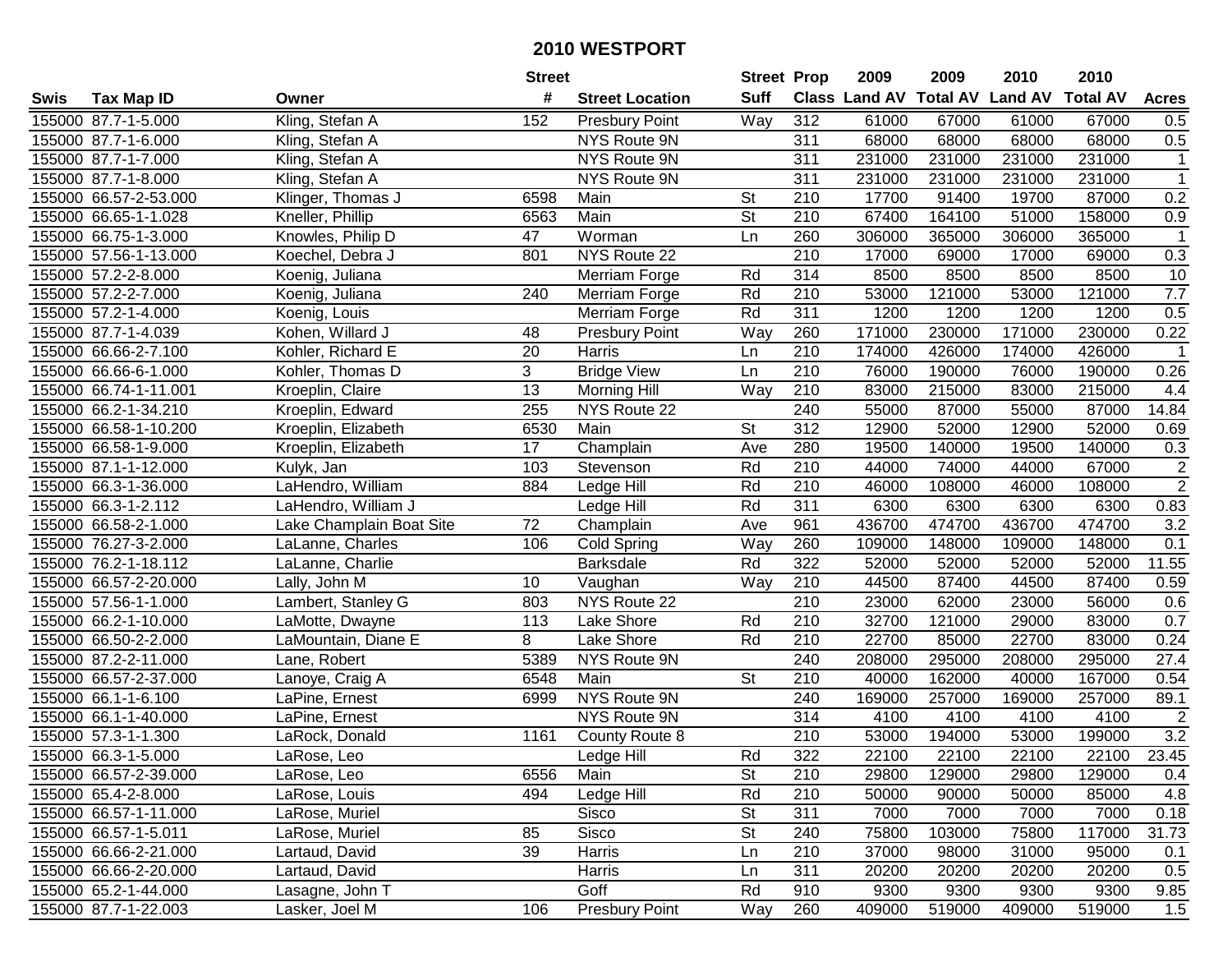|      |                               |                        | <b>Street</b>   |                        | <b>Street Prop</b>       |                   | 2009                          | 2009    | 2010           | 2010            |                   |
|------|-------------------------------|------------------------|-----------------|------------------------|--------------------------|-------------------|-------------------------------|---------|----------------|-----------------|-------------------|
| Swis | <b>Tax Map ID</b>             | Owner                  | #               | <b>Street Location</b> | <b>Suff</b>              |                   | <b>Class Land AV Total AV</b> |         | <b>Land AV</b> | <b>Total AV</b> | <b>Acres</b>      |
|      | 155000 76.2-1-19.000          | Lawrence Germain Co    | 48              | Cold Spring            | Way                      | 280               | 406000                        | 646000  | 406000         | 646000          | 7.98              |
|      | 155000 66.3-1-39.002          | Lawrence, Barry E      | 828             | Ledge Hill             | Rd                       | 210               | 59000                         | 164000  | 59000          | 164000          | 8                 |
|      | 155000 66.57-2-7.000          | Lawrence, Eleanor D    | 30              | <b>Sisco</b>           | St                       | 210               | 32700                         | 127300  | 32700          | 127300          | 0.44              |
|      | 155000 66.50-1-4.001          | Lawrence, Kenneth      | 91              | Champlain              | Ave                      | 210               | 28200                         | 111000  | 28200          | 111000          | 0.4               |
|      | 155000 66.56-1-1.000          | Lawrence, Rachel M     |                 | Main                   | $\overline{\mathsf{St}}$ | 311               | 2100                          | 2100    | 2100           | 2100            | $\mathbf{1}$      |
|      | 155000 66.50-1-3.000          | Lease John III         | 117             | Champlain              | Ave                      | 210               | 20400                         | 102000  | 20400          | 96000           | 0.2               |
|      | 155000 57.55-1-8.100          | Lease, John            | 2570            | County Route 10        |                          | 483               | 26600                         | 128700  | 26600          | 128700          | 0.3               |
|      | 155000 57.3-1-7.120           | Lease, John            | 1271            | County Route 8         |                          | 210               | 47000                         | 75000   | 37000          | 140000          | 3.58              |
|      | 155000 66.65-1-23.000         | Lease, John            | 11              | Eagle                  | Ln                       | $\overline{210}$  | 14800                         | 65600   | 14800          | 60000           | 0.2               |
|      | 155000 66.57-2-46.000         | Lease, John            | 6580            | Main                   | $\overline{\mathsf{St}}$ | 210               | 34500                         | 90000   | 34500          | 90000           | 0.46              |
|      | 155000 66.57-1-2.000          | Lease, John            | 21              | Sisco                  | $\overline{\mathsf{St}}$ | 210               | 20500                         | 195000  | 20500          | 180000          | 0.28              |
|      | 155000 66.2-1-31.000          | Lease, John J III      | 89              | Bessboro               | Ln                       | 230               | 51000                         | 98000   | 51000          | 98000           | 1.3               |
|      | 155000 66.66-2-4.000          | Lee Park               |                 | Main                   | $\overline{\mathsf{St}}$ | 963               | 381100                        | 426000  | 381100         | 426000          | 35.8              |
|      | 155000 57.4-2-32.000          | Lee Trust              |                 | Lake Shore             | Rd                       | 322               | 155700                        | 155700  | 155700         | 155700          | 183.8             |
|      | 155000 66.2-2-1.000           | Lee Trust              | 224             | Lake Shore             | Rd                       | 250               | 236000                        | 662000  | 236000         | 662000          | 186.9             |
|      | 155000 67.1-1-1.000           | Lee Trust              | 254             | Lee                    | Way                      | 250               | 2776000                       | 3606000 | 2776000        | 3606000         | 470               |
|      | 155000 87.7-1-27.000          | Leffert, Deborah A     | 3               | Crest                  | Way                      | 260               | 256000                        | 306000  | 256000         | 306000          | 0.6               |
|      | 155000 56.4-1-11.100          | Legacy, Clifton        | 89              | <b>Boyle</b>           | Rd                       | 240               |                               |         | 44000          | 111000          | 10.66             |
|      | 155000 57.3-1-33.120          | Leichter, Franz        |                 | NYS Route 22           |                          | 311               | 41900                         | 41900   | 41900          | 41900           | 9.55              |
|      | 155000 57.3-1-14.100          | Leichter, Franz S      | 693             | NYS Route 22           |                          | 240               | 255000                        | 378000  | 255000         | 378000          | 118               |
|      | 155000 65.2-1-1.120           | Leida, Guy A           | 7583            | NYS Route 9N           |                          | 260               | 54000                         | 119000  | 54000          | 119000          | 16                |
|      | 155000 66.57-3-11.000         | Lelbach, William       | 6536            | Main                   | <b>St</b>                | 210               | 22000                         | 114000  | 22000          | 117000          | 0.3               |
|      | 155000 76.2-2-2.000           | Lerman, Roy S          |                 | <b>Dudley</b>          | Rd                       | 322               |                               |         | 69000          | 69000           | 38.04             |
|      | 155000 76.2-1-8.100           | Lerman, Roy S          |                 | NYS Route 9N           |                          | 322               |                               |         | 85000          | 85000           | 46.6              |
|      | 155000 76.2-2-1.000           | Lerman, Roy S          |                 | Dudley                 | Rd                       | $\frac{117}{117}$ |                               |         | 80000          | 350000          | $\overline{32}$   |
|      | 155000 76.2-1-70.000          | Lerman, Roy S          |                 | Dudley                 | Rd                       | 314               | 33000                         | 33000   | 33000          | 33000           | 9.12              |
|      | 155000 76.2-2-4.000           | Lerman, Roy S          | 205             | Dudley                 | Rd                       | 240               |                               |         | 45000          | 174000          | 11.5              |
|      | 155000 76.2-1-8.200           | Lerman, Roy S          |                 | NYS Route 9N           |                          | 322               |                               |         | 36000          | 36000           | 13.63             |
|      | 155000 76.2-2-3.000           | Lerman, Roy S          |                 | Dudley                 | Rd                       | 322               |                               |         | 50000          | 50000           | 27.16             |
|      | 155000 650.-9999-760.700/1881 | Level 3 Communications |                 | Outside Plant          |                          | 836               | 0                             | 776708  | $\Omega$       | 772276          | 0                 |
|      | 155000 66.2-2-22.131          | Lever, George G        | $\overline{74}$ | <b>Furnace Point</b>   | Ln                       | 311               | 285000                        | 285000  | 285000         | 285000          | 2.7               |
|      | 155000 66.3-1-24.000          | Lew, Madeline          | 1158            | Ledge Hill             | Rd                       | 210               | 44000                         | 100000  | 44000          | 100000          | 1.7               |
|      | 155000 58.3-1-2.120           | Lewis Family Farm Inc  |                 | Angier Hill            | Rd                       | 322               | 48800                         | 48800   | 48800          | 48800           | $\overline{57.7}$ |
|      | 155000 58.3-1-3.000           | Lewis Family Farm Inc  |                 | Lake Shore             | Rd                       | 322               | 24800                         | 24800   | 24800          | 24800           | 29.3              |
|      | 155000 66.56-1-33.000         | Lewis, Hazel           | 6767            | Main                   | St                       | 210               | 26900                         | 76100   | 26900          | 73000           | 0.36              |
|      | 155000 66.66-2-1.000          | Lewis, Lawrence        |                 | Front                  | St                       | 311               | 27800                         | 27800   | 27800          | 27800           | 2.07              |
|      | 155000 66.1-1-13.000          | Lewis, Vernon          | 277             | Sam Spear              | Rd                       | 210               | 50000                         | 143000  | 50000          | 147000          | 2.9               |
|      | 155000 66.4-1-2.000           | Linder, Daniel         |                 | Stevenson              | Rd                       | 321               | 39900                         | 39900   | 39900          | 39900           | 11.3              |
|      | 155000 66.65-2-3.210          | Linder, Daniel         | 20              | First                  | Ln                       | 210               | 76000                         | 440000  | 76000          | 440000          | 3.82              |
|      | 155000 56.2-1-5.200           | Lippert, Nathaniel F   | 84              | <b>Wadhams Heights</b> | Ln                       | 210               | 34000                         | 34000   | 42000          | 150000          | 9.6               |
|      | 155000 76.4-1-27.000          | Lizfam LLC             | 50              | Loch Hame              | Way                      | 260               | 313000                        | 391000  | 313000         | 391000          | 0.7               |
|      | 155000 66.50-1-5.003          | Lobdell, Keith L       | 107             | Champlain              | Ave                      | 210               | 30200                         | 89000   | 30200          | 85000           | 0.5               |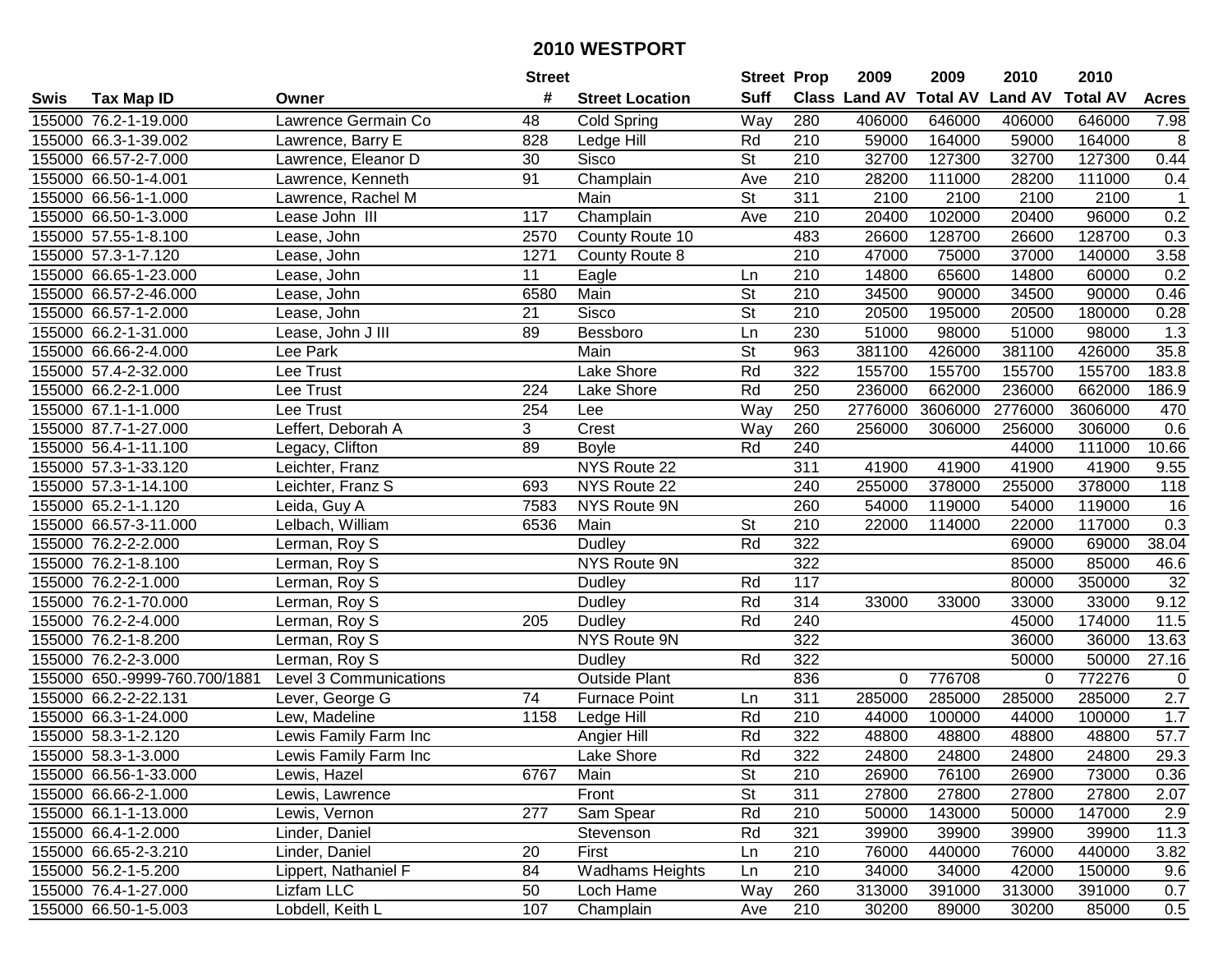|      |                       |                            | <b>Street</b>   |                        | <b>Street Prop</b> |                  | 2009          | 2009            | 2010           | 2010            |                  |
|------|-----------------------|----------------------------|-----------------|------------------------|--------------------|------------------|---------------|-----------------|----------------|-----------------|------------------|
| Swis | <b>Tax Map ID</b>     | Owner                      | #               | <b>Street Location</b> | <b>Suff</b>        |                  | Class Land AV | <b>Total AV</b> | <b>Land AV</b> | <b>Total AV</b> | <b>Acres</b>     |
|      | 155000 66.2-1-30.111  | Lobdell, Lyn R             |                 | NYS Route 22           |                    | 311              | 36100         | 36100           | 36100          | 36100           | 14.65            |
|      | 155000 66.2-1-34.111  | Lobdell, Lyn R             | 220             | NYS Route 22           |                    | 220              | 57000         | 293000          | 57000          | 293000          | 2.04             |
|      | 155000 87.2-1-7.100   | Logan, Ronald R            | 100             | Stevenson              | Rd                 | 210              | 46000         | 118000          | 46000          | 118000          | 1.5              |
|      | 155000 66.65-1-7.000  | Lonergan, Thomas           | 6595            | Main                   | <b>St</b>          | 220              | 36900         | 83000           | 36900          | 83000           | 0.49             |
|      | 155000 57.55-1-19.000 | Looby, Charie              | 23              | Church                 | Ln                 | 210              | 26000         | 111000          | 26000          | 111000          | 0.9              |
|      | 155000 66.2-1-14.000  | Lopez, Dr Robert           | $\overline{77}$ | Lake Shore             | Rd                 | 240              | 71000         | 204000          | 71000          | 204000          | 16.87            |
|      | 155000 66.2-1-25.038  | Lopez, Robert A            |                 | Lake Shore             | Rd                 | 314              | 5700          | 5700            | 5700           | 5700            | 2.75             |
|      | 155000 66.57-2-18.000 | Luciano Gloria A           | $\overline{7}$  | Chestnut               | Way                | $\overline{210}$ | 37400         | 112800          | 37400          | 112800          | $\overline{0.5}$ |
|      | 155000 75.2-2-3.000   | Lyme Adk Timberlands I LLC |                 | <b>Mountain Spring</b> | Rd                 | 912              | 188800        | 188800          | 188800         | 188800          | 362.2            |
|      | 155000 75.2-2-2.000   | Lyme Adk Timberlands I LLC |                 | <b>Mountain Spring</b> | Rd                 | 912              | 267200        | 353800          | 267200         | 353800          | 367.2            |
|      | 155000 75.2-2-1.000   | Lyme Adk Timberlands I LLC |                 | <b>Mountain Spring</b> | Rd                 | 912              | 98900         | 98900           | 98900          | 98900           | 197.4            |
|      | 155000 75.2-2-5.000   | Lyme Adk Timberlands I LLC |                 | <b>Mountain Spring</b> | Rd                 | 912              | 85500         | 85500           | 85500          | 85500           | 159.4            |
|      | 155000 75.2-2-6.000   | Lyme Adk Timberlands I LLC |                 | <b>Mountain Spring</b> | Rd                 | 912              | 86700         | 102100          | 86700          | 102100          | 160.1            |
|      | 155000 75.2-2-7.000   | Lyme Adk Timberlands I LLC |                 | <b>Mountain Spring</b> | Rd                 | 912              | 94100         | 94100           | 94100          | 94100           | 172.2            |
|      | 155000 75.4-2-1.000   | Lyme Adk Timberlands I LLC |                 | <b>Mountain Spring</b> | Rd                 | 912              | 86000         | 86000           | 86000          | 86000           | 165.3            |
|      | 155000 75.2-2-4.000   | Lyme Adk Timberlands I LLC |                 | <b>Mountain Spring</b> | Rd                 | 912              | 173400        | 173400          | 173400         | 173400          | 324.9            |
|      | 155000 66.3-1-32.000  | Lyme Adk Timberlands I LLC |                 | Ledge Hill             | Rd                 | 912              | 154800        | 167900          | 154800         | 167900          | 278.9            |
|      | 155000 76.3-1-5.000   | Lyme Adk Timberlands I LLC |                 | Stevenson              | Rd                 | 912              | 94000         | 94000           | 94000          | 94000           | 174.59           |
|      | 155000 75.4-2-4.000   | Lyme Adk Timberlands I LLC |                 | <b>Mountain Spring</b> | Rd                 | 912              | 82500         | 82500           | 82500          | 82500           | 157.3            |
|      | 155000 76.3-1-4.000   | Lyme Adk Timberlands I LLC |                 | McConley               | Ln                 | 912              | 106800        | 106800          | 106800         | 106800          | 198.2            |
|      | 155000 65.2-1-41.000  | Lyme Adk Timberlands I LLC |                 | Fitzgerald             | Rd                 | 912              | 39200         | 39200           | 39200          | 39200           | 76.2             |
|      | 155000 65.4-2-32.000  | Lyme Adk Timberlands I LLC |                 | Ledge Hill             | Rd                 | 912              | 45400         | 45400           | 45400          | 45400           | 84.2             |
|      | 155000 65.4-2-14.000  | Lyme Adk Timberlands I LLC |                 | Ledge Hill             | Rd                 | 912              | 42800         | 42800           | 42800          | 42800           | 80.8             |
|      | 155000 65.4-2-13.000  | Lyme Adk Timberlands I LLC |                 | Ledge Hill             | Rd                 | 912              | 31800         | 31800           | 31800          | 31800           | 59.3             |
|      | 155000 65.2-1-40.000  | Lyme Adk Timberlands I LLC |                 | Ledge Hill             | Rd                 | 912              | 52900         | 67300           | 52900          | 67300           | 90               |
|      | 155000 65.4-2-34.000  | Lyme Adk Timberlands I LLC |                 | Ledge Hill             | Rd                 | 912              | 85900         | 85900           | 85900          | 85900           | 159.4            |
|      | 155000 65.4-2-35.000  | Lyme Adk Timberlands I LLC |                 | Ledge Hill             | Rd                 | 912              | 86300         | 86300           | 86300          | 86300           | 160.3            |
|      | 155000 65.4-2-4.000   | Lyme Adk Timberlands I LLC |                 | Ledge Hill             | Rd                 | 912              | 55200         | 55200           | 55200          | 55200           | 102.2            |
|      | 155000 65.4-2-5.000   | Lyme Adk Timberlands I LLC |                 | Ledge Hill             | Rd                 | 912              | 77100         | 77100           | 77100          | 77100           | 143.4            |
|      | 155000 65.4-2-36.000  | Lyme Adk Timberlands I LLC |                 | Ledge Hill             | Rd                 | 912              | 78800         | 78800           | 78800          | 78800           | 158              |
|      | 155000 65.4-2-37.000  | Lyme Adk Timberlands I LLC |                 | Ledge Hill             | Rd                 | 912              | 2800          | 2800            | 2800           | 2800            | 6.1              |
|      | 155000 75.4-2-3.000   | Lyme Adk Timberlands I LLC |                 | <b>Mountain Spring</b> | Rd                 | 912              | 76800         | 76800           | 76800          | 76800           | 163.8            |
|      | 155000 66.3-1-3.000   | Lyme Adk Timberlands I LLC |                 | Ledge Hill             | Rd                 | 910              | 36800         | 36800           | 36800          | 36800           | 66.8             |
|      | 155000 65.4-2-38.000  | Lyme Adk Timberlands I LLC |                 | Ledge Hill             | Rd                 | 912              | 24600         | 24600           | 24600          | 24600           | 58               |
|      | 155000 86.2-2-8.000   | Lyme Adk Timberlands I LLC |                 | <b>Mountain Spring</b> | Rd                 | 912              | 52500         | 52500           | 52500          | 52500           | 105              |
|      | 155000 87.1-1-2.000   | Lyme Adk Timberlands I LLC |                 | <b>McConley</b>        | Ln                 | 912              | 77300         | 77300           | 77300          | 77300           | 148              |
|      | 155000 87.1-1-3.000   | Lyme Adk Timberlands I LLC |                 | <b>McConley</b>        | Ln                 | 912              | 79100         | 79100           | 79100          | 79100           | 148.2            |
|      | 155000 86.2-2-5.000   | Lyme Adk Timberlands I LLC |                 | McConley               | Ln                 | 912              | 76700         | 76700           | 76700          | 76700           | 150              |
|      | 155000 87.1-1-4.000   | Lyme Adk Timberlands I LLC |                 | McConley               | Ln                 | 912              | 47200         | 47200           | 47200          | 47200           | 88.5             |
|      | 155000 86.2-2-6.000   | Lyme Adk Timberlands I LLC |                 | <b>McConley</b>        | Ln                 | 912              | 30200         | 30200           | 30200          | 30200           | 60               |
|      | 155000 87.1-1-5.000   | Lyme Adk Timberlands I LLC |                 | <b>McConley</b>        | Ln                 | 912              | 81200         | 81200           | 81200          | 81200           | 152.2            |
|      | 155000 87.1-1-6.000   | Lyme Adk Timberlands I LLC |                 | McConley               | Ln                 | 912              | 19000         | 19000           | 19000          | 19000           | 36.2             |
|      |                       |                            |                 |                        |                    |                  |               |                 |                |                 |                  |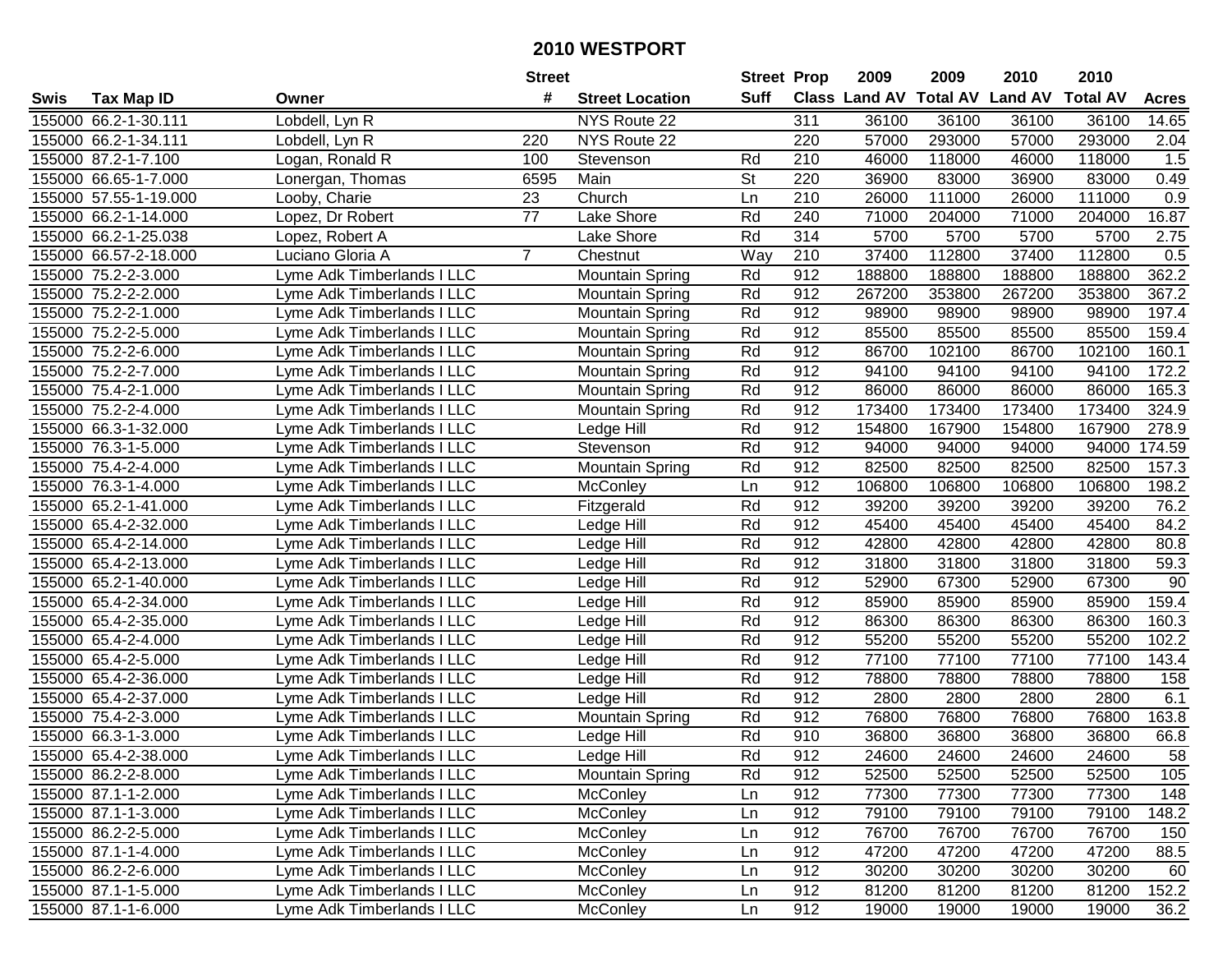|        |                       |                            | <b>Street</b>   |                        | <b>Street Prop</b>       |                  | 2009                          | 2009    | 2010           | 2010            |              |
|--------|-----------------------|----------------------------|-----------------|------------------------|--------------------------|------------------|-------------------------------|---------|----------------|-----------------|--------------|
| Swis   | <b>Tax Map ID</b>     | Owner                      | #               | <b>Street Location</b> | <b>Suff</b>              |                  | <b>Class Land AV Total AV</b> |         | <b>Land AV</b> | <b>Total AV</b> | <b>Acres</b> |
|        | 155000 76.1-1-5.000   | Lyme Adk Timberlands I LLC |                 | <b>Mountain Spring</b> | Rd                       | 912              | 35900                         | 35900   | 35900          | 35900           | 67.2         |
|        | 155000 75.4-2-11.000  | Lyme Adk Timberlands I LLC |                 | Mountain Spring        | Rd                       | 912              | 39700                         | 39700   | 39700          | 39700           | 73.8         |
|        | 155000 75.4-2-10.000  | Lyme Adk Timberlands I LLC |                 | <b>Mountain Spring</b> | Rd                       | 912              | 80500                         | 80500   | 80500          | 80500           | 157.3        |
|        | 155000 75.4-2-9.000   | Lyme Adk Timberlands I LLC |                 | <b>Mountain Spring</b> | Rd                       | 912              | 41000                         | 41000   | 41000          | 41000           | 76.6         |
|        | 155000 75.4-2-8.000   | Lyme Adk Timberlands I LLC |                 | <b>Mountain Spring</b> | Rd                       | 912              | 76400                         | 76400   | 76400          | 76400           | 153.3        |
|        | 155000 75.4-2-6.000   | Lyme Adk Timberlands I LLC |                 | <b>Mountain Spring</b> | Rd                       | 912              | 219200                        | 237200  | 219200         | 237200          | 335.9        |
|        | 155000 87.1-1-18.000  | Lyme Adk Timberlands I LLC |                 | McConley               | Ln                       | 912              | 55300                         | 55300   | 55300          | 55300           | 106.3        |
|        | 155000 87.1-1-1.000   | Lyme Adk Timberlands I LLC |                 | McConley               | Ln                       | 912              | 93500                         | 98500   | 93500          | 98500           | 168.1        |
|        | 155000 86.2-2-3.000   | Lyme Adk Timberlands I LLC |                 | <b>Mountain Spring</b> | Rd                       | 912              | 86000                         | 86000   | 86000          | 86000           | 169.5        |
|        | 155000 75.4-2-5.000   | Lyme Adk Timberlands I LLC |                 | <b>Mountain Spring</b> | Rd                       | 912              | 131300                        | 131300  | 131300         | 131300          | 248.8        |
|        | 155000 86.2-2-1.000   | Lyme Adk Timberlands I LLC |                 | <b>Mountain Spring</b> | Rd                       | 912              | 44300                         | 44300   | 44300          | 44300           | 86.2         |
|        | 155000 76.3-1-34.000  | Lyme Adk Timberlands I LLC |                 | McConley               | Ln                       | 912              | 26300                         | 26300   | 26300          | 26300           | 48.7         |
|        | 155000 76.3-1-6.000   | Lyme Adk Timberlands I LLC |                 | Stevenson              | Rd                       | 912              | 75700                         | 75700   | 75700          | 75700           | 142.14       |
|        | 155000 76.3-1-3.000   | Lyme Adk Timberlands I LLC |                 | McConley               | Ln                       | 912              | 50700                         | 50700   | 50700          | 50700           | 94.4         |
|        | 155000 76.3-1-2.000   | Lyme Adk Timberlands I LLC |                 | McConley               | Ln                       | 912              | 35900                         | 35900   | 35900          | 35900           | 66.6         |
|        | 155000 76.3-1-1.000   | Lyme Adk Timberlands I LLC |                 | <b>McConley</b>        | Ln                       | 912              | 90500                         | 101900  | 90500          | 101900          | 159.5        |
|        | 155000 76.1-1-36.000  | Lyme Adk Timberlands I LLC |                 | <b>Mountain Spring</b> | Rd                       | 912              | 96000                         | 96000   | 96000          | 96000           | 179.43       |
|        | 155000 76.1-1-37.000  | Lyme Adk Timberlands I LLC |                 | <b>Mountain Spring</b> | Rd                       | 912              | 190100                        | 204500  | 190100         | 204500          | 344.62       |
|        | 155000 86.2-2-4.200   | Lyme Adk Timberlands I LLC |                 | McConley               | Ln                       | 912              | 190000                        | 190000  | 190000         | 190000 244.07   |              |
|        | 155000 86.2-2-2.000   | Lyme Adk Timberlands I LLC |                 | <b>Mountain Spring</b> | Rd                       | 912              | 2400                          | 2400    | 2400           | 2400            | 4.5          |
|        | 155000 86.2-2-4.100   | Lyme Adk Timberlands I LLC |                 | McConley               | Ln                       | 912              | 1000                          | 1000    | 1000           | 1000            | 1.15         |
|        | 155000 65.4-2-31.200  | Lyme Adk Timberlands I LLC |                 | McMahon                | Rd                       | 912              | 82000                         | 82000   | 82000          | 82000           | 91.67        |
| 155000 | 65.4-2-31.100         | Lyme Adk Timberlands I LLC |                 | McMahon                | Rd                       | 912              | 32300                         | 32300   | 32300          | 32300           | 35.89        |
| 155000 | 66.56-1-19.000        | Lynch, Michael L           | 6665            | Main                   | St                       | 210              | 37400                         | 112900  | 37400          | 112900          | 0.5          |
| 155000 | 66.57-2-42.000        | MacDonough, Doris          | 6568            | Main                   | $\overline{\mathsf{St}}$ | 210              | 29700                         | 111400  | 29700          | 111400          | 0.4          |
| 155000 | 76.2-1-29.200         | Maclean, Daniel            |                 | <b>Barksdale</b>       | Rd                       | 314              | 32500                         | 32500   | 32500          | 32500           | 4.9          |
|        | 155000 76.2-1-32.000  | Maclean, Daniel            | 29              | <b>Knotty Pine</b>     | Way                      | 210              | 335000                        | 497000  | 335000         | 497000          | 1.2          |
|        | 155000 76.2-1-33.000  | Maclean, Hildi S           | 30              | <b>Knotty Pine</b>     | Way                      | 210              | 530000                        | 1611000 | 530000         | 1611000         | 4.4          |
|        | 155000 66.66-6-6.000  | Maffey, George E           | $\overline{11}$ | Washington             | $\overline{\mathsf{St}}$ | 210              | 99000                         | 373000  | 99000          | 373000          | 0.4          |
| 155000 | 66.3-1-25.200         | Magoon, Jonathan R         | 1166            | Ledge Hill             | Rd                       | 240              | 72000                         | 240000  | 72000          | 240000          | 21.92        |
|        | 155000 66.57-2-4.000  | Magu, Bharat               | 6622            | Main                   | $\overline{\mathsf{St}}$ | 210              | 52000                         | 185000  | 52000          | 191000          | 0.7          |
|        | 155000 66.66-6-4.000  | Mahoney, Ann               | 11              | <b>Bay Breeze</b>      | Way                      | 210              | 70000                         | 180000  | 70000          | 180000          | 0.7          |
|        | 155000 66.66-6-5.100  | Mahoney, Ann               |                 | Washington             | $\overline{\mathsf{St}}$ | 311              | 18800                         | 18800   | 18800          | 18800           | 0.2          |
|        | 155000 66.66-6-5.200  | Mahoney, Paul              | 13              | <b>Bay Breeze</b>      | $\overline{W}$ ay        | $\overline{210}$ | 81000                         | 194000  | 81000          | 194000          | 0.3          |
|        | 155000 76.2-1-35.000  | <b>Malloy Family Trust</b> | 14              | <b>Knotty Pine</b>     | Way                      | 250              | 485000                        | 831000  | 485000         | 831000          | 2.77         |
|        | 155000 66.65-1-17.027 | Malone, Steve              | 6567            | Main                   | <b>St</b>                | 210              | 75500                         | 136600  | 75500          | 136600          | $\mathbf{1}$ |
|        | 155000 87.2-2-3.110   | Mann, Brian P              |                 | NYS Route 9N           |                          | 322              | 95000                         | 95000   | 95000          | 95000           | 78.58        |
|        | 155000 87.2-2-7.100   | Mann, Brian P              | 5471            | NYS Route 9N           |                          | 210              | 57000                         | 260000  | 57000          | 260000          | 4.1          |
|        | 155000 66.58-2-25.000 | Mann, Grant T              | 18              | Champlain              | Ave                      | 210              | 22100                         | 84100   | 22100          | 84100           | 0.3          |
|        | 155000 56.4-1-3.220   | Manon, Charles             | 199             | <b>Boyle</b>           | Rd                       | 210              | 37700                         | 145000  | 37700          | 155000          | 0.77         |
|        | 155000 76.4-1-22.111  | Maratta, Eugene T          | 5797            | NYS Route 9N           |                          | 240              | 68000                         | 198000  | 68000          | 208000          | 17.8         |
|        | 155000 57.3-1-9.000   | Marble, Timothy            | 1305            | County Route 8         |                          | 210              | 43000                         | 95000   | 43000          | 95000           | 0.9          |
|        |                       |                            |                 |                        |                          |                  |                               |         |                |                 |              |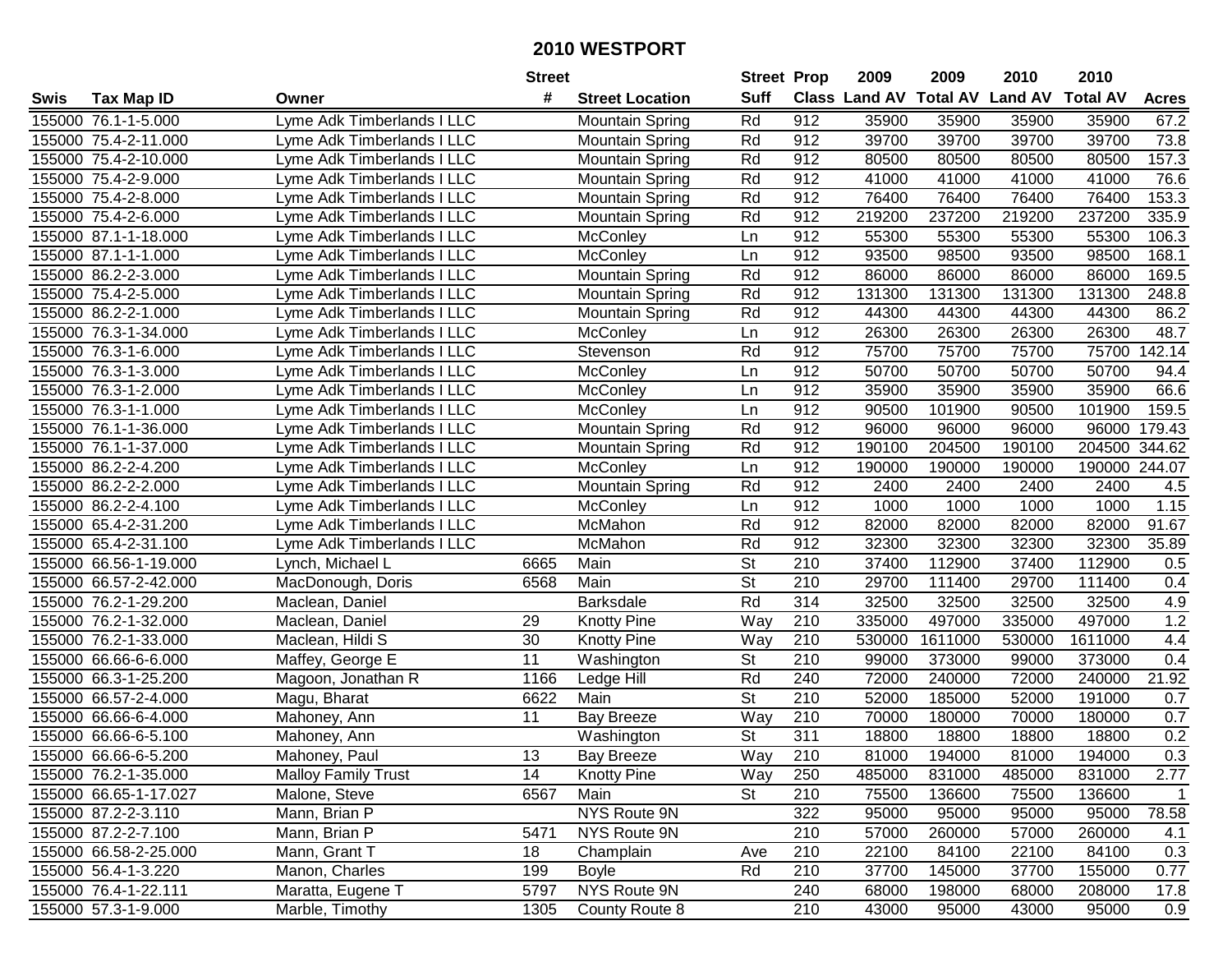|      |                        |                                | <b>Street</b>  |                        | <b>Street Prop</b>       |                  | 2009   | 2009    | 2010                           | 2010            |                 |
|------|------------------------|--------------------------------|----------------|------------------------|--------------------------|------------------|--------|---------|--------------------------------|-----------------|-----------------|
| Swis | <b>Tax Map ID</b>      | Owner                          | #              | <b>Street Location</b> | <b>Suff</b>              |                  |        |         | Class Land AV Total AV Land AV | <b>Total AV</b> | <b>Acres</b>    |
|      | 155000 76.2-1-68.000   | Marcus, Margot                 |                | Dudley                 | Rd                       | 311              | 30100  | 30100   | 30100                          | 30100           | 0.6             |
|      | 155000 76.2-1-67.000   | Marcus, Margot                 |                | Dudley                 | Rd                       | 311              | 100000 | 100000  | 100000                         | 100000          | 0.3             |
|      | 155000 76.2-1-55.200   | Marcus, Margot F               | 218            | Dudley                 | Rd                       | 312              | 23900  | 61500   | 23900                          | 61500           | 1.88            |
|      | 155000 76.2-1-55.114   | Marcus, Margot F               | 252            | Dudley                 | Rd                       | 322              | 43700  | 43700   | 43700                          | 43700           | 28.13           |
|      | 155000 57.55-1-1.000   | Margono Franz                  | 1443           | County Route 8         |                          | 240              | 65000  | 173000  | 65000                          | 173000          | 24.28           |
|      | 155000 66.2-1-34.112   | Markwica, Donald J             | 242            | NYS Route 22           |                          | $\overline{210}$ | 46000  | 205000  | 46000                          | 209000          | 5.42            |
|      | 155000 66.66-2-22.000  | Maron, Christopher J           | 36             | Harris                 | Ln                       | 210              | 91000  | 173000  | 91000                          | 173000          | 0.4             |
|      | 155000 66.57-2-41.000  | Mars, Aaron                    | 6564           | Main                   | $\overline{\mathsf{St}}$ | 210              | 54000  | 133300  | 54000                          | 133300          | 0.72            |
|      | 155000 76.4-1-42.002   | Marsh, Charles                 | 110            | Napper                 | Rd                       | $\overline{210}$ | 47000  | 126000  | 47000                          | 126000          | $\overline{2}$  |
|      | 155000 76.3-1-21.002   | Marsh, Theodore                | 408            | Stevenson              | Rd                       | 210              | 51000  | 148000  | 51000                          | 148000          | 3.47            |
|      | 155000 87.7-1-24.001   | Marvin, Angel M                | 8              | Crest                  | Way                      | 260              | 74200  | 85500   | 74200                          | 85500           | 0.4             |
|      | 155000 87.7-1-28.000   | Marvin, Walter S Jr            | $\overline{7}$ | Crest                  | Way                      | 260              | 297000 | 362000  | 297000                         | 362000          | 0.8             |
|      | 155000 66.66-6-33.000  | Masle, Lawrence C              | 14             | <b>Bay Breeze</b>      | Way                      | 210              | 85000  | 195000  | 85000                          | 195000          | 0.23            |
|      | 155000 57.1-1-7.210    | Mastandrea, Joseph A           | 134            | Eggleston              | Ln                       | 312              | 103000 | 143000  | 103000                         | 143000          | 105.5           |
|      | 155000 65.4-2-9.000    | Mauran, Irving H               | 538            | Ledge Hill             | Rd                       | 270              | 63000  | 120000  | 63000                          | 120000          | 19              |
|      | 155000 65.2-1-38.000   | McCasland, Susan R             |                | Goff                   | Rd                       | 314              | 21300  | 21300   | 21300                          | 21300           | 6.8             |
|      | 155000 65.2-1-39.100   | McCasland, Virginia C          | 58             | Goff                   | Rd                       | 240              | 77000  | 181000  | 77000                          | 181000          | 26.6            |
|      | 155000 65.2-1-3.100    | McCasland, Virginia C          |                | Goff                   | Rd                       | 910              | 32400  | 32400   | 32400                          | 32400           | 40.28           |
|      | 155000 66.58-2-2.000   | McClellan, Donna J             | 54             | Champlain              | Ave                      | 210              | 52000  | 157000  | 52000                          | 157000          | 0.7             |
|      | 155000 76.3-1-33.000   | McConley, John                 |                | McConley               | Ln                       | 910              | 58200  | 58200   | 58200                          | 58200           | 68.52           |
|      | 155000 76.2-1-16.200   | McCormick, Daniel              | 454            | Dudley                 | Rd                       | 210              | 34800  | 243500  | 34800                          | 243500          | 1.15            |
|      | 155000 57.3-1-11.000   | McCracken, Laura               | 1304           | County Route 8         |                          | 210              | 57000  | 156000  | 57000                          | 156000          | 9.3             |
|      | 155000 76.4-1-33.034   | McCutcheon, William T Jr       | 49             | Wash Board             | Way                      | 280              | 300000 | 388000  | 300000                         | 388000          | 2.8             |
|      | 155000 76.1-1-3.000    | McCutcheon, William T Jr       |                | <b>Mountain Spring</b> | Rd                       | 314              | 3300   | 3300    | 3300                           | 3300            | 4.8             |
|      | 155000 76.4-1-36.200   | McCutcheon, William T Jr       |                | NYS Route 9N           |                          | $\overline{311}$ | 295000 | 295000  | 295000                         | 295000          | 10.1            |
|      | 155000 76.1-1-4.000    | McCutcheon, William T Jr       |                | <b>Mountain Spring</b> | Rd                       | 910              | 54300  | 54300   | 54300                          | 54300           | 90.7            |
|      | 155000 66.66-2-17.000  | <b>McGarrahan Family Trust</b> | 9              | Orchard                | Ter                      | 210              | 72000  | 202000  | 72000                          | 209000          | 0.2             |
|      | 155000 66.3-1-2.120    | McGee, Glenda                  |                | Ledge Hill             | Rd                       | 322              | 93700  | 93700   | 93700                          | 93700           | 95              |
|      | 155000 66.2-2-24.200   | McGee, Robert F Jr             | 116            | Lake Shore             | Rd                       | 210              | 23800  | 107700  | 23800                          | 103000          | $\overline{1}$  |
|      | 155000 57.3-1-15.100   | McGoldrick, Robert M           | 735            | NYS Route 22           |                          | 240              | 70000  | 170000  | 70000                          | 170000          | 16.09           |
|      | 155000 57.56-1-11.000  | McGowan, Joan M                | 795            | NYS Route 22           |                          | $\overline{210}$ | 19000  | 79000   | 19000                          | 76000           | 0.4             |
|      | 155000 76.3-1-20.110/2 | McKee, Donald                  | 417            | Stevenson              | Rd                       | 270              | 106    | 14400   | 100                            | 11000           | $\mathbf 0$     |
|      | 155000 65.2-1-12.100   | McKinley, Schelling            |                | Goff                   | Rd                       | 322              | 39400  | 39400   | 39400                          | 39400           | 23.1            |
|      | 155000 66.3-1-16.044   | McKinley, Thomas H             | 934            | Ledge Hill             | Rd                       | 240              | 71000  | 303000  | 71000                          | 303000          | $\overline{17}$ |
|      | 155000 66.66-4-9.000   | McKnight, Thomas A             | 9              | Liberty                | St                       | 210              | 37000  | 112000  | 28000                          | 125000          | 0.08            |
|      | 155000 76.4-1-2.110    | McLaughlin, Kim                | 143            | Napper                 | Rd                       | 112              | 330000 | 574000  | 330000                         | 574000 348.38   |                 |
|      | 155000 76.4-1-34.042   | McLaughlin, Kim                |                | Stevenson              | Rd                       | 105              | 97200  | 97200   | 97200                          |                 | 97200 106.95    |
|      | 155000 76.2-1-63.000   | McLaughlin, Kim                |                | Napper                 | Rd                       | 322              | 16100  | 16100   | 16100                          | 16100           | 14.1            |
|      | 155000 76.2-1-64.000   | McLaughlin, Kim                |                | Stevenson              | Rd                       | 105              | 3800   | 3800    | 3800                           | 3800            | 3.5             |
|      | 155000 76.27-3-1.000   | McMahon, James B               | 106            | Cold Spring            | Way                      | 260              | 171000 | 217000  | 171000                         | 206000          | 0.5             |
|      | 155000 76.2-1-17.200   | McNamara, David A              | 72             | Cold Spring            | Way                      | 250              | 685000 | 1135000 | 685000                         | 1135000         | 12.9            |
|      | 155000 65.2-1-22.000   | McWilliam, John H              |                | NYS Route 9N           |                          | 311              | 18800  | 18800   | 18800                          | 18800           | 0.7             |
|      |                        |                                |                |                        |                          |                  |        |         |                                |                 |                 |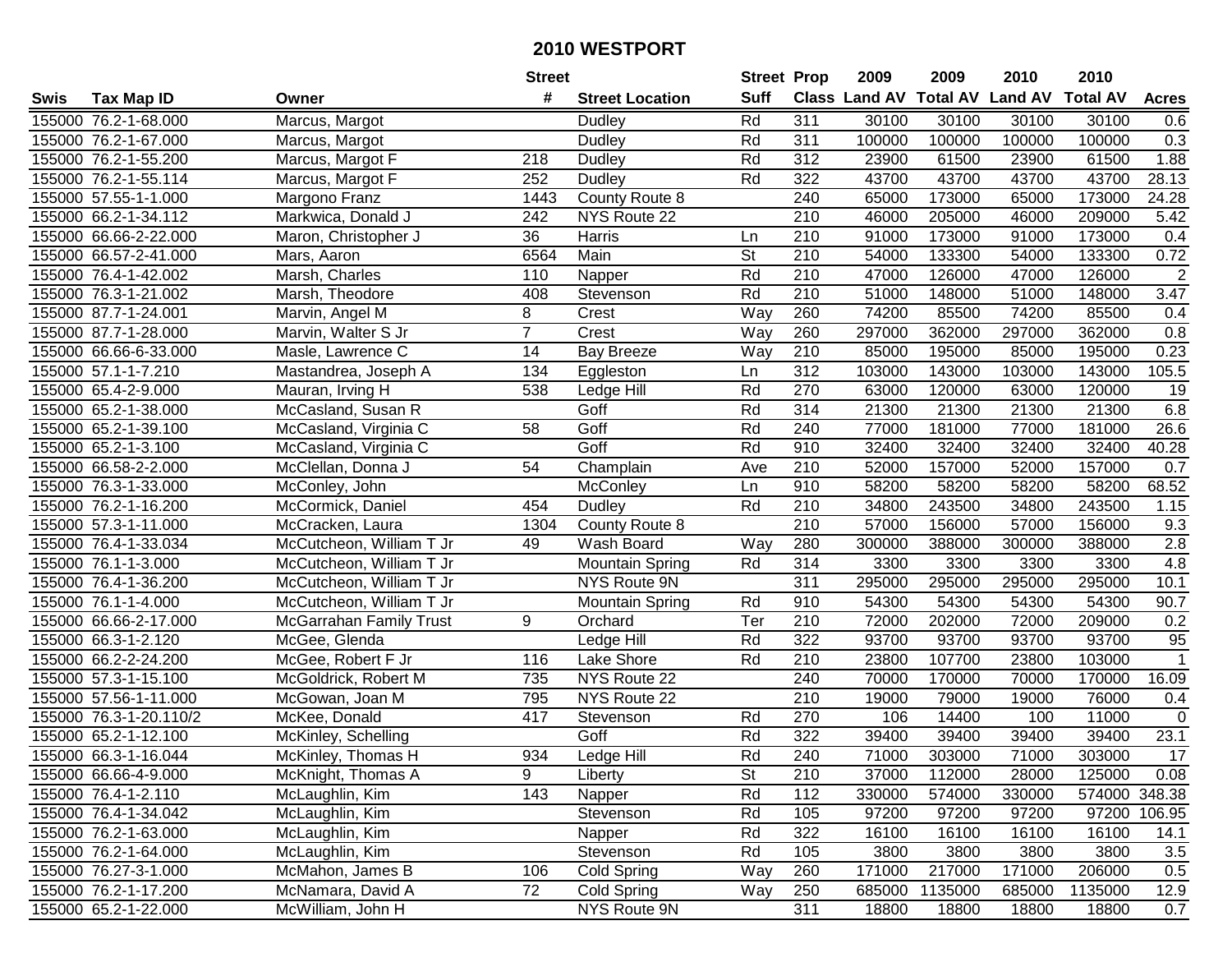|      |                       |                          | <b>Street</b>  |                        | <b>Street Prop</b>       |                  | 2009                 | 2009            | 2010           | 2010            |                    |
|------|-----------------------|--------------------------|----------------|------------------------|--------------------------|------------------|----------------------|-----------------|----------------|-----------------|--------------------|
| Swis | <b>Tax Map ID</b>     | Owner                    | #              | <b>Street Location</b> | <b>Suff</b>              |                  | <b>Class Land AV</b> | <b>Total AV</b> | <b>Land AV</b> | <b>Total AV</b> | <b>Acres</b>       |
|      | 155000 66.1-1-33.000  | McWilliam, John H        | 299            | Fitzgerald             | Rd                       | 210              | 39800                | 146000          | 39800          | 146000          | 0.8                |
|      | 155000 66.66-6-3.100  | <b>ME Church</b>         | 6486           | Main                   | St                       | 620              | 47700                | 428700          | 47700          | 428700          | 0.7                |
|      | 155000 66.2-1-4.000   | Mead, Daniel C           | 35             | Sherman                | Rd                       | 210              | 59000                | 195000          | 59000          | 195000          | 8                  |
|      | 155000 66.57-3-6.000  | Meaker, James A          | 20             | <b>Harbour View</b>    | Ter                      | 210              | 44800                | 154400          | 44800          | 158000          | 0.6                |
|      | 155000 66.57-3-2.000  | Meaker, Margaret G       |                | <b>Sisco</b>           | <b>St</b>                | 311              | 13800                | 13800           | 13800          | 13800           | 0.3                |
|      | 155000 66.74-2-14.000 | Mehr, Peter J            |                | <b>NYS Route 9N</b>    |                          | 311              | 28700                | 28700           | 28700          | 28700           | 2.4                |
|      | 155000 66.74-2-15.000 | Mehr, Peter J            | 6352           | Main                   | St                       | 210              | 144000               | 246000          | 144000         | 246000          | 0.76               |
|      | 155000 66.75-1-5.000  | Mehr, Peter J            |                | Worman                 | Ln                       | 311              | 31600                | 31600           | 31600          | 31600           | 1.3                |
|      | 155000 66.2-1-37.000  | Mendl, Thomas J          |                | Sherman                | Rd                       | 311              | 2900                 | 2900            | 2900           | 2900            | 3.22               |
|      | 155000 66.2-1-38.000  | Mendl, Thomas J          |                | Sherman                | Rd                       | 311              | 2900                 | 2900            | 2900           | 2900            | 3.22               |
|      | 155000 66.2-1-39.000  | Mendl, Thomas J          |                | Sherman                | Rd                       | 311              | 2900                 | 2900            | 2900           | 2900            | 3.24               |
|      | 155000 66.2-1-40.000  | Mendl, Thomas J          |                | Sherman                | Rd                       | 311              | 2900                 | 2900            | 2900           | 2900            | 3.22               |
|      | 155000 66.2-1-2.122   | Mendl, Thomas J          |                | Sherman                | Rd                       | 322              | 97000                | 97000           | 97000          | 97000           | 110.1              |
|      | 155000 76.2-1-12.000  | Mental Health Assoc in   | 6096           | NYS Route 9N           |                          | 691              | 37400                | 254800          | 37400          | 254800          | 0.9                |
|      | 155000 76.2-1-11.000  | Mental Health Assoc in   |                | NYS Route 9N           |                          | 330              | 31900                | 31900           | 31900          | 31900           | 10.2               |
|      | 155000 66.2-1-33.000  | Mero, Reginald           | 206            | Champlain              | Ave                      | 210              | 51000                | 176000          | 51000          | 176000          | 2.2                |
|      | 155000 66.3-1-9.111   | Merrill, Leo             | 43             | Overlook               | Way                      | 260              | 66000                | 83000           | 66000          | 83000           | 25.29              |
|      | 155000 86.2-2-7.000   | Merton, Holly L          | 221            | Colby                  | Way                      | 240              | 122000               | 167000          | 122000         | 167000          | 84.2               |
|      | 155000 57.3-1-27.100  | Miele, John T            | 463            | NYS Route 22           |                          | 240              | 152000               | 248000          | 152000         | 248000          | 71.2               |
|      | 155000 57.1-1-14.110  | Miemis, Juris            |                | Eggleston              | Ln                       | 105              | 29500                | 29500           | 29500          | 29500           | 22.78              |
|      | 155000 57.3-1-13.110  | Miemis, Juris            | 1353           | County Route 8         |                          | 240              | 122000               | 323000          | 122000         | 323000          | 38.41              |
|      | 155000 57.1-1-11.000  | Misarski, Bruce A        | 929            | NYS Route 22           |                          | 210              | 47000                | 132000          | 47000          | 132000          | 1.6                |
|      | 155000 56.2-1-1.000   | Mitchell, Gerald A       | 488            | <b>Brainards Forge</b> | Rd                       | 240              | 47000                | 164000          | 47000          | 164000          | 11.13              |
|      | 155000 66.57-2-49.000 | Mitchell, Sandra         | 6585           | Main                   | St                       | 210              | 8000                 | 74000           | 8000           | 74000           | 0.1                |
|      | 155000 66.50-2-4.000  | Mobil Oil Corp           | 20             | Lake Shore             | Rd                       | 447              | 75400                | 100600          | 75400          | 100600          | 4.4                |
|      | 155000 66.2-1-29.112  | Monks, Richard A         | 38             | Homeport               | Way                      | 210              | 53000                | 176000          | 43000          | 127000          | 5.95               |
|      | 155000 66.56-1-8.000  | Montville, Dorothy       | 6736           | Main                   | $\overline{\mathsf{St}}$ | 210              | 15500                | 69200           | 20000          | 59000           | 0.4                |
|      | 155000 76.1-1-15.200  | Monty, James             |                | <b>Mountain Spring</b> | Rd                       | 322              | 63200                | 63200           | 63200          | 63200           | $\overline{4}1.25$ |
|      | 155000 57.3-1-17.000  | Moore, Clorinda          | 718            | NYS Route 22           |                          | $\overline{210}$ | 44000                | 96000           | 44000          | 96000           |                    |
|      | 155000 57.56-1-8.000  | Moore, Clorinda          | 787            | NYS Route 22           |                          | 280              | 22000                | 104000          | 22000          | 104000          | 0.61               |
|      | 155000 57.56-1-6.000  | Moore, Clorinda A        | 2565           | County Route 10        |                          | $\overline{210}$ | 44000                | 217000          | 44000          | 225000          | 1.6                |
|      | 155000 87.7-1-1.000   | Moore, Greg              |                | NYS Route 9N           |                          | 314              | 28600                | 28600           | 28600          | 28600           | 3.11               |
|      | 155000 87.1-1-15.000  | Moore, Gregory           | 59             | Stevenson              | Rd                       | 240              | 69000                | 161000          | 69000          | 161000          | 21.6               |
|      | 155000 65.2-1-13.000  | Moore, Hildegard         | 7426           | NYS Route 9N           |                          | 662              | 73900                | 257500          | 73900          | 257500          | 13.8               |
|      | 155000 66.2-1-30.114  | Moore, Joseph            | 29             | Bessboro               | Ln                       | 210              | 51000                | 149000          | 51000          | 149000          | 3.54               |
|      | 155000 66.58-1-3.000  | Moore, Judith M          | 117            | Sisco                  | <b>St</b>                | 210              | 12300                | 90000           | 12300          | 85000           | 0.17               |
|      | 155000 87.2-2-7.200   | Mormon Church Latter Day | 5470           | NYS Route 9N           |                          | 620              | 53500                | 329500          | 53500          | 329500          | 5.1                |
|      | 155000 87.7-1-2.001   | Morris, Michael O        | 50             | <b>Presbury Point</b>  | Way                      | 260              | 219000               | 262000          | 219000         | 262000          | 0.56               |
|      | 155000 87.7-1-10.001  | Morris, Michael O        | 52             | <b>Presbury Point</b>  | Way                      | 260              | 304000               | 345000          | 304000         | 345000          | 0.42               |
|      | 155000 66.1-1-18.000  | Morris, Roland           |                | NYS Route 22           |                          | 311              | 5200                 | 5200            | 5200           | 5200            | 8.1                |
|      | 155000 66.1-1-19.000  | Morris, Roland           | 88             | Pheasant               | Way                      | 240              | 385000               | 1250000         | 385000         | 1250000         | 245.1              |
|      | 155000 66.66-4-10.100 | Morse, Hazel             | $\overline{7}$ | Liberty                | $\overline{\mathsf{St}}$ | 210              | 91000                | 193000          | 45000          | 125000          | 0.4                |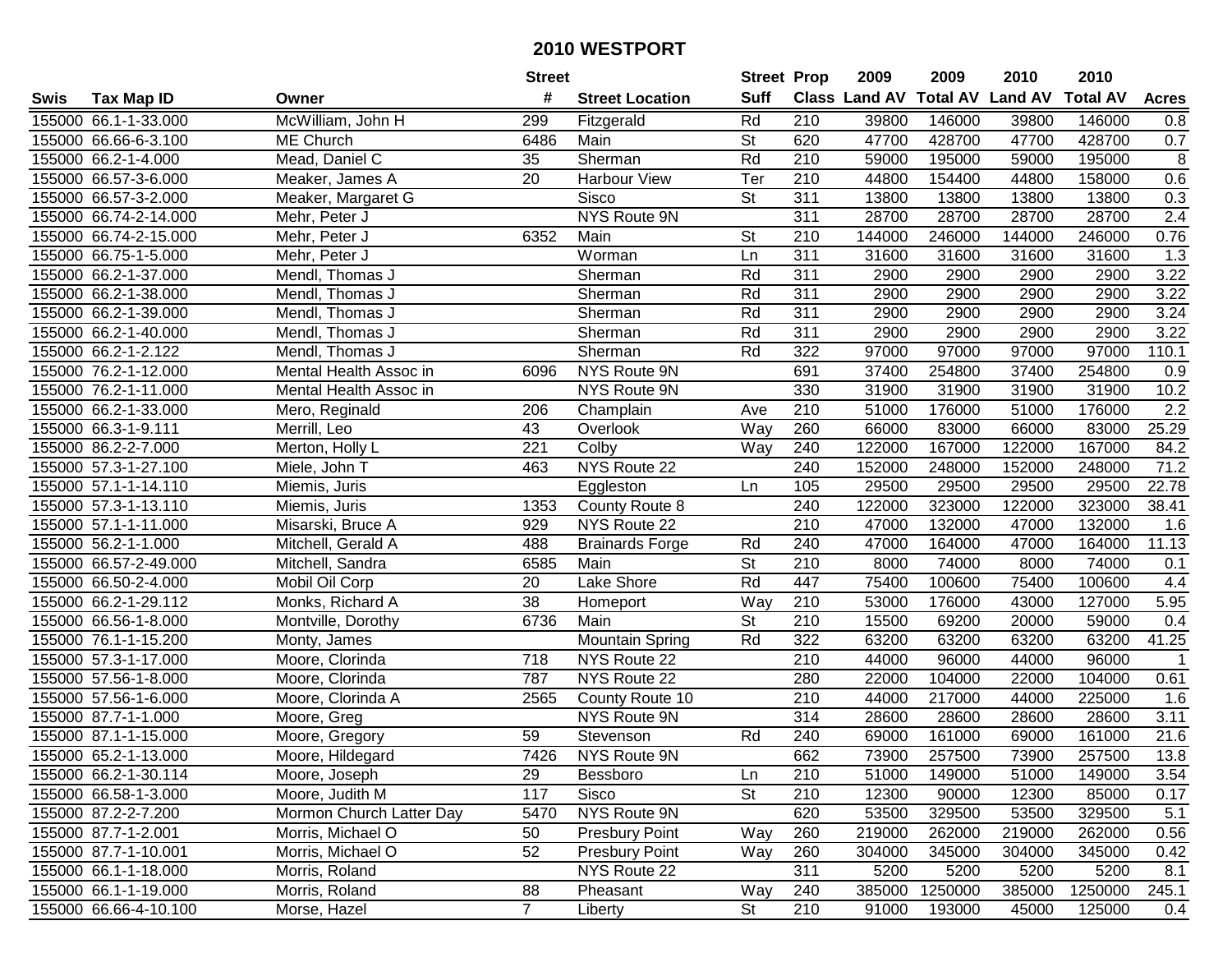|        |                               |                                | <b>Street</b>  |                            | <b>Street Prop</b>       |                  | 2009                          | 2009      | 2010                    | 2010          |                  |
|--------|-------------------------------|--------------------------------|----------------|----------------------------|--------------------------|------------------|-------------------------------|-----------|-------------------------|---------------|------------------|
| Swis   | <b>Tax Map ID</b>             | Owner                          | #              | <b>Street Location</b>     | <b>Suff</b>              |                  | <b>Class Land AV Total AV</b> |           | <b>Land AV Total AV</b> |               | <b>Acres</b>     |
|        | 155000 76.3-1-20.110/1        | Moulton, Edward                | 416            | Stevenson                  | Rd                       | 270              | 0                             | 13100     | 0                       | 13100         | $\overline{0}$   |
|        | 155000 66.56-1-13.000         | <b>Mountain Properties LLC</b> | 6708           | Main                       | St                       | 485              | 66000                         | 585000    | 66000                   | 585000        | 4.6              |
|        | 155000 66.65-1-12.000         | <b>Mountain Properties LLC</b> | 16             | Eagle                      | Ln                       | 210              | 22400                         | 66600     | 22400                   | 57000         | 0.3              |
|        | 155000 65.2-1-17.000          | Mt Associates LLC              | 7341           | NYS Route 9N               |                          | 432              | 30000                         | 190000    | 30000                   | 190000        | 0.53             |
|        | 155000 57.3-1-27.200          | Mudie, Paul J                  | 497            | NYS Route 22               |                          | 210              | 46000                         | 99000     | 44000                   | 97000         | $\overline{2}$   |
|        | 155000 66.58-2-13.000         | Mullen, Thomas F               | 6508           | Main                       | $\overline{\mathsf{St}}$ | 210              | 7100                          | 47900     | 10000                   | 44000         | 0.1              |
|        | 155000 57.56-1-14.000         | Muller, James                  |                | County Route 10            |                          | 314              | 500                           | 500       | 500                     | 500           | 0.02             |
|        | 155000 66.1-1-28.000          | Mullin, Mary B                 |                | NYS Route 9N               |                          | 311              | 15200                         | 15200     | 15200                   | 15200         | $\overline{1}$   |
|        | 155000 76.1-1-34.000          | Munson, Mark A                 | 51             | Fish & Game                | Way                      | 270              | 61100                         | 82300     | 61100                   | 82300         | 57.4             |
|        | 155000 58.1-1-1.200           | Murcray, David                 | 410            | Angier Hill                | Rd                       | 210              | 45000                         | 115000    | 45000                   | 115000        | 1.38             |
|        | 155000 57.55-1-21.000         | Murphy, Lauren H               | $\overline{2}$ | Church                     | Ln                       | 280              | 5000                          | 61000     | 5000                    | 61000         | 0.1              |
|        | 155000 66.2-1-9.200           | Napper, David C                |                | Lake Shore                 | Rd                       | 314              | 2800                          | 2800      | 2800                    | 2800          | 1.3              |
|        | 155000 66.2-1-11.000          | Napper, David C                | 103            | Lake Shore                 | Rd                       | 270              | 25700                         | 53000     | 25700                   | 50000         | 0.4              |
|        | 155000 66.1-1-21.000          | Napper, Harold                 | 104            | Sam Spear                  | Rd                       | 210              | 51000                         | 148000    | 51000                   | 148000        | 3.3              |
|        | 155000 66.57-2-2.000          | Napper, James W                | 6628           | Main                       | $\overline{\mathsf{St}}$ | 210              | 29700                         | 105300    | 29700                   | 97000         | 0.4              |
|        | 155000 66.57-2-10.000         | Napper, John R                 | 40             | Sisco                      | St                       | 210              | 22100                         | 87800     | 22100                   | 87800         | 0.3              |
|        | 155000 66.57-2-27.000         | Nasner, Beulah P               | 88             | Sisco                      | $\overline{\mathsf{St}}$ | 220              | 14400                         | 84300     | 14400                   | 84300         | 0.2              |
|        | 155000 650.-9999-132.350/1884 | <b>National Grid</b>           |                | <b>Total Electric Dist</b> |                          | 884              | 0                             | 10065     | 0                       | 10682         | $\boldsymbol{0}$ |
|        | 155000 650.-9999-132.350/1883 | <b>National Grid</b>           |                | <b>Total Electric Dist</b> |                          | 884              | 0                             | 1936      | $\Omega$                | 2054          | $\overline{0}$   |
|        | 155000 650.-9999-132.350/1882 | <b>National Grid</b>           |                | <b>Total Electric Dist</b> |                          | 884              | 0                             | 11459     | $\Omega$                | 12161         | $\overline{0}$   |
|        | 155000 650.-9999-132.350/1881 | <b>National Grid</b>           |                | <b>Total Electric Dist</b> |                          | 884              | $\mathbf 0$                   | 750777    | $\mathbf 0$             | 796808        | $\overline{0}$   |
|        | 155000 66.2-2-9.200           | Nature Conservancy The         |                | Lake Shore                 | Rd                       | 323              | 14200                         | 14200     | 14200                   | 14200         | 4.5              |
| 155000 | 66.57-2-43.000                | Nesbitt, Joelle E              | 6570           | Main                       | <b>St</b>                | 210              | 22100                         | 96900     | 22100                   | 96900         | 0.3              |
|        | 155000 87.2-1-5.000           | Neshat, Shirin                 |                | NYS Route 9N               |                          | 314              | 1900                          | 1900      | 1900                    | 1900          | $\overline{1}$   |
|        | 155000 87.2-2-10.000          | Neshat, Shirin                 | 5390           | NYS Route 9N               |                          | $\overline{210}$ | 517000                        | 700000    | 517000                  | 700000        | 5.2              |
|        | 155000 66.2-1-22.000          | Netwall, Frances W Jr          | 183            | Champlain                  | Ave                      | $\overline{312}$ | 24100                         | 55200     | 24100                   | 55200         | $\overline{2}$   |
|        | 155000 57.55-1-12.000         | Newberry, Jennifer             | 773            | NYS Route 22               |                          | 210              | 6000                          | 56000     | 6000                    | 45000         | 0.1              |
|        | 155000 66.2-1-19.000          | North Country SPCA             | 23             | Lake Shore                 | Rd                       | 694              | 31800                         | 87200     | 31800                   | 87200         | 1.2              |
|        | 155000 66.2-2-21.001          | Northwest Bay Nbhd Assoc Inc   |                | Lake Shore                 | Rd                       | $\overline{311}$ | 7300                          | 7300      | 7300                    | 7300          | 3.5              |
|        | 155000 66.57-2-30.000         | Norvis, Barbara N              | 19             | Harbour View               | Ter                      | $\overline{210}$ | 14800                         | 61700     | 14800                   | 57000         | 0.2              |
|        | 155000 650.-9999-131.600/1013 | <b>NYSEG Corp</b>              |                | <b>Transmission Line</b>   |                          | 882              | 0                             | 518       | $\mathbf 0$             | 458           | $\overline{0}$   |
|        | 155000 650.-9999-131.600/1011 | <b>NYSEG Corp</b>              |                | <b>Transmission Line</b>   |                          | 882              | 0                             | 8698      | 0                       | 7700          | $\overline{0}$   |
|        | 155000 650.-9999-131.600/1003 | NYSEG Corp                     |                | Republic Steel-Brook T     |                          | 882              | 0                             | 149354    | $\Omega$                | 119177        | $\overline{0}$   |
|        | 155000 650.-9999-131.600/1001 | NYSEG Corp                     |                | Republic Steel-Brook T     |                          | 882              |                               | 0 2508192 | 0                       | 2001409       | $\overline{0}$   |
|        | 155000 650.-9999-131.600/1881 | NYSEG Corp                     |                | Poles, Wires & Cables      |                          | 884              |                               |           | 0                       | 2273          | $\mathbf 0$      |
|        | 155000 65.2-1-32.000          | OBrien, Philip J               |                | NYS Route 9N               |                          | 322              | 39800                         | 39800     | 39800                   | 39800         | 67.2             |
|        | 155000 66.1-1-9.000           | October Farm LLC               |                | NYS Route 9N               |                          | 910              | 32400                         | 32400     | 32400                   | 32400         | 50               |
|        | 155000 66.1-1-12.200          | October Farm LLC               |                | Sam Spear                  | Rd                       | 910              | 57600                         | 57600     | 57600                   | 57600         | 95               |
|        | 155000 66.1-1-8.200           | October Farm LLC               |                | Sam Spear                  | Rd                       | 910              | 40300                         | 40300     | 40300                   | 40300         | 65.56            |
|        | 155000 57.3-1-36.000          | October Farm LLC               |                | Youngs                     | Rd                       | 105              | 27800                         | 27800     | 27800                   | 27800         | 25               |
|        | 155000 57.3-1-13.200          | October Farm LLC               |                | County Route 8             |                          | 105              | 93400                         | 93400     | 93400                   | 93400         | 83.74            |
|        | 155000 57.3-1-33.200          | October Farm LLC               |                | NYS Route 22               |                          | 105              | 166100                        | 238000    | 166100                  | 238000 117.56 |                  |
|        |                               |                                |                |                            |                          |                  |                               |           |                         |               |                  |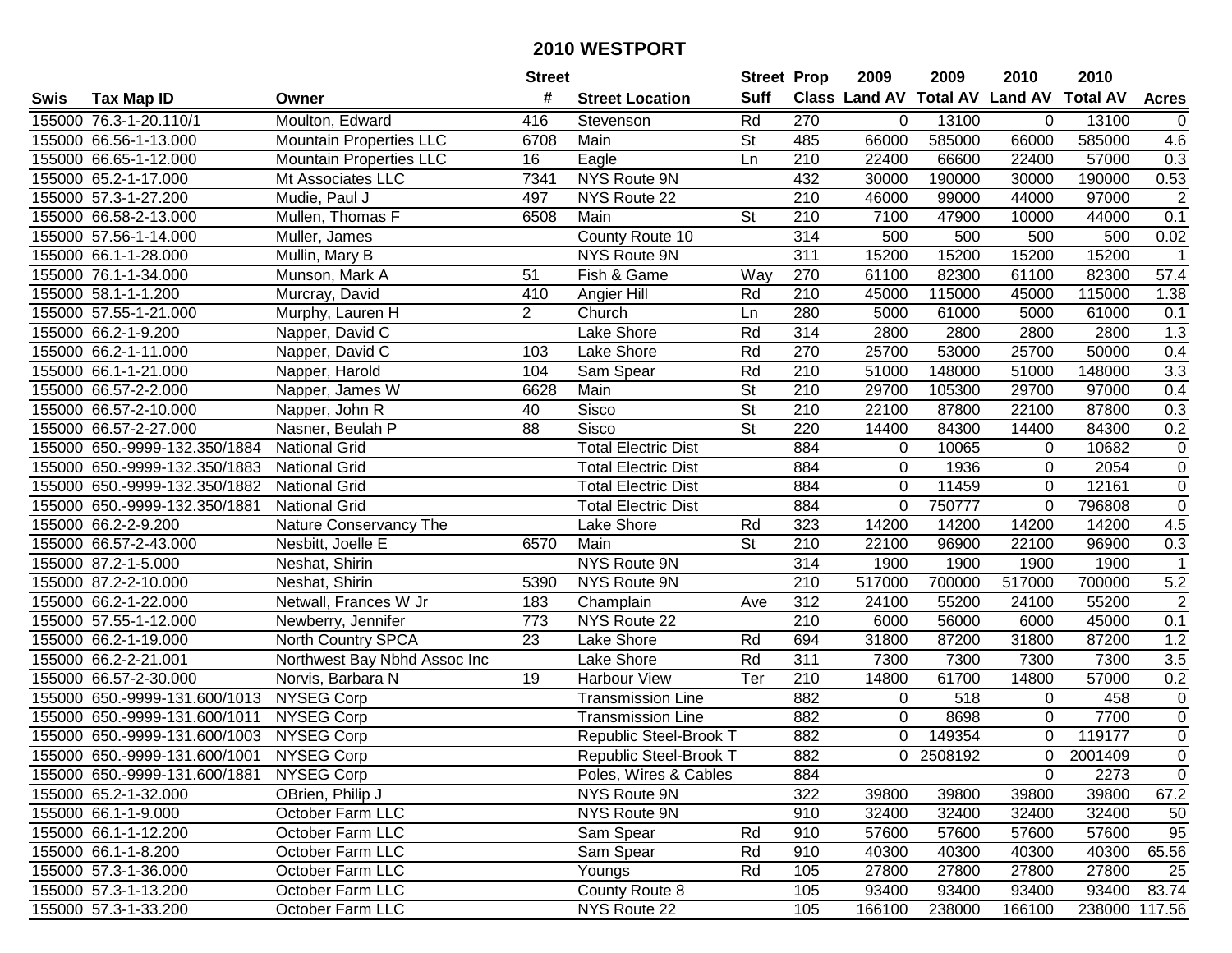|      |                       |                             | <b>Street</b>   |                        | <b>Street Prop</b>       |                  | 2009                          | 2009   | 2010           | 2010            |                 |
|------|-----------------------|-----------------------------|-----------------|------------------------|--------------------------|------------------|-------------------------------|--------|----------------|-----------------|-----------------|
| Swis | <b>Tax Map ID</b>     | Owner                       | #               | <b>Street Location</b> | <b>Suff</b>              |                  | <b>Class Land AV Total AV</b> |        | <b>Land AV</b> | <b>Total AV</b> | <b>Acres</b>    |
|      | 155000 57.3-1-12.000  | October Farm LLC            |                 | County Route 8         |                          | 105              | 36200                         | 36200  | 36200          | 36200           | 20              |
|      | 155000 57.3-1-38.000  | October Farm LLC            |                 | Youngs                 | Rd                       | 312              | 63400                         | 68000  | 63400          | 68000           | 55.2            |
|      | 155000 57.3-1-37.000  | October Farm LLC            | 298             | Youngs                 | Rd                       | 120              | 247000                        | 590000 | 247000         | 590000          | 240.3           |
|      | 155000 57.3-1-35.000  | October Farm LLC            |                 | Youngs                 | Rd                       | 910              | 16000                         | 16000  | 16000          | 16000           | 17              |
|      | 155000 56.4-1-3.100   | October Farm LLC            |                 | County Route 8         |                          | 910              | 116200                        | 116200 | 116200         | 116200          | 137.1           |
|      | 155000 57.3-1-2.000   | October Farm LLC            |                 | Taylor                 | Rd                       | 321              | 28600                         | 28600  | 28600          | 28600           | $\overline{14}$ |
|      | 155000 57.3-1-4.000   | October Farm LLC            | 247             | Youngs                 | Rd                       | 210              | 46000                         | 133000 | 46000          | 133000          | $1.1$           |
|      | 155000 57.3-1-14.200  | October Farm LLC            |                 | Youngs                 | Rd                       | 105              | 29900                         | 29900  | 29900          | 29900           | 25              |
|      | 155000 57.3-1-5.000   | October Farm LLC            | 328             | Youngs                 | Rd                       | 116              | 111800                        | 393400 | 111800         | 393400          | 104.3           |
|      | 155000 66.66-2-23.000 | Ofner, Ronald M             | 34              | Harris                 | Ln                       | 210              | 80000                         | 200000 | 80000          | 200000          | 0.4             |
|      | 155000 66.74-1-7.000  | OKeefe Kevin                | 6401            | Main                   | $\overline{\mathsf{St}}$ | 210              | 139000                        | 303000 | 139000         | 303000          | 0.7             |
|      | 155000 58.3-1-9.100   | Open Space Conservancy Inc  |                 | Lake Shore             | Rd                       | 322              | 64100                         | 64100  | 64100          | 64100           | 46.83           |
|      | 155000 66.66-3-10.100 | Page, Nancy                 | 1193            | Stevenson              | Rd                       | $\overline{210}$ | 135000                        | 375000 | 135000         | 375000          | 1.1             |
|      | 155000 66.65-2-3.100  | Page, Nancy                 |                 | Washington             | <b>St</b>                | 311              | 33300                         | 33300  | 33300          | 33300           | 1.93            |
|      | 155000 57.4-1-5.200   | Palmer Lawrence S           | 182             | Decker                 | Rd                       | 210              | 40000                         | 134000 | 40000          | 134000          | 0.82            |
|      | 155000 66.57-2-17.000 | Palmer Mary C               | 3               | Chestnut               | Way                      | 210              | 37500                         | 81200  | 37500          | 77000           | 0.5             |
|      | 155000 66.57-2-50.000 | Palmer, Mary                | 3               | Eagle                  | Ln                       | 210              | 7000                          | 65300  | 7000           | 65300           | 0.1             |
|      | 155000 66.57-1-15.000 | Palmer, Mary C              | 63              | Sisco                  | $\overline{\mathsf{St}}$ | 210              | 14500                         | 88900  | 14500          | 88900           | 0.2             |
|      | 155000 66.57-1-16.000 | Palmer, Mary C              |                 | Sisco                  | <b>St</b>                | 311              | 4800                          | 4800   | 4800           | 4800            | 0.1             |
|      | 155000 66.2-1-30.112  | Palmer, William             | 239             | NYS Route 22           |                          | 240              | 51000                         | 51000  | 51000          | 77000           | 38.47           |
|      | 155000 65.2-3-3.100   | Palone, Kathy J             |                 | NYS Route 9N           |                          | 322              | 24000                         | 24000  | 24000          | 24000           | 18.8            |
|      | 155000 66.57-3-4.000  | Paquette, Michelle M        | 104             | Sisco                  | <b>St</b>                | 210              | 43200                         | 151600 | 43200          | 152000          | 0.58            |
|      | 155000 56.2-1-7.000   | Paquette, Mildred R         | 54              | McMurtry               | Ln                       | 240              | 100000                        | 245000 | 100000         | 245000          | 36.3            |
|      | 155000 66.57-2-9.000  | Paquette, Richard           | 36              | Sisco                  | <b>St</b>                | 210              | 29700                         | 98500  | 29700          | 98500           | 0.4             |
|      | 155000 76.27-2-3.000  | Pastore, Thomas             | 458             | Dudley                 | Rd                       | 210              | 50000                         | 192000 | 50000          | 192000          | 2.3             |
|      | 155000 87.7-1-3.004   | Peabody, Edward L           | 59              | Fox Run                | Way                      | 210              | 400000                        | 780000 | 400000         | 780000          | $\overline{2}$  |
|      | 155000 66.75-1-4.000  | Pepin Family Foundation Inc | 59              | Worman                 | Ln                       | 210              | 440000                        | 813000 | 440000         | 813000          | 1.4             |
|      | 155000 76.2-1-46.000  | Peralta, Brian D            | 78              | Frisbie                | Way                      | 280              | 454000                        | 654000 | 454000         | 654000          | 2.6             |
|      | 155000 76.2-1-47.100  | Peralta, George E           | 68              | Frisbie                | Way                      | 260              | 330000                        | 360000 | 330000         | 360000          | 1.8             |
|      | 155000 87.7-1-9.000   | Persell, Charles B          | 150             | Presbury Point         | Way                      | 210              | 298000                        | 453000 | 298000         | 453000          | 0.73            |
|      | 155000 87.7-1-11.003  | Persell, William D          | 142             | <b>Presbury Point</b>  | Way                      | 260              | 393000                        | 456000 | 393000         | 456000          | 2.19            |
|      | 155000 76.27-1-1.000  | Pettit, Ayra S              | 6209            | NYS Route 9N           |                          | 210              | 80000                         | 155000 | 80000          | 155000          | 0.9             |
|      | 155000 66.1-1-23.000  | Pfund, Charles              |                 | Sam Spear              | Rd                       | 314              | 1900                          | 1900   | 1900           | 1900            | $\mathbf{1}$    |
|      | 155000 66.1-1-22.000  | Pfund, Charles              | $\overline{26}$ | Sam Spear              | Rd                       | $\overline{210}$ | 48000                         | 187000 | 48000          | 187000          | $\mathbf{1}$    |
|      | 155000 66.1-1-24.000  | Pfund, Charles S            |                 | Sam Spear              | Rd                       | 314              | 4500                          | 4500   | 4500           | 4500            | 2.19            |
|      | 155000 65.4-2-26.000  | Phillips, Bruce             |                 | Ledge Hill             | Rd                       | 314              | 17200                         | 17200  | 17200          | 17200           | 20              |
|      | 155000 65.2-1-23.000  | Phillips, Bruce             |                 | Fitzgerald             | Rd                       | 322              | 17200                         | 17200  | 17200          | 17200           | 24.1            |
|      | 155000 65.2-1-33.000  | Phillips, Bruce             |                 | Fitzgerald             | Rd                       | 322              | 64500                         | 64500  | 64500          | 64500           | 86.5            |
|      | 155000 66.57-4-3.000  | Phillips, Bruce             | 6643            | Main                   | <b>St</b>                | 210              | 82900                         | 158300 | 82900          | 158300          | 6.42            |
|      | 155000 76.1-1-26.110  | Phillips, Cheryl L          | 827             | Stevenson              | Rd                       | 280              | 66000                         | 274000 | 66000          | 310000          | 13.21           |
|      | 155000 58.3-1-15.000  | Phillips, James S           | 622             | Lake Shore             | Rd                       | 240              | 66000                         | 237000 | 66000          | 237000          | 13.2            |
|      | 155000 66.66-2-8.000  | Phillips, Llewellyn         | $\overline{2}$  | Merrihew               | Ln                       | 210              | 183000                        | 435000 | 183000         | 435000          | 1.6             |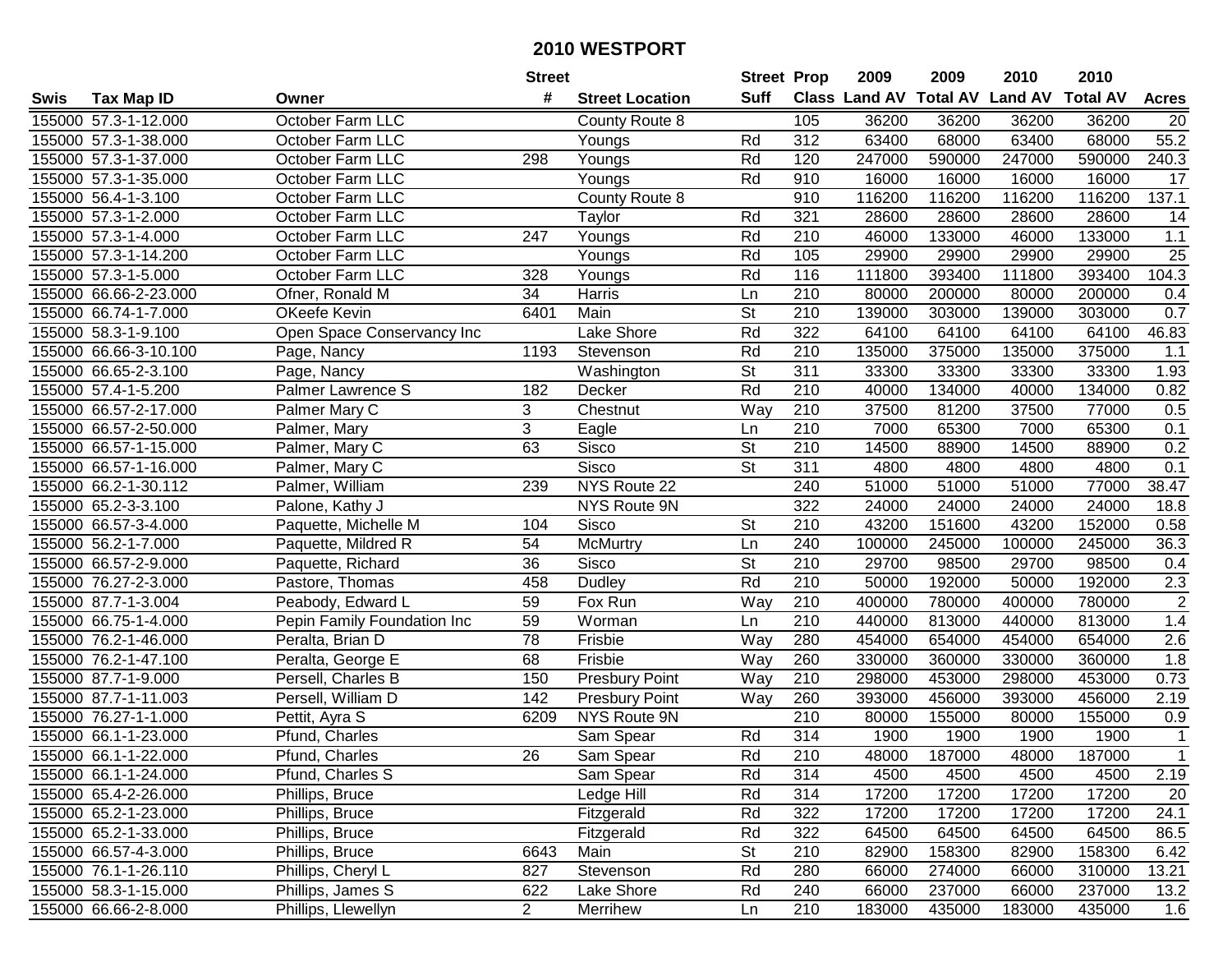| #<br><b>Suff</b><br><b>Total AV</b><br>Class Land AV<br><b>Land AV</b><br><b>Total AV</b><br><b>Tax Map ID</b><br><b>Street Location</b><br><b>Acres</b><br>Swis<br>Owner<br>Way<br>260<br>370000<br>155000 76.4-1-24.000<br>Phuriphan, Thomas T<br>43<br>Loch Hame<br>370000<br>556000<br>556000<br>1.5<br>155000 66.57-3-5.000<br>106<br>Sisco<br><b>St</b><br>210<br>22200<br>112700<br>22200<br>112700<br>0.3<br>Piasecki, Edward J<br>30.5<br>155000 56.4-1-3.212<br>229<br><b>Boyle</b><br>Rd<br>270<br>77000<br>94000<br>77000<br>94000<br>Pierce, John A<br>$\frac{117}{117}$<br>Rd<br>112<br>144000<br>240000<br>144000<br>240000<br>155000 56.4-1-3.211<br>Pierce, John A<br>285<br><b>Boyle</b><br>155000 56.4-1-13.000<br>Pierce, William E<br>Rd<br>910<br>84000<br>84000<br>84000<br>84000<br>99.34<br><b>Boyle</b><br>7700<br>155000 66.58-2-24.000<br>Pillsbury, John F<br>16<br>Champlain<br>210<br>81800<br>10000<br>75000<br>0.1<br>Ave<br>69.76<br>Rd<br>322<br>54300<br>54300<br>54300<br>155000 66.3-1-25.300<br>Pillsbury, John F<br>54300<br>Ledge Hill<br>322<br>37400<br>21.74<br>155000 66.3-1-25.400<br>Rd<br>37400<br>37400<br>37400<br>Pillsbury, John F<br>Ledge Hill<br>NYS Route 9N<br>311<br>272200<br>272200<br>272200<br>155000 76.4-1-36.430<br>Place, Vincent<br>272200<br>6.9<br>NYS Route 9N<br>311<br>272200<br>272200<br>272200<br>8.8<br>155000 76.4-1-36.440<br>272200<br>Place, Vincent<br>311<br>272200<br>272200<br>272200<br>155000 76.4-1-36.450<br>NYS Route 9N<br>272200<br>11.9<br>Place, Vincent<br>155000 76.4-1-36.460<br>NYS Route 9N<br>311<br>272200<br>272200<br>272200<br>272200<br>12<br>Place, Vincent<br>155000 76.4-1-36.100<br>NYS Route 9N<br>250<br>488000<br>1430000<br>488000<br>1430000<br>180.58<br>Place, Vincent<br>5683<br>155000 76.4-1-36.410<br>NYS Route 9N<br>311<br>45000<br>45000<br>45000<br>45000<br>3.1<br>Place, Vincent<br>311<br>272200<br>272200<br>155000 76.4-1-36.420<br>NYS Route 9N<br>272200<br>272200<br>$\overline{4}$<br>Place, Vincent<br>322<br>38.43<br>NYS Route 9N<br>42400<br>42400<br>42400<br>155000 76.4-1-36.300<br>Place, Vincent<br>42400<br>St<br>210<br>155000 66.66-5-4.000<br>73000<br>158000<br>73000<br>158000<br>0.25<br>Ploufe, Anthony J<br>6431<br>Main<br>155000 66.50-1-7.008<br>Champlain<br>210<br>30400<br>134000<br>30400<br>0.44<br>Ploufe, John L<br>101<br>Ave<br>134000<br>45.7<br>155000 76.4-1-39.000<br>NYS Route 9N<br>105<br>32800<br>32800<br>32800<br>32800<br>Pontius, Lindsay T<br>155000 76.3-1-24.000<br>Rd<br>113<br>36300<br>119000<br>36300<br>119000<br>19.8<br>Pontius, Lindsay T<br>297<br>Stevenson<br>Way<br>210<br>76000<br>194300<br>76000<br>1.67<br>155000 66.57-2-21.000<br>Pooler, Sandra<br>17<br>202000<br>Vaughan<br><b>St</b><br>155000 66.57-2-11.000<br>46<br>Sisco<br>215<br>75300<br>182600<br>75000<br>160000<br>1.1<br>Pooler, Sandra A<br>11<br>Way<br>210<br>155000 66.57-2-22.000<br>Pooler, Sandra M<br>22400<br>72000<br>22400<br>72000<br>0.3<br>Vaughan<br><b>St</b><br>311<br>9700<br>0.2<br>155000 66.57-2-23.000<br>Sisco<br>9700<br>9700<br>9700<br>Pooler, Sandra M<br>311<br>155000 56.2-1-2.000<br>Rd<br>12800<br>12800<br>12800<br>6.3<br>Merriam Forge<br>12800<br>Powers, Robert J<br>105<br>155000 57.1-1-7.100<br>Pratt, Stephen<br>46700<br>46700<br>46700<br>34.8<br>County Route 10<br>46700<br>912<br>2200<br>2200<br>155000 57.1-1-2.000<br>Pratt, Stephen<br>2200<br>2200<br>1.8<br>Eggleston<br>Ln<br>910<br>13200<br>9.3<br>155000 57.1-1-6.000<br>13200<br>13200<br>13200<br>Pratt, Stephen<br>Eggleston<br>Ln<br>$\frac{105}{2}$<br>0.7<br>155000 57.1-1-3.100<br>1100<br>1100<br>1100<br>1100<br>Pratt, Stephen<br>Ln<br>Eggleston<br>312<br>3.2<br>27100<br>68800<br>155000 57.3-1-43.000<br>27100<br>68800<br>Preston, Peter<br>1106<br>County Route 8<br>322<br>155000 57.3-1-3.220<br>Rd<br>28900<br>28900<br>12.64<br>28900<br>28900<br>Pribble Jonathan<br>Taylor<br>155000 58.3-1-8.000<br>856<br>Lake Shore<br>Rd<br>210<br>56000<br>114000<br>56000<br>114000<br>9.07<br>Pribble, Nancy H<br>155000 56.2-1-8.000<br>3<br>$\overline{210}$<br><b>McMurtry</b><br>33200<br>57000<br>24400<br>97000<br>0.9<br>Pulsifer, Robert W<br>Ln<br>321<br>0.8<br>155000 56.2-1-9.000<br>18400<br>18400<br>Pulsifer, Robert W<br>McMurtry<br>Ln<br>18400<br>18400<br>155000 66.66-6-15.000<br>Quayle, Oliver A IV<br>24<br>Old Arsenal<br>Rd<br>210<br>274000<br>374000<br>274000<br>374000<br>0.96<br>2.3<br>155000 76.2-1-20.000<br>Quinlan, Harold F<br>156<br><b>Barksdale</b><br>Rd<br>210<br>279000<br>355000<br>355000<br>279000<br>322<br>11<br>155000 65.2-1-16.000<br>NYS Route 9N<br>9400<br>9400<br>9400<br>9400<br>Quinn, Patrick D<br>NYS Route 22<br>19000<br>76000<br>0.4<br>155000 57.56-1-10.000<br>Race, Michael<br>793<br>210<br>76000<br>19000<br>NYS Route 22<br>0.5<br>155000 57.56-2-1.000<br>Raines, Kevin B<br>825<br>210<br>21000<br>89000<br>21000<br>93000<br>NYS Route 9N<br>155000 76.4-1-18.200<br>Rance, Cynthia L<br>5830<br>240<br>527000<br>690000<br>527000<br>690000<br>14.6<br>155000 76.3-1-28.000<br>Rand, Milo R<br>Rd<br>311<br>18400<br>18400<br>18400<br>Stevenson<br>18400<br>0.8<br>5<br>155000 57.4-1-1.200<br>210<br>62000<br>62000<br>9.36<br>194000<br>194000<br>Meadow |  |                   | <b>Street</b> | <b>Street Prop</b> | 2009 | 2009 | 2010 | 2010 |  |
|--------------------------------------------------------------------------------------------------------------------------------------------------------------------------------------------------------------------------------------------------------------------------------------------------------------------------------------------------------------------------------------------------------------------------------------------------------------------------------------------------------------------------------------------------------------------------------------------------------------------------------------------------------------------------------------------------------------------------------------------------------------------------------------------------------------------------------------------------------------------------------------------------------------------------------------------------------------------------------------------------------------------------------------------------------------------------------------------------------------------------------------------------------------------------------------------------------------------------------------------------------------------------------------------------------------------------------------------------------------------------------------------------------------------------------------------------------------------------------------------------------------------------------------------------------------------------------------------------------------------------------------------------------------------------------------------------------------------------------------------------------------------------------------------------------------------------------------------------------------------------------------------------------------------------------------------------------------------------------------------------------------------------------------------------------------------------------------------------------------------------------------------------------------------------------------------------------------------------------------------------------------------------------------------------------------------------------------------------------------------------------------------------------------------------------------------------------------------------------------------------------------------------------------------------------------------------------------------------------------------------------------------------------------------------------------------------------------------------------------------------------------------------------------------------------------------------------------------------------------------------------------------------------------------------------------------------------------------------------------------------------------------------------------------------------------------------------------------------------------------------------------------------------------------------------------------------------------------------------------------------------------------------------------------------------------------------------------------------------------------------------------------------------------------------------------------------------------------------------------------------------------------------------------------------------------------------------------------------------------------------------------------------------------------------------------------------------------------------------------------------------------------------------------------------------------------------------------------------------------------------------------------------------------------------------------------------------------------------------------------------------------------------------------------------------------------------------------------------------------------------------------------------------------------------------------------------------------------------------------------------------------------------------------------------------------------------------------------------------------------------------------------------------------------------------------------------------------------------------------------------------------------------------------------------------------------------------------------------------------------------------------------------------------------------------------------------------------------------------------------------------------------------------------------------------------------------------------------------------------------------------------------------------------------------------------------------------------------------------------------------------------------------------------------------------------------------------------------------------------------------------------------------------------------------------------------------------------------------------------------------------------------------------------------------------------------------|--|-------------------|---------------|--------------------|------|------|------|------|--|
|                                                                                                                                                                                                                                                                                                                                                                                                                                                                                                                                                                                                                                                                                                                                                                                                                                                                                                                                                                                                                                                                                                                                                                                                                                                                                                                                                                                                                                                                                                                                                                                                                                                                                                                                                                                                                                                                                                                                                                                                                                                                                                                                                                                                                                                                                                                                                                                                                                                                                                                                                                                                                                                                                                                                                                                                                                                                                                                                                                                                                                                                                                                                                                                                                                                                                                                                                                                                                                                                                                                                                                                                                                                                                                                                                                                                                                                                                                                                                                                                                                                                                                                                                                                                                                                                                                                                                                                                                                                                                                                                                                                                                                                                                                                                                                                                                                                                                                                                                                                                                                                                                                                                                                                                                                                                                                                          |  |                   |               |                    |      |      |      |      |  |
|                                                                                                                                                                                                                                                                                                                                                                                                                                                                                                                                                                                                                                                                                                                                                                                                                                                                                                                                                                                                                                                                                                                                                                                                                                                                                                                                                                                                                                                                                                                                                                                                                                                                                                                                                                                                                                                                                                                                                                                                                                                                                                                                                                                                                                                                                                                                                                                                                                                                                                                                                                                                                                                                                                                                                                                                                                                                                                                                                                                                                                                                                                                                                                                                                                                                                                                                                                                                                                                                                                                                                                                                                                                                                                                                                                                                                                                                                                                                                                                                                                                                                                                                                                                                                                                                                                                                                                                                                                                                                                                                                                                                                                                                                                                                                                                                                                                                                                                                                                                                                                                                                                                                                                                                                                                                                                                          |  |                   |               |                    |      |      |      |      |  |
|                                                                                                                                                                                                                                                                                                                                                                                                                                                                                                                                                                                                                                                                                                                                                                                                                                                                                                                                                                                                                                                                                                                                                                                                                                                                                                                                                                                                                                                                                                                                                                                                                                                                                                                                                                                                                                                                                                                                                                                                                                                                                                                                                                                                                                                                                                                                                                                                                                                                                                                                                                                                                                                                                                                                                                                                                                                                                                                                                                                                                                                                                                                                                                                                                                                                                                                                                                                                                                                                                                                                                                                                                                                                                                                                                                                                                                                                                                                                                                                                                                                                                                                                                                                                                                                                                                                                                                                                                                                                                                                                                                                                                                                                                                                                                                                                                                                                                                                                                                                                                                                                                                                                                                                                                                                                                                                          |  |                   |               |                    |      |      |      |      |  |
|                                                                                                                                                                                                                                                                                                                                                                                                                                                                                                                                                                                                                                                                                                                                                                                                                                                                                                                                                                                                                                                                                                                                                                                                                                                                                                                                                                                                                                                                                                                                                                                                                                                                                                                                                                                                                                                                                                                                                                                                                                                                                                                                                                                                                                                                                                                                                                                                                                                                                                                                                                                                                                                                                                                                                                                                                                                                                                                                                                                                                                                                                                                                                                                                                                                                                                                                                                                                                                                                                                                                                                                                                                                                                                                                                                                                                                                                                                                                                                                                                                                                                                                                                                                                                                                                                                                                                                                                                                                                                                                                                                                                                                                                                                                                                                                                                                                                                                                                                                                                                                                                                                                                                                                                                                                                                                                          |  |                   |               |                    |      |      |      |      |  |
|                                                                                                                                                                                                                                                                                                                                                                                                                                                                                                                                                                                                                                                                                                                                                                                                                                                                                                                                                                                                                                                                                                                                                                                                                                                                                                                                                                                                                                                                                                                                                                                                                                                                                                                                                                                                                                                                                                                                                                                                                                                                                                                                                                                                                                                                                                                                                                                                                                                                                                                                                                                                                                                                                                                                                                                                                                                                                                                                                                                                                                                                                                                                                                                                                                                                                                                                                                                                                                                                                                                                                                                                                                                                                                                                                                                                                                                                                                                                                                                                                                                                                                                                                                                                                                                                                                                                                                                                                                                                                                                                                                                                                                                                                                                                                                                                                                                                                                                                                                                                                                                                                                                                                                                                                                                                                                                          |  |                   |               |                    |      |      |      |      |  |
|                                                                                                                                                                                                                                                                                                                                                                                                                                                                                                                                                                                                                                                                                                                                                                                                                                                                                                                                                                                                                                                                                                                                                                                                                                                                                                                                                                                                                                                                                                                                                                                                                                                                                                                                                                                                                                                                                                                                                                                                                                                                                                                                                                                                                                                                                                                                                                                                                                                                                                                                                                                                                                                                                                                                                                                                                                                                                                                                                                                                                                                                                                                                                                                                                                                                                                                                                                                                                                                                                                                                                                                                                                                                                                                                                                                                                                                                                                                                                                                                                                                                                                                                                                                                                                                                                                                                                                                                                                                                                                                                                                                                                                                                                                                                                                                                                                                                                                                                                                                                                                                                                                                                                                                                                                                                                                                          |  |                   |               |                    |      |      |      |      |  |
|                                                                                                                                                                                                                                                                                                                                                                                                                                                                                                                                                                                                                                                                                                                                                                                                                                                                                                                                                                                                                                                                                                                                                                                                                                                                                                                                                                                                                                                                                                                                                                                                                                                                                                                                                                                                                                                                                                                                                                                                                                                                                                                                                                                                                                                                                                                                                                                                                                                                                                                                                                                                                                                                                                                                                                                                                                                                                                                                                                                                                                                                                                                                                                                                                                                                                                                                                                                                                                                                                                                                                                                                                                                                                                                                                                                                                                                                                                                                                                                                                                                                                                                                                                                                                                                                                                                                                                                                                                                                                                                                                                                                                                                                                                                                                                                                                                                                                                                                                                                                                                                                                                                                                                                                                                                                                                                          |  |                   |               |                    |      |      |      |      |  |
|                                                                                                                                                                                                                                                                                                                                                                                                                                                                                                                                                                                                                                                                                                                                                                                                                                                                                                                                                                                                                                                                                                                                                                                                                                                                                                                                                                                                                                                                                                                                                                                                                                                                                                                                                                                                                                                                                                                                                                                                                                                                                                                                                                                                                                                                                                                                                                                                                                                                                                                                                                                                                                                                                                                                                                                                                                                                                                                                                                                                                                                                                                                                                                                                                                                                                                                                                                                                                                                                                                                                                                                                                                                                                                                                                                                                                                                                                                                                                                                                                                                                                                                                                                                                                                                                                                                                                                                                                                                                                                                                                                                                                                                                                                                                                                                                                                                                                                                                                                                                                                                                                                                                                                                                                                                                                                                          |  |                   |               |                    |      |      |      |      |  |
|                                                                                                                                                                                                                                                                                                                                                                                                                                                                                                                                                                                                                                                                                                                                                                                                                                                                                                                                                                                                                                                                                                                                                                                                                                                                                                                                                                                                                                                                                                                                                                                                                                                                                                                                                                                                                                                                                                                                                                                                                                                                                                                                                                                                                                                                                                                                                                                                                                                                                                                                                                                                                                                                                                                                                                                                                                                                                                                                                                                                                                                                                                                                                                                                                                                                                                                                                                                                                                                                                                                                                                                                                                                                                                                                                                                                                                                                                                                                                                                                                                                                                                                                                                                                                                                                                                                                                                                                                                                                                                                                                                                                                                                                                                                                                                                                                                                                                                                                                                                                                                                                                                                                                                                                                                                                                                                          |  |                   |               |                    |      |      |      |      |  |
|                                                                                                                                                                                                                                                                                                                                                                                                                                                                                                                                                                                                                                                                                                                                                                                                                                                                                                                                                                                                                                                                                                                                                                                                                                                                                                                                                                                                                                                                                                                                                                                                                                                                                                                                                                                                                                                                                                                                                                                                                                                                                                                                                                                                                                                                                                                                                                                                                                                                                                                                                                                                                                                                                                                                                                                                                                                                                                                                                                                                                                                                                                                                                                                                                                                                                                                                                                                                                                                                                                                                                                                                                                                                                                                                                                                                                                                                                                                                                                                                                                                                                                                                                                                                                                                                                                                                                                                                                                                                                                                                                                                                                                                                                                                                                                                                                                                                                                                                                                                                                                                                                                                                                                                                                                                                                                                          |  |                   |               |                    |      |      |      |      |  |
|                                                                                                                                                                                                                                                                                                                                                                                                                                                                                                                                                                                                                                                                                                                                                                                                                                                                                                                                                                                                                                                                                                                                                                                                                                                                                                                                                                                                                                                                                                                                                                                                                                                                                                                                                                                                                                                                                                                                                                                                                                                                                                                                                                                                                                                                                                                                                                                                                                                                                                                                                                                                                                                                                                                                                                                                                                                                                                                                                                                                                                                                                                                                                                                                                                                                                                                                                                                                                                                                                                                                                                                                                                                                                                                                                                                                                                                                                                                                                                                                                                                                                                                                                                                                                                                                                                                                                                                                                                                                                                                                                                                                                                                                                                                                                                                                                                                                                                                                                                                                                                                                                                                                                                                                                                                                                                                          |  |                   |               |                    |      |      |      |      |  |
|                                                                                                                                                                                                                                                                                                                                                                                                                                                                                                                                                                                                                                                                                                                                                                                                                                                                                                                                                                                                                                                                                                                                                                                                                                                                                                                                                                                                                                                                                                                                                                                                                                                                                                                                                                                                                                                                                                                                                                                                                                                                                                                                                                                                                                                                                                                                                                                                                                                                                                                                                                                                                                                                                                                                                                                                                                                                                                                                                                                                                                                                                                                                                                                                                                                                                                                                                                                                                                                                                                                                                                                                                                                                                                                                                                                                                                                                                                                                                                                                                                                                                                                                                                                                                                                                                                                                                                                                                                                                                                                                                                                                                                                                                                                                                                                                                                                                                                                                                                                                                                                                                                                                                                                                                                                                                                                          |  |                   |               |                    |      |      |      |      |  |
|                                                                                                                                                                                                                                                                                                                                                                                                                                                                                                                                                                                                                                                                                                                                                                                                                                                                                                                                                                                                                                                                                                                                                                                                                                                                                                                                                                                                                                                                                                                                                                                                                                                                                                                                                                                                                                                                                                                                                                                                                                                                                                                                                                                                                                                                                                                                                                                                                                                                                                                                                                                                                                                                                                                                                                                                                                                                                                                                                                                                                                                                                                                                                                                                                                                                                                                                                                                                                                                                                                                                                                                                                                                                                                                                                                                                                                                                                                                                                                                                                                                                                                                                                                                                                                                                                                                                                                                                                                                                                                                                                                                                                                                                                                                                                                                                                                                                                                                                                                                                                                                                                                                                                                                                                                                                                                                          |  |                   |               |                    |      |      |      |      |  |
|                                                                                                                                                                                                                                                                                                                                                                                                                                                                                                                                                                                                                                                                                                                                                                                                                                                                                                                                                                                                                                                                                                                                                                                                                                                                                                                                                                                                                                                                                                                                                                                                                                                                                                                                                                                                                                                                                                                                                                                                                                                                                                                                                                                                                                                                                                                                                                                                                                                                                                                                                                                                                                                                                                                                                                                                                                                                                                                                                                                                                                                                                                                                                                                                                                                                                                                                                                                                                                                                                                                                                                                                                                                                                                                                                                                                                                                                                                                                                                                                                                                                                                                                                                                                                                                                                                                                                                                                                                                                                                                                                                                                                                                                                                                                                                                                                                                                                                                                                                                                                                                                                                                                                                                                                                                                                                                          |  |                   |               |                    |      |      |      |      |  |
|                                                                                                                                                                                                                                                                                                                                                                                                                                                                                                                                                                                                                                                                                                                                                                                                                                                                                                                                                                                                                                                                                                                                                                                                                                                                                                                                                                                                                                                                                                                                                                                                                                                                                                                                                                                                                                                                                                                                                                                                                                                                                                                                                                                                                                                                                                                                                                                                                                                                                                                                                                                                                                                                                                                                                                                                                                                                                                                                                                                                                                                                                                                                                                                                                                                                                                                                                                                                                                                                                                                                                                                                                                                                                                                                                                                                                                                                                                                                                                                                                                                                                                                                                                                                                                                                                                                                                                                                                                                                                                                                                                                                                                                                                                                                                                                                                                                                                                                                                                                                                                                                                                                                                                                                                                                                                                                          |  |                   |               |                    |      |      |      |      |  |
|                                                                                                                                                                                                                                                                                                                                                                                                                                                                                                                                                                                                                                                                                                                                                                                                                                                                                                                                                                                                                                                                                                                                                                                                                                                                                                                                                                                                                                                                                                                                                                                                                                                                                                                                                                                                                                                                                                                                                                                                                                                                                                                                                                                                                                                                                                                                                                                                                                                                                                                                                                                                                                                                                                                                                                                                                                                                                                                                                                                                                                                                                                                                                                                                                                                                                                                                                                                                                                                                                                                                                                                                                                                                                                                                                                                                                                                                                                                                                                                                                                                                                                                                                                                                                                                                                                                                                                                                                                                                                                                                                                                                                                                                                                                                                                                                                                                                                                                                                                                                                                                                                                                                                                                                                                                                                                                          |  |                   |               |                    |      |      |      |      |  |
|                                                                                                                                                                                                                                                                                                                                                                                                                                                                                                                                                                                                                                                                                                                                                                                                                                                                                                                                                                                                                                                                                                                                                                                                                                                                                                                                                                                                                                                                                                                                                                                                                                                                                                                                                                                                                                                                                                                                                                                                                                                                                                                                                                                                                                                                                                                                                                                                                                                                                                                                                                                                                                                                                                                                                                                                                                                                                                                                                                                                                                                                                                                                                                                                                                                                                                                                                                                                                                                                                                                                                                                                                                                                                                                                                                                                                                                                                                                                                                                                                                                                                                                                                                                                                                                                                                                                                                                                                                                                                                                                                                                                                                                                                                                                                                                                                                                                                                                                                                                                                                                                                                                                                                                                                                                                                                                          |  |                   |               |                    |      |      |      |      |  |
|                                                                                                                                                                                                                                                                                                                                                                                                                                                                                                                                                                                                                                                                                                                                                                                                                                                                                                                                                                                                                                                                                                                                                                                                                                                                                                                                                                                                                                                                                                                                                                                                                                                                                                                                                                                                                                                                                                                                                                                                                                                                                                                                                                                                                                                                                                                                                                                                                                                                                                                                                                                                                                                                                                                                                                                                                                                                                                                                                                                                                                                                                                                                                                                                                                                                                                                                                                                                                                                                                                                                                                                                                                                                                                                                                                                                                                                                                                                                                                                                                                                                                                                                                                                                                                                                                                                                                                                                                                                                                                                                                                                                                                                                                                                                                                                                                                                                                                                                                                                                                                                                                                                                                                                                                                                                                                                          |  |                   |               |                    |      |      |      |      |  |
|                                                                                                                                                                                                                                                                                                                                                                                                                                                                                                                                                                                                                                                                                                                                                                                                                                                                                                                                                                                                                                                                                                                                                                                                                                                                                                                                                                                                                                                                                                                                                                                                                                                                                                                                                                                                                                                                                                                                                                                                                                                                                                                                                                                                                                                                                                                                                                                                                                                                                                                                                                                                                                                                                                                                                                                                                                                                                                                                                                                                                                                                                                                                                                                                                                                                                                                                                                                                                                                                                                                                                                                                                                                                                                                                                                                                                                                                                                                                                                                                                                                                                                                                                                                                                                                                                                                                                                                                                                                                                                                                                                                                                                                                                                                                                                                                                                                                                                                                                                                                                                                                                                                                                                                                                                                                                                                          |  |                   |               |                    |      |      |      |      |  |
|                                                                                                                                                                                                                                                                                                                                                                                                                                                                                                                                                                                                                                                                                                                                                                                                                                                                                                                                                                                                                                                                                                                                                                                                                                                                                                                                                                                                                                                                                                                                                                                                                                                                                                                                                                                                                                                                                                                                                                                                                                                                                                                                                                                                                                                                                                                                                                                                                                                                                                                                                                                                                                                                                                                                                                                                                                                                                                                                                                                                                                                                                                                                                                                                                                                                                                                                                                                                                                                                                                                                                                                                                                                                                                                                                                                                                                                                                                                                                                                                                                                                                                                                                                                                                                                                                                                                                                                                                                                                                                                                                                                                                                                                                                                                                                                                                                                                                                                                                                                                                                                                                                                                                                                                                                                                                                                          |  |                   |               |                    |      |      |      |      |  |
|                                                                                                                                                                                                                                                                                                                                                                                                                                                                                                                                                                                                                                                                                                                                                                                                                                                                                                                                                                                                                                                                                                                                                                                                                                                                                                                                                                                                                                                                                                                                                                                                                                                                                                                                                                                                                                                                                                                                                                                                                                                                                                                                                                                                                                                                                                                                                                                                                                                                                                                                                                                                                                                                                                                                                                                                                                                                                                                                                                                                                                                                                                                                                                                                                                                                                                                                                                                                                                                                                                                                                                                                                                                                                                                                                                                                                                                                                                                                                                                                                                                                                                                                                                                                                                                                                                                                                                                                                                                                                                                                                                                                                                                                                                                                                                                                                                                                                                                                                                                                                                                                                                                                                                                                                                                                                                                          |  |                   |               |                    |      |      |      |      |  |
|                                                                                                                                                                                                                                                                                                                                                                                                                                                                                                                                                                                                                                                                                                                                                                                                                                                                                                                                                                                                                                                                                                                                                                                                                                                                                                                                                                                                                                                                                                                                                                                                                                                                                                                                                                                                                                                                                                                                                                                                                                                                                                                                                                                                                                                                                                                                                                                                                                                                                                                                                                                                                                                                                                                                                                                                                                                                                                                                                                                                                                                                                                                                                                                                                                                                                                                                                                                                                                                                                                                                                                                                                                                                                                                                                                                                                                                                                                                                                                                                                                                                                                                                                                                                                                                                                                                                                                                                                                                                                                                                                                                                                                                                                                                                                                                                                                                                                                                                                                                                                                                                                                                                                                                                                                                                                                                          |  |                   |               |                    |      |      |      |      |  |
|                                                                                                                                                                                                                                                                                                                                                                                                                                                                                                                                                                                                                                                                                                                                                                                                                                                                                                                                                                                                                                                                                                                                                                                                                                                                                                                                                                                                                                                                                                                                                                                                                                                                                                                                                                                                                                                                                                                                                                                                                                                                                                                                                                                                                                                                                                                                                                                                                                                                                                                                                                                                                                                                                                                                                                                                                                                                                                                                                                                                                                                                                                                                                                                                                                                                                                                                                                                                                                                                                                                                                                                                                                                                                                                                                                                                                                                                                                                                                                                                                                                                                                                                                                                                                                                                                                                                                                                                                                                                                                                                                                                                                                                                                                                                                                                                                                                                                                                                                                                                                                                                                                                                                                                                                                                                                                                          |  |                   |               |                    |      |      |      |      |  |
|                                                                                                                                                                                                                                                                                                                                                                                                                                                                                                                                                                                                                                                                                                                                                                                                                                                                                                                                                                                                                                                                                                                                                                                                                                                                                                                                                                                                                                                                                                                                                                                                                                                                                                                                                                                                                                                                                                                                                                                                                                                                                                                                                                                                                                                                                                                                                                                                                                                                                                                                                                                                                                                                                                                                                                                                                                                                                                                                                                                                                                                                                                                                                                                                                                                                                                                                                                                                                                                                                                                                                                                                                                                                                                                                                                                                                                                                                                                                                                                                                                                                                                                                                                                                                                                                                                                                                                                                                                                                                                                                                                                                                                                                                                                                                                                                                                                                                                                                                                                                                                                                                                                                                                                                                                                                                                                          |  |                   |               |                    |      |      |      |      |  |
|                                                                                                                                                                                                                                                                                                                                                                                                                                                                                                                                                                                                                                                                                                                                                                                                                                                                                                                                                                                                                                                                                                                                                                                                                                                                                                                                                                                                                                                                                                                                                                                                                                                                                                                                                                                                                                                                                                                                                                                                                                                                                                                                                                                                                                                                                                                                                                                                                                                                                                                                                                                                                                                                                                                                                                                                                                                                                                                                                                                                                                                                                                                                                                                                                                                                                                                                                                                                                                                                                                                                                                                                                                                                                                                                                                                                                                                                                                                                                                                                                                                                                                                                                                                                                                                                                                                                                                                                                                                                                                                                                                                                                                                                                                                                                                                                                                                                                                                                                                                                                                                                                                                                                                                                                                                                                                                          |  |                   |               |                    |      |      |      |      |  |
|                                                                                                                                                                                                                                                                                                                                                                                                                                                                                                                                                                                                                                                                                                                                                                                                                                                                                                                                                                                                                                                                                                                                                                                                                                                                                                                                                                                                                                                                                                                                                                                                                                                                                                                                                                                                                                                                                                                                                                                                                                                                                                                                                                                                                                                                                                                                                                                                                                                                                                                                                                                                                                                                                                                                                                                                                                                                                                                                                                                                                                                                                                                                                                                                                                                                                                                                                                                                                                                                                                                                                                                                                                                                                                                                                                                                                                                                                                                                                                                                                                                                                                                                                                                                                                                                                                                                                                                                                                                                                                                                                                                                                                                                                                                                                                                                                                                                                                                                                                                                                                                                                                                                                                                                                                                                                                                          |  |                   |               |                    |      |      |      |      |  |
|                                                                                                                                                                                                                                                                                                                                                                                                                                                                                                                                                                                                                                                                                                                                                                                                                                                                                                                                                                                                                                                                                                                                                                                                                                                                                                                                                                                                                                                                                                                                                                                                                                                                                                                                                                                                                                                                                                                                                                                                                                                                                                                                                                                                                                                                                                                                                                                                                                                                                                                                                                                                                                                                                                                                                                                                                                                                                                                                                                                                                                                                                                                                                                                                                                                                                                                                                                                                                                                                                                                                                                                                                                                                                                                                                                                                                                                                                                                                                                                                                                                                                                                                                                                                                                                                                                                                                                                                                                                                                                                                                                                                                                                                                                                                                                                                                                                                                                                                                                                                                                                                                                                                                                                                                                                                                                                          |  |                   |               |                    |      |      |      |      |  |
|                                                                                                                                                                                                                                                                                                                                                                                                                                                                                                                                                                                                                                                                                                                                                                                                                                                                                                                                                                                                                                                                                                                                                                                                                                                                                                                                                                                                                                                                                                                                                                                                                                                                                                                                                                                                                                                                                                                                                                                                                                                                                                                                                                                                                                                                                                                                                                                                                                                                                                                                                                                                                                                                                                                                                                                                                                                                                                                                                                                                                                                                                                                                                                                                                                                                                                                                                                                                                                                                                                                                                                                                                                                                                                                                                                                                                                                                                                                                                                                                                                                                                                                                                                                                                                                                                                                                                                                                                                                                                                                                                                                                                                                                                                                                                                                                                                                                                                                                                                                                                                                                                                                                                                                                                                                                                                                          |  |                   |               |                    |      |      |      |      |  |
|                                                                                                                                                                                                                                                                                                                                                                                                                                                                                                                                                                                                                                                                                                                                                                                                                                                                                                                                                                                                                                                                                                                                                                                                                                                                                                                                                                                                                                                                                                                                                                                                                                                                                                                                                                                                                                                                                                                                                                                                                                                                                                                                                                                                                                                                                                                                                                                                                                                                                                                                                                                                                                                                                                                                                                                                                                                                                                                                                                                                                                                                                                                                                                                                                                                                                                                                                                                                                                                                                                                                                                                                                                                                                                                                                                                                                                                                                                                                                                                                                                                                                                                                                                                                                                                                                                                                                                                                                                                                                                                                                                                                                                                                                                                                                                                                                                                                                                                                                                                                                                                                                                                                                                                                                                                                                                                          |  |                   |               |                    |      |      |      |      |  |
|                                                                                                                                                                                                                                                                                                                                                                                                                                                                                                                                                                                                                                                                                                                                                                                                                                                                                                                                                                                                                                                                                                                                                                                                                                                                                                                                                                                                                                                                                                                                                                                                                                                                                                                                                                                                                                                                                                                                                                                                                                                                                                                                                                                                                                                                                                                                                                                                                                                                                                                                                                                                                                                                                                                                                                                                                                                                                                                                                                                                                                                                                                                                                                                                                                                                                                                                                                                                                                                                                                                                                                                                                                                                                                                                                                                                                                                                                                                                                                                                                                                                                                                                                                                                                                                                                                                                                                                                                                                                                                                                                                                                                                                                                                                                                                                                                                                                                                                                                                                                                                                                                                                                                                                                                                                                                                                          |  |                   |               |                    |      |      |      |      |  |
|                                                                                                                                                                                                                                                                                                                                                                                                                                                                                                                                                                                                                                                                                                                                                                                                                                                                                                                                                                                                                                                                                                                                                                                                                                                                                                                                                                                                                                                                                                                                                                                                                                                                                                                                                                                                                                                                                                                                                                                                                                                                                                                                                                                                                                                                                                                                                                                                                                                                                                                                                                                                                                                                                                                                                                                                                                                                                                                                                                                                                                                                                                                                                                                                                                                                                                                                                                                                                                                                                                                                                                                                                                                                                                                                                                                                                                                                                                                                                                                                                                                                                                                                                                                                                                                                                                                                                                                                                                                                                                                                                                                                                                                                                                                                                                                                                                                                                                                                                                                                                                                                                                                                                                                                                                                                                                                          |  |                   |               |                    |      |      |      |      |  |
|                                                                                                                                                                                                                                                                                                                                                                                                                                                                                                                                                                                                                                                                                                                                                                                                                                                                                                                                                                                                                                                                                                                                                                                                                                                                                                                                                                                                                                                                                                                                                                                                                                                                                                                                                                                                                                                                                                                                                                                                                                                                                                                                                                                                                                                                                                                                                                                                                                                                                                                                                                                                                                                                                                                                                                                                                                                                                                                                                                                                                                                                                                                                                                                                                                                                                                                                                                                                                                                                                                                                                                                                                                                                                                                                                                                                                                                                                                                                                                                                                                                                                                                                                                                                                                                                                                                                                                                                                                                                                                                                                                                                                                                                                                                                                                                                                                                                                                                                                                                                                                                                                                                                                                                                                                                                                                                          |  |                   |               |                    |      |      |      |      |  |
|                                                                                                                                                                                                                                                                                                                                                                                                                                                                                                                                                                                                                                                                                                                                                                                                                                                                                                                                                                                                                                                                                                                                                                                                                                                                                                                                                                                                                                                                                                                                                                                                                                                                                                                                                                                                                                                                                                                                                                                                                                                                                                                                                                                                                                                                                                                                                                                                                                                                                                                                                                                                                                                                                                                                                                                                                                                                                                                                                                                                                                                                                                                                                                                                                                                                                                                                                                                                                                                                                                                                                                                                                                                                                                                                                                                                                                                                                                                                                                                                                                                                                                                                                                                                                                                                                                                                                                                                                                                                                                                                                                                                                                                                                                                                                                                                                                                                                                                                                                                                                                                                                                                                                                                                                                                                                                                          |  |                   |               |                    |      |      |      |      |  |
|                                                                                                                                                                                                                                                                                                                                                                                                                                                                                                                                                                                                                                                                                                                                                                                                                                                                                                                                                                                                                                                                                                                                                                                                                                                                                                                                                                                                                                                                                                                                                                                                                                                                                                                                                                                                                                                                                                                                                                                                                                                                                                                                                                                                                                                                                                                                                                                                                                                                                                                                                                                                                                                                                                                                                                                                                                                                                                                                                                                                                                                                                                                                                                                                                                                                                                                                                                                                                                                                                                                                                                                                                                                                                                                                                                                                                                                                                                                                                                                                                                                                                                                                                                                                                                                                                                                                                                                                                                                                                                                                                                                                                                                                                                                                                                                                                                                                                                                                                                                                                                                                                                                                                                                                                                                                                                                          |  |                   |               |                    |      |      |      |      |  |
|                                                                                                                                                                                                                                                                                                                                                                                                                                                                                                                                                                                                                                                                                                                                                                                                                                                                                                                                                                                                                                                                                                                                                                                                                                                                                                                                                                                                                                                                                                                                                                                                                                                                                                                                                                                                                                                                                                                                                                                                                                                                                                                                                                                                                                                                                                                                                                                                                                                                                                                                                                                                                                                                                                                                                                                                                                                                                                                                                                                                                                                                                                                                                                                                                                                                                                                                                                                                                                                                                                                                                                                                                                                                                                                                                                                                                                                                                                                                                                                                                                                                                                                                                                                                                                                                                                                                                                                                                                                                                                                                                                                                                                                                                                                                                                                                                                                                                                                                                                                                                                                                                                                                                                                                                                                                                                                          |  |                   |               |                    |      |      |      |      |  |
|                                                                                                                                                                                                                                                                                                                                                                                                                                                                                                                                                                                                                                                                                                                                                                                                                                                                                                                                                                                                                                                                                                                                                                                                                                                                                                                                                                                                                                                                                                                                                                                                                                                                                                                                                                                                                                                                                                                                                                                                                                                                                                                                                                                                                                                                                                                                                                                                                                                                                                                                                                                                                                                                                                                                                                                                                                                                                                                                                                                                                                                                                                                                                                                                                                                                                                                                                                                                                                                                                                                                                                                                                                                                                                                                                                                                                                                                                                                                                                                                                                                                                                                                                                                                                                                                                                                                                                                                                                                                                                                                                                                                                                                                                                                                                                                                                                                                                                                                                                                                                                                                                                                                                                                                                                                                                                                          |  |                   |               |                    |      |      |      |      |  |
|                                                                                                                                                                                                                                                                                                                                                                                                                                                                                                                                                                                                                                                                                                                                                                                                                                                                                                                                                                                                                                                                                                                                                                                                                                                                                                                                                                                                                                                                                                                                                                                                                                                                                                                                                                                                                                                                                                                                                                                                                                                                                                                                                                                                                                                                                                                                                                                                                                                                                                                                                                                                                                                                                                                                                                                                                                                                                                                                                                                                                                                                                                                                                                                                                                                                                                                                                                                                                                                                                                                                                                                                                                                                                                                                                                                                                                                                                                                                                                                                                                                                                                                                                                                                                                                                                                                                                                                                                                                                                                                                                                                                                                                                                                                                                                                                                                                                                                                                                                                                                                                                                                                                                                                                                                                                                                                          |  |                   |               |                    |      |      |      |      |  |
|                                                                                                                                                                                                                                                                                                                                                                                                                                                                                                                                                                                                                                                                                                                                                                                                                                                                                                                                                                                                                                                                                                                                                                                                                                                                                                                                                                                                                                                                                                                                                                                                                                                                                                                                                                                                                                                                                                                                                                                                                                                                                                                                                                                                                                                                                                                                                                                                                                                                                                                                                                                                                                                                                                                                                                                                                                                                                                                                                                                                                                                                                                                                                                                                                                                                                                                                                                                                                                                                                                                                                                                                                                                                                                                                                                                                                                                                                                                                                                                                                                                                                                                                                                                                                                                                                                                                                                                                                                                                                                                                                                                                                                                                                                                                                                                                                                                                                                                                                                                                                                                                                                                                                                                                                                                                                                                          |  |                   |               |                    |      |      |      |      |  |
|                                                                                                                                                                                                                                                                                                                                                                                                                                                                                                                                                                                                                                                                                                                                                                                                                                                                                                                                                                                                                                                                                                                                                                                                                                                                                                                                                                                                                                                                                                                                                                                                                                                                                                                                                                                                                                                                                                                                                                                                                                                                                                                                                                                                                                                                                                                                                                                                                                                                                                                                                                                                                                                                                                                                                                                                                                                                                                                                                                                                                                                                                                                                                                                                                                                                                                                                                                                                                                                                                                                                                                                                                                                                                                                                                                                                                                                                                                                                                                                                                                                                                                                                                                                                                                                                                                                                                                                                                                                                                                                                                                                                                                                                                                                                                                                                                                                                                                                                                                                                                                                                                                                                                                                                                                                                                                                          |  |                   |               |                    |      |      |      |      |  |
|                                                                                                                                                                                                                                                                                                                                                                                                                                                                                                                                                                                                                                                                                                                                                                                                                                                                                                                                                                                                                                                                                                                                                                                                                                                                                                                                                                                                                                                                                                                                                                                                                                                                                                                                                                                                                                                                                                                                                                                                                                                                                                                                                                                                                                                                                                                                                                                                                                                                                                                                                                                                                                                                                                                                                                                                                                                                                                                                                                                                                                                                                                                                                                                                                                                                                                                                                                                                                                                                                                                                                                                                                                                                                                                                                                                                                                                                                                                                                                                                                                                                                                                                                                                                                                                                                                                                                                                                                                                                                                                                                                                                                                                                                                                                                                                                                                                                                                                                                                                                                                                                                                                                                                                                                                                                                                                          |  |                   |               |                    |      |      |      |      |  |
|                                                                                                                                                                                                                                                                                                                                                                                                                                                                                                                                                                                                                                                                                                                                                                                                                                                                                                                                                                                                                                                                                                                                                                                                                                                                                                                                                                                                                                                                                                                                                                                                                                                                                                                                                                                                                                                                                                                                                                                                                                                                                                                                                                                                                                                                                                                                                                                                                                                                                                                                                                                                                                                                                                                                                                                                                                                                                                                                                                                                                                                                                                                                                                                                                                                                                                                                                                                                                                                                                                                                                                                                                                                                                                                                                                                                                                                                                                                                                                                                                                                                                                                                                                                                                                                                                                                                                                                                                                                                                                                                                                                                                                                                                                                                                                                                                                                                                                                                                                                                                                                                                                                                                                                                                                                                                                                          |  |                   |               |                    |      |      |      |      |  |
|                                                                                                                                                                                                                                                                                                                                                                                                                                                                                                                                                                                                                                                                                                                                                                                                                                                                                                                                                                                                                                                                                                                                                                                                                                                                                                                                                                                                                                                                                                                                                                                                                                                                                                                                                                                                                                                                                                                                                                                                                                                                                                                                                                                                                                                                                                                                                                                                                                                                                                                                                                                                                                                                                                                                                                                                                                                                                                                                                                                                                                                                                                                                                                                                                                                                                                                                                                                                                                                                                                                                                                                                                                                                                                                                                                                                                                                                                                                                                                                                                                                                                                                                                                                                                                                                                                                                                                                                                                                                                                                                                                                                                                                                                                                                                                                                                                                                                                                                                                                                                                                                                                                                                                                                                                                                                                                          |  |                   |               |                    |      |      |      |      |  |
|                                                                                                                                                                                                                                                                                                                                                                                                                                                                                                                                                                                                                                                                                                                                                                                                                                                                                                                                                                                                                                                                                                                                                                                                                                                                                                                                                                                                                                                                                                                                                                                                                                                                                                                                                                                                                                                                                                                                                                                                                                                                                                                                                                                                                                                                                                                                                                                                                                                                                                                                                                                                                                                                                                                                                                                                                                                                                                                                                                                                                                                                                                                                                                                                                                                                                                                                                                                                                                                                                                                                                                                                                                                                                                                                                                                                                                                                                                                                                                                                                                                                                                                                                                                                                                                                                                                                                                                                                                                                                                                                                                                                                                                                                                                                                                                                                                                                                                                                                                                                                                                                                                                                                                                                                                                                                                                          |  | Rascoe, Bradley P |               | Way                |      |      |      |      |  |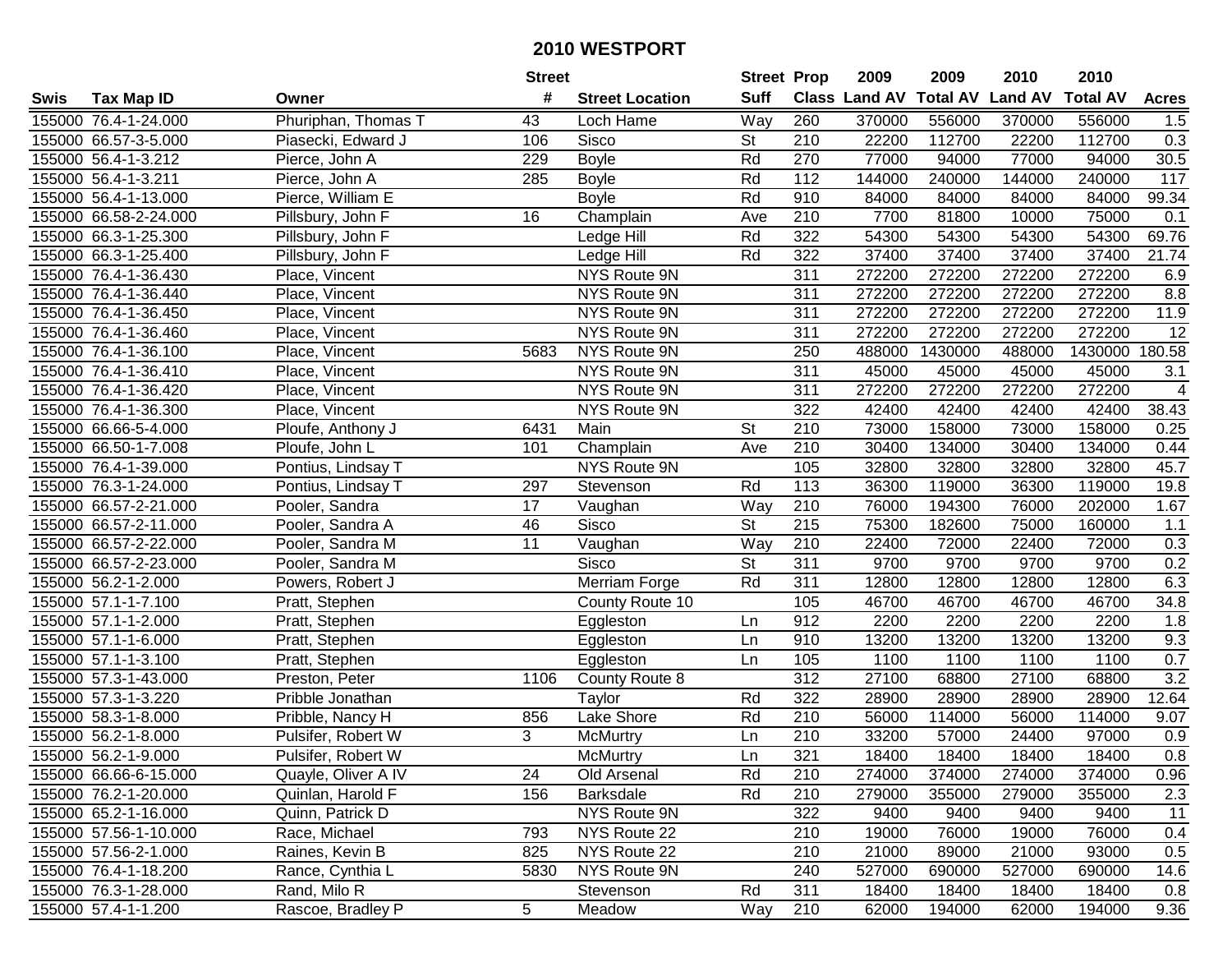| #<br><b>Suff</b><br><b>Class Land AV Total AV</b><br><b>Land AV</b><br><b>Total AV</b><br><b>Acres</b><br><b>Tax Map ID</b><br><b>Street Location</b><br>Swis<br>Owner<br>Rawson, Richard J<br>155000 66.74-2-12.200<br>NYS Route 9N<br>311<br>1100<br>1100<br>1100<br>1100<br>0.16<br>531000<br>625000<br>531000<br>625000<br>155000 66.74-2-9.200<br>23<br><b>Sunny Side</b><br>$2.8$<br>Rawson, Richard J<br>Way<br>260<br>5<br>155000 66.74-2-11.000<br>NYS Route 9N<br>311<br>325000<br>325000<br>325000<br>325000<br>Rawson, Richard J<br>210<br>92000<br>0.4<br>155000 66.74-1-10.000<br>Raywood, Cheryl<br>6391<br>Main<br><b>St</b><br>240000<br>92000<br>240000<br>155000 66.74-2-8.110<br>NYS Route 9N<br>312<br>16200<br>21400<br>16200<br>21400<br>0.3<br>Raywood, Cheryl<br>155000 66.66-6-16.000<br>Main<br>St<br>311<br>6200<br>6200<br>6200<br>6200<br>0.1<br>Raywood, Cheryl<br>56.4<br>Stevenson<br>Rd<br>62300<br>155000 76.4-1-41.000<br>Re, Frank III<br>105<br>62300<br>62300<br>62300<br>322<br>79.05<br>Reaser Clayton P<br>Rd<br>151000<br>151000<br>151000<br>151000<br>155000 66.1-1-25.000<br>58<br>Sam Spear<br>Rd<br>237000<br>155000 66.1-1-34.045<br>Reaser, Clayton P<br>55<br>240<br>112000<br>112000<br>237000<br>44.3<br>Sam Spear<br>97<br>Rd<br>81.9<br>155000 66.1-1-7.000<br>Reaser, Clayton P<br>260<br>146000<br>185000<br>146000<br>185000<br>Sam Spear<br>St<br>155000 66.74-1-5.000<br>Reposa Anthony J<br>Main<br>210<br>73000<br>154000<br>73000<br>154000<br>6411<br>0.26<br>155000 66.74-2-8.120<br>Requadt, Dieter B<br>NYS Route 9N<br>311<br>1700<br>1700<br>1700<br>0.34<br>1700<br>155000 66.74-2-10.200<br>NYS Route 9N<br>311<br>1600<br>1600<br>1600<br>1600<br>Requadt, Hannelore<br>0.24<br>311<br>31200<br>155000 66.74-2-8.200<br>NYS Route 9N<br>31200<br>31200<br>31200<br>1.14<br>Requadt, Hannelore<br>155000 66.3-1-30.231<br>Rd<br>240<br>61000<br>140000<br>61000<br>140000<br>14.21<br>Resek, Carl<br>1072<br>Ledge Hill<br>155000 66.3-1-7.000<br>Rd<br>210<br>46000<br>39000<br>79000<br>2.98<br>Reynolds, Cheri L<br>1009<br>Ledge Hill<br>83000<br>210<br>155000 57.55-1-6.000<br>2554<br>28000<br>166000<br>28000<br>179000<br>Reynolds, David E<br>County Route 10<br>-1<br>105<br>NYS Route 9N<br>67300<br>67300<br>67300<br>67300<br>60.6<br>155000 76.4-1-40.000<br>Rice, Robert W Jr<br>155000 76.3-1-23.000<br>Rice, Robert W Jr<br>349<br>113<br>48000<br>210000<br>48000<br>210000<br>24.7<br>Stevenson<br>Rd<br>155000 76.3-1-26.000<br>Stevenson<br>Rd<br>910<br>100200<br>100200<br>100200<br>100200<br>151<br>Rice, Robert W Jr<br>Rd<br>Sherman<br>240<br>411000<br>15.55<br>155000 57.4-2-26.200<br>Rice, Robin<br>293<br>104000<br>411000<br>104000<br>Rich, Richard A<br>155000 56.2-1-6.000<br>93<br>240<br>42000<br>52000<br>51000<br>97000<br>18<br><b>Wadhams Heights</b><br>Ln<br>9<br>0.3<br>155000 66.66-2-11.000<br>Harris<br>Ln<br>652<br>26200<br>151400<br>26200<br>151400<br>Riley, Elizabeth D<br>156.5<br>155000 66.1-1-14.000<br>236<br>Rd<br>240<br>277000<br>450000<br>277000<br>450000<br>Ring, Fawn<br>Sam Spear<br>Rd<br>322<br>10600<br>10600<br>155000 66.1-1-10.000<br>Ring, Jonathan P<br>Sam Spear<br>10600<br>10600<br>10.2<br>Rd<br>219000<br>155000 66.1-1-11.000<br>167<br>240<br>124000<br>124000<br>219000<br>48.49<br>Ring, Jonathan P<br>Sam Spear<br>312<br>63900<br>37.57<br>155000 66.1-1-12.110<br>Rd<br>48800<br>63900<br>48800<br>Ring, Jonathan P<br>Sam Spear<br>61300<br>61300<br>109.81<br>155000 66.1-1-8.100<br>NYS Route 9N<br>910<br>61300<br>61300<br>Ring, Jonathan P<br>Rd<br>240<br>155000<br>210000<br>155000<br>210000<br>155000 66.1-1-20.000<br>Ring, Jonathan P<br>146<br>Sam Spear<br>87.6<br>Rd<br>$\overline{210}$<br>155000 66.66-3-2.000<br>Rissberger, Thomas J<br>63000<br>159000<br>57000<br>153000<br>0.55<br>1202<br>Stevenson<br>105<br>155000 57.1-1-12.000<br><b>Riverat Glass &amp; Electric Inc</b><br>County Route 10<br>100900<br>100900<br>100900<br>100900<br>96.68<br>7100<br>155000 57.56-3-1.000<br>NYS Route 22<br>314<br>7100<br>7100<br>7100<br>Riverat Glass & Electric Inc<br>0.36<br>155000 66.3-1-4.100<br>2.18<br>979<br>Rd<br>210<br>46000<br>94000<br>46000<br>94000<br>Rivers, Mark<br>Ledge Hill<br>Rd<br>311<br>155000 66.3-1-4.200<br>25700<br>25700<br>25700<br>25700<br>1.64<br>Rivers, Mark<br>Ledge Hill<br>155000 67.1-1-8.000<br>Rock Harbor HO Assoc Inc<br>Lake Shore<br>Rd<br>311<br>258200<br>258200<br>258200<br>258200<br>3<br>7.9<br>155000 67.1-1-9.000<br>Rock Harbor HO Assoc Inc<br>Lake Shore<br>Rd<br>311<br>16100<br>16100<br>16100<br>16100<br>431000<br>431000<br>788000<br>2.25<br>155000 66.2-2-37.000<br>Rockefeller, Linda W<br>28<br>Way<br>210<br>788000<br>Evergreen<br>155000 66.58-1-1.100<br>53<br>210<br>82000<br>196000<br>82000<br>207000<br>5.3<br>Rodriguez, Oscar<br>Champlain<br>Ave<br>155000 66.74-1-12.200<br>12<br>0.7<br>Roemischer, Ingrid B<br><b>Rolling Hill</b><br>Way<br>220<br>136000<br>196000<br>136000<br>196000<br>8<br>210<br>155000 66.74-1-12.110<br>Roemischer, John P<br><b>Rolling Hill</b><br>Way<br>195000<br>435000<br>195000<br>435000<br>2.17<br>31<br>155000 66.2-1-26.037<br>Rogan, John C<br>210<br>51000<br>161000<br>51000<br>161000<br>Way<br>3.1<br>Homeport<br>$\overline{7}$<br>155000 66.2-2-38.000<br>Rolleston, Bruce<br>260<br>45000<br>45000<br>111000<br>1.2<br>Way<br>111000<br>Evergreen |  | <b>Street</b> | <b>Street Prop</b> | 2009 | 2009 | 2010 | 2010 |  |
|--------------------------------------------------------------------------------------------------------------------------------------------------------------------------------------------------------------------------------------------------------------------------------------------------------------------------------------------------------------------------------------------------------------------------------------------------------------------------------------------------------------------------------------------------------------------------------------------------------------------------------------------------------------------------------------------------------------------------------------------------------------------------------------------------------------------------------------------------------------------------------------------------------------------------------------------------------------------------------------------------------------------------------------------------------------------------------------------------------------------------------------------------------------------------------------------------------------------------------------------------------------------------------------------------------------------------------------------------------------------------------------------------------------------------------------------------------------------------------------------------------------------------------------------------------------------------------------------------------------------------------------------------------------------------------------------------------------------------------------------------------------------------------------------------------------------------------------------------------------------------------------------------------------------------------------------------------------------------------------------------------------------------------------------------------------------------------------------------------------------------------------------------------------------------------------------------------------------------------------------------------------------------------------------------------------------------------------------------------------------------------------------------------------------------------------------------------------------------------------------------------------------------------------------------------------------------------------------------------------------------------------------------------------------------------------------------------------------------------------------------------------------------------------------------------------------------------------------------------------------------------------------------------------------------------------------------------------------------------------------------------------------------------------------------------------------------------------------------------------------------------------------------------------------------------------------------------------------------------------------------------------------------------------------------------------------------------------------------------------------------------------------------------------------------------------------------------------------------------------------------------------------------------------------------------------------------------------------------------------------------------------------------------------------------------------------------------------------------------------------------------------------------------------------------------------------------------------------------------------------------------------------------------------------------------------------------------------------------------------------------------------------------------------------------------------------------------------------------------------------------------------------------------------------------------------------------------------------------------------------------------------------------------------------------------------------------------------------------------------------------------------------------------------------------------------------------------------------------------------------------------------------------------------------------------------------------------------------------------------------------------------------------------------------------------------------------------------------------------------------------------------------------------------------------------------------------------------------------------------------------------------------------------------------------------------------------------------------------------------------------------------------------------------------------------------------------------------------------------------------------------------------------------------------------------------------------------------------------------------------------------------------------------------------------------------------------------------------------------------------------------------------------------------------------------------------------------------------|--|---------------|--------------------|------|------|------|------|--|
|                                                                                                                                                                                                                                                                                                                                                                                                                                                                                                                                                                                                                                                                                                                                                                                                                                                                                                                                                                                                                                                                                                                                                                                                                                                                                                                                                                                                                                                                                                                                                                                                                                                                                                                                                                                                                                                                                                                                                                                                                                                                                                                                                                                                                                                                                                                                                                                                                                                                                                                                                                                                                                                                                                                                                                                                                                                                                                                                                                                                                                                                                                                                                                                                                                                                                                                                                                                                                                                                                                                                                                                                                                                                                                                                                                                                                                                                                                                                                                                                                                                                                                                                                                                                                                                                                                                                                                                                                                                                                                                                                                                                                                                                                                                                                                                                                                                                                                                                                                                                                                                                                                                                                                                                                                                                                                                                                                                                                                                                    |  |               |                    |      |      |      |      |  |
|                                                                                                                                                                                                                                                                                                                                                                                                                                                                                                                                                                                                                                                                                                                                                                                                                                                                                                                                                                                                                                                                                                                                                                                                                                                                                                                                                                                                                                                                                                                                                                                                                                                                                                                                                                                                                                                                                                                                                                                                                                                                                                                                                                                                                                                                                                                                                                                                                                                                                                                                                                                                                                                                                                                                                                                                                                                                                                                                                                                                                                                                                                                                                                                                                                                                                                                                                                                                                                                                                                                                                                                                                                                                                                                                                                                                                                                                                                                                                                                                                                                                                                                                                                                                                                                                                                                                                                                                                                                                                                                                                                                                                                                                                                                                                                                                                                                                                                                                                                                                                                                                                                                                                                                                                                                                                                                                                                                                                                                                    |  |               |                    |      |      |      |      |  |
|                                                                                                                                                                                                                                                                                                                                                                                                                                                                                                                                                                                                                                                                                                                                                                                                                                                                                                                                                                                                                                                                                                                                                                                                                                                                                                                                                                                                                                                                                                                                                                                                                                                                                                                                                                                                                                                                                                                                                                                                                                                                                                                                                                                                                                                                                                                                                                                                                                                                                                                                                                                                                                                                                                                                                                                                                                                                                                                                                                                                                                                                                                                                                                                                                                                                                                                                                                                                                                                                                                                                                                                                                                                                                                                                                                                                                                                                                                                                                                                                                                                                                                                                                                                                                                                                                                                                                                                                                                                                                                                                                                                                                                                                                                                                                                                                                                                                                                                                                                                                                                                                                                                                                                                                                                                                                                                                                                                                                                                                    |  |               |                    |      |      |      |      |  |
|                                                                                                                                                                                                                                                                                                                                                                                                                                                                                                                                                                                                                                                                                                                                                                                                                                                                                                                                                                                                                                                                                                                                                                                                                                                                                                                                                                                                                                                                                                                                                                                                                                                                                                                                                                                                                                                                                                                                                                                                                                                                                                                                                                                                                                                                                                                                                                                                                                                                                                                                                                                                                                                                                                                                                                                                                                                                                                                                                                                                                                                                                                                                                                                                                                                                                                                                                                                                                                                                                                                                                                                                                                                                                                                                                                                                                                                                                                                                                                                                                                                                                                                                                                                                                                                                                                                                                                                                                                                                                                                                                                                                                                                                                                                                                                                                                                                                                                                                                                                                                                                                                                                                                                                                                                                                                                                                                                                                                                                                    |  |               |                    |      |      |      |      |  |
|                                                                                                                                                                                                                                                                                                                                                                                                                                                                                                                                                                                                                                                                                                                                                                                                                                                                                                                                                                                                                                                                                                                                                                                                                                                                                                                                                                                                                                                                                                                                                                                                                                                                                                                                                                                                                                                                                                                                                                                                                                                                                                                                                                                                                                                                                                                                                                                                                                                                                                                                                                                                                                                                                                                                                                                                                                                                                                                                                                                                                                                                                                                                                                                                                                                                                                                                                                                                                                                                                                                                                                                                                                                                                                                                                                                                                                                                                                                                                                                                                                                                                                                                                                                                                                                                                                                                                                                                                                                                                                                                                                                                                                                                                                                                                                                                                                                                                                                                                                                                                                                                                                                                                                                                                                                                                                                                                                                                                                                                    |  |               |                    |      |      |      |      |  |
|                                                                                                                                                                                                                                                                                                                                                                                                                                                                                                                                                                                                                                                                                                                                                                                                                                                                                                                                                                                                                                                                                                                                                                                                                                                                                                                                                                                                                                                                                                                                                                                                                                                                                                                                                                                                                                                                                                                                                                                                                                                                                                                                                                                                                                                                                                                                                                                                                                                                                                                                                                                                                                                                                                                                                                                                                                                                                                                                                                                                                                                                                                                                                                                                                                                                                                                                                                                                                                                                                                                                                                                                                                                                                                                                                                                                                                                                                                                                                                                                                                                                                                                                                                                                                                                                                                                                                                                                                                                                                                                                                                                                                                                                                                                                                                                                                                                                                                                                                                                                                                                                                                                                                                                                                                                                                                                                                                                                                                                                    |  |               |                    |      |      |      |      |  |
|                                                                                                                                                                                                                                                                                                                                                                                                                                                                                                                                                                                                                                                                                                                                                                                                                                                                                                                                                                                                                                                                                                                                                                                                                                                                                                                                                                                                                                                                                                                                                                                                                                                                                                                                                                                                                                                                                                                                                                                                                                                                                                                                                                                                                                                                                                                                                                                                                                                                                                                                                                                                                                                                                                                                                                                                                                                                                                                                                                                                                                                                                                                                                                                                                                                                                                                                                                                                                                                                                                                                                                                                                                                                                                                                                                                                                                                                                                                                                                                                                                                                                                                                                                                                                                                                                                                                                                                                                                                                                                                                                                                                                                                                                                                                                                                                                                                                                                                                                                                                                                                                                                                                                                                                                                                                                                                                                                                                                                                                    |  |               |                    |      |      |      |      |  |
|                                                                                                                                                                                                                                                                                                                                                                                                                                                                                                                                                                                                                                                                                                                                                                                                                                                                                                                                                                                                                                                                                                                                                                                                                                                                                                                                                                                                                                                                                                                                                                                                                                                                                                                                                                                                                                                                                                                                                                                                                                                                                                                                                                                                                                                                                                                                                                                                                                                                                                                                                                                                                                                                                                                                                                                                                                                                                                                                                                                                                                                                                                                                                                                                                                                                                                                                                                                                                                                                                                                                                                                                                                                                                                                                                                                                                                                                                                                                                                                                                                                                                                                                                                                                                                                                                                                                                                                                                                                                                                                                                                                                                                                                                                                                                                                                                                                                                                                                                                                                                                                                                                                                                                                                                                                                                                                                                                                                                                                                    |  |               |                    |      |      |      |      |  |
|                                                                                                                                                                                                                                                                                                                                                                                                                                                                                                                                                                                                                                                                                                                                                                                                                                                                                                                                                                                                                                                                                                                                                                                                                                                                                                                                                                                                                                                                                                                                                                                                                                                                                                                                                                                                                                                                                                                                                                                                                                                                                                                                                                                                                                                                                                                                                                                                                                                                                                                                                                                                                                                                                                                                                                                                                                                                                                                                                                                                                                                                                                                                                                                                                                                                                                                                                                                                                                                                                                                                                                                                                                                                                                                                                                                                                                                                                                                                                                                                                                                                                                                                                                                                                                                                                                                                                                                                                                                                                                                                                                                                                                                                                                                                                                                                                                                                                                                                                                                                                                                                                                                                                                                                                                                                                                                                                                                                                                                                    |  |               |                    |      |      |      |      |  |
|                                                                                                                                                                                                                                                                                                                                                                                                                                                                                                                                                                                                                                                                                                                                                                                                                                                                                                                                                                                                                                                                                                                                                                                                                                                                                                                                                                                                                                                                                                                                                                                                                                                                                                                                                                                                                                                                                                                                                                                                                                                                                                                                                                                                                                                                                                                                                                                                                                                                                                                                                                                                                                                                                                                                                                                                                                                                                                                                                                                                                                                                                                                                                                                                                                                                                                                                                                                                                                                                                                                                                                                                                                                                                                                                                                                                                                                                                                                                                                                                                                                                                                                                                                                                                                                                                                                                                                                                                                                                                                                                                                                                                                                                                                                                                                                                                                                                                                                                                                                                                                                                                                                                                                                                                                                                                                                                                                                                                                                                    |  |               |                    |      |      |      |      |  |
|                                                                                                                                                                                                                                                                                                                                                                                                                                                                                                                                                                                                                                                                                                                                                                                                                                                                                                                                                                                                                                                                                                                                                                                                                                                                                                                                                                                                                                                                                                                                                                                                                                                                                                                                                                                                                                                                                                                                                                                                                                                                                                                                                                                                                                                                                                                                                                                                                                                                                                                                                                                                                                                                                                                                                                                                                                                                                                                                                                                                                                                                                                                                                                                                                                                                                                                                                                                                                                                                                                                                                                                                                                                                                                                                                                                                                                                                                                                                                                                                                                                                                                                                                                                                                                                                                                                                                                                                                                                                                                                                                                                                                                                                                                                                                                                                                                                                                                                                                                                                                                                                                                                                                                                                                                                                                                                                                                                                                                                                    |  |               |                    |      |      |      |      |  |
|                                                                                                                                                                                                                                                                                                                                                                                                                                                                                                                                                                                                                                                                                                                                                                                                                                                                                                                                                                                                                                                                                                                                                                                                                                                                                                                                                                                                                                                                                                                                                                                                                                                                                                                                                                                                                                                                                                                                                                                                                                                                                                                                                                                                                                                                                                                                                                                                                                                                                                                                                                                                                                                                                                                                                                                                                                                                                                                                                                                                                                                                                                                                                                                                                                                                                                                                                                                                                                                                                                                                                                                                                                                                                                                                                                                                                                                                                                                                                                                                                                                                                                                                                                                                                                                                                                                                                                                                                                                                                                                                                                                                                                                                                                                                                                                                                                                                                                                                                                                                                                                                                                                                                                                                                                                                                                                                                                                                                                                                    |  |               |                    |      |      |      |      |  |
|                                                                                                                                                                                                                                                                                                                                                                                                                                                                                                                                                                                                                                                                                                                                                                                                                                                                                                                                                                                                                                                                                                                                                                                                                                                                                                                                                                                                                                                                                                                                                                                                                                                                                                                                                                                                                                                                                                                                                                                                                                                                                                                                                                                                                                                                                                                                                                                                                                                                                                                                                                                                                                                                                                                                                                                                                                                                                                                                                                                                                                                                                                                                                                                                                                                                                                                                                                                                                                                                                                                                                                                                                                                                                                                                                                                                                                                                                                                                                                                                                                                                                                                                                                                                                                                                                                                                                                                                                                                                                                                                                                                                                                                                                                                                                                                                                                                                                                                                                                                                                                                                                                                                                                                                                                                                                                                                                                                                                                                                    |  |               |                    |      |      |      |      |  |
|                                                                                                                                                                                                                                                                                                                                                                                                                                                                                                                                                                                                                                                                                                                                                                                                                                                                                                                                                                                                                                                                                                                                                                                                                                                                                                                                                                                                                                                                                                                                                                                                                                                                                                                                                                                                                                                                                                                                                                                                                                                                                                                                                                                                                                                                                                                                                                                                                                                                                                                                                                                                                                                                                                                                                                                                                                                                                                                                                                                                                                                                                                                                                                                                                                                                                                                                                                                                                                                                                                                                                                                                                                                                                                                                                                                                                                                                                                                                                                                                                                                                                                                                                                                                                                                                                                                                                                                                                                                                                                                                                                                                                                                                                                                                                                                                                                                                                                                                                                                                                                                                                                                                                                                                                                                                                                                                                                                                                                                                    |  |               |                    |      |      |      |      |  |
|                                                                                                                                                                                                                                                                                                                                                                                                                                                                                                                                                                                                                                                                                                                                                                                                                                                                                                                                                                                                                                                                                                                                                                                                                                                                                                                                                                                                                                                                                                                                                                                                                                                                                                                                                                                                                                                                                                                                                                                                                                                                                                                                                                                                                                                                                                                                                                                                                                                                                                                                                                                                                                                                                                                                                                                                                                                                                                                                                                                                                                                                                                                                                                                                                                                                                                                                                                                                                                                                                                                                                                                                                                                                                                                                                                                                                                                                                                                                                                                                                                                                                                                                                                                                                                                                                                                                                                                                                                                                                                                                                                                                                                                                                                                                                                                                                                                                                                                                                                                                                                                                                                                                                                                                                                                                                                                                                                                                                                                                    |  |               |                    |      |      |      |      |  |
|                                                                                                                                                                                                                                                                                                                                                                                                                                                                                                                                                                                                                                                                                                                                                                                                                                                                                                                                                                                                                                                                                                                                                                                                                                                                                                                                                                                                                                                                                                                                                                                                                                                                                                                                                                                                                                                                                                                                                                                                                                                                                                                                                                                                                                                                                                                                                                                                                                                                                                                                                                                                                                                                                                                                                                                                                                                                                                                                                                                                                                                                                                                                                                                                                                                                                                                                                                                                                                                                                                                                                                                                                                                                                                                                                                                                                                                                                                                                                                                                                                                                                                                                                                                                                                                                                                                                                                                                                                                                                                                                                                                                                                                                                                                                                                                                                                                                                                                                                                                                                                                                                                                                                                                                                                                                                                                                                                                                                                                                    |  |               |                    |      |      |      |      |  |
|                                                                                                                                                                                                                                                                                                                                                                                                                                                                                                                                                                                                                                                                                                                                                                                                                                                                                                                                                                                                                                                                                                                                                                                                                                                                                                                                                                                                                                                                                                                                                                                                                                                                                                                                                                                                                                                                                                                                                                                                                                                                                                                                                                                                                                                                                                                                                                                                                                                                                                                                                                                                                                                                                                                                                                                                                                                                                                                                                                                                                                                                                                                                                                                                                                                                                                                                                                                                                                                                                                                                                                                                                                                                                                                                                                                                                                                                                                                                                                                                                                                                                                                                                                                                                                                                                                                                                                                                                                                                                                                                                                                                                                                                                                                                                                                                                                                                                                                                                                                                                                                                                                                                                                                                                                                                                                                                                                                                                                                                    |  |               |                    |      |      |      |      |  |
|                                                                                                                                                                                                                                                                                                                                                                                                                                                                                                                                                                                                                                                                                                                                                                                                                                                                                                                                                                                                                                                                                                                                                                                                                                                                                                                                                                                                                                                                                                                                                                                                                                                                                                                                                                                                                                                                                                                                                                                                                                                                                                                                                                                                                                                                                                                                                                                                                                                                                                                                                                                                                                                                                                                                                                                                                                                                                                                                                                                                                                                                                                                                                                                                                                                                                                                                                                                                                                                                                                                                                                                                                                                                                                                                                                                                                                                                                                                                                                                                                                                                                                                                                                                                                                                                                                                                                                                                                                                                                                                                                                                                                                                                                                                                                                                                                                                                                                                                                                                                                                                                                                                                                                                                                                                                                                                                                                                                                                                                    |  |               |                    |      |      |      |      |  |
|                                                                                                                                                                                                                                                                                                                                                                                                                                                                                                                                                                                                                                                                                                                                                                                                                                                                                                                                                                                                                                                                                                                                                                                                                                                                                                                                                                                                                                                                                                                                                                                                                                                                                                                                                                                                                                                                                                                                                                                                                                                                                                                                                                                                                                                                                                                                                                                                                                                                                                                                                                                                                                                                                                                                                                                                                                                                                                                                                                                                                                                                                                                                                                                                                                                                                                                                                                                                                                                                                                                                                                                                                                                                                                                                                                                                                                                                                                                                                                                                                                                                                                                                                                                                                                                                                                                                                                                                                                                                                                                                                                                                                                                                                                                                                                                                                                                                                                                                                                                                                                                                                                                                                                                                                                                                                                                                                                                                                                                                    |  |               |                    |      |      |      |      |  |
|                                                                                                                                                                                                                                                                                                                                                                                                                                                                                                                                                                                                                                                                                                                                                                                                                                                                                                                                                                                                                                                                                                                                                                                                                                                                                                                                                                                                                                                                                                                                                                                                                                                                                                                                                                                                                                                                                                                                                                                                                                                                                                                                                                                                                                                                                                                                                                                                                                                                                                                                                                                                                                                                                                                                                                                                                                                                                                                                                                                                                                                                                                                                                                                                                                                                                                                                                                                                                                                                                                                                                                                                                                                                                                                                                                                                                                                                                                                                                                                                                                                                                                                                                                                                                                                                                                                                                                                                                                                                                                                                                                                                                                                                                                                                                                                                                                                                                                                                                                                                                                                                                                                                                                                                                                                                                                                                                                                                                                                                    |  |               |                    |      |      |      |      |  |
|                                                                                                                                                                                                                                                                                                                                                                                                                                                                                                                                                                                                                                                                                                                                                                                                                                                                                                                                                                                                                                                                                                                                                                                                                                                                                                                                                                                                                                                                                                                                                                                                                                                                                                                                                                                                                                                                                                                                                                                                                                                                                                                                                                                                                                                                                                                                                                                                                                                                                                                                                                                                                                                                                                                                                                                                                                                                                                                                                                                                                                                                                                                                                                                                                                                                                                                                                                                                                                                                                                                                                                                                                                                                                                                                                                                                                                                                                                                                                                                                                                                                                                                                                                                                                                                                                                                                                                                                                                                                                                                                                                                                                                                                                                                                                                                                                                                                                                                                                                                                                                                                                                                                                                                                                                                                                                                                                                                                                                                                    |  |               |                    |      |      |      |      |  |
|                                                                                                                                                                                                                                                                                                                                                                                                                                                                                                                                                                                                                                                                                                                                                                                                                                                                                                                                                                                                                                                                                                                                                                                                                                                                                                                                                                                                                                                                                                                                                                                                                                                                                                                                                                                                                                                                                                                                                                                                                                                                                                                                                                                                                                                                                                                                                                                                                                                                                                                                                                                                                                                                                                                                                                                                                                                                                                                                                                                                                                                                                                                                                                                                                                                                                                                                                                                                                                                                                                                                                                                                                                                                                                                                                                                                                                                                                                                                                                                                                                                                                                                                                                                                                                                                                                                                                                                                                                                                                                                                                                                                                                                                                                                                                                                                                                                                                                                                                                                                                                                                                                                                                                                                                                                                                                                                                                                                                                                                    |  |               |                    |      |      |      |      |  |
|                                                                                                                                                                                                                                                                                                                                                                                                                                                                                                                                                                                                                                                                                                                                                                                                                                                                                                                                                                                                                                                                                                                                                                                                                                                                                                                                                                                                                                                                                                                                                                                                                                                                                                                                                                                                                                                                                                                                                                                                                                                                                                                                                                                                                                                                                                                                                                                                                                                                                                                                                                                                                                                                                                                                                                                                                                                                                                                                                                                                                                                                                                                                                                                                                                                                                                                                                                                                                                                                                                                                                                                                                                                                                                                                                                                                                                                                                                                                                                                                                                                                                                                                                                                                                                                                                                                                                                                                                                                                                                                                                                                                                                                                                                                                                                                                                                                                                                                                                                                                                                                                                                                                                                                                                                                                                                                                                                                                                                                                    |  |               |                    |      |      |      |      |  |
|                                                                                                                                                                                                                                                                                                                                                                                                                                                                                                                                                                                                                                                                                                                                                                                                                                                                                                                                                                                                                                                                                                                                                                                                                                                                                                                                                                                                                                                                                                                                                                                                                                                                                                                                                                                                                                                                                                                                                                                                                                                                                                                                                                                                                                                                                                                                                                                                                                                                                                                                                                                                                                                                                                                                                                                                                                                                                                                                                                                                                                                                                                                                                                                                                                                                                                                                                                                                                                                                                                                                                                                                                                                                                                                                                                                                                                                                                                                                                                                                                                                                                                                                                                                                                                                                                                                                                                                                                                                                                                                                                                                                                                                                                                                                                                                                                                                                                                                                                                                                                                                                                                                                                                                                                                                                                                                                                                                                                                                                    |  |               |                    |      |      |      |      |  |
|                                                                                                                                                                                                                                                                                                                                                                                                                                                                                                                                                                                                                                                                                                                                                                                                                                                                                                                                                                                                                                                                                                                                                                                                                                                                                                                                                                                                                                                                                                                                                                                                                                                                                                                                                                                                                                                                                                                                                                                                                                                                                                                                                                                                                                                                                                                                                                                                                                                                                                                                                                                                                                                                                                                                                                                                                                                                                                                                                                                                                                                                                                                                                                                                                                                                                                                                                                                                                                                                                                                                                                                                                                                                                                                                                                                                                                                                                                                                                                                                                                                                                                                                                                                                                                                                                                                                                                                                                                                                                                                                                                                                                                                                                                                                                                                                                                                                                                                                                                                                                                                                                                                                                                                                                                                                                                                                                                                                                                                                    |  |               |                    |      |      |      |      |  |
|                                                                                                                                                                                                                                                                                                                                                                                                                                                                                                                                                                                                                                                                                                                                                                                                                                                                                                                                                                                                                                                                                                                                                                                                                                                                                                                                                                                                                                                                                                                                                                                                                                                                                                                                                                                                                                                                                                                                                                                                                                                                                                                                                                                                                                                                                                                                                                                                                                                                                                                                                                                                                                                                                                                                                                                                                                                                                                                                                                                                                                                                                                                                                                                                                                                                                                                                                                                                                                                                                                                                                                                                                                                                                                                                                                                                                                                                                                                                                                                                                                                                                                                                                                                                                                                                                                                                                                                                                                                                                                                                                                                                                                                                                                                                                                                                                                                                                                                                                                                                                                                                                                                                                                                                                                                                                                                                                                                                                                                                    |  |               |                    |      |      |      |      |  |
|                                                                                                                                                                                                                                                                                                                                                                                                                                                                                                                                                                                                                                                                                                                                                                                                                                                                                                                                                                                                                                                                                                                                                                                                                                                                                                                                                                                                                                                                                                                                                                                                                                                                                                                                                                                                                                                                                                                                                                                                                                                                                                                                                                                                                                                                                                                                                                                                                                                                                                                                                                                                                                                                                                                                                                                                                                                                                                                                                                                                                                                                                                                                                                                                                                                                                                                                                                                                                                                                                                                                                                                                                                                                                                                                                                                                                                                                                                                                                                                                                                                                                                                                                                                                                                                                                                                                                                                                                                                                                                                                                                                                                                                                                                                                                                                                                                                                                                                                                                                                                                                                                                                                                                                                                                                                                                                                                                                                                                                                    |  |               |                    |      |      |      |      |  |
|                                                                                                                                                                                                                                                                                                                                                                                                                                                                                                                                                                                                                                                                                                                                                                                                                                                                                                                                                                                                                                                                                                                                                                                                                                                                                                                                                                                                                                                                                                                                                                                                                                                                                                                                                                                                                                                                                                                                                                                                                                                                                                                                                                                                                                                                                                                                                                                                                                                                                                                                                                                                                                                                                                                                                                                                                                                                                                                                                                                                                                                                                                                                                                                                                                                                                                                                                                                                                                                                                                                                                                                                                                                                                                                                                                                                                                                                                                                                                                                                                                                                                                                                                                                                                                                                                                                                                                                                                                                                                                                                                                                                                                                                                                                                                                                                                                                                                                                                                                                                                                                                                                                                                                                                                                                                                                                                                                                                                                                                    |  |               |                    |      |      |      |      |  |
|                                                                                                                                                                                                                                                                                                                                                                                                                                                                                                                                                                                                                                                                                                                                                                                                                                                                                                                                                                                                                                                                                                                                                                                                                                                                                                                                                                                                                                                                                                                                                                                                                                                                                                                                                                                                                                                                                                                                                                                                                                                                                                                                                                                                                                                                                                                                                                                                                                                                                                                                                                                                                                                                                                                                                                                                                                                                                                                                                                                                                                                                                                                                                                                                                                                                                                                                                                                                                                                                                                                                                                                                                                                                                                                                                                                                                                                                                                                                                                                                                                                                                                                                                                                                                                                                                                                                                                                                                                                                                                                                                                                                                                                                                                                                                                                                                                                                                                                                                                                                                                                                                                                                                                                                                                                                                                                                                                                                                                                                    |  |               |                    |      |      |      |      |  |
|                                                                                                                                                                                                                                                                                                                                                                                                                                                                                                                                                                                                                                                                                                                                                                                                                                                                                                                                                                                                                                                                                                                                                                                                                                                                                                                                                                                                                                                                                                                                                                                                                                                                                                                                                                                                                                                                                                                                                                                                                                                                                                                                                                                                                                                                                                                                                                                                                                                                                                                                                                                                                                                                                                                                                                                                                                                                                                                                                                                                                                                                                                                                                                                                                                                                                                                                                                                                                                                                                                                                                                                                                                                                                                                                                                                                                                                                                                                                                                                                                                                                                                                                                                                                                                                                                                                                                                                                                                                                                                                                                                                                                                                                                                                                                                                                                                                                                                                                                                                                                                                                                                                                                                                                                                                                                                                                                                                                                                                                    |  |               |                    |      |      |      |      |  |
|                                                                                                                                                                                                                                                                                                                                                                                                                                                                                                                                                                                                                                                                                                                                                                                                                                                                                                                                                                                                                                                                                                                                                                                                                                                                                                                                                                                                                                                                                                                                                                                                                                                                                                                                                                                                                                                                                                                                                                                                                                                                                                                                                                                                                                                                                                                                                                                                                                                                                                                                                                                                                                                                                                                                                                                                                                                                                                                                                                                                                                                                                                                                                                                                                                                                                                                                                                                                                                                                                                                                                                                                                                                                                                                                                                                                                                                                                                                                                                                                                                                                                                                                                                                                                                                                                                                                                                                                                                                                                                                                                                                                                                                                                                                                                                                                                                                                                                                                                                                                                                                                                                                                                                                                                                                                                                                                                                                                                                                                    |  |               |                    |      |      |      |      |  |
|                                                                                                                                                                                                                                                                                                                                                                                                                                                                                                                                                                                                                                                                                                                                                                                                                                                                                                                                                                                                                                                                                                                                                                                                                                                                                                                                                                                                                                                                                                                                                                                                                                                                                                                                                                                                                                                                                                                                                                                                                                                                                                                                                                                                                                                                                                                                                                                                                                                                                                                                                                                                                                                                                                                                                                                                                                                                                                                                                                                                                                                                                                                                                                                                                                                                                                                                                                                                                                                                                                                                                                                                                                                                                                                                                                                                                                                                                                                                                                                                                                                                                                                                                                                                                                                                                                                                                                                                                                                                                                                                                                                                                                                                                                                                                                                                                                                                                                                                                                                                                                                                                                                                                                                                                                                                                                                                                                                                                                                                    |  |               |                    |      |      |      |      |  |
|                                                                                                                                                                                                                                                                                                                                                                                                                                                                                                                                                                                                                                                                                                                                                                                                                                                                                                                                                                                                                                                                                                                                                                                                                                                                                                                                                                                                                                                                                                                                                                                                                                                                                                                                                                                                                                                                                                                                                                                                                                                                                                                                                                                                                                                                                                                                                                                                                                                                                                                                                                                                                                                                                                                                                                                                                                                                                                                                                                                                                                                                                                                                                                                                                                                                                                                                                                                                                                                                                                                                                                                                                                                                                                                                                                                                                                                                                                                                                                                                                                                                                                                                                                                                                                                                                                                                                                                                                                                                                                                                                                                                                                                                                                                                                                                                                                                                                                                                                                                                                                                                                                                                                                                                                                                                                                                                                                                                                                                                    |  |               |                    |      |      |      |      |  |
|                                                                                                                                                                                                                                                                                                                                                                                                                                                                                                                                                                                                                                                                                                                                                                                                                                                                                                                                                                                                                                                                                                                                                                                                                                                                                                                                                                                                                                                                                                                                                                                                                                                                                                                                                                                                                                                                                                                                                                                                                                                                                                                                                                                                                                                                                                                                                                                                                                                                                                                                                                                                                                                                                                                                                                                                                                                                                                                                                                                                                                                                                                                                                                                                                                                                                                                                                                                                                                                                                                                                                                                                                                                                                                                                                                                                                                                                                                                                                                                                                                                                                                                                                                                                                                                                                                                                                                                                                                                                                                                                                                                                                                                                                                                                                                                                                                                                                                                                                                                                                                                                                                                                                                                                                                                                                                                                                                                                                                                                    |  |               |                    |      |      |      |      |  |
|                                                                                                                                                                                                                                                                                                                                                                                                                                                                                                                                                                                                                                                                                                                                                                                                                                                                                                                                                                                                                                                                                                                                                                                                                                                                                                                                                                                                                                                                                                                                                                                                                                                                                                                                                                                                                                                                                                                                                                                                                                                                                                                                                                                                                                                                                                                                                                                                                                                                                                                                                                                                                                                                                                                                                                                                                                                                                                                                                                                                                                                                                                                                                                                                                                                                                                                                                                                                                                                                                                                                                                                                                                                                                                                                                                                                                                                                                                                                                                                                                                                                                                                                                                                                                                                                                                                                                                                                                                                                                                                                                                                                                                                                                                                                                                                                                                                                                                                                                                                                                                                                                                                                                                                                                                                                                                                                                                                                                                                                    |  |               |                    |      |      |      |      |  |
|                                                                                                                                                                                                                                                                                                                                                                                                                                                                                                                                                                                                                                                                                                                                                                                                                                                                                                                                                                                                                                                                                                                                                                                                                                                                                                                                                                                                                                                                                                                                                                                                                                                                                                                                                                                                                                                                                                                                                                                                                                                                                                                                                                                                                                                                                                                                                                                                                                                                                                                                                                                                                                                                                                                                                                                                                                                                                                                                                                                                                                                                                                                                                                                                                                                                                                                                                                                                                                                                                                                                                                                                                                                                                                                                                                                                                                                                                                                                                                                                                                                                                                                                                                                                                                                                                                                                                                                                                                                                                                                                                                                                                                                                                                                                                                                                                                                                                                                                                                                                                                                                                                                                                                                                                                                                                                                                                                                                                                                                    |  |               |                    |      |      |      |      |  |
|                                                                                                                                                                                                                                                                                                                                                                                                                                                                                                                                                                                                                                                                                                                                                                                                                                                                                                                                                                                                                                                                                                                                                                                                                                                                                                                                                                                                                                                                                                                                                                                                                                                                                                                                                                                                                                                                                                                                                                                                                                                                                                                                                                                                                                                                                                                                                                                                                                                                                                                                                                                                                                                                                                                                                                                                                                                                                                                                                                                                                                                                                                                                                                                                                                                                                                                                                                                                                                                                                                                                                                                                                                                                                                                                                                                                                                                                                                                                                                                                                                                                                                                                                                                                                                                                                                                                                                                                                                                                                                                                                                                                                                                                                                                                                                                                                                                                                                                                                                                                                                                                                                                                                                                                                                                                                                                                                                                                                                                                    |  |               |                    |      |      |      |      |  |
|                                                                                                                                                                                                                                                                                                                                                                                                                                                                                                                                                                                                                                                                                                                                                                                                                                                                                                                                                                                                                                                                                                                                                                                                                                                                                                                                                                                                                                                                                                                                                                                                                                                                                                                                                                                                                                                                                                                                                                                                                                                                                                                                                                                                                                                                                                                                                                                                                                                                                                                                                                                                                                                                                                                                                                                                                                                                                                                                                                                                                                                                                                                                                                                                                                                                                                                                                                                                                                                                                                                                                                                                                                                                                                                                                                                                                                                                                                                                                                                                                                                                                                                                                                                                                                                                                                                                                                                                                                                                                                                                                                                                                                                                                                                                                                                                                                                                                                                                                                                                                                                                                                                                                                                                                                                                                                                                                                                                                                                                    |  |               |                    |      |      |      |      |  |
|                                                                                                                                                                                                                                                                                                                                                                                                                                                                                                                                                                                                                                                                                                                                                                                                                                                                                                                                                                                                                                                                                                                                                                                                                                                                                                                                                                                                                                                                                                                                                                                                                                                                                                                                                                                                                                                                                                                                                                                                                                                                                                                                                                                                                                                                                                                                                                                                                                                                                                                                                                                                                                                                                                                                                                                                                                                                                                                                                                                                                                                                                                                                                                                                                                                                                                                                                                                                                                                                                                                                                                                                                                                                                                                                                                                                                                                                                                                                                                                                                                                                                                                                                                                                                                                                                                                                                                                                                                                                                                                                                                                                                                                                                                                                                                                                                                                                                                                                                                                                                                                                                                                                                                                                                                                                                                                                                                                                                                                                    |  |               |                    |      |      |      |      |  |
|                                                                                                                                                                                                                                                                                                                                                                                                                                                                                                                                                                                                                                                                                                                                                                                                                                                                                                                                                                                                                                                                                                                                                                                                                                                                                                                                                                                                                                                                                                                                                                                                                                                                                                                                                                                                                                                                                                                                                                                                                                                                                                                                                                                                                                                                                                                                                                                                                                                                                                                                                                                                                                                                                                                                                                                                                                                                                                                                                                                                                                                                                                                                                                                                                                                                                                                                                                                                                                                                                                                                                                                                                                                                                                                                                                                                                                                                                                                                                                                                                                                                                                                                                                                                                                                                                                                                                                                                                                                                                                                                                                                                                                                                                                                                                                                                                                                                                                                                                                                                                                                                                                                                                                                                                                                                                                                                                                                                                                                                    |  |               |                    |      |      |      |      |  |
|                                                                                                                                                                                                                                                                                                                                                                                                                                                                                                                                                                                                                                                                                                                                                                                                                                                                                                                                                                                                                                                                                                                                                                                                                                                                                                                                                                                                                                                                                                                                                                                                                                                                                                                                                                                                                                                                                                                                                                                                                                                                                                                                                                                                                                                                                                                                                                                                                                                                                                                                                                                                                                                                                                                                                                                                                                                                                                                                                                                                                                                                                                                                                                                                                                                                                                                                                                                                                                                                                                                                                                                                                                                                                                                                                                                                                                                                                                                                                                                                                                                                                                                                                                                                                                                                                                                                                                                                                                                                                                                                                                                                                                                                                                                                                                                                                                                                                                                                                                                                                                                                                                                                                                                                                                                                                                                                                                                                                                                                    |  |               |                    |      |      |      |      |  |
|                                                                                                                                                                                                                                                                                                                                                                                                                                                                                                                                                                                                                                                                                                                                                                                                                                                                                                                                                                                                                                                                                                                                                                                                                                                                                                                                                                                                                                                                                                                                                                                                                                                                                                                                                                                                                                                                                                                                                                                                                                                                                                                                                                                                                                                                                                                                                                                                                                                                                                                                                                                                                                                                                                                                                                                                                                                                                                                                                                                                                                                                                                                                                                                                                                                                                                                                                                                                                                                                                                                                                                                                                                                                                                                                                                                                                                                                                                                                                                                                                                                                                                                                                                                                                                                                                                                                                                                                                                                                                                                                                                                                                                                                                                                                                                                                                                                                                                                                                                                                                                                                                                                                                                                                                                                                                                                                                                                                                                                                    |  |               |                    |      |      |      |      |  |
|                                                                                                                                                                                                                                                                                                                                                                                                                                                                                                                                                                                                                                                                                                                                                                                                                                                                                                                                                                                                                                                                                                                                                                                                                                                                                                                                                                                                                                                                                                                                                                                                                                                                                                                                                                                                                                                                                                                                                                                                                                                                                                                                                                                                                                                                                                                                                                                                                                                                                                                                                                                                                                                                                                                                                                                                                                                                                                                                                                                                                                                                                                                                                                                                                                                                                                                                                                                                                                                                                                                                                                                                                                                                                                                                                                                                                                                                                                                                                                                                                                                                                                                                                                                                                                                                                                                                                                                                                                                                                                                                                                                                                                                                                                                                                                                                                                                                                                                                                                                                                                                                                                                                                                                                                                                                                                                                                                                                                                                                    |  |               |                    |      |      |      |      |  |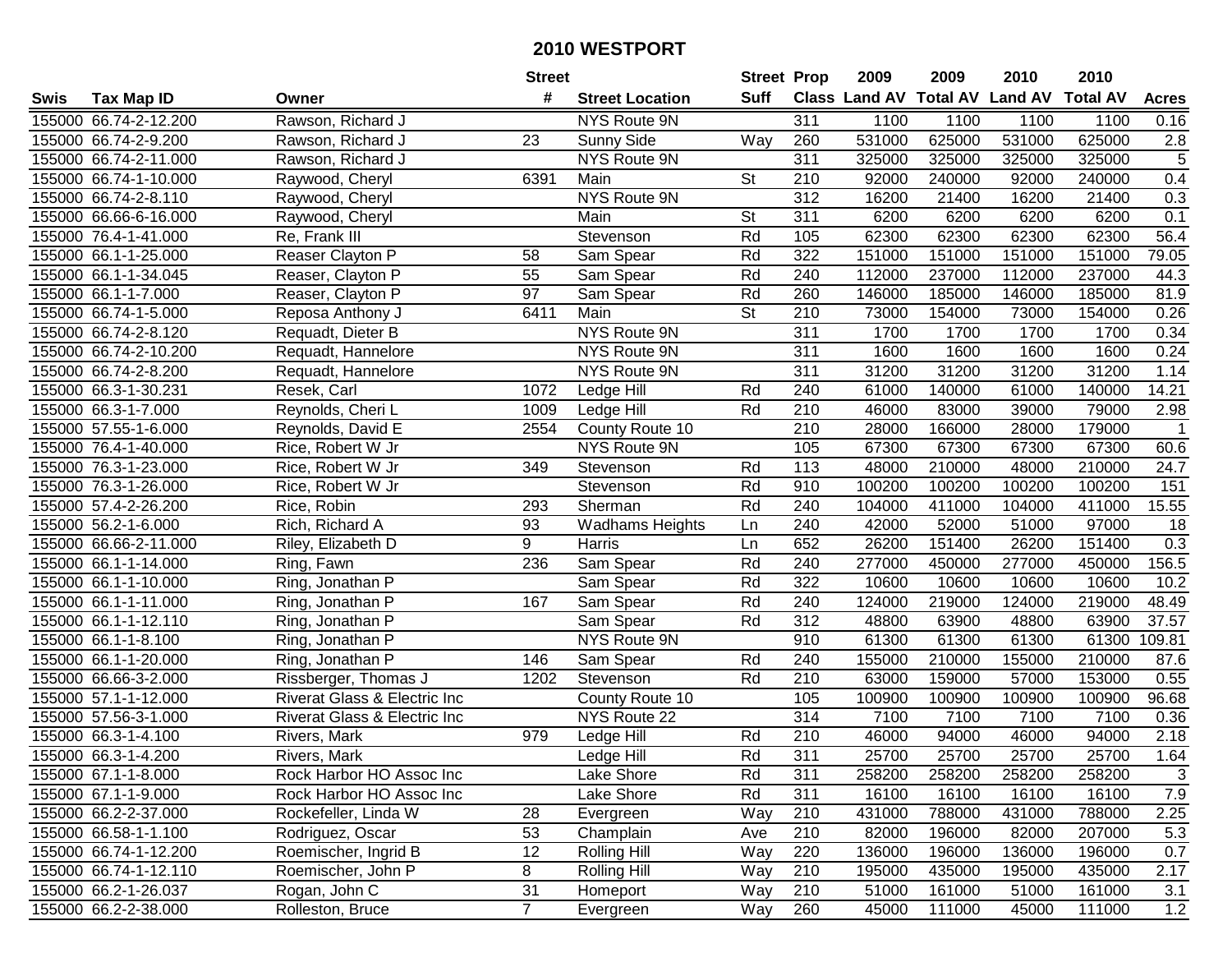|      |                               |                              | <b>Street</b>  |                        | <b>Street Prop</b>       |                  | 2009                          | 2009   | 2010           | 2010            |                 |
|------|-------------------------------|------------------------------|----------------|------------------------|--------------------------|------------------|-------------------------------|--------|----------------|-----------------|-----------------|
| Swis | <b>Tax Map ID</b>             | Owner                        | #              | <b>Street Location</b> | <b>Suff</b>              |                  | <b>Class Land AV Total AV</b> |        | <b>Land AV</b> | <b>Total AV</b> | <b>Acres</b>    |
|      | 155000 66.57-3-9.010          | Rooney, Joseph F Jr          |                | <b>Harbour View</b>    | Ter                      | 311              | 13700                         | 13700  | 13700          | 13700           | 0.3             |
|      | 155000 66.2-2-32.000          | Rose, Naomi                  | 20             | Evergreen              | Way                      | 210              | 345000                        | 460000 | 345000         | 460000          | 1.25            |
|      | 155000 87.1-1-14.000          | Rosenquist, Archie           | $\overline{7}$ | McConley               | Ln                       | 210              | 57000                         | 208000 | 57000          | 208000          | 4.72            |
|      | 155000 57.4-2-25.000          | Rosenthal, Ralph             |                | Sherman                | Rd                       | 321              | 40500                         | 40500  | 40500          | 40500           | $\overline{38}$ |
|      | 155000 66.57-2-6.000          | Rosinski, Stephen T          | 24             | <b>Sisco</b>           | <b>St</b>                | 210              | 60200                         | 123500 | 60200          | 123500          | 0.8             |
|      | 155000 57.56-1-9.000          | Rossi, Paul A                | 791            | NYS Route 22           |                          | $\overline{210}$ | 18000                         | 73000  | 18000          | 73000           | 0.39            |
|      | 155000 57.2-1-3.110           | Rothleder, Norman            |                | Morrison               | Rd                       | 321              | 68800                         | 68800  | 68800          | 68800           | 48.86           |
|      | 155000 57.55-1-17.000         | Rowe, Robert                 | 780            | NYS Route 22           |                          | 210              | 18000                         | 40000  | 18000          | 40000           | 0.5             |
|      | 155000 65.2-1-1.112           | Rubendunst, Kurt             |                | <b>NYS Route 9N</b>    |                          | 314              | 1100                          | 1100   | 1100           | 1100            | 6               |
|      | 155000 66.3-1-2.200           | Ruger, Charles               | 883            | Ledge Hill             | Rd                       | 270              | 28500                         | 60000  | 28500          | 55000           | 0.51            |
|      | 155000 66.50-1-8.012          | Rule, James A                | 105            | Champlain              | Ave                      | 210              | 28700                         | 121000 | 28700          | 121000          | 0.4             |
|      | 155000 66.1-1-12.120          | Russell, Charles             | 312            | Sam Spear              | Rd                       | 240              | 113000                        | 295000 | 113000         | 295000          | 33.31           |
|      | 155000 66.3-1-14.000          | Russell, Craig               | 1179           | Ledge Hill             | Rd                       | 240              | 164000                        | 455000 | 164000         | 455000          | 62              |
|      | 155000 66.56-1-35.040         | Russell, Craig               | 6765           | Main                   | <b>St</b>                | 210              | 81700                         | 117600 | 81700          | 117600          | 5.3             |
|      | 155000 66.56-1-14.000         | Russell, Craig B             | 6700           | Main                   | $\overline{\mathsf{St}}$ | 472              | 25800                         | 130000 | 25800          | 130000          | 0.73            |
|      | 155000 66.56-1-34.000         | Russell, Craig H             |                | Main                   | $\overline{\mathsf{St}}$ | 311              | 7900                          | 7900   | 7900           | 7900            | 9.6             |
|      | 155000 66.1-1-35.000          | Russell, Craig H             |                | NYS Route 9N           |                          | 322              | 36100                         | 36100  | 36100          | 36100           | 18.4            |
|      | 155000 66.74-1-9.000          | Russo, Richard               | 6395           | Main                   | <b>St</b>                | 210              | 92000                         | 206000 | 92000          | 206000          | 0.38            |
|      | 155000 66.57-2-19.000         | Rutz, William C              | 74             | Sisco                  | <b>St</b>                | 210              | 29900                         | 85300  | 29900          | 81000           | 0.4             |
|      | 155000 66.58-2-15.000         | Ryan, James F                |                | Main                   | <b>St</b>                | 210              | 7300                          | 12100  | 7300           | 12100           | 0.1             |
|      | 155000 66.58-2-14.000         | Ryan, James F                | 6512           | Main                   | $\overline{\mathsf{St}}$ | 210              | 21900                         | 124600 | 21900          | 124600          | 0.3             |
|      | 155000 76.4-1-30.000          | Ryan, James F                | 44             | Ryan                   | Way                      | 260              | 231000                        | 302000 | 231000         | 302000          | 0.8             |
|      | 155000 76.4-1-32.000          | Ryan, John A                 | 36             | Ryan                   | Way                      | 260              | 185000                        | 250000 | 185000         | 250000          | 0.81            |
|      | 155000 66.66-6-29.100         | <b>SAL LLC</b>               | 6476           | Main                   | St                       | 422              | 24100                         | 95000  | 24100          | 95000           | 0.07            |
|      | 155000 57.2-2-5.200           | Samul, Charles               | 224            | Merriam Forge          | Rd                       | 280              | 60000                         | 131000 | 60000          | 131000          | 11.42           |
|      | 155000 66.74-2-2.000          | Sandwick, Roger K            | 8              | Old Arsenal            | Rd                       | 210              | 81000                         | 246000 | 81000          | 252000          | $\overline{1}$  |
|      | 155000 76.2-1-55.113          | Satloff, Susan               | 268            | Dudley                 | Rd                       | 210              | 44000                         | 246000 | 44000          | 246000          | 4.14            |
|      | 155000 66.74-1-4.000          | Sauer, Gregory T             | 6415           | Main                   | $\overline{\mathsf{St}}$ | 210              | 69200                         | 146900 | 69200          | 146900          | 0.32            |
|      | 155000 57.1-1-1.000           | Saulsgiver, Mark             |                | Eggleston              | Ln                       | 322              | 19100                         | 19100  | 19100          | 19100           | 22.6            |
|      | 155000 76.4-1-19.000          | Savel, Herbert               | 5812           | NYS Route 9N           |                          | $\overline{210}$ | 170000                        | 290000 | 170000         | 290000          | 0.6             |
|      | 155000 76.4-1-20.000          | Savel, Herbert               |                | <b>NYS Route 9N</b>    |                          | 311              | 300000                        | 300000 | 300000         | 300000          | 5.3             |
|      | 155000 650.-9999-705.820/1881 | <b>SAVVIS Communications</b> |                | <b>Outside Plant</b>   |                          | 836              | 0                             | 17042  | 0              | 16405           | $\mathbf 0$     |
|      | 155000 66.74-1-13.000         | Schaad, Anne P               | 6375           | Main                   | $\overline{\mathsf{St}}$ | $\overline{210}$ | 105000                        | 170000 | 65000          | 155000          | 0.6             |
|      | 155000 65.2-1-11.100          | Schaad, Anne P               |                | <b>NYS Route 9N</b>    |                          | 912              | 32500                         | 32500  | 32500          | 32500           | 40.1            |
|      | 155000 65.2-1-4.000           | Schaad, Anne P               |                | NYS Route 9N           |                          | 912              | 39400                         | 39400  | 39400          | 39400           | 49.2            |
|      | 155000 66.66-5-7.000          | Schira, Cynthia J            | 6421           | Main                   | <b>St</b>                | 220              | 121000                        | 266000 | 121000         | 266000          | 0.56            |
|      | 155000 66.50-2-1.000          | Schmidt, David E             | 5              | Lake Shore             | Rd                       | 210              | 28200                         | 109000 | 28200          | 109000          | 0.4             |
|      | 155000 57.4-2-15.200          | Schmidt, Lois B              | 333            | Halds                  | Rd                       | 260              | 84000                         | 195000 | 84000          | 195000          | 24.9            |
|      | 155000 66.66-2-15.000         | Schoonover, Jean W           | 3              | Orchard                | Ter                      | 210              | 72000                         | 264000 | 72000          | 264000          | 0.5             |
|      | 155000 66.83-1-2.000          | Schrauf, Bradley J           | 6295           | Main                   | <b>St</b>                | 210              | 168000                        | 257000 | 168000         | 257000          | $\mathbf{1}$    |
|      | 155000 66.2-2-26.000          | Schreiber, Roger T           | 142            | Lake Shore             | Rd                       | 210              | 47000                         | 136000 | 47000          | 136000          | 1.5             |
|      | 155000 57.3-1-32.000          | Schrodt, Frederick           | 661            | NYS Route 22           |                          | 210              | 83000                         | 206000 | 83000          | 206000          | 3               |
|      |                               |                              |                |                        |                          |                  |                               |        |                |                 |                 |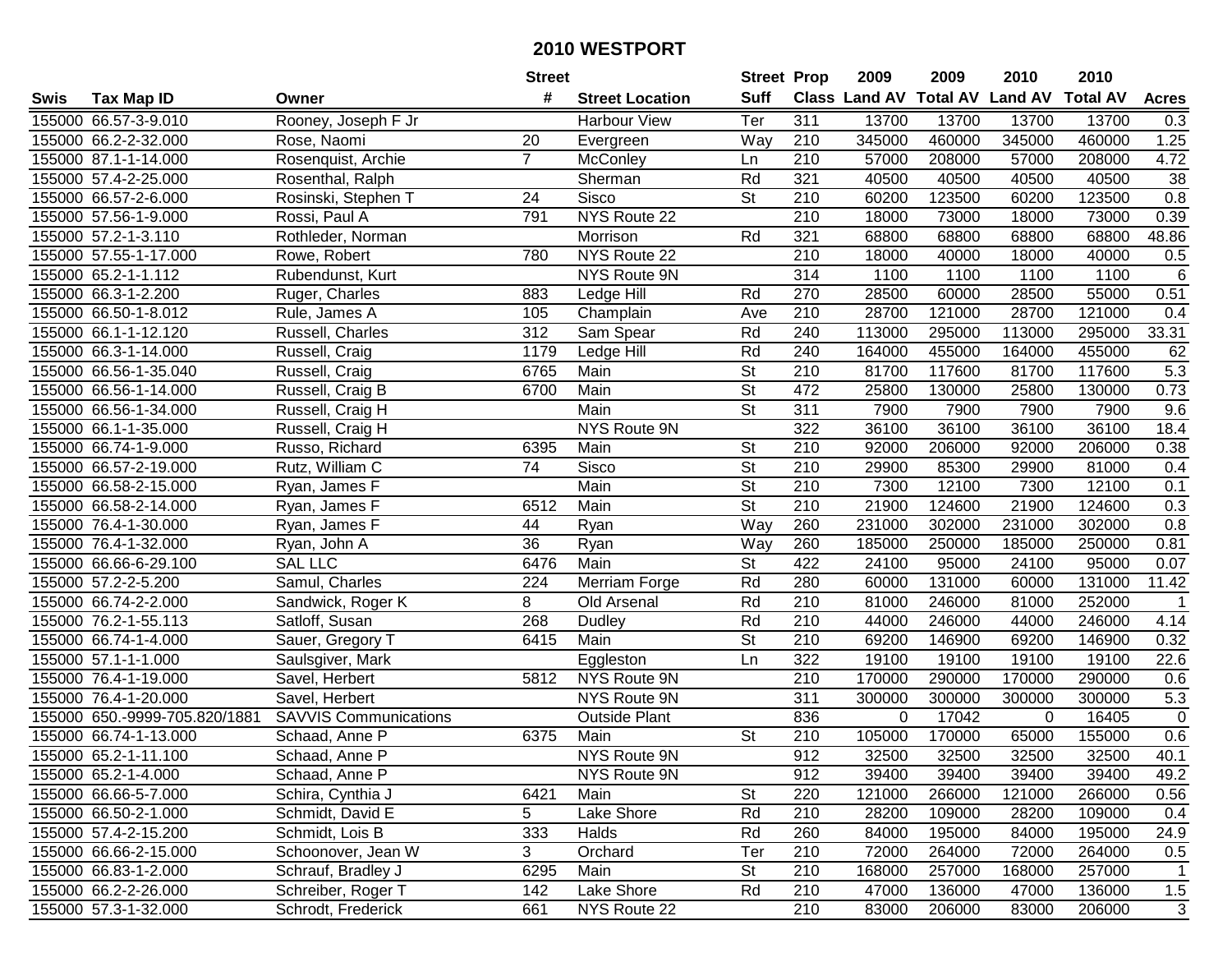|      |                       |                          | <b>Street</b>   |                        | <b>Street Prop</b>       |                  | 2009          | 2009            | 2010           | 2010            |                |
|------|-----------------------|--------------------------|-----------------|------------------------|--------------------------|------------------|---------------|-----------------|----------------|-----------------|----------------|
| Swis | <b>Tax Map ID</b>     | Owner                    | #               | <b>Street Location</b> | <b>Suff</b>              |                  | Class Land AV | <b>Total AV</b> | <b>Land AV</b> | <b>Total AV</b> | <b>Acres</b>   |
|      | 155000 76.3-1-19.000  | Schuler, Richard W       | 431             | Stevenson              | Rd                       | 240              | 67000         | 242000          | 67000          | 265000          | 10.73          |
|      | 155000 57.3-1-16.002  | Schwoebel, Jeffery       | 734             | NYS Route 22           |                          | 210              | 41000         | 104000          | 41000          | 104000          | 0.89           |
|      | 155000 76.4-1-22.112  | Sears, Douglas C Jr      |                 | NYS Route 9N           |                          | 314              | 8800          | 8800            | 8800           | 8800            | 3.86           |
|      | 155000 76.4-1-21.000  | Sears, Douglas C Jr      | 5803            | NYS Route 9N           |                          | 210              | 48000         | 129000          | 48000          | 129000          | 2.33           |
|      | 155000 66.66-4-2.000  | Sears, William A         | 1228            | Stevenson              | Rd                       | 210              | 114000        | 303000          | 114000         | 303000          | 0.5            |
|      | 155000 76.4-1-25.000  | Seguin, Kathleen B       | 49              | Loch Hame              | Way                      | $\overline{210}$ | 370000        | 414000          | 370000         | 414000          | 0.95           |
|      | 155000 56.2-1-3.000   | Selikowitz, Stuart       | 145             | <b>Wadhams Heights</b> | Ln                       | 321              | 8100          | 8100            | 8100           | 8100            | 3.9            |
|      | 155000 76.2-1-38.110  | Shapiro, Joel            | 127             | Barber                 | Ln                       | 280              | 841000        | 1260000         | 841000         | 1260000         | 18.65          |
|      | 155000 57.4-2-24.000  | Shappy, Leonard E        | 246             | Sherman                | Rd                       | 270              | 33300         | 49000           | 29900          | 41700           | 1.1            |
|      | 155000 57.3-1-1.113   | Sheehan, Fulton J        | 1166            | County Route 8         |                          | $\overline{210}$ | 55000         | 139000          | 55000          | 139000          | 6.4            |
|      | 155000 57.4-2-26.120  | Sherman, Christopher R   |                 | Sherman                | Rd                       | 314              | 30200         | 30200           | 30200          | 30200           | 2.29           |
|      | 155000 57.4-2-21.000  | Sherman, Gordon L        |                 | Sherman                | Rd                       | 105              | 67300         | 67300           | 67300          | 67300           | 85.97          |
|      | 155000 57.4-2-20.000  | Sherman, Gordon L        | 322             | Sherman                | Rd                       | 120              | 142900        | 223200          | 142900         | 223200          | 145            |
|      | 155000 57.4-2-19.000  | Sherman, Gordon L        |                 | Halds                  | Rd                       | 910              | 31800         | 31800           | 31800          | 31800           | 36.7           |
|      | 155000 57.4-2-18.000  | Sherman, Gordon L        | 250             | Halds                  | Rd                       | 270              | 62000         | 65000           | 62000          | 65000           | 20.01          |
|      | 155000 57.4-2-16.000  | Sherman, Gordon L        |                 | Halds                  | Rd                       | 321              | 71000         | 71000           | 71000          | 71000           | 75             |
|      | 155000 57.4-2-11.001  | Sherman, Gordon L        | 415             | Sherman                | Rd                       | 240              | 61000         | 175000          | 61000          | 175000          | 10.25          |
|      | 155000 66.2-2-2.000   | Sherman, Gordon L        |                 | Lake Shore             | Rd                       | 910              | 48500         | 48500           | 48500          | 48500           | 87.36          |
|      | 155000 76.1-1-15.100  | Sherman, Harry           | 1480            | <b>Mountain Spring</b> | Rd                       | 240              | 68000         | 153000          | 68000          | 153000          | 23.4           |
|      | 155000 57.3-1-23.000  | Sherman, Jerrold A       |                 | NYS Route 22           |                          | 105              | 60600         | 60600           | 60600          | 60600           | 52.69          |
|      | 155000 57.3-1-26.000  | Sherman, Jerrold A       | 530             | NYS Route 22           |                          | 280              | 112000        | 248000          | 95000          | 221000          | 56.5           |
|      | 155000 57.4-1-4.000   | Sherman, Nancy A         | 200             | Decker                 | Rd                       | 210              | 45000         | 86000           | 45000          | 86000           | $\overline{2}$ |
|      | 155000 57.4-1-6.100   | Sherman, Nancy A         |                 | Decker                 | Rd                       | 105              | 5700          | 5700            | 5700           | 5700            | 3.92           |
|      | 155000 57.4-1-3.000   | Sherman, Nancy A         |                 | Decker                 | Rd                       | 105              | 1900          | 1900            | 1900           | 1900            | 1.4            |
|      | 155000 66.2-1-3.200   | Sherman, Nathaniel       | 53              | Sherman                | Rd                       | 240              | 60000         | 115000          | 54000          | 133000          | 11.43          |
|      | 155000 66.2-1-1.000   | Sherman, Richard M       |                 | Sherman                | Rd                       | 105              | 6900          | 6900            | 6900           | 6900            | 4.9            |
|      | 155000 57.4-2-26.111  | Sherman, Richard M       | 327             | Sherman                | Rd                       | 240              |               |                 | 110000         | 284000          | 61.02          |
|      | 155000 57.4-2-26.112  | Sherman, Richard M       |                 | Sherman                | Rd                       | 322              |               |                 | 82000          | 82000           | 44.12          |
|      | 155000 66.58-1-6.000  | Sherman, Samuel M        | 31              | Champlain              | Ave                      | 220              | 43000         | 308000          | 43000          | 308000          | 0.58           |
|      | 155000 66.65-2-6.000  | Sherman, Susan C         | 39              | Front                  | $\overline{\mathsf{St}}$ | $\overline{210}$ | 72000         | 211000          | 72000          | 211000          | 0.7            |
|      | 155000 66.3-1-28.000  | Sherman, Timothy         | $\overline{25}$ | <b>Hammond Brook</b>   | Way                      | 240              | 54000         | 198000          | 54000          | 198000          | 23.2           |
|      | 155000 56.4-1-7.000   | Shnider, Steven          |                 | Youngs                 | Rd                       | 322              | 43400         | 43400           | 43400          | 43400           | 57.5           |
|      | 155000 57.3-1-1.111   | Sloan, Markia A          | $\overline{70}$ | <b>Wadhams Heights</b> | Ln                       | 270              | 65000         | 66000           | 65000          | 66000           | 48.85          |
|      | 155000 76.2-1-14.200  | Smith-McMahon, Deborah L | 444             | <b>Dudley</b>          | Rd                       | $\overline{210}$ | 46000         | 103000          | 46000          | 103000          | 2.09           |
|      | 155000 66.66-1-1.200  | Smith, Carol             | 29              | Front                  | St                       | 210              | 73000         | 156000          | 73000          | 156000          | 0.25           |
|      | 155000 66.57-2-44.000 | Smith, Phyllis           | 6574            | Main                   | <b>St</b>                | 210              | 21000         | 37200           | 21000          | 37200           | 0.42           |
|      | 155000 66.3-1-30.120  | Smith, Robert            |                 | Ledge Hill             | Rd                       | 311              | 3100          | 3100            | 3100           | 3100            | 9              |
|      | 155000 66.3-1-11.000  | Smith, Robert C          |                 | Ledge Hill             | Rd                       | 311              | 2400          | 2400            | 2400           | 2400            | $\mathbf{1}$   |
|      | 155000 66.3-1-10.000  | Smith, Robert C          | 1110            | Ledge Hill             | Rd                       | 210              | 43000         | 68000           | 43000          | 68000           | 1.1            |
|      | 155000 87.7-1-14.000  | Smith, Roger W           | 134             | <b>Presbury Point</b>  | Way                      | 210              | 402000        | 482000          | 380000         | 460000          | $\mathbf{1}$   |
|      | 155000 66.57-1-8.000  | Sontheimer, Aran         | 101             | Sisco                  | St                       | 210              | 30000         | 76800           | 30000          | 76800           | 0.4            |
|      | 155000 57.3-1-30.000  | Souris, Minas A          | 568             | NYS Route 22           |                          | 240              | 136000        | 322000          | 136000         | 347000          | 72             |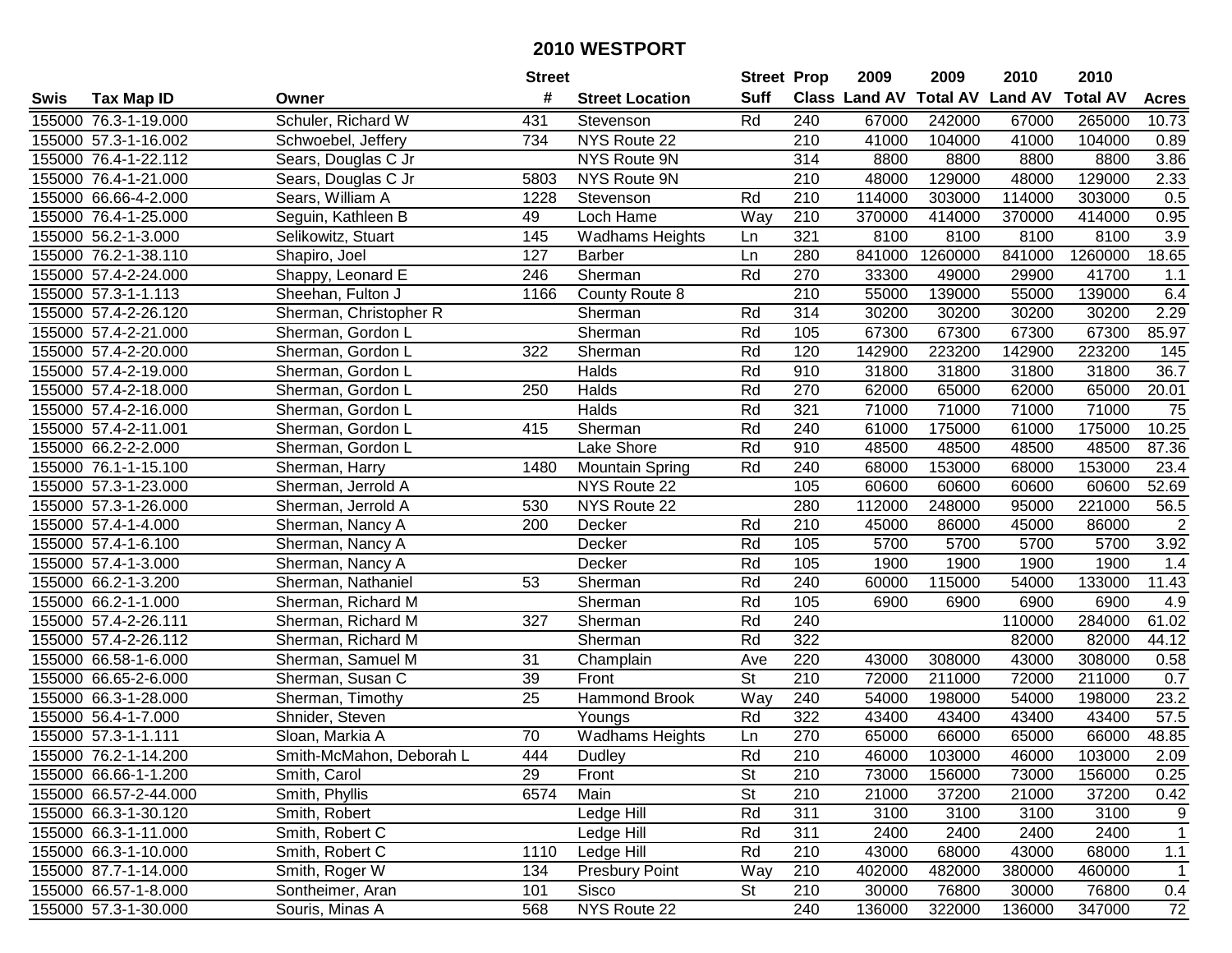|      |                       |                             | <b>Street</b>   |                        | <b>Street Prop</b>       |                  | 2009          | 2009            | 2010           | 2010            |                |
|------|-----------------------|-----------------------------|-----------------|------------------------|--------------------------|------------------|---------------|-----------------|----------------|-----------------|----------------|
| Swis | <b>Tax Map ID</b>     | Owner                       | #               | <b>Street Location</b> | <b>Suff</b>              |                  | Class Land AV | <b>Total AV</b> | <b>Land AV</b> | <b>Total AV</b> | <b>Acres</b>   |
|      | 155000 66.66-5-1.000  | Spadafora, Raymond          | 14              | Liberty                | <b>St</b>                | 210              | 90000         | 280000          | 90000          | 305000          | 0.93           |
|      | 155000 66.56-1-23.001 | Spatol, Donal               | 6755            | Main                   | $\overline{\mathsf{St}}$ | 210              | 7300          | 31500           | 7300           | 31500           | 0.2            |
|      | 155000 56.4-1-2.300   | Spear, Cori A               |                 | County Route 8         |                          | 105              | 13600         | 13600           | 13600          | 13600           | 18.95          |
|      | 155000 56.4-1-2.200   | Spear, Cori A               |                 | County Route 8         |                          | 322              | 18600         | 18600           | 18600          | 18600           | 20             |
|      | 155000 56.4-1-2.110   | Spear, Cori A               | 1049            | County Route 8         |                          | 240              | 169000        | 266000          | 169000         | 266000          | 74.16          |
|      | 155000 66.65-1-8.000  | Spelman, Mea L              | 4               | Eagle                  | Ln                       | 210              | 26700         | 132000          | 26700          | 132000          | 0.36           |
|      | 155000 66.2-1-21.000  | Spitler, Paul A             | 144             | Champlain              | Ave                      | 210              | 47000         | 151000          | 47000          | 151000          | 1.11           |
|      | 155000 66.2-1-20.000  | Spitler, Paul A             |                 | NYS Route 22           |                          | 311              | 31800         | 31800           | 31800          | 31800           | 4.7            |
|      | 155000 66.57-4-10.000 | Spooner, Charlotte          |                 | Main                   | $\overline{\mathsf{St}}$ | 311              | 14600         | 14600           | 14600          | 14600           | 0.3            |
|      | 155000 66.57-4-1.000  | Spooner, Howard C           | 6653            | Main                   | $\overline{\mathsf{St}}$ | 210              | 22300         | 84700           | 22300          | 80000           | 0.3            |
|      | 155000 66.57-4-2.000  | Spooner, Howard C           |                 | Main                   | $\overline{\mathsf{St}}$ | 311              | 14000         | 14000           | 14000          | 14000           | 0.3            |
|      | 155000 66.56-1-24.000 | Spooner, Paul C             | 6685            | Main                   | <b>St</b>                | 433              | 22600         | 107800          | 22600          | 107800          | 0.8            |
|      | 155000 65.2-1-24.000  | Spooner, Shaun G            | 169             | Fitzgerald             | Rd                       | 240              | 72000         | 106000          | 72000          | 106000          | 31.1           |
|      | 155000 87.2-1-8.093   | Sprague, John B             | 5365            | NYS Route 9N           |                          | 260              | 39400         | 67000           | 39400          | 61000           | 0.9            |
|      | 155000 66.57-2-54.000 | St Phillips RC Church       | 6602            | Main                   | <b>St</b>                | 620              | 20400         | 115600          | 20400          | 115600          | 0.6            |
|      | 155000 66.65-1-6.000  | St Phillips RC Church       | 6599            | Main                   | <b>St</b>                | 620              | 49000         | 388000          | 65000          | 388000          | 5.6            |
|      | 155000 58.1-1-8.000   | Staats, Francis L III       | 1236            | Lake Shore             | Rd                       | 210              | 48000         | 128000          | 48000          | 128000          | 2.6            |
|      | 155000 66.2-2-23.000  | Starbuck, James             | 66              | Lake Shore             | Rd                       | 210              | 46000         | 141000          | 46000          | 141000          | $\mathbf 1$    |
|      | 155000 66.2-2-22.111  | Starbuck, James H           | 59              | <b>Furnace Point</b>   | Ln                       | 240              | 484000        | 521000          | 484000         | 521000          | 50.5           |
|      | 155000 76.4-2-1.000   | <b>State Of New York</b>    |                 | Dudley                 | Rd                       | 961              | 269100        | 269100          | 269100         | 269100          | 0.8            |
|      | 155000 57.2-1-2.200   | Stephens, Clay G IV         | 1016            | NYS Route 22           |                          | 240              | 69000         | 290000          | 69000          | 290000          | 16.53          |
|      | 155000 57.4-1-1.400   | Stephens, Paul A            | 152             | Morrison               | Rd                       | 240              | 59000         | 300000          | 59000          | 305000          | 13.08          |
|      | 155000 76.2-1-29.100  | Stephens, Simone S          |                 | <b>Barksdale</b>       | Rd                       | 311              | 31200         | 31200           | 31200          | 31200           | 4.3            |
|      | 155000 76.2-1-28.000  | Stephens, Simone S          | 88              | <b>Barksdale</b>       | Rd                       | 210              | 439000        | 655000          | 439000         | 655000          | 2.4            |
|      | 155000 57.4-2-31.000  | Stevens, Glenn              | 179             | Morrison               | Rd                       | $\overline{210}$ | 55000         | 105000          | 55000          | 105000          | 7.6            |
|      | 155000 58.3-2-3.000   | Stevens, Kelly              | 192             | Angier Hill            | Rd                       | 210              | 47000         | 115000          | 47000          | 115000          | $\overline{1}$ |
|      | 155000 57.56-4-6.000  | Stevenson, Richard          | 800             | NYS Route 22           |                          | 210              | 18000         | 87000           | 18000          | 87000           | 0.4            |
|      | 155000 66.1-1-3.000   | Stiles, Katherine           |                 | NYS Route 9N           |                          | 311              | 1100          | 1100            | 1100           | 1100            | 0.44           |
|      | 155000 66.1-1-4.200   | Stiles, Katherine           | 7055            | NYS Route 9N           |                          | 322              |               |                 | 73000          | 73000           | 48.55          |
|      | 155000 66.1-1-4.100   | Stiles, Katherine           | 7078            | NYS Route 9N           |                          | 240              |               |                 | 83000          | 212000          | 48.75          |
|      | 155000 76.4-1-4.000   | Stoddard, Robin F           | 163             | Napper                 | Rd                       | $\overline{240}$ | 57000         | 123000          | 57000          | 130000          | 11.88          |
|      | 155000 87.2-1-6.000   | Stokes, Jacquelyn C         | $\overline{72}$ | Stevenson              | Rd                       | 240              | 131000        | 238000          | 131000         | 238000          | 49             |
|      | 155000 76.2-1-15.000  | Storey, John M              | 430             | <b>Dudley</b>          | Rd                       | 240              | 73000         | 378000          | 73000          | 378000          | 10.12          |
|      | 155000 87.1-1-7.000   | Styles, Gaynor              |                 | McConley               | Ln                       | 910              | 66700         | 66700           | 66700          | 66700           | 80.5           |
|      | 155000 57.3-1-31.000  | Suburban NY Prop Acquis LLC | 591             | NYS Route 22           |                          | 441              | 34000         | 129300          | 34000          | 129300          | 1.1            |
|      | 155000 66.57-2-35.001 | Sudduth, Benjamin C         | 6608            | Main                   | <b>St</b>                | 210              | 22200         | 88800           | 22200          | 85000           | 0.3            |
|      | 155000 56.4-1-5.000   | Taber, Patricia             |                 | Youngs                 | Rd                       | 322              | 5600          | 5600            | 5600           | 5600            | 10             |
|      | 155000 66.1-1-2.100   | Taber, Walter T             | 7104            | <b>NYS Route 9N</b>    |                          | 240              | 98000         | 263000          | 98000          | 263000          | 67.8           |
|      | 155000 66.58-2-4.110  | Taliaferro, Edward H        | 15              | Fire Fly               | Ln                       | 210              | 248000        | 424000          | 248000         | 424000          | 0.63           |
|      | 155000 66.74-1-14.000 | Tanneberger, Agnes K        | 6363            | Main                   | <b>St</b>                | 220              | 50000         | 405000          | 50000          | 405000          | 2.5            |
|      | 155000 66.74-2-4.000  | Tanneberger, Agnes K        | 6406            | Main                   | <b>St</b>                | 210              | 118000        | 200000          | 118000         | 200000          | 0.56           |
|      | 155000 76.4-1-28.000  | Tanneberger, Agnes K        | 32              | Loch Hame              | Way                      | 260              | 130000        | 170000          | 130000         | 170000          | 0.8            |
|      |                       |                             |                 |                        |                          |                  |               |                 |                |                 |                |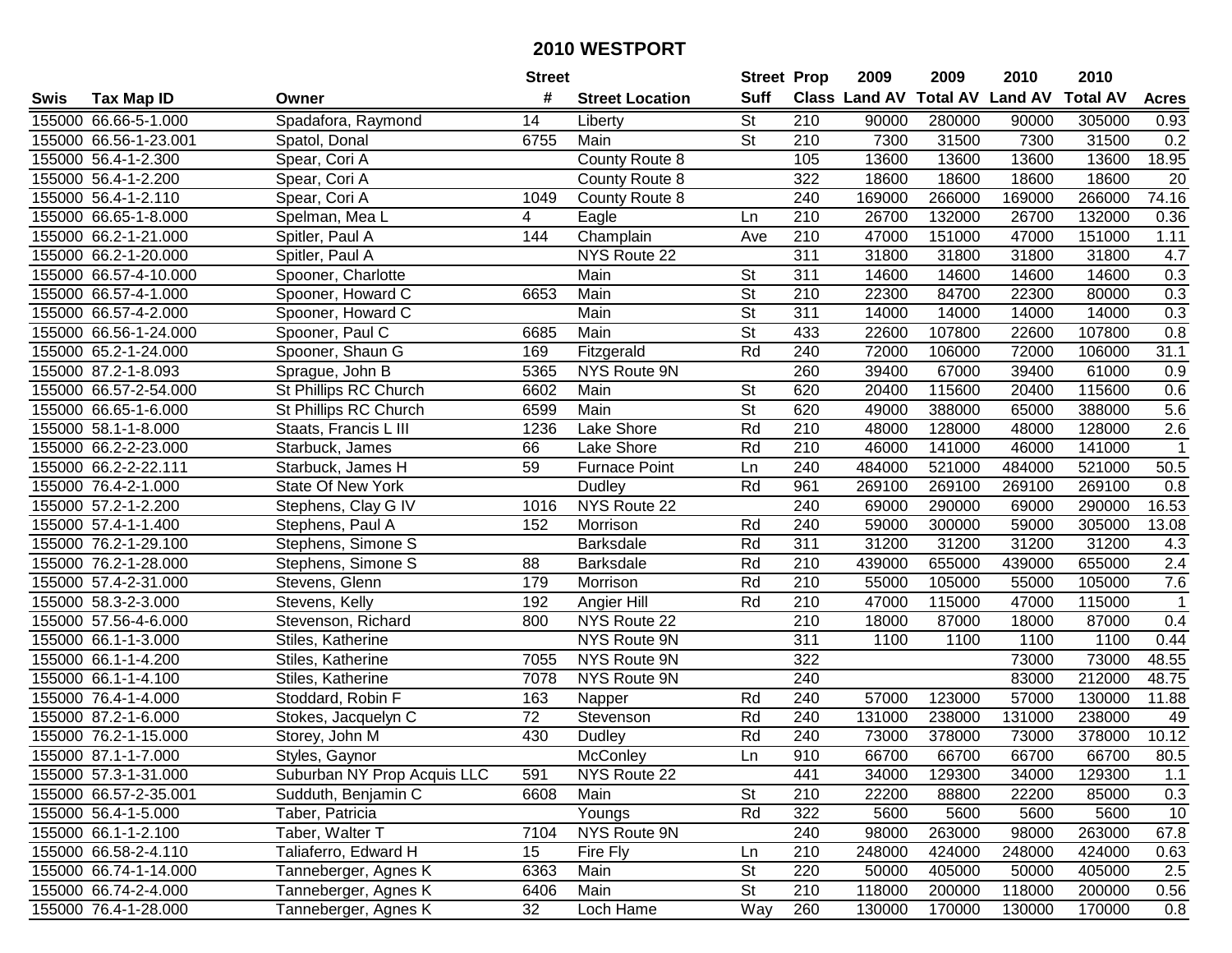|      |                               |                                 | <b>Street</b>    |                        | <b>Street Prop</b>       |                  | 2009                 | 2009            | 2010           | 2010            |              |
|------|-------------------------------|---------------------------------|------------------|------------------------|--------------------------|------------------|----------------------|-----------------|----------------|-----------------|--------------|
| Swis | <b>Tax Map ID</b>             | Owner                           | #                | <b>Street Location</b> | <b>Suff</b>              |                  | <b>Class Land AV</b> | <b>Total AV</b> | <b>Land AV</b> | <b>Total AV</b> | <b>Acres</b> |
|      | 155000 66.3-1-9.112           | Tanneberger, Robert             |                  | Ledge Hill             | Rd                       | 322              | 24100                | 24100           | 24100          | 24100           | 10.01        |
|      | 155000 76.2-1-55.112          | Taussig, William                | 47               | Frisbie                | Way                      | 210              | 59000                | 308000          | 59000          | 314000          | 4.2          |
|      | 155000 56.2-1-4.000           | Taylor, Bruce B                 | 123              | <b>Wadhams Heights</b> | Ln                       | 240              | 67000                | 190000          | 67000          | 190000          | 15.7         |
|      | 155000 66.57-2-15.000         | Taylor, Kathleen                |                  | Sisco                  | $\overline{\mathsf{St}}$ | 311              | 17700                | 17700           | 17700          | 17700           | 0.8          |
|      | 155000 66.57-2-14.000         | Taylor, Kathleen                | 60               | <b>Sisco</b>           | $\overline{\mathsf{St}}$ | 210              | 22200                | 90600           | 22200          | 90600           | 0.3          |
|      | 155000 57.1-1-5.200           | Taylor, Theodore                | 187              | Eggleston              | Ln                       | 240              | 143000               | 316000          | 143000         | 316000          | 84.92        |
|      | 155000 57.3-1-40.220          | Taylor, Theodore                |                  | Youngs                 | Rd                       | 314              | 23000                | 23000           | 23000          | 23000           | 8.57         |
|      | 155000 57.3-1-40.100          | Taylor, Theodore W              | 157              | Youngs                 | Rd                       | 240              | 110000               | 184000          | 110000         | 184000          | 77.9         |
|      | 155000 57.55-1-16.000         | Teale, Maurya M                 | $\overline{778}$ | NYS Route 22           |                          | $\overline{210}$ | 21000                | 73000           | 21000          | 73000           | 0.42         |
|      | 155000 66.56-1-7.000          | Tefoe, George J                 | 6740             | Main                   | St                       | 210              | 37500                | 90600           | 25000          | 88000           | 0.5          |
|      | 155000 66.56-1-2.000          | Tefoe, John E                   | 6790             | Main                   | St                       | 210              | 37200                | 114300          | 37200          | 114300          | 0.5          |
|      | 155000 650.-9999-701.800/1881 | <b>Telus Communications Inc</b> |                  | 888888 Outside Plant   |                          | 831              | 0                    | 21568           | 0              | 20811           | $\mathbf 0$  |
|      | 155000 87.1-1-8.000           | Thalmann, Frederick E Jr        |                  | Stevenson              | Rd                       | 910              | 59500                | 59500           | 59500          | 59500           | 88.5         |
|      | 155000 87.1-1-9.000           | Thalmann, Frederick E Jr        | 187              | Stevenson              | Rd                       | 240              | 126000               | 454000          | 126000         | 454000          | 87.2         |
|      | 155000 76.2-1-24.200          | The Stables LLC                 | 116              | <b>Barksdale</b>       | Rd                       | 280              | 440000               | 481000          | 440000         | 481000          | 1.87         |
|      | 155000 76.2-1-23.000          | The Stables LLC                 | 111              | Barksdale              | Rd                       | 418              | 56800                | 381400          | 56800          | 381400          | 10.6         |
|      | 155000 76.2-1-21.100          | The Stables LLC                 |                  | <b>Barksdale</b>       | Rd                       | $\overline{311}$ | 266400               | 266400          | 266400         | 266400          | 6.7          |
|      | 155000 66.58-2-4.200          | Thomas, Sally                   | 21               | Fire Fly               | Ln                       | 210              | 218000               | 277000          | 218000         | 290000          | 0.5          |
|      | 155000 66.58-2-4.300          | Thomas, Sally                   |                  | Sisco                  | $\overline{\mathsf{St}}$ | 311              | 15400                | 15400           | 15400          | 15400           | 0.5          |
|      | 155000 57.3-1-8.110           | Thompson, Robert S              | 1237             | County Route 8         |                          | 240              | 60900                | 61000           | 60900          | 61000           | 27.1         |
|      | 155000 57.3-1-8.120           | Thompson, Robert S              | 1241             | County Route 8         |                          | 210              | 62000                | 252000          | 62000          | 252000          | 6.5          |
|      | 155000 57.2-1-1.230           | Three Creek Farms LLC           |                  | NYS Route 22           |                          | 322              | 9800                 | 9800            | 9800           | 9800            | 10.36        |
|      | 155000 57.2-1-1.240           | Three Creek Farms LLC           |                  | NYS Route 22           |                          | 120              | 43000                | 43000           | 43000          | 43000           | 34.86        |
|      | 155000 57.2-1-2.110           | Three Creek Farms LLC           | 1080             | NYS Route 22           |                          | 105              | 116100               | 131200          | 116100         | 131200          | 80.4         |
|      | 155000 57.2-1-2.120           | Three Creek Farms LLC           |                  | Merriam Forge          | Rd                       | 322              | 11400                | 11400           | 11400          | 11400           | 11.93        |
|      | 155000 57.2-1-1.210           | Three Creek Farms LLC           |                  | NYS Route 22           |                          | 120              | 33400                | 33400           | 33400          | 33400           | 25.99        |
|      | 155000 57.2-1-1.220           | Three Creek Farms LLC           |                  | NYS Route 22           |                          | 323              | 46200                | 46200           | 46200          | 46200           | 55.23        |
|      | 155000 66.57-2-33.002         | Tom, James Jr                   | 9                | <b>Harbour View</b>    | Ter                      | 210              | 41000                | 139000          | 41000          | 139000          | 0.55         |
|      | 155000 66.50-1-1.000          | Tompkins Jennifer M             | 129              | Champlain              | Ave                      | 210              | 27700                | 101000          | 27700          | 97000           | 0.4          |
|      | 155000 66.66-2-24.000         | <b>Tompkins Trust</b>           | $\overline{32}$  | Harris                 | Ln                       | $\overline{210}$ | 108000               | 167000          | 108000         | 167000          | 0.5          |
|      | 155000 66.66-6-26.000         | Toomey, George L                | 65               | Old Arsenal            | Rd                       | 210              | 74000                | 240000          | 74000          | 240000          | 0.24         |
|      | 155000 75.4-2-7.000           | <b>Town Of Moriah</b>           |                  | Mountain Spring        | Rd                       | 822              | 9100                 | 51500           | 9100           | 51500           | 0.6          |
|      | 155000 76.1-1-18.038          | Town Of Westport                |                  | <b>Mountain Spring</b> | Rd                       | 822              | 62700                | 62700           | 62700          | 62700           | 81.3         |
|      | 155000 66.2-3-4.000           | Town of Westport                | $\overline{73}$  | <b>Commercial Park</b> | Ln                       | 330              | 26000                | 26000           | 26000          | 26000           | 1.5          |
|      | 155000 76.1-1-7.000           | Town Of Westport                |                  | <b>Mountain Spring</b> | Rd                       | 822              | 33300                | 33300           | 33300          | 33300           | 43.3         |
|      | 155000 76.1-1-2.000           | Town Of Westport                |                  | <b>Mountain Spring</b> | Rd                       | 822              | 99800                | 99800           | 99800          | 99800           | 129.6        |
|      | 155000 76.1-1-12.000          | Town Of Westport                | 1407             | <b>Mountain Spring</b> | Rd                       | 822              | 18800                | 18800           | 18800          | 18800           | 24.3         |
|      | 155000 76.1-1-8.000           | Town Of Westport                |                  | <b>Mountain Spring</b> | Rd                       | 822              | 59200                | 59200           | 59200          | 59200           | 76.9         |
|      | 155000 76.1-1-1.000           | Town Of Westport                |                  | Mountain Spring        | Rd                       | 822              | 261700               | 261700          | 261700         | 261700          | 340          |
|      | 155000 76.1-1-9.000           | Town Of Westport                |                  | <b>Mountain Spring</b> | Rd                       | 822              | 25400                | 25400           | 25400          | 25400           | 32.8         |
|      | 155000 76.2-1-69.000          | Town Of Westport                | 373              | Dudley                 | Rd                       | 681              | 3000                 | 10300           | 3000           | 10300           | 0.06         |
|      | 155000 57.56-4-8.210          | Town Of Westport                | 834              | NYS Route 22           |                          | 853              | 61000                | 72000           | 61000          | 72000           | 11.26        |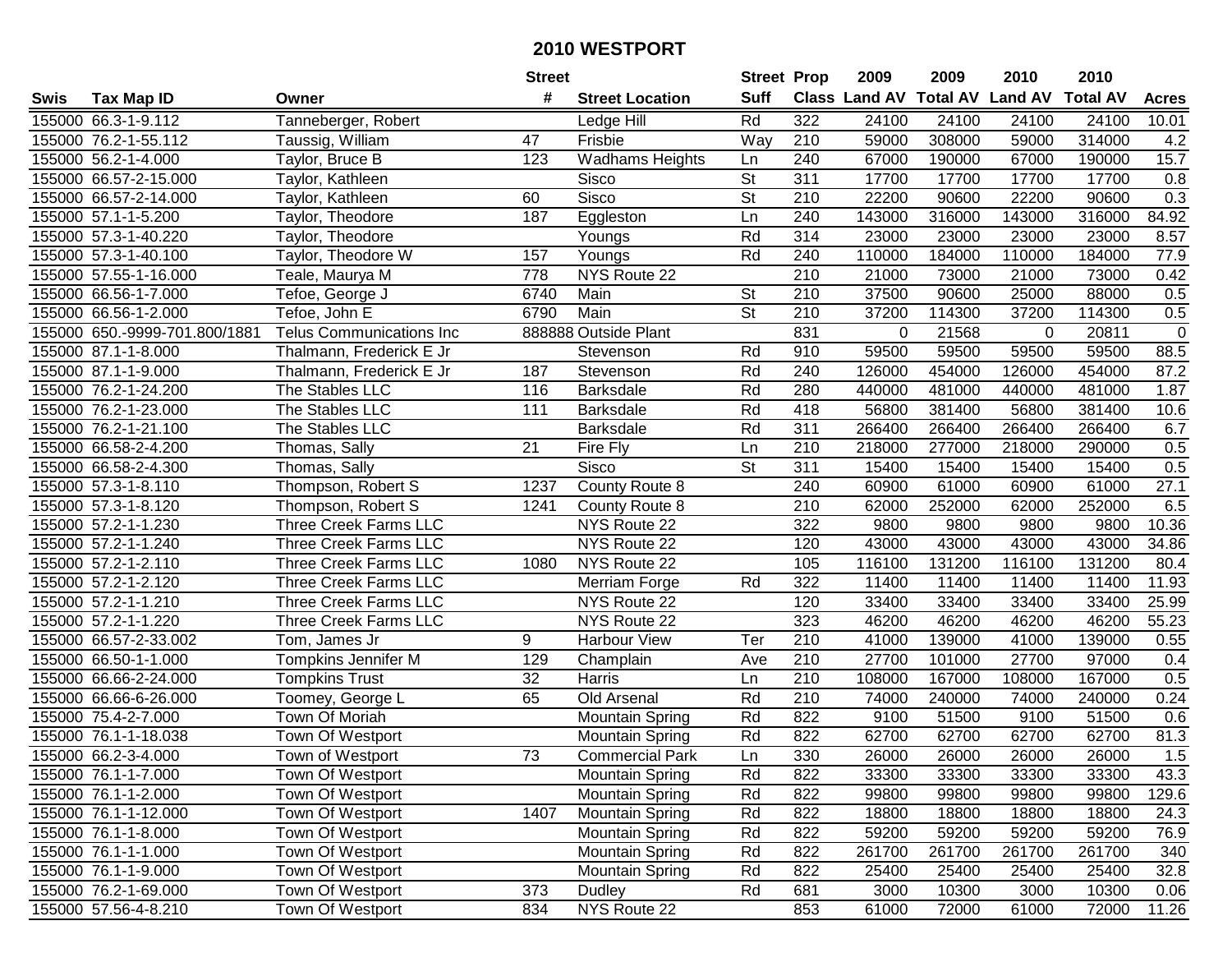|        |                         |                        | <b>Street</b> |                        | <b>Street Prop</b>       |                  | 2009                          | 2009    | 2010           | 2010            |                  |
|--------|-------------------------|------------------------|---------------|------------------------|--------------------------|------------------|-------------------------------|---------|----------------|-----------------|------------------|
| Swis   | <b>Tax Map ID</b>       | Owner                  | #             | <b>Street Location</b> | <b>Suff</b>              |                  | <b>Class Land AV Total AV</b> |         | <b>Land AV</b> | <b>Total AV</b> | <b>Acres</b>     |
|        | 155000 57.56-4-8.220    | Town of Westport       |               | NYS Route 22           |                          | 591              | 21000                         | 21000   | 21000          | 21000           | 2.35             |
|        | 155000 76.1-1-13.000    | Town Of Westport       |               | Mountain Spring        | Rd                       | 910              | 80900                         | 80900   | 80900          | 80900           | 123.3            |
|        | 155000 76.1-1-10.000    | Town Of Westport       |               | Mountain Spring        | Rd                       | 822              | 53600                         | 53600   | 53600          | 53600           | 69.7             |
|        | 155000 76.1-1-11.000    | Town Of Westport       |               | <b>Mountain Spring</b> | Rd                       | 822              | 5200                          | 5200    | 5200           | 5200            | 6.8              |
|        | 155000 66.3-1-33.000    | Town Of Westport       |               | Ledge Hill             | Rd                       | 822              | 24600                         | 24600   | 24600          | 24600           | 31.9             |
|        | 155000 66.3-1-34.000    | Town Of Westport       |               | Ledge Hill             | Rd                       | 822              | 270400                        | 270400  | 270400         | 270400          | 397.6            |
|        | 155000 66.56-1-26.002/1 | Town Of Westport       |               | Main                   | <b>St</b>                | 511              | 0                             | 212000  | 0              | 212000          | $\mathbf 0$      |
|        | 155000 66.3-1-35.000    | Town Of Westport       |               | <b>Ledge Hill</b>      | Rd                       | 822              | 29900                         | 29900   | 29900          | 29900           | 43.4             |
|        | 155000 66.2-1-30.120    | Town Of Westport       |               | NYS Route 22           |                          | 652              | 10200                         | 11500   | 10200          | 11500           | 3.5              |
|        | 155000 66.56-1-27.000   | Town Of Westport       |               | Main                   | <b>St</b>                | 311              | 2400                          | 2400    | 2400           | 2400            | 1.1              |
|        | 155000 66.58-2-9.000    | Town Of Westport       | 18            | Marks                  | Rd                       | 853              | 156200                        | 242800  | 156200         | 242800          | $\overline{5.3}$ |
|        | 155000 65.2-1-42.000    | Town Of Westport       |               | Ledge Hill             | Rd                       | 852              | 38000                         | 44500   | 38000          | 44500           | 33.4             |
|        | 155000 65.4-2-39.000    | Town Of Westport       |               | Ledge Hill             | Rd                       | 652              | 9000                          | 9000    | 9000           | 9000            | 11.8             |
|        | 155000 66.58-2-26.000   | Town Of Westport       | 22            | Champlain              | Ave                      | 652              | 11000                         | 234100  | 15000          | 196000          | 0.2              |
|        | 155000 66.56-1-28.000   | Town Of Westport       |               | Main                   | <b>St</b>                | 311              | 13200                         | 13200   | 13200          | 13200           | 0.05             |
|        | 155000 65.4-2-33.000    | Town Of Westport       |               | Ledge Hill             | Rd                       | 822              | 38500                         | 38500   | 38500          | 38500           | 50               |
|        | 155000 66.66-2-5.000    | Town Of Westport       |               | Main                   | $\overline{\mathsf{St}}$ | 692              | 16600                         | 16600   | 16600          | 16600           | 0.24             |
| 155000 | 66.65-1-18.000          | Town Of Westport       |               | Eagle                  | Ln                       | 311              | 12500                         | 12500   | 12500          | 12500           | 0.3              |
|        | 155000 66.1-1-32.000    | Trainor, James         | 298           | Fitzgerald             | Rd                       | 240              | 73000                         | 127000  | 73000          | 127000          | 26.3             |
|        | 155000 65.2-1-21.000    | Trainor, James         |               | NYS Route 9N           |                          | 322              | 69200                         | 69200   | 69200          | 69200           | 88               |
|        | 155000 66.83-3-2.200    | Treadwell, Alexander T | 61            | Maple                  | Way                      | 210              | 486000                        | 1166000 | 486000         | 1166000         | 3.3              |
| 155000 | 76.2-1-18.120           | Treadwell, Elisabeth K |               | Dudley                 | Rd                       | 323              | 34400                         | 34400   | 34400          | 34400           | 5.88             |
| 155000 | 66.83-1-4.000           | Treadwell, Thomas O    | 5             | Stone House            | Cir                      | 210              | 204000                        | 720000  | 204000         | 720000          | 2.4              |
|        | 155000 57.4-1-2.000     | Trienens, Thomas       |               | Morrison               | Rd                       | 105              | 54700                         | 54700   | 54700          | 54700           | 47.1             |
|        | 155000 57.4-2-1.000     | Trienens, Thomas       |               | Merriam Forge          | Rd                       | 314              | 12000                         | 12000   | 12000          | 12000           | 14.2             |
|        | 155000 57.4-2-3.000     | Trienens, Thomas       | 120           | Merriam Forge          | Rd                       | 240              | 92000                         | 232000  | 92000          | 232000          | 56.4             |
|        | 155000 66.66-2-3.000    | Trienens, Thomas       | 6511          | Main                   | $\overline{\mathsf{St}}$ | 482              | 5400                          | 122000  | 5400           | 122000          | 0.1              |
|        | 155000 66.2-2-22.112    | Trienens, Thomas R     |               | <b>Furnace Point</b>   | Ln                       | 311              | 174000                        | 174000  | 174000         | 174000          | 3                |
|        | 155000 66.56-1-21.210   | Trinceri, Joseph       | 6675          | Main                   | $\overline{\mathsf{St}}$ | $\overline{210}$ | 77000                         | 190000  | 77000          | 190000          | 2.34             |
|        | 155000 87.2-1-3.000     | Tromblee, Gerald       |               | Stevenson              | Rd                       | 105              | 87500                         | 89100   | 87500          | 89100           | 69.4             |
|        | 155000 87.2-1-7.200     | Tromblee, Gerald       |               | Stevenson              | Rd                       | 105              | 59000                         | 59000   | 59000          | 59000           | 47.27            |
|        | 155000 87.1-1-10.000    | Tromblee, Gerald       |               | Stevenson              | Rd                       | 113              | 90000                         | 103100  | 90000          | 103100          | 91.33            |
|        | 155000 87.2-2-12.000    | Tromblee, Gerald       |               | Stevenson              | Rd                       | 314              | 27700                         | 27700   | 27700          | 27700           | 27.9             |
|        | 155000 76.4-1-1.000     | Tromblee, Gerald       |               | Napper                 | Rd                       | 120              | 23800                         | 23800   | 23800          | 23800           | 18.5             |
|        | 155000 66.58-1-5.000    | Tromblee, Mark L       | 110           | Sisco                  | St                       | 210              | 29600                         | 119000  | 29600          | 119000          | 0.4              |
|        | 155000 57.56-1-2.000    | Trombly, Christopher   | 2543          | County Route 10        |                          | 210              | 19000                         | 65000   | 19000          | 65000           | 0.4              |
|        | 155000 65.2-1-28.000    | Trudeau, Arnold        | 133           | Fitzgerald             | Rd                       | 270              | 44000                         | 64000   | 40000          | 55000           | $\overline{2}$   |
|        | 155000 65.4-2-24.000    | Tryon, Ileana          |               | Ledge Hill             | Rd                       | 322              | 36900                         | 36900   | 36900          | 36900           | 32               |
|        | 155000 76.4-1-5.000     | Tryon, Thad            | 173           | Napper                 | Rd                       | 210              | 47000                         | 102000  | 47000          | 102000          | 2.79             |
|        | 155000 76.1-1-38.000    | Turek, Charles J Jr    | 24            | Hammond Brook          | Way                      | 210              | 51000                         | 193000  | 51000          | 193000          | 1.8              |
|        | 155000 76.1-1-19.120    | Turek, Charles J Jr    |               | Hammond Brook          | Way                      | 322              | 23100                         | 23100   | 23100          | 23100           | 28.33            |
|        | 155000 66.1-1-30.000    | Turek, Tracy A         | 6800          | Main                   | $\overline{\mathsf{St}}$ | 240              | 68000                         | 124000  | 68000          | 124000          | 17.5             |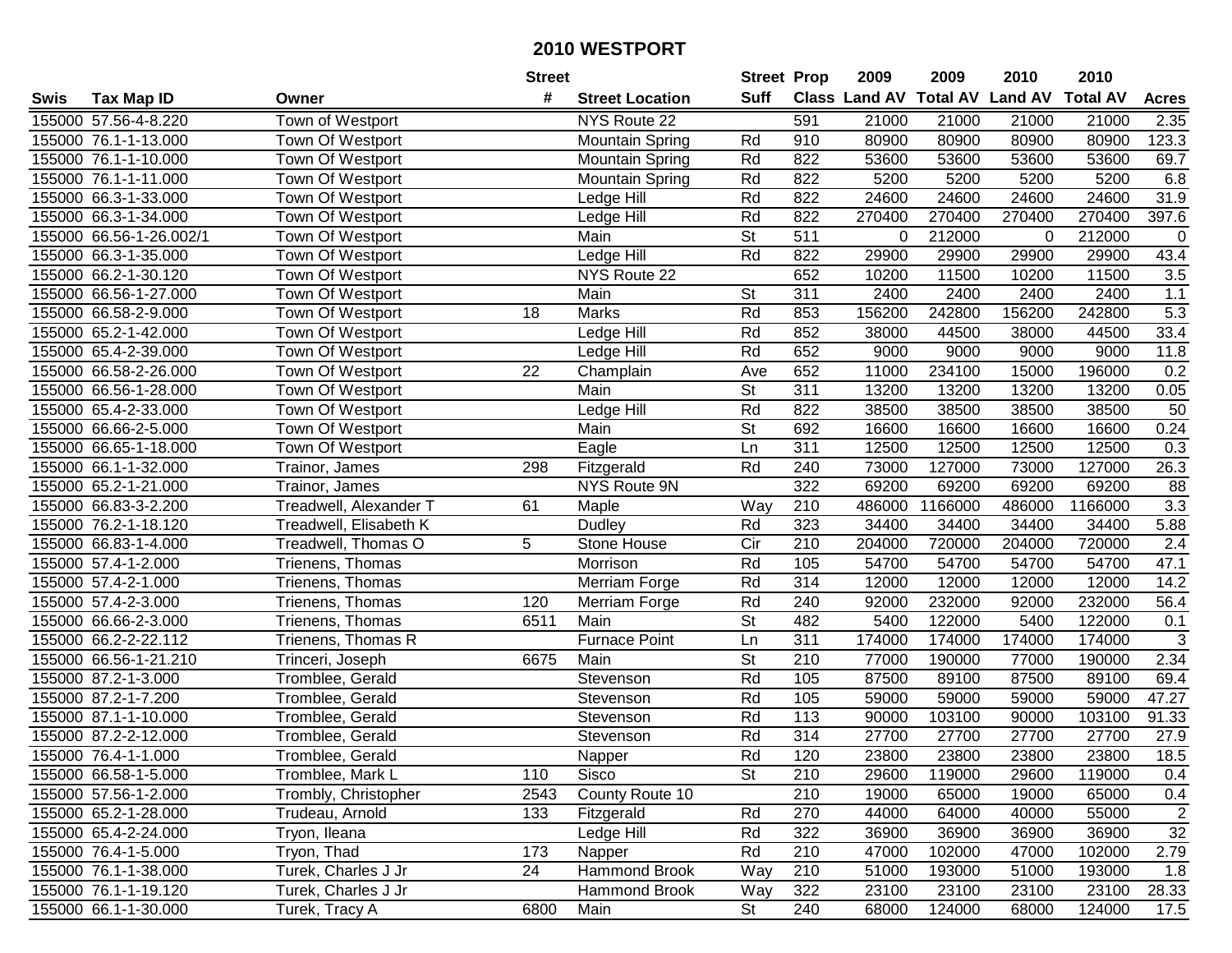|      |                               |                                | <b>Street</b>  |                        | <b>Street Prop</b>       |                  | 2009                          | 2009    | 2010           | 2010            |                |
|------|-------------------------------|--------------------------------|----------------|------------------------|--------------------------|------------------|-------------------------------|---------|----------------|-----------------|----------------|
| Swis | <b>Tax Map ID</b>             | Owner                          | #              | <b>Street Location</b> | <b>Suff</b>              |                  | <b>Class Land AV Total AV</b> |         | <b>Land AV</b> | <b>Total AV</b> | <b>Acres</b>   |
|      | 155000 66.1-1-26.000          | Tyler, Barbara F               | 6858           | Main                   | St                       | 210              | 18500                         | 63000   | 18500          | 63000           | 0.2            |
|      | 155000 66.58-2-10.000         | Tyler, Michael K               | 14             | Marks                  | Rd                       | 280              | 31100                         | 139400  | 31100          | 139400          | 0.6            |
|      | 155000 65.4-2-19.000          | Tyler, Thomas T Jr             | 646            | Ledge Hill             | Rd                       | 312              | 23100                         | 47200   | 23100          | 47200           | 5.3            |
|      | 155000 67.1-1-13.100          | Uhl Harrison J Jr              |                | Lake Shore             | Rd                       | 322              | 56700                         | 56700   | 56700          | 56700           | 6.71           |
|      | 155000 58.3-1-13.100          | Uhl Harrison J Jr              | $\overline{7}$ | Rock Harbor            | Way                      | 312              | 65000                         | 71500   | 214000         | 215000          | 295            |
|      | 155000 67.1-1-4.000           | Uhl, Harrison J                | 426            | Rock Harbor            | Way                      | 210              | 831000                        | 1091000 | 831000         | 1091000         | 8              |
|      | 155000 67.1-1-12.100          | Uhl, Harrison J Jr             |                | Lake Shore             | Rd                       | 311              | 340300                        | 340300  | 340300         | 340300          | $\overline{3}$ |
|      | 155000 67.1-1-12.200          | Uhl, Palmer B                  |                | Lake Shore             | Rd                       | 311              | 315400                        | 315400  | 315400         | 315400          | 3.2            |
|      | 155000 57.56-1-7.000          | <b>United Church Of Christ</b> | 2569           | County Route 10        |                          | 620              | 13700                         | 138200  | 13700          | 138200          | 0.26           |
|      | 155000 66.74-2-10.100         | Updike, Charles B              | 19             | Sunny Side             | Way                      | 210              | 157000                        | 319000  | 157000         | 319000          | 0.87           |
|      | 155000 76.2-1-41.000          | <b>US Goverment</b>            |                | <b>Barber</b>          | Ln                       | 662              | 22300                         | 32700   | 22300          | 32700           | 0.1            |
|      | 155000 66.2-2-4.000           | Vaiciulis, Peter J             | 239            | Lake Shore             | Rd                       | 240              | 67000                         | 349000  | 67000          | 349000          | 12.3           |
|      | 155000 66.2-2-3.000           | Vaiciulis, Peter J             |                | Lake Shore             | Rd                       | 322              | 53200                         | 53200   | 53200          | 53200           | 34.8           |
|      | 155000 66.57-1-9.000          | Vaiciulius, Peter J            | 95             | Sisco                  | <b>St</b>                | 210              | 16100                         | 77000   | 21000          | 139000          | 0.22           |
|      | 155000 66.65-1-3.000          | Valentine, Vincent             |                | Main                   | $\overline{\mathsf{St}}$ | 311              | 2900                          | 2900    | 2900           | 2900            | 0.15           |
|      | 155000 66.74-2-5.000          | Valentini, Dal                 | 6402           | Main                   | $\overline{\mathsf{St}}$ | 210              | 77000                         | 122000  | 77000          | 122000          | 0.3            |
|      | 155000 66.74-2-7.200          | Valentini, Dal                 |                | Main                   | $\overline{\mathsf{St}}$ | $\overline{311}$ | 7500                          | 7500    | 7500           | 7500            | 0.27           |
|      | 155000 66.74-1-2.001          | Vanderbilt, Austin D Jr        | 6325           | Main                   | $\overline{St}$          | 210              | 109000                        | 173000  | 109000         | 173000          | 0.5            |
|      | 155000 66.57-1-13.200         | Vanderhoof, Arleen             | 75             | Sisco                  | $\overline{\mathsf{St}}$ | 210              | 49000                         | 71900   | 49000          | 71900           | 0.65           |
|      | 155000 66.3-1-13.000          | Vanderhoof, Peter              | 1167           | Ledge Hill             | Rd                       | 210              | 26600                         | 74000   | 26600          | 74000           | 0.4            |
|      | 155000 66.66-6-14.000         | VanDuyne Beverly C             | 28             | Old Arsenal            | Rd                       | 210              | 432000                        | 882000  | 432000         | 1190000         | 2.68           |
|      | 155000 65.4-2-16.000          | VanEvera, Terry J              |                | Ledge Hill             | Rd                       | 311              | 100                           | 100     | 100            | 100             | 0.16           |
|      | 155000 65.4-2-12.000          | VanEvera, Terry J              | 597            | Ledge Hill             | Rd                       | 240              | 57000                         | 129000  | 57000          | 129000          | 12.6           |
|      | 155000 65.4-2-11.000          | VanEvera, Terry J              |                | Ledge Hill             | Rd                       | 311              | 1900                          | 1900    | 1900           | 1900            | $\mathbf{1}$   |
|      | 155000 57.55-1-25.002         | VanNort, Steven                | 739            | NYS Route 22           |                          | $\overline{210}$ | 34000                         | 82000   | 34000          | 94000           | 2.18           |
|      | 155000 66.3-2-1.000           | VanOlpen, Daniel               | 33             | Dome                   | Way                      | 240              | 80000                         | 435000  | 80000          | 435000          | 16.6           |
|      | 155000 66.56-1-29.042         | VanOlpen, Daniel               |                | Main                   | St                       | 311              | 1000                          | 1000    | 1000           | 1000            | 0.1            |
|      | 155000 66.56-1-21.100         | VanOlpen, Daniel               |                | Main                   | St                       | 311              | 2800                          | 2800    | 2800           | 2800            | 1.4            |
|      | 155000 65.2-1-9.000           | VanWie, Nancy                  | 7556           | NYS Route 9N           |                          | 240              | 62000                         | 148000  | 44000          | 95000           | 41.44          |
|      | 155000 65.4-2-20.000          | Vaughan, Jeffrey               |                | Ledge Hill             | Rd                       | 910              | 3600                          | 3600    | 3600           | 3600            | 1.8            |
|      | 155000 65.4-2-21.000          | Vaughan, Jeffrey F             |                | Ledge Hill             | Rd                       | $\overline{311}$ | 3400                          | 3400    | 3400           | 3400            | 1.7            |
|      | 155000 65.4-2-22.000          | Vaughan, Jeffrey F             | 662            | Ledge Hill             | Rd                       | 210              | 48000                         | 145000  | 48000          | 145000          | 1.7            |
|      | 155000 66.56-1-32.001         | Vaughan, Jeffrey F             | 6745           | Main                   | $\overline{\mathsf{St}}$ | $\overline{312}$ | 19800                         | 34600   | 19800          | 34600           | 3.1            |
|      | 155000 65.2-1-31.000          | Vaughan, Richard               | 129            | Fitzgerald             | Rd                       | $\overline{312}$ | 72100                         | 78600   | 72100          | 78600           | 77             |
|      | 155000 65.4-2-23.000          | Vaughan, Richard A             | 714            | Ledge Hill             | Rd                       | 240              | 118000                        | 214000  | 118000         | 214000          | 63.6           |
|      | 155000 57.4-2-15.200/1        | Verizon New York Inc           |                | Halds                  | Rd                       | 831              | 0                             | 9638    | 0              | 9638            | 0              |
|      | 155000 650.-9999-631.900/1881 | Verizon New York Inc           |                | <b>Outside Plant</b>   |                          | 836              | 0                             | 15598   | 0              | 13776           | $\mathbf 0$    |
|      | 155000 76.2-1-18.113          | Viens, Donald J                | 11             | Cold Spring            | Way                      | 210              | 43000                         | 119000  | 43000          | 119000          | $\mathbf{3}$   |
|      | 155000 66.74-1-6.000          | Viens, Paul B                  | 6409           | Main                   | <b>St</b>                | 210              | 77000                         | 118000  | 77000          | 118000          | 0.3            |
|      | 155000 66.65-1-11.000         | Viens, Steven E                | 14             | Eagle                  | Ln                       | 210              | 21500                         | 134000  | 21500          | 134000          | 0.29           |
|      | 155000 66.57-2-32.000         | Vogel, Edward J                | 15             | Harbour View           | Ter                      | 210              | 22000                         | 96300   | 22000          | 96300           | 0.3            |
|      | 155000 57.4-2-7.200           | Wade, James W Jr               | 237            | Angier Hill            | Rd                       | 210              | 56000                         | 102000  | 56000          | 102000          | 8.5            |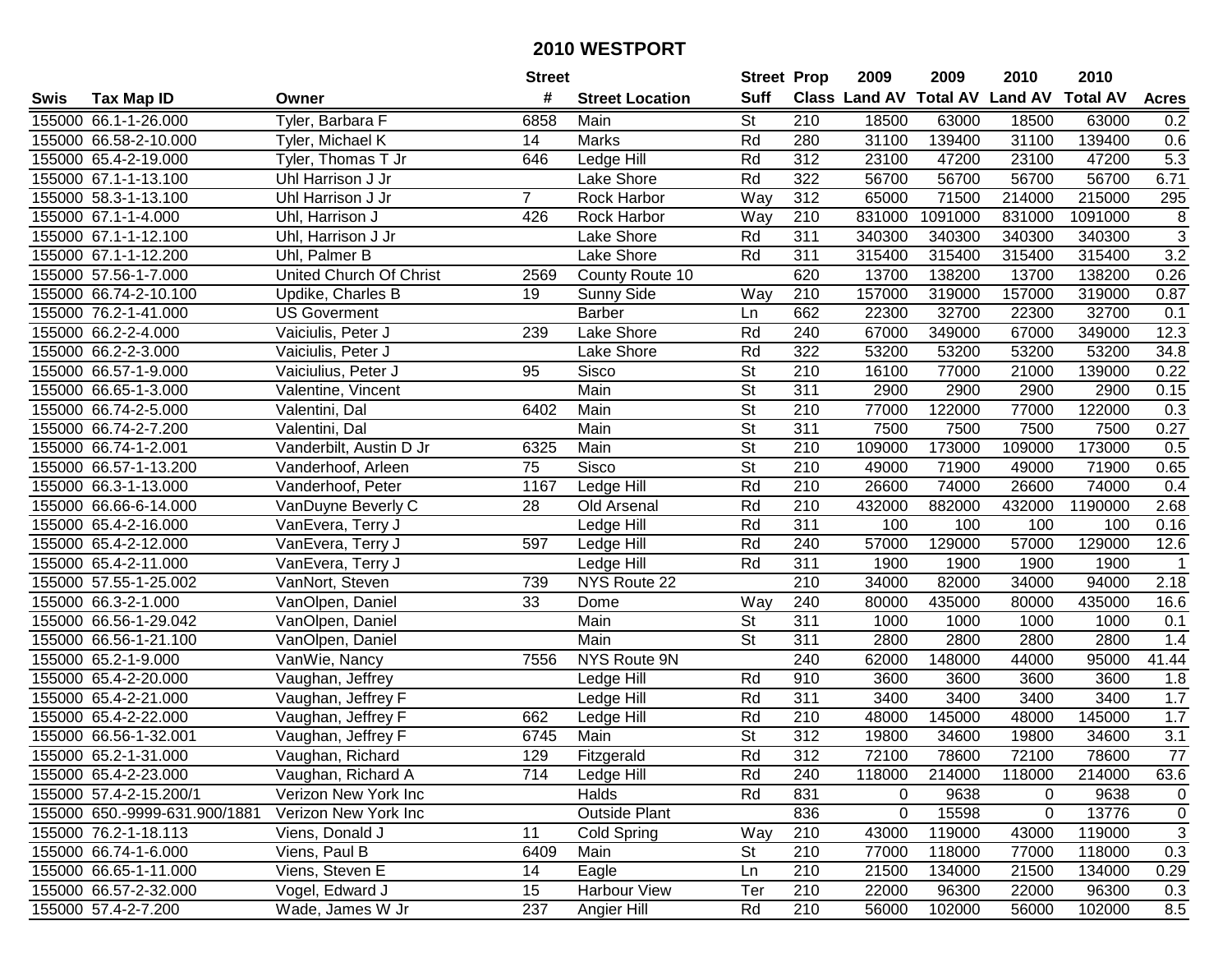| #<br><b>Suff</b><br><b>Class Land AV Total AV</b><br><b>Land AV</b><br><b>Total AV</b><br><b>Tax Map ID</b><br><b>Street Location</b><br><b>Acres</b><br>Swis<br>Owner<br>155000 57.55-1-4.000<br><b>Wadhams Library Assoc</b><br>763<br>NYS Route 22<br>611<br>8000<br>86300<br>8000<br>86300<br>0.1<br>155000 57.3-1-18.004<br><b>Wadhams Riverside Cemetry</b><br>27<br>Church<br>695<br>10000<br>12000<br>10000<br>12000<br>4.06<br>Ln<br>155000 57.55-1-11.000<br>Wadhams Vol Fire Co Inc<br>775<br>NYS Route 22<br>662<br>6000<br>56000<br>6000<br>56000<br>0.08<br>241<br>30100<br>36900<br>1.4<br>155000 57.3-1-42.000<br>Wadhams Water Dist<br>Rd<br>822<br>36900<br>30100<br>Youngs<br>155000 65.2-1-1.111<br>NYS Route 9N<br>312<br>43700<br>68400<br>43700<br>68400<br>19.73<br>Wager, Arnold<br>7583<br>0.27<br>155000 66.66-5-5.000<br>Walker, Frank E<br>6429<br>Main<br><b>St</b><br>210<br>75000<br>154000<br>75000<br>154000<br><b>NYS Route 9N</b><br>322<br>12<br>155000 87.2-2-6.000<br>Walker, Franklin<br>5552<br>33600<br>33600<br>33600<br>33600<br>210<br>0.51<br>155000 66.56-1-15.000<br>$\overline{\mathsf{St}}$<br>38200<br>128000<br>33000<br>128000<br>Walker, Juleigh G<br>6655<br>Main<br>$\overline{312}$<br>155000 58.3-1-9.200<br>872<br><b>Lake Shore</b><br>Rd<br>44100<br>223800<br>44100<br>223800<br>Waltz Landscaping Inc<br>24<br>Goff<br>912<br>8700<br>155000 65.2-1-39.200<br>Ward, Jeffrey A<br>Rd<br>8700<br>8700<br>8700<br>15.8<br>Goff<br>Rd<br>912<br>23000<br>155000 65.2-1-36.000<br>Ward, Jeffrey A<br>23000<br>23000<br>23000<br>37.5<br>155000 65.2-1-34.000<br>Rd<br>912<br>27300<br>27300<br>27300<br>27300<br>Ward, Jeffrey A<br>Fitzgerald<br>50<br>Rd<br>1.4<br>155000 76.2-1-54.000<br>280<br>45000<br>115000<br>45000<br>115000<br>Ward, LuAnn M<br>240<br>Dudley<br><b>St</b><br>230<br>155000 66.58-1-10.100<br>6532<br>Main<br>22400<br>153300<br>22400<br>153300<br>0.31<br>Ware Bruce E<br>Rd<br>321<br>31.32<br>155000 57.4-2-13.000<br>Angier Hill<br>25400<br>25400<br>25400<br>25400<br>Ware Family Rev Living Trust<br><b>St</b><br>155000 66.58-1-11.000<br>210<br>75700<br>186500<br>75000<br>190000<br>6528<br>Main<br>1.4<br>Ware, Bruce<br>220<br>0.21<br>155000 66.58-2-23.000<br>14<br>Ave<br>6900<br>96700<br>11000<br>97000<br>Ware, Bruce<br>Champlain<br>12<br>482<br>155000 66.58-2-22.100<br>Champlain<br>110000<br>0.08<br>Ware, Bruce<br>Ave<br>12000<br>5<br>Rd<br>210<br>155000 66.74-2-1.000<br>Ware, David J<br>173000<br>397000<br>173000<br>Old Arsenal<br>397000<br>$\mathbf 1$<br>155000 67.1-1-6.000<br>Ware, Thornton K III<br>332<br>Rock Harbor<br>Way<br>210<br>406000<br>660000<br>406000<br>660000<br>6.9<br>1.2<br>210<br>155000 66.58-2-7.000<br>Ware, Thornton K Jr<br>18<br>Fire Fly<br>261000<br>334000<br>261000<br>334000<br>Ln<br><b>St</b><br>0.33<br>155000 66.66-4-6.000<br>Warren, Ralph<br>6451<br>Main<br>220<br>84000<br>189000<br>84000<br>189000<br>Way<br>260<br>9.1<br>155000 76.4-1-23.000<br>Way, George T C<br>34<br>Loch Hame<br>420000<br>558000<br>420000<br>558000<br>629<br>Rd<br>210<br>44000<br>87000<br>87000<br>155000 65.4-2-17.000<br>Weeks, James F<br>44000<br>$\mathbf 1$<br>Ledge Hill<br>Rd<br>240<br>182000<br>182000<br>27.2<br>155000 65.4-2-10.000<br>581<br>79000<br>79000<br>Weeks, Sue<br>Ledge Hill<br>Rd<br>322<br>70700<br>70700<br>107.3<br>155000 65.2-1-35.000<br>70700<br>70700<br>Weeks, Sue<br>Fitzgerald<br>Rd<br>210<br>572000<br>377000<br>572000<br>155000 76.2-1-26.000<br>Weir, Candace<br>104<br><b>Barksdale</b><br>377000<br>2.3<br>Rd<br>311<br>353100<br>155000 76.2-1-21.300<br>Weir, David<br>353100<br>353100<br>353100<br>2.1<br><b>Barksdale</b><br>Rd<br>155000 76.2-1-25.000<br>210<br>1136000<br>1136000<br>1.8<br>Weir, David A Jr<br>112<br>980000<br>980000<br><b>Barksdale</b><br>Rd<br>250<br>155000 76.2-1-24.100<br>128<br>494000<br>1020000<br>494000<br>1020000<br>4.1<br>Weitzel, William C Jr<br><b>Barksdale</b><br>799<br>Rd<br>$\overline{210}$<br>106000<br>1.8<br>155000 65.4-2-28.000<br>53000<br>53000<br>106000<br>Welch, Carol A<br>Ledge Hill<br>155000 66.3-1-40.000<br>Rd<br>910<br>8300<br>8300<br>9.9<br>Welch, Carol A<br>8300<br>8300<br>Ledge Hill<br>312<br>155000 65.4-2-30.000<br>Rd<br>2200<br>6700<br>2200<br>6700<br>Welch, Carol A<br>$\mathbf{1}$<br>Ledge Hill<br>Rd<br>155000 65.4-2-27.000<br>Welch, Chester H<br>240<br>45000<br>214000<br>45000<br>214000<br>21.26<br>Ledge Hill<br>155000 87.2-1-2.000<br>Welch, Earl<br>194<br>Stevenson<br>Rd<br>240<br>54000<br>87000<br>54000<br>87000<br>10.5<br>155000 76.2-1-51.000<br>Wells, Colin M<br>Rd<br>311<br>12000<br>12000<br>12000<br>12000<br>0.4<br>Dudley<br>Cerf<br>409000<br>577000<br>155000 76.2-1-50.000<br>Wells, Colin M<br>15<br>Way<br>260<br>577000<br>409000<br>1.1<br>311<br>155000 76.2-1-55.115<br>Rd<br>75100<br>75100<br>75100<br>75100<br>0.23<br>Wells, Colin W<br>Dudley<br>$\overline{7}$<br>155000 76.2-1-49.000<br>Wells, L Aaron<br>Cerf<br>Way<br>210<br>357000<br>496000<br>357000<br>496000<br>1.16<br><b>St</b><br>210<br>155000 66.66-5-6.000<br>Werner, Marvin E<br>6425<br>Main<br>99000<br>194000<br>99000<br>194000<br>0.46<br>155000 66.4-1-8.000<br>1087<br>Rd<br>210<br>152000<br>372000<br>152000<br>372000<br>1.2<br>West, David<br>Stevenson<br>155000 57.4-2-15.100<br>312<br>West, James<br>531<br>Lake Shore<br>Rd<br>18800<br>31900<br>31900<br>$\mathbf{1}$<br>18800 |  | <b>Street</b> | <b>Street Prop</b> | 2009 | 2009 | 2010 | 2010 |  |
|--------------------------------------------------------------------------------------------------------------------------------------------------------------------------------------------------------------------------------------------------------------------------------------------------------------------------------------------------------------------------------------------------------------------------------------------------------------------------------------------------------------------------------------------------------------------------------------------------------------------------------------------------------------------------------------------------------------------------------------------------------------------------------------------------------------------------------------------------------------------------------------------------------------------------------------------------------------------------------------------------------------------------------------------------------------------------------------------------------------------------------------------------------------------------------------------------------------------------------------------------------------------------------------------------------------------------------------------------------------------------------------------------------------------------------------------------------------------------------------------------------------------------------------------------------------------------------------------------------------------------------------------------------------------------------------------------------------------------------------------------------------------------------------------------------------------------------------------------------------------------------------------------------------------------------------------------------------------------------------------------------------------------------------------------------------------------------------------------------------------------------------------------------------------------------------------------------------------------------------------------------------------------------------------------------------------------------------------------------------------------------------------------------------------------------------------------------------------------------------------------------------------------------------------------------------------------------------------------------------------------------------------------------------------------------------------------------------------------------------------------------------------------------------------------------------------------------------------------------------------------------------------------------------------------------------------------------------------------------------------------------------------------------------------------------------------------------------------------------------------------------------------------------------------------------------------------------------------------------------------------------------------------------------------------------------------------------------------------------------------------------------------------------------------------------------------------------------------------------------------------------------------------------------------------------------------------------------------------------------------------------------------------------------------------------------------------------------------------------------------------------------------------------------------------------------------------------------------------------------------------------------------------------------------------------------------------------------------------------------------------------------------------------------------------------------------------------------------------------------------------------------------------------------------------------------------------------------------------------------------------------------------------------------------------------------------------------------------------------------------------------------------------------------------------------------------------------------------------------------------------------------------------------------------------------------------------------------------------------------------------------------------------------------------------------------------------------------------------------------------------------------------------------------------------------------------------------------------------------------------------------------------------------------------------------------------------------------------------------------------------------------------------------------------------------------------------------------------------------------------------------------------------------------------------------------------------------------------------------------------------------------------------------------------------------------------------------------------------------------------------------------------------------------------------------------------------------------------------------------------------|--|---------------|--------------------|------|------|------|------|--|
|                                                                                                                                                                                                                                                                                                                                                                                                                                                                                                                                                                                                                                                                                                                                                                                                                                                                                                                                                                                                                                                                                                                                                                                                                                                                                                                                                                                                                                                                                                                                                                                                                                                                                                                                                                                                                                                                                                                                                                                                                                                                                                                                                                                                                                                                                                                                                                                                                                                                                                                                                                                                                                                                                                                                                                                                                                                                                                                                                                                                                                                                                                                                                                                                                                                                                                                                                                                                                                                                                                                                                                                                                                                                                                                                                                                                                                                                                                                                                                                                                                                                                                                                                                                                                                                                                                                                                                                                                                                                                                                                                                                                                                                                                                                                                                                                                                                                                                                                                                                                                                                                                                                                                                                                                                                                                                                                                                                                                                                                                                  |  |               |                    |      |      |      |      |  |
|                                                                                                                                                                                                                                                                                                                                                                                                                                                                                                                                                                                                                                                                                                                                                                                                                                                                                                                                                                                                                                                                                                                                                                                                                                                                                                                                                                                                                                                                                                                                                                                                                                                                                                                                                                                                                                                                                                                                                                                                                                                                                                                                                                                                                                                                                                                                                                                                                                                                                                                                                                                                                                                                                                                                                                                                                                                                                                                                                                                                                                                                                                                                                                                                                                                                                                                                                                                                                                                                                                                                                                                                                                                                                                                                                                                                                                                                                                                                                                                                                                                                                                                                                                                                                                                                                                                                                                                                                                                                                                                                                                                                                                                                                                                                                                                                                                                                                                                                                                                                                                                                                                                                                                                                                                                                                                                                                                                                                                                                                                  |  |               |                    |      |      |      |      |  |
|                                                                                                                                                                                                                                                                                                                                                                                                                                                                                                                                                                                                                                                                                                                                                                                                                                                                                                                                                                                                                                                                                                                                                                                                                                                                                                                                                                                                                                                                                                                                                                                                                                                                                                                                                                                                                                                                                                                                                                                                                                                                                                                                                                                                                                                                                                                                                                                                                                                                                                                                                                                                                                                                                                                                                                                                                                                                                                                                                                                                                                                                                                                                                                                                                                                                                                                                                                                                                                                                                                                                                                                                                                                                                                                                                                                                                                                                                                                                                                                                                                                                                                                                                                                                                                                                                                                                                                                                                                                                                                                                                                                                                                                                                                                                                                                                                                                                                                                                                                                                                                                                                                                                                                                                                                                                                                                                                                                                                                                                                                  |  |               |                    |      |      |      |      |  |
|                                                                                                                                                                                                                                                                                                                                                                                                                                                                                                                                                                                                                                                                                                                                                                                                                                                                                                                                                                                                                                                                                                                                                                                                                                                                                                                                                                                                                                                                                                                                                                                                                                                                                                                                                                                                                                                                                                                                                                                                                                                                                                                                                                                                                                                                                                                                                                                                                                                                                                                                                                                                                                                                                                                                                                                                                                                                                                                                                                                                                                                                                                                                                                                                                                                                                                                                                                                                                                                                                                                                                                                                                                                                                                                                                                                                                                                                                                                                                                                                                                                                                                                                                                                                                                                                                                                                                                                                                                                                                                                                                                                                                                                                                                                                                                                                                                                                                                                                                                                                                                                                                                                                                                                                                                                                                                                                                                                                                                                                                                  |  |               |                    |      |      |      |      |  |
|                                                                                                                                                                                                                                                                                                                                                                                                                                                                                                                                                                                                                                                                                                                                                                                                                                                                                                                                                                                                                                                                                                                                                                                                                                                                                                                                                                                                                                                                                                                                                                                                                                                                                                                                                                                                                                                                                                                                                                                                                                                                                                                                                                                                                                                                                                                                                                                                                                                                                                                                                                                                                                                                                                                                                                                                                                                                                                                                                                                                                                                                                                                                                                                                                                                                                                                                                                                                                                                                                                                                                                                                                                                                                                                                                                                                                                                                                                                                                                                                                                                                                                                                                                                                                                                                                                                                                                                                                                                                                                                                                                                                                                                                                                                                                                                                                                                                                                                                                                                                                                                                                                                                                                                                                                                                                                                                                                                                                                                                                                  |  |               |                    |      |      |      |      |  |
|                                                                                                                                                                                                                                                                                                                                                                                                                                                                                                                                                                                                                                                                                                                                                                                                                                                                                                                                                                                                                                                                                                                                                                                                                                                                                                                                                                                                                                                                                                                                                                                                                                                                                                                                                                                                                                                                                                                                                                                                                                                                                                                                                                                                                                                                                                                                                                                                                                                                                                                                                                                                                                                                                                                                                                                                                                                                                                                                                                                                                                                                                                                                                                                                                                                                                                                                                                                                                                                                                                                                                                                                                                                                                                                                                                                                                                                                                                                                                                                                                                                                                                                                                                                                                                                                                                                                                                                                                                                                                                                                                                                                                                                                                                                                                                                                                                                                                                                                                                                                                                                                                                                                                                                                                                                                                                                                                                                                                                                                                                  |  |               |                    |      |      |      |      |  |
|                                                                                                                                                                                                                                                                                                                                                                                                                                                                                                                                                                                                                                                                                                                                                                                                                                                                                                                                                                                                                                                                                                                                                                                                                                                                                                                                                                                                                                                                                                                                                                                                                                                                                                                                                                                                                                                                                                                                                                                                                                                                                                                                                                                                                                                                                                                                                                                                                                                                                                                                                                                                                                                                                                                                                                                                                                                                                                                                                                                                                                                                                                                                                                                                                                                                                                                                                                                                                                                                                                                                                                                                                                                                                                                                                                                                                                                                                                                                                                                                                                                                                                                                                                                                                                                                                                                                                                                                                                                                                                                                                                                                                                                                                                                                                                                                                                                                                                                                                                                                                                                                                                                                                                                                                                                                                                                                                                                                                                                                                                  |  |               |                    |      |      |      |      |  |
|                                                                                                                                                                                                                                                                                                                                                                                                                                                                                                                                                                                                                                                                                                                                                                                                                                                                                                                                                                                                                                                                                                                                                                                                                                                                                                                                                                                                                                                                                                                                                                                                                                                                                                                                                                                                                                                                                                                                                                                                                                                                                                                                                                                                                                                                                                                                                                                                                                                                                                                                                                                                                                                                                                                                                                                                                                                                                                                                                                                                                                                                                                                                                                                                                                                                                                                                                                                                                                                                                                                                                                                                                                                                                                                                                                                                                                                                                                                                                                                                                                                                                                                                                                                                                                                                                                                                                                                                                                                                                                                                                                                                                                                                                                                                                                                                                                                                                                                                                                                                                                                                                                                                                                                                                                                                                                                                                                                                                                                                                                  |  |               |                    |      |      |      |      |  |
|                                                                                                                                                                                                                                                                                                                                                                                                                                                                                                                                                                                                                                                                                                                                                                                                                                                                                                                                                                                                                                                                                                                                                                                                                                                                                                                                                                                                                                                                                                                                                                                                                                                                                                                                                                                                                                                                                                                                                                                                                                                                                                                                                                                                                                                                                                                                                                                                                                                                                                                                                                                                                                                                                                                                                                                                                                                                                                                                                                                                                                                                                                                                                                                                                                                                                                                                                                                                                                                                                                                                                                                                                                                                                                                                                                                                                                                                                                                                                                                                                                                                                                                                                                                                                                                                                                                                                                                                                                                                                                                                                                                                                                                                                                                                                                                                                                                                                                                                                                                                                                                                                                                                                                                                                                                                                                                                                                                                                                                                                                  |  |               |                    |      |      |      |      |  |
|                                                                                                                                                                                                                                                                                                                                                                                                                                                                                                                                                                                                                                                                                                                                                                                                                                                                                                                                                                                                                                                                                                                                                                                                                                                                                                                                                                                                                                                                                                                                                                                                                                                                                                                                                                                                                                                                                                                                                                                                                                                                                                                                                                                                                                                                                                                                                                                                                                                                                                                                                                                                                                                                                                                                                                                                                                                                                                                                                                                                                                                                                                                                                                                                                                                                                                                                                                                                                                                                                                                                                                                                                                                                                                                                                                                                                                                                                                                                                                                                                                                                                                                                                                                                                                                                                                                                                                                                                                                                                                                                                                                                                                                                                                                                                                                                                                                                                                                                                                                                                                                                                                                                                                                                                                                                                                                                                                                                                                                                                                  |  |               |                    |      |      |      |      |  |
|                                                                                                                                                                                                                                                                                                                                                                                                                                                                                                                                                                                                                                                                                                                                                                                                                                                                                                                                                                                                                                                                                                                                                                                                                                                                                                                                                                                                                                                                                                                                                                                                                                                                                                                                                                                                                                                                                                                                                                                                                                                                                                                                                                                                                                                                                                                                                                                                                                                                                                                                                                                                                                                                                                                                                                                                                                                                                                                                                                                                                                                                                                                                                                                                                                                                                                                                                                                                                                                                                                                                                                                                                                                                                                                                                                                                                                                                                                                                                                                                                                                                                                                                                                                                                                                                                                                                                                                                                                                                                                                                                                                                                                                                                                                                                                                                                                                                                                                                                                                                                                                                                                                                                                                                                                                                                                                                                                                                                                                                                                  |  |               |                    |      |      |      |      |  |
|                                                                                                                                                                                                                                                                                                                                                                                                                                                                                                                                                                                                                                                                                                                                                                                                                                                                                                                                                                                                                                                                                                                                                                                                                                                                                                                                                                                                                                                                                                                                                                                                                                                                                                                                                                                                                                                                                                                                                                                                                                                                                                                                                                                                                                                                                                                                                                                                                                                                                                                                                                                                                                                                                                                                                                                                                                                                                                                                                                                                                                                                                                                                                                                                                                                                                                                                                                                                                                                                                                                                                                                                                                                                                                                                                                                                                                                                                                                                                                                                                                                                                                                                                                                                                                                                                                                                                                                                                                                                                                                                                                                                                                                                                                                                                                                                                                                                                                                                                                                                                                                                                                                                                                                                                                                                                                                                                                                                                                                                                                  |  |               |                    |      |      |      |      |  |
|                                                                                                                                                                                                                                                                                                                                                                                                                                                                                                                                                                                                                                                                                                                                                                                                                                                                                                                                                                                                                                                                                                                                                                                                                                                                                                                                                                                                                                                                                                                                                                                                                                                                                                                                                                                                                                                                                                                                                                                                                                                                                                                                                                                                                                                                                                                                                                                                                                                                                                                                                                                                                                                                                                                                                                                                                                                                                                                                                                                                                                                                                                                                                                                                                                                                                                                                                                                                                                                                                                                                                                                                                                                                                                                                                                                                                                                                                                                                                                                                                                                                                                                                                                                                                                                                                                                                                                                                                                                                                                                                                                                                                                                                                                                                                                                                                                                                                                                                                                                                                                                                                                                                                                                                                                                                                                                                                                                                                                                                                                  |  |               |                    |      |      |      |      |  |
|                                                                                                                                                                                                                                                                                                                                                                                                                                                                                                                                                                                                                                                                                                                                                                                                                                                                                                                                                                                                                                                                                                                                                                                                                                                                                                                                                                                                                                                                                                                                                                                                                                                                                                                                                                                                                                                                                                                                                                                                                                                                                                                                                                                                                                                                                                                                                                                                                                                                                                                                                                                                                                                                                                                                                                                                                                                                                                                                                                                                                                                                                                                                                                                                                                                                                                                                                                                                                                                                                                                                                                                                                                                                                                                                                                                                                                                                                                                                                                                                                                                                                                                                                                                                                                                                                                                                                                                                                                                                                                                                                                                                                                                                                                                                                                                                                                                                                                                                                                                                                                                                                                                                                                                                                                                                                                                                                                                                                                                                                                  |  |               |                    |      |      |      |      |  |
|                                                                                                                                                                                                                                                                                                                                                                                                                                                                                                                                                                                                                                                                                                                                                                                                                                                                                                                                                                                                                                                                                                                                                                                                                                                                                                                                                                                                                                                                                                                                                                                                                                                                                                                                                                                                                                                                                                                                                                                                                                                                                                                                                                                                                                                                                                                                                                                                                                                                                                                                                                                                                                                                                                                                                                                                                                                                                                                                                                                                                                                                                                                                                                                                                                                                                                                                                                                                                                                                                                                                                                                                                                                                                                                                                                                                                                                                                                                                                                                                                                                                                                                                                                                                                                                                                                                                                                                                                                                                                                                                                                                                                                                                                                                                                                                                                                                                                                                                                                                                                                                                                                                                                                                                                                                                                                                                                                                                                                                                                                  |  |               |                    |      |      |      |      |  |
|                                                                                                                                                                                                                                                                                                                                                                                                                                                                                                                                                                                                                                                                                                                                                                                                                                                                                                                                                                                                                                                                                                                                                                                                                                                                                                                                                                                                                                                                                                                                                                                                                                                                                                                                                                                                                                                                                                                                                                                                                                                                                                                                                                                                                                                                                                                                                                                                                                                                                                                                                                                                                                                                                                                                                                                                                                                                                                                                                                                                                                                                                                                                                                                                                                                                                                                                                                                                                                                                                                                                                                                                                                                                                                                                                                                                                                                                                                                                                                                                                                                                                                                                                                                                                                                                                                                                                                                                                                                                                                                                                                                                                                                                                                                                                                                                                                                                                                                                                                                                                                                                                                                                                                                                                                                                                                                                                                                                                                                                                                  |  |               |                    |      |      |      |      |  |
|                                                                                                                                                                                                                                                                                                                                                                                                                                                                                                                                                                                                                                                                                                                                                                                                                                                                                                                                                                                                                                                                                                                                                                                                                                                                                                                                                                                                                                                                                                                                                                                                                                                                                                                                                                                                                                                                                                                                                                                                                                                                                                                                                                                                                                                                                                                                                                                                                                                                                                                                                                                                                                                                                                                                                                                                                                                                                                                                                                                                                                                                                                                                                                                                                                                                                                                                                                                                                                                                                                                                                                                                                                                                                                                                                                                                                                                                                                                                                                                                                                                                                                                                                                                                                                                                                                                                                                                                                                                                                                                                                                                                                                                                                                                                                                                                                                                                                                                                                                                                                                                                                                                                                                                                                                                                                                                                                                                                                                                                                                  |  |               |                    |      |      |      |      |  |
|                                                                                                                                                                                                                                                                                                                                                                                                                                                                                                                                                                                                                                                                                                                                                                                                                                                                                                                                                                                                                                                                                                                                                                                                                                                                                                                                                                                                                                                                                                                                                                                                                                                                                                                                                                                                                                                                                                                                                                                                                                                                                                                                                                                                                                                                                                                                                                                                                                                                                                                                                                                                                                                                                                                                                                                                                                                                                                                                                                                                                                                                                                                                                                                                                                                                                                                                                                                                                                                                                                                                                                                                                                                                                                                                                                                                                                                                                                                                                                                                                                                                                                                                                                                                                                                                                                                                                                                                                                                                                                                                                                                                                                                                                                                                                                                                                                                                                                                                                                                                                                                                                                                                                                                                                                                                                                                                                                                                                                                                                                  |  |               |                    |      |      |      |      |  |
|                                                                                                                                                                                                                                                                                                                                                                                                                                                                                                                                                                                                                                                                                                                                                                                                                                                                                                                                                                                                                                                                                                                                                                                                                                                                                                                                                                                                                                                                                                                                                                                                                                                                                                                                                                                                                                                                                                                                                                                                                                                                                                                                                                                                                                                                                                                                                                                                                                                                                                                                                                                                                                                                                                                                                                                                                                                                                                                                                                                                                                                                                                                                                                                                                                                                                                                                                                                                                                                                                                                                                                                                                                                                                                                                                                                                                                                                                                                                                                                                                                                                                                                                                                                                                                                                                                                                                                                                                                                                                                                                                                                                                                                                                                                                                                                                                                                                                                                                                                                                                                                                                                                                                                                                                                                                                                                                                                                                                                                                                                  |  |               |                    |      |      |      |      |  |
|                                                                                                                                                                                                                                                                                                                                                                                                                                                                                                                                                                                                                                                                                                                                                                                                                                                                                                                                                                                                                                                                                                                                                                                                                                                                                                                                                                                                                                                                                                                                                                                                                                                                                                                                                                                                                                                                                                                                                                                                                                                                                                                                                                                                                                                                                                                                                                                                                                                                                                                                                                                                                                                                                                                                                                                                                                                                                                                                                                                                                                                                                                                                                                                                                                                                                                                                                                                                                                                                                                                                                                                                                                                                                                                                                                                                                                                                                                                                                                                                                                                                                                                                                                                                                                                                                                                                                                                                                                                                                                                                                                                                                                                                                                                                                                                                                                                                                                                                                                                                                                                                                                                                                                                                                                                                                                                                                                                                                                                                                                  |  |               |                    |      |      |      |      |  |
|                                                                                                                                                                                                                                                                                                                                                                                                                                                                                                                                                                                                                                                                                                                                                                                                                                                                                                                                                                                                                                                                                                                                                                                                                                                                                                                                                                                                                                                                                                                                                                                                                                                                                                                                                                                                                                                                                                                                                                                                                                                                                                                                                                                                                                                                                                                                                                                                                                                                                                                                                                                                                                                                                                                                                                                                                                                                                                                                                                                                                                                                                                                                                                                                                                                                                                                                                                                                                                                                                                                                                                                                                                                                                                                                                                                                                                                                                                                                                                                                                                                                                                                                                                                                                                                                                                                                                                                                                                                                                                                                                                                                                                                                                                                                                                                                                                                                                                                                                                                                                                                                                                                                                                                                                                                                                                                                                                                                                                                                                                  |  |               |                    |      |      |      |      |  |
|                                                                                                                                                                                                                                                                                                                                                                                                                                                                                                                                                                                                                                                                                                                                                                                                                                                                                                                                                                                                                                                                                                                                                                                                                                                                                                                                                                                                                                                                                                                                                                                                                                                                                                                                                                                                                                                                                                                                                                                                                                                                                                                                                                                                                                                                                                                                                                                                                                                                                                                                                                                                                                                                                                                                                                                                                                                                                                                                                                                                                                                                                                                                                                                                                                                                                                                                                                                                                                                                                                                                                                                                                                                                                                                                                                                                                                                                                                                                                                                                                                                                                                                                                                                                                                                                                                                                                                                                                                                                                                                                                                                                                                                                                                                                                                                                                                                                                                                                                                                                                                                                                                                                                                                                                                                                                                                                                                                                                                                                                                  |  |               |                    |      |      |      |      |  |
|                                                                                                                                                                                                                                                                                                                                                                                                                                                                                                                                                                                                                                                                                                                                                                                                                                                                                                                                                                                                                                                                                                                                                                                                                                                                                                                                                                                                                                                                                                                                                                                                                                                                                                                                                                                                                                                                                                                                                                                                                                                                                                                                                                                                                                                                                                                                                                                                                                                                                                                                                                                                                                                                                                                                                                                                                                                                                                                                                                                                                                                                                                                                                                                                                                                                                                                                                                                                                                                                                                                                                                                                                                                                                                                                                                                                                                                                                                                                                                                                                                                                                                                                                                                                                                                                                                                                                                                                                                                                                                                                                                                                                                                                                                                                                                                                                                                                                                                                                                                                                                                                                                                                                                                                                                                                                                                                                                                                                                                                                                  |  |               |                    |      |      |      |      |  |
|                                                                                                                                                                                                                                                                                                                                                                                                                                                                                                                                                                                                                                                                                                                                                                                                                                                                                                                                                                                                                                                                                                                                                                                                                                                                                                                                                                                                                                                                                                                                                                                                                                                                                                                                                                                                                                                                                                                                                                                                                                                                                                                                                                                                                                                                                                                                                                                                                                                                                                                                                                                                                                                                                                                                                                                                                                                                                                                                                                                                                                                                                                                                                                                                                                                                                                                                                                                                                                                                                                                                                                                                                                                                                                                                                                                                                                                                                                                                                                                                                                                                                                                                                                                                                                                                                                                                                                                                                                                                                                                                                                                                                                                                                                                                                                                                                                                                                                                                                                                                                                                                                                                                                                                                                                                                                                                                                                                                                                                                                                  |  |               |                    |      |      |      |      |  |
|                                                                                                                                                                                                                                                                                                                                                                                                                                                                                                                                                                                                                                                                                                                                                                                                                                                                                                                                                                                                                                                                                                                                                                                                                                                                                                                                                                                                                                                                                                                                                                                                                                                                                                                                                                                                                                                                                                                                                                                                                                                                                                                                                                                                                                                                                                                                                                                                                                                                                                                                                                                                                                                                                                                                                                                                                                                                                                                                                                                                                                                                                                                                                                                                                                                                                                                                                                                                                                                                                                                                                                                                                                                                                                                                                                                                                                                                                                                                                                                                                                                                                                                                                                                                                                                                                                                                                                                                                                                                                                                                                                                                                                                                                                                                                                                                                                                                                                                                                                                                                                                                                                                                                                                                                                                                                                                                                                                                                                                                                                  |  |               |                    |      |      |      |      |  |
|                                                                                                                                                                                                                                                                                                                                                                                                                                                                                                                                                                                                                                                                                                                                                                                                                                                                                                                                                                                                                                                                                                                                                                                                                                                                                                                                                                                                                                                                                                                                                                                                                                                                                                                                                                                                                                                                                                                                                                                                                                                                                                                                                                                                                                                                                                                                                                                                                                                                                                                                                                                                                                                                                                                                                                                                                                                                                                                                                                                                                                                                                                                                                                                                                                                                                                                                                                                                                                                                                                                                                                                                                                                                                                                                                                                                                                                                                                                                                                                                                                                                                                                                                                                                                                                                                                                                                                                                                                                                                                                                                                                                                                                                                                                                                                                                                                                                                                                                                                                                                                                                                                                                                                                                                                                                                                                                                                                                                                                                                                  |  |               |                    |      |      |      |      |  |
|                                                                                                                                                                                                                                                                                                                                                                                                                                                                                                                                                                                                                                                                                                                                                                                                                                                                                                                                                                                                                                                                                                                                                                                                                                                                                                                                                                                                                                                                                                                                                                                                                                                                                                                                                                                                                                                                                                                                                                                                                                                                                                                                                                                                                                                                                                                                                                                                                                                                                                                                                                                                                                                                                                                                                                                                                                                                                                                                                                                                                                                                                                                                                                                                                                                                                                                                                                                                                                                                                                                                                                                                                                                                                                                                                                                                                                                                                                                                                                                                                                                                                                                                                                                                                                                                                                                                                                                                                                                                                                                                                                                                                                                                                                                                                                                                                                                                                                                                                                                                                                                                                                                                                                                                                                                                                                                                                                                                                                                                                                  |  |               |                    |      |      |      |      |  |
|                                                                                                                                                                                                                                                                                                                                                                                                                                                                                                                                                                                                                                                                                                                                                                                                                                                                                                                                                                                                                                                                                                                                                                                                                                                                                                                                                                                                                                                                                                                                                                                                                                                                                                                                                                                                                                                                                                                                                                                                                                                                                                                                                                                                                                                                                                                                                                                                                                                                                                                                                                                                                                                                                                                                                                                                                                                                                                                                                                                                                                                                                                                                                                                                                                                                                                                                                                                                                                                                                                                                                                                                                                                                                                                                                                                                                                                                                                                                                                                                                                                                                                                                                                                                                                                                                                                                                                                                                                                                                                                                                                                                                                                                                                                                                                                                                                                                                                                                                                                                                                                                                                                                                                                                                                                                                                                                                                                                                                                                                                  |  |               |                    |      |      |      |      |  |
|                                                                                                                                                                                                                                                                                                                                                                                                                                                                                                                                                                                                                                                                                                                                                                                                                                                                                                                                                                                                                                                                                                                                                                                                                                                                                                                                                                                                                                                                                                                                                                                                                                                                                                                                                                                                                                                                                                                                                                                                                                                                                                                                                                                                                                                                                                                                                                                                                                                                                                                                                                                                                                                                                                                                                                                                                                                                                                                                                                                                                                                                                                                                                                                                                                                                                                                                                                                                                                                                                                                                                                                                                                                                                                                                                                                                                                                                                                                                                                                                                                                                                                                                                                                                                                                                                                                                                                                                                                                                                                                                                                                                                                                                                                                                                                                                                                                                                                                                                                                                                                                                                                                                                                                                                                                                                                                                                                                                                                                                                                  |  |               |                    |      |      |      |      |  |
|                                                                                                                                                                                                                                                                                                                                                                                                                                                                                                                                                                                                                                                                                                                                                                                                                                                                                                                                                                                                                                                                                                                                                                                                                                                                                                                                                                                                                                                                                                                                                                                                                                                                                                                                                                                                                                                                                                                                                                                                                                                                                                                                                                                                                                                                                                                                                                                                                                                                                                                                                                                                                                                                                                                                                                                                                                                                                                                                                                                                                                                                                                                                                                                                                                                                                                                                                                                                                                                                                                                                                                                                                                                                                                                                                                                                                                                                                                                                                                                                                                                                                                                                                                                                                                                                                                                                                                                                                                                                                                                                                                                                                                                                                                                                                                                                                                                                                                                                                                                                                                                                                                                                                                                                                                                                                                                                                                                                                                                                                                  |  |               |                    |      |      |      |      |  |
|                                                                                                                                                                                                                                                                                                                                                                                                                                                                                                                                                                                                                                                                                                                                                                                                                                                                                                                                                                                                                                                                                                                                                                                                                                                                                                                                                                                                                                                                                                                                                                                                                                                                                                                                                                                                                                                                                                                                                                                                                                                                                                                                                                                                                                                                                                                                                                                                                                                                                                                                                                                                                                                                                                                                                                                                                                                                                                                                                                                                                                                                                                                                                                                                                                                                                                                                                                                                                                                                                                                                                                                                                                                                                                                                                                                                                                                                                                                                                                                                                                                                                                                                                                                                                                                                                                                                                                                                                                                                                                                                                                                                                                                                                                                                                                                                                                                                                                                                                                                                                                                                                                                                                                                                                                                                                                                                                                                                                                                                                                  |  |               |                    |      |      |      |      |  |
|                                                                                                                                                                                                                                                                                                                                                                                                                                                                                                                                                                                                                                                                                                                                                                                                                                                                                                                                                                                                                                                                                                                                                                                                                                                                                                                                                                                                                                                                                                                                                                                                                                                                                                                                                                                                                                                                                                                                                                                                                                                                                                                                                                                                                                                                                                                                                                                                                                                                                                                                                                                                                                                                                                                                                                                                                                                                                                                                                                                                                                                                                                                                                                                                                                                                                                                                                                                                                                                                                                                                                                                                                                                                                                                                                                                                                                                                                                                                                                                                                                                                                                                                                                                                                                                                                                                                                                                                                                                                                                                                                                                                                                                                                                                                                                                                                                                                                                                                                                                                                                                                                                                                                                                                                                                                                                                                                                                                                                                                                                  |  |               |                    |      |      |      |      |  |
|                                                                                                                                                                                                                                                                                                                                                                                                                                                                                                                                                                                                                                                                                                                                                                                                                                                                                                                                                                                                                                                                                                                                                                                                                                                                                                                                                                                                                                                                                                                                                                                                                                                                                                                                                                                                                                                                                                                                                                                                                                                                                                                                                                                                                                                                                                                                                                                                                                                                                                                                                                                                                                                                                                                                                                                                                                                                                                                                                                                                                                                                                                                                                                                                                                                                                                                                                                                                                                                                                                                                                                                                                                                                                                                                                                                                                                                                                                                                                                                                                                                                                                                                                                                                                                                                                                                                                                                                                                                                                                                                                                                                                                                                                                                                                                                                                                                                                                                                                                                                                                                                                                                                                                                                                                                                                                                                                                                                                                                                                                  |  |               |                    |      |      |      |      |  |
|                                                                                                                                                                                                                                                                                                                                                                                                                                                                                                                                                                                                                                                                                                                                                                                                                                                                                                                                                                                                                                                                                                                                                                                                                                                                                                                                                                                                                                                                                                                                                                                                                                                                                                                                                                                                                                                                                                                                                                                                                                                                                                                                                                                                                                                                                                                                                                                                                                                                                                                                                                                                                                                                                                                                                                                                                                                                                                                                                                                                                                                                                                                                                                                                                                                                                                                                                                                                                                                                                                                                                                                                                                                                                                                                                                                                                                                                                                                                                                                                                                                                                                                                                                                                                                                                                                                                                                                                                                                                                                                                                                                                                                                                                                                                                                                                                                                                                                                                                                                                                                                                                                                                                                                                                                                                                                                                                                                                                                                                                                  |  |               |                    |      |      |      |      |  |
|                                                                                                                                                                                                                                                                                                                                                                                                                                                                                                                                                                                                                                                                                                                                                                                                                                                                                                                                                                                                                                                                                                                                                                                                                                                                                                                                                                                                                                                                                                                                                                                                                                                                                                                                                                                                                                                                                                                                                                                                                                                                                                                                                                                                                                                                                                                                                                                                                                                                                                                                                                                                                                                                                                                                                                                                                                                                                                                                                                                                                                                                                                                                                                                                                                                                                                                                                                                                                                                                                                                                                                                                                                                                                                                                                                                                                                                                                                                                                                                                                                                                                                                                                                                                                                                                                                                                                                                                                                                                                                                                                                                                                                                                                                                                                                                                                                                                                                                                                                                                                                                                                                                                                                                                                                                                                                                                                                                                                                                                                                  |  |               |                    |      |      |      |      |  |
|                                                                                                                                                                                                                                                                                                                                                                                                                                                                                                                                                                                                                                                                                                                                                                                                                                                                                                                                                                                                                                                                                                                                                                                                                                                                                                                                                                                                                                                                                                                                                                                                                                                                                                                                                                                                                                                                                                                                                                                                                                                                                                                                                                                                                                                                                                                                                                                                                                                                                                                                                                                                                                                                                                                                                                                                                                                                                                                                                                                                                                                                                                                                                                                                                                                                                                                                                                                                                                                                                                                                                                                                                                                                                                                                                                                                                                                                                                                                                                                                                                                                                                                                                                                                                                                                                                                                                                                                                                                                                                                                                                                                                                                                                                                                                                                                                                                                                                                                                                                                                                                                                                                                                                                                                                                                                                                                                                                                                                                                                                  |  |               |                    |      |      |      |      |  |
|                                                                                                                                                                                                                                                                                                                                                                                                                                                                                                                                                                                                                                                                                                                                                                                                                                                                                                                                                                                                                                                                                                                                                                                                                                                                                                                                                                                                                                                                                                                                                                                                                                                                                                                                                                                                                                                                                                                                                                                                                                                                                                                                                                                                                                                                                                                                                                                                                                                                                                                                                                                                                                                                                                                                                                                                                                                                                                                                                                                                                                                                                                                                                                                                                                                                                                                                                                                                                                                                                                                                                                                                                                                                                                                                                                                                                                                                                                                                                                                                                                                                                                                                                                                                                                                                                                                                                                                                                                                                                                                                                                                                                                                                                                                                                                                                                                                                                                                                                                                                                                                                                                                                                                                                                                                                                                                                                                                                                                                                                                  |  |               |                    |      |      |      |      |  |
|                                                                                                                                                                                                                                                                                                                                                                                                                                                                                                                                                                                                                                                                                                                                                                                                                                                                                                                                                                                                                                                                                                                                                                                                                                                                                                                                                                                                                                                                                                                                                                                                                                                                                                                                                                                                                                                                                                                                                                                                                                                                                                                                                                                                                                                                                                                                                                                                                                                                                                                                                                                                                                                                                                                                                                                                                                                                                                                                                                                                                                                                                                                                                                                                                                                                                                                                                                                                                                                                                                                                                                                                                                                                                                                                                                                                                                                                                                                                                                                                                                                                                                                                                                                                                                                                                                                                                                                                                                                                                                                                                                                                                                                                                                                                                                                                                                                                                                                                                                                                                                                                                                                                                                                                                                                                                                                                                                                                                                                                                                  |  |               |                    |      |      |      |      |  |
|                                                                                                                                                                                                                                                                                                                                                                                                                                                                                                                                                                                                                                                                                                                                                                                                                                                                                                                                                                                                                                                                                                                                                                                                                                                                                                                                                                                                                                                                                                                                                                                                                                                                                                                                                                                                                                                                                                                                                                                                                                                                                                                                                                                                                                                                                                                                                                                                                                                                                                                                                                                                                                                                                                                                                                                                                                                                                                                                                                                                                                                                                                                                                                                                                                                                                                                                                                                                                                                                                                                                                                                                                                                                                                                                                                                                                                                                                                                                                                                                                                                                                                                                                                                                                                                                                                                                                                                                                                                                                                                                                                                                                                                                                                                                                                                                                                                                                                                                                                                                                                                                                                                                                                                                                                                                                                                                                                                                                                                                                                  |  |               |                    |      |      |      |      |  |
|                                                                                                                                                                                                                                                                                                                                                                                                                                                                                                                                                                                                                                                                                                                                                                                                                                                                                                                                                                                                                                                                                                                                                                                                                                                                                                                                                                                                                                                                                                                                                                                                                                                                                                                                                                                                                                                                                                                                                                                                                                                                                                                                                                                                                                                                                                                                                                                                                                                                                                                                                                                                                                                                                                                                                                                                                                                                                                                                                                                                                                                                                                                                                                                                                                                                                                                                                                                                                                                                                                                                                                                                                                                                                                                                                                                                                                                                                                                                                                                                                                                                                                                                                                                                                                                                                                                                                                                                                                                                                                                                                                                                                                                                                                                                                                                                                                                                                                                                                                                                                                                                                                                                                                                                                                                                                                                                                                                                                                                                                                  |  |               |                    |      |      |      |      |  |
|                                                                                                                                                                                                                                                                                                                                                                                                                                                                                                                                                                                                                                                                                                                                                                                                                                                                                                                                                                                                                                                                                                                                                                                                                                                                                                                                                                                                                                                                                                                                                                                                                                                                                                                                                                                                                                                                                                                                                                                                                                                                                                                                                                                                                                                                                                                                                                                                                                                                                                                                                                                                                                                                                                                                                                                                                                                                                                                                                                                                                                                                                                                                                                                                                                                                                                                                                                                                                                                                                                                                                                                                                                                                                                                                                                                                                                                                                                                                                                                                                                                                                                                                                                                                                                                                                                                                                                                                                                                                                                                                                                                                                                                                                                                                                                                                                                                                                                                                                                                                                                                                                                                                                                                                                                                                                                                                                                                                                                                                                                  |  |               |                    |      |      |      |      |  |
|                                                                                                                                                                                                                                                                                                                                                                                                                                                                                                                                                                                                                                                                                                                                                                                                                                                                                                                                                                                                                                                                                                                                                                                                                                                                                                                                                                                                                                                                                                                                                                                                                                                                                                                                                                                                                                                                                                                                                                                                                                                                                                                                                                                                                                                                                                                                                                                                                                                                                                                                                                                                                                                                                                                                                                                                                                                                                                                                                                                                                                                                                                                                                                                                                                                                                                                                                                                                                                                                                                                                                                                                                                                                                                                                                                                                                                                                                                                                                                                                                                                                                                                                                                                                                                                                                                                                                                                                                                                                                                                                                                                                                                                                                                                                                                                                                                                                                                                                                                                                                                                                                                                                                                                                                                                                                                                                                                                                                                                                                                  |  |               |                    |      |      |      |      |  |
|                                                                                                                                                                                                                                                                                                                                                                                                                                                                                                                                                                                                                                                                                                                                                                                                                                                                                                                                                                                                                                                                                                                                                                                                                                                                                                                                                                                                                                                                                                                                                                                                                                                                                                                                                                                                                                                                                                                                                                                                                                                                                                                                                                                                                                                                                                                                                                                                                                                                                                                                                                                                                                                                                                                                                                                                                                                                                                                                                                                                                                                                                                                                                                                                                                                                                                                                                                                                                                                                                                                                                                                                                                                                                                                                                                                                                                                                                                                                                                                                                                                                                                                                                                                                                                                                                                                                                                                                                                                                                                                                                                                                                                                                                                                                                                                                                                                                                                                                                                                                                                                                                                                                                                                                                                                                                                                                                                                                                                                                                                  |  |               |                    |      |      |      |      |  |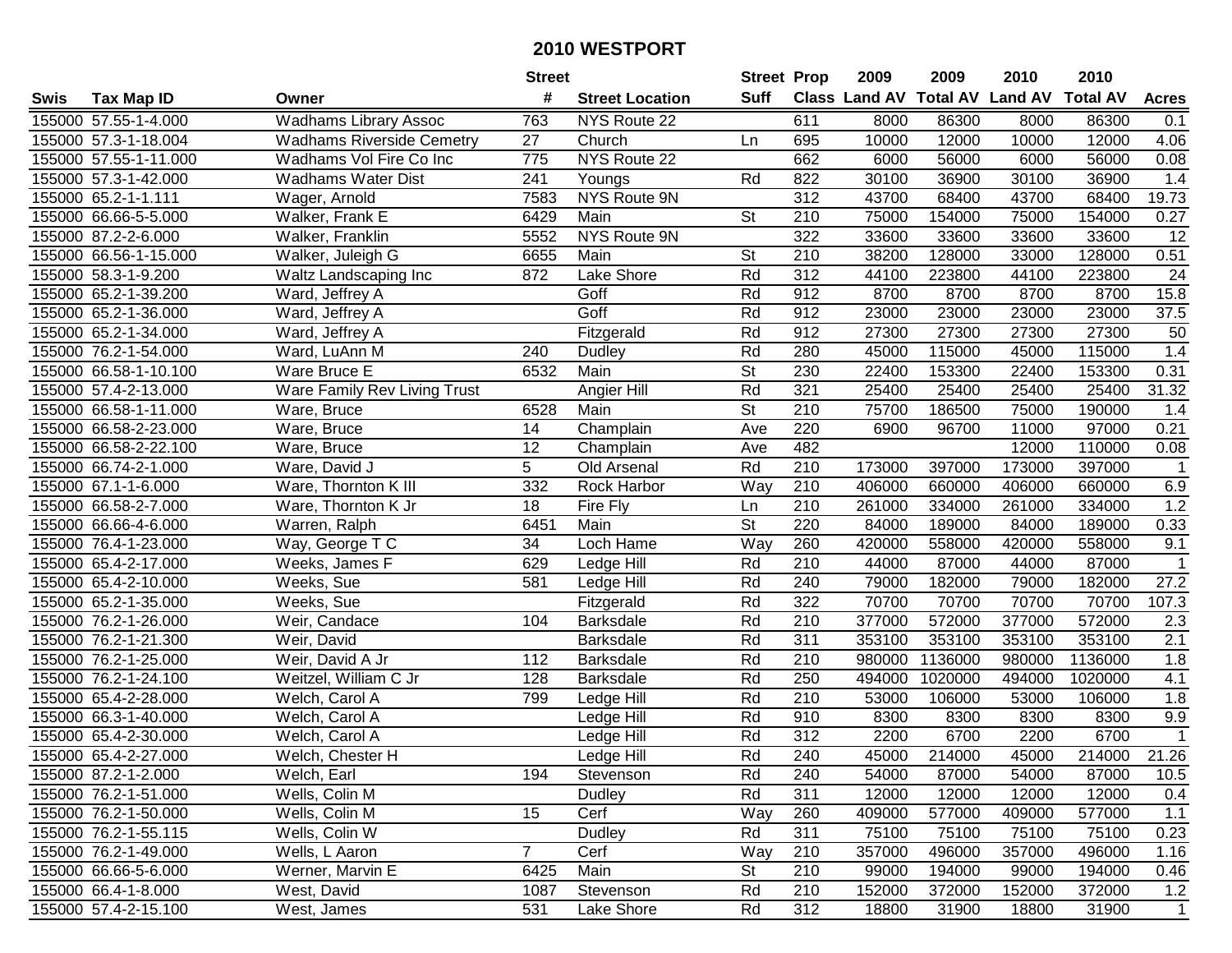|        |                       |                                  | <b>Street</b>    |                        | <b>Street Prop</b>       |                  | 2009                 | 2009            | 2010           | 2010            |                 |
|--------|-----------------------|----------------------------------|------------------|------------------------|--------------------------|------------------|----------------------|-----------------|----------------|-----------------|-----------------|
| Swis   | <b>Tax Map ID</b>     | Owner                            | #                | <b>Street Location</b> | <b>Suff</b>              |                  | <b>Class Land AV</b> | <b>Total AV</b> | <b>Land AV</b> | <b>Total AV</b> | <b>Acres</b>    |
|        | 155000 66.1-1-27.000  | Westover, David G                | 6848             | Main                   | St                       | 432              | 26100                | 68200           | 26100          | 68200           | 3.9             |
|        | 155000 56.4-1-11.200  | Westover, Dennis E               | 93               | <b>Boyle</b>           | Rd                       | 210              |                      |                 | 41000          | 140000          | 7.54            |
|        | 155000 66.56-1-10.000 | Westover, James Jr               | 6726             | Main                   | <b>St</b>                | 210              | 29900                | 96900           | 29900          | 96900           | 0.4             |
|        | 155000 66.4-1-10.000  | Westover, James R Jr             | 1101             | Stevenson              | Rd                       | 210              | 92000                | 152000          | 92000          | 159000          | $\mathbf{1}$    |
|        | 155000 66.56-1-20.000 | Westover, Marlene                | 6669             | Main                   | <b>St</b>                | 210              | 29400                | 141000          | 29400          | 141000          | 0.4             |
| 155000 | 66.2-2-18.000         | Westpenn Properties Inc          | 26               | Cove                   | Way                      | $\overline{312}$ | 715000               | 840000          | 715000         | 840000          | 32.85           |
|        | 155000 76.2-1-6.002   | <b>Westport Airport LLC</b>      | 6087             | NYS Route 9N           |                          | 449              | 89700                | 153700          | 89700          | 153700          | 67.68           |
| 155000 | 65.2-2-3.000          | Westport Bible Church Inc        | $\overline{24}$  | Youngs                 | Rd                       | 620              | 42600                | 213100          | 42600          | 213100          | 2.99            |
|        | 155000 66.66-6-17.000 | <b>Westport Cemetery</b>         |                  | Main                   | $\overline{\mathsf{St}}$ | 695              | 14900                | 14900           | 14900          | 14900           | 0.3             |
|        | 155000 66.65-1-16.001 | <b>Westport Cemetery Assoc</b>   | 6577             | Main                   | $\overline{\mathsf{St}}$ | 695              | 16600                | 16600           | 16600          | 16600           | 6.1             |
|        | 155000 66.57-1-1.000  | <b>Westport Central School</b>   | 25               | Sisco                  | <b>St</b>                | 612              | 111000               | 2183000         | 111000         | 2183000         | 14.5            |
|        | 155000 66.2-3-2.000   | <b>Westport Dev Park Inc</b>     | 15               | <b>Commercial Park</b> | Ln                       | 330              | 37000                | 37000           | 37000          | 37000           | 5.5             |
|        | 155000 66.2-3-3.000   | Westport Dev Park Inc            | 57               | <b>Commercial Park</b> | Ln                       | 330              | 21000                | 21000           | 21000          | 21000           | 7.43            |
|        | 155000 66.2-3-7.000   | <b>Westport Dev Park Inc</b>     | 56               | <b>Commercial Park</b> | Ln                       | 330              | 34700                | 34700           | 34700          | 34700           | 4.58            |
|        | 155000 66.2-3-6.000   | Westport Dev Park Inc            | 62               | <b>Commercial Park</b> | Ln                       | 330              | 40000                | 40000           | 40000          | 40000           | 6.83            |
|        | 155000 66.2-3-5.000   | <b>Westport Dev Park Inc</b>     | 66               | <b>Commercial Park</b> | Ln                       | 330              | 36300                | 36300           | 36300          | 36300           | 5.18            |
|        | 155000 66.66-6-34.000 | <b>Westport Federated Church</b> |                  | <b>Bay Breeze</b>      | Way                      | 311              | 14300                | 14300           | 14300          | 14300           | 0.2             |
|        | 155000 66.58-2-31.000 | <b>Westport Fire District</b>    | 38               | Champlain              | Ave                      | 662              | 16200                | 136400          | 16200          | 136400          | 0.3             |
|        | 155000 76.1-1-35.000  | <b>Westport Fish &amp; Game</b>  | 91               | Fish & Game            | Way                      | 682              | 40800                | 59800           | 40800          | 59800           | 40              |
|        | 155000 66.4-1-12.100  | Westport Golf Investors LLC      | 49               | <b>Country Club</b>    | Way                      | 552              |                      |                 | 330000         | 1965000         | 327.39          |
|        | 155000 66.4-1-7.000   | Westport Golf Investors LLC      | 1052             | Stevenson              | Rd                       | 552              | 46000                | 145800          | 46000          | 145800          | 11.6            |
|        | 155000 75.4-2-2.000   | Westport Hunting Club Inc        |                  | <b>Mountain Spring</b> | Rd                       | 920              | 10500                | 15700           | 10500          | 15700           | $\mathbf{1}$    |
| 155000 | 66.66-2-9.000         | <b>Westport Library Asso</b>     | 4                | Harris                 | Ln                       | 611              | 47400                | 238500          | 47400          | 238500          | $\mathbf{1}$    |
| 155000 | 66.66-7-1.000         | Westport Marina Inc              |                  | Washington             | <b>St</b>                | 315              | 5700                 | 5700            | 5700           | 5700            | 0.7             |
| 155000 | 66.66-2-25.000        | Westport Marina Inc              |                  | Washington             | $\overline{\mathsf{St}}$ | 330              | 30000                | 30000           | 30000          | 30000           | 0.22            |
|        | 155000 76.2-1-7.000   | Westport Marina Inc              | 6039             | NYS Route 9N           |                          | 449              | 45000                | 146000          | 45000          | 146000          | 8.86            |
|        | 155000 57.55-1-13.000 | <b>Westport Masonic Lodge</b>    | 774              | NYS Route 22           |                          | 691              | 6800                 | 28600           | 6800           | 28600           | 0.2             |
|        | 155000 66.2-1-7.100   | Westport MLM Agency Inc          | 192              | Champlain              | Ave                      | 210              | 54000                | 233000          | 54000          | 233000          | 2.56            |
|        | 155000 66.2-1-32.000  | <b>Westport Town Tool Sheds</b>  | 245              | NYS Route 22           |                          | 651              | 44200                | 181400          | 44200          | 181400          | 4.1             |
|        | 155000 555.50-2-4.000 | Westport Water Co                |                  | Public Service Town    |                          | 822              | $\Omega$             | 158600          | $\Omega$       | 158600          | 0               |
|        | 155000 66.3-1-9.113   | Whalen, Christopher P            | 1109             | Ledge Hill             | Rd                       | 240              | 72000                | 240000          | 72000          | 240000          | $\overline{25}$ |
|        | 155000 87.1-1-11.000  | White Thomas J                   |                  | McConley               | Ln                       | 910              | 44400                | 44400           | 44400          | 44400           | 53.5            |
|        | 155000 66.2-1-36.000  | White, Bessie H                  | $\overline{342}$ | NYS Route 22           |                          | 113              | 80000                | 152000          | 80000          | 152000          | 60.4            |
|        | 155000 66.1-1-15.000  | White, Bessie H                  |                  | NYS Route 22           |                          | 105              | 75900                | 75900           | 75900          | 75900           | 72.1            |
|        | 155000 66.57-1-7.000  | White, Betty                     | 105              | Sisco                  | St                       | 210              | 37500                | 99900           | 37500          | 99900           | 0.5             |
|        | 155000 76.1-1-29.000  | White, Betty                     | 585              | Stevenson              | Rd                       | 271              | 61000                | 66000           | 61000          | 66000           | 13.6            |
|        | 155000 76.1-1-30.000  | White, Betty                     |                  | Stevenson              | Rd                       | 910              | 37600                | 37600           | 37600          | 37600           | 68.6            |
|        | 155000 76.3-1-32.000  | White, Betty                     |                  | <b>McConley</b>        | Ln                       | 910              | 95800                | 95800           | 95800          | 95800           | 150             |
|        | 155000 87.1-1-17.000  | White, Betty                     |                  | Stevenson              | Rd                       | 910              | 50200                | 50200           | 50200          | 50200           | 87.8            |
|        | 155000 66.65-1-4.000  | White, Dean H                    | 6615             | Main                   | <b>St</b>                | 210              | 67900                | 138800          | 67900          | 138800          | 0.9             |
|        | 155000 66.58-2-8.100  | White, Donald K                  | 11               | Fleur De Lys           | Way                      | 210              | 272000               | 574000          | 272000         | 574000          | 1.05            |
|        | 155000 66.58-2-30.000 | White, Donald K                  |                  | Sisco                  | $\overline{\mathsf{St}}$ | 311              | 16300                | 16300           | 16300          | 16300           | 0.6             |
|        |                       |                                  |                  |                        |                          |                  |                      |                 |                |                 |                 |